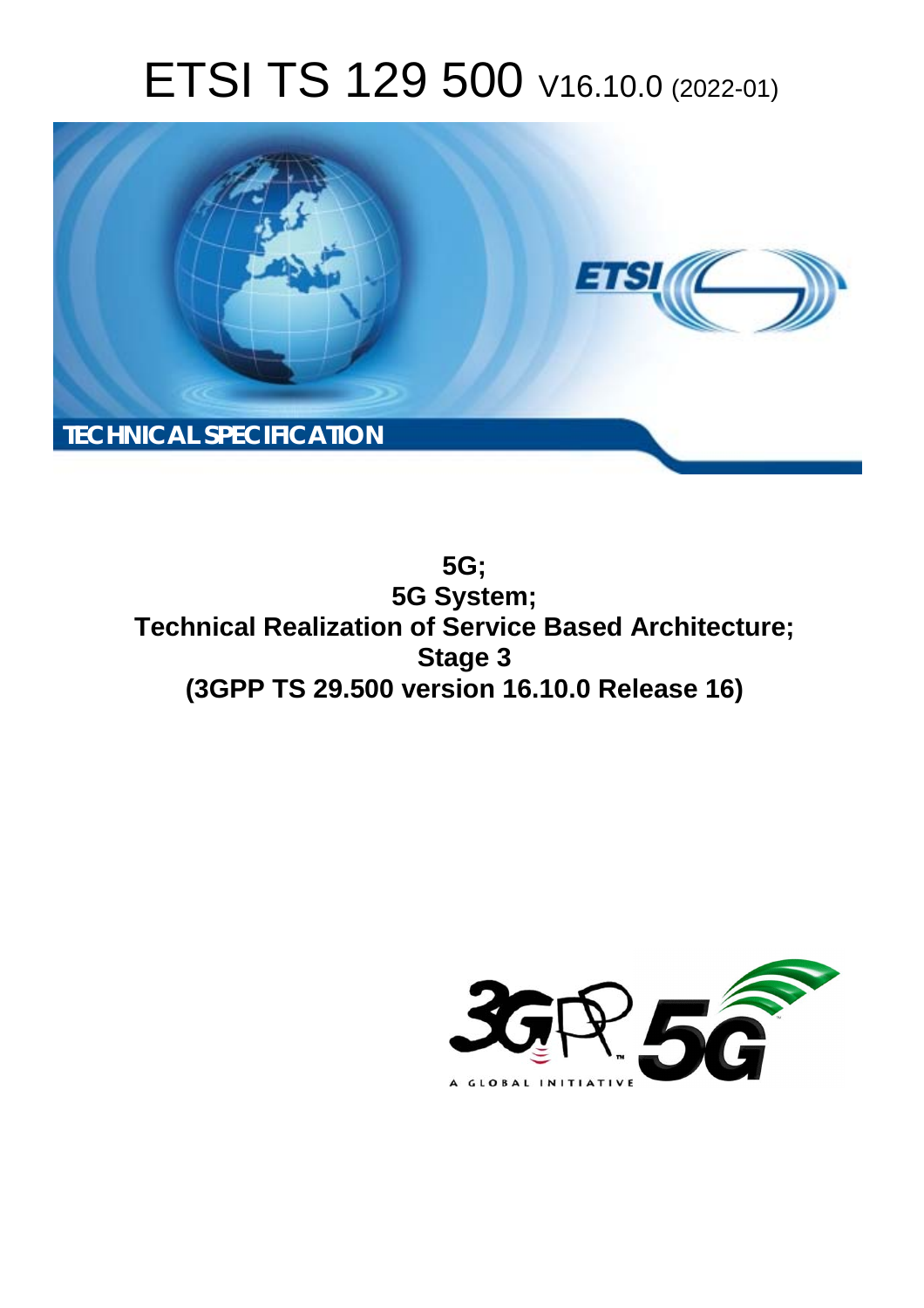Reference RTS/TSGC-0429500vga0

Keywords

 $\overline{5G}$ 

#### *ETSI*

650 Route des Lucioles F-06921 Sophia Antipolis Cedex - FRANCE

Tel.: +33 4 92 94 42 00 Fax: +33 4 93 65 47 16

Siret N° 348 623 562 00017 - APE 7112B Association à but non lucratif enregistrée à la Sous-Préfecture de Grasse (06) N° w061004871

#### *Important notice*

The present document can be downloaded from: <http://www.etsi.org/standards-search>

The present document may be made available in electronic versions and/or in print. The content of any electronic and/or print versions of the present document shall not be modified without the prior written authorization of ETSI. In case of any existing or perceived difference in contents between such versions and/or in print, the prevailing version of an ETSI deliverable is the one made publicly available in PDF format at [www.etsi.org/deliver](http://www.etsi.org/deliver).

Users of the present document should be aware that the document may be subject to revision or change of status. Information on the current status of this and other ETSI documents is available at <https://portal.etsi.org/TB/ETSIDeliverableStatus.aspx>

If you find errors in the present document, please send your comment to one of the following services: <https://portal.etsi.org/People/CommiteeSupportStaff.aspx>

#### *Notice of disclaimer & limitation of liability*

The information provided in the present deliverable is directed solely to professionals who have the appropriate degree of experience to understand and interpret its content in accordance with generally accepted engineering or other professional standard and applicable regulations.

No recommendation as to products and services or vendors is made or should be implied.

No representation or warranty is made that this deliverable is technically accurate or sufficient or conforms to any law and/or governmental rule and/or regulation and further, no representation or warranty is made of merchantability or fitness for any particular purpose or against infringement of intellectual property rights.

In no event shall ETSI be held liable for loss of profits or any other incidental or consequential damages.

Any software contained in this deliverable is provided "AS IS" with no warranties, express or implied, including but not limited to, the warranties of merchantability, fitness for a particular purpose and non-infringement of intellectual property rights and ETSI shall not be held liable in any event for any damages whatsoever (including, without limitation, damages for loss of profits, business interruption, loss of information, or any other pecuniary loss) arising out of or related to the use of or inability to use the software.

### *Copyright Notification*

No part may be reproduced or utilized in any form or by any means, electronic or mechanical, including photocopying and microfilm except as authorized by written permission of ETSI. The content of the PDF version shall not be modified without the written authorization of ETSI.

The copyright and the foregoing restriction extend to reproduction in all media.

© ETSI 2022. All rights reserved.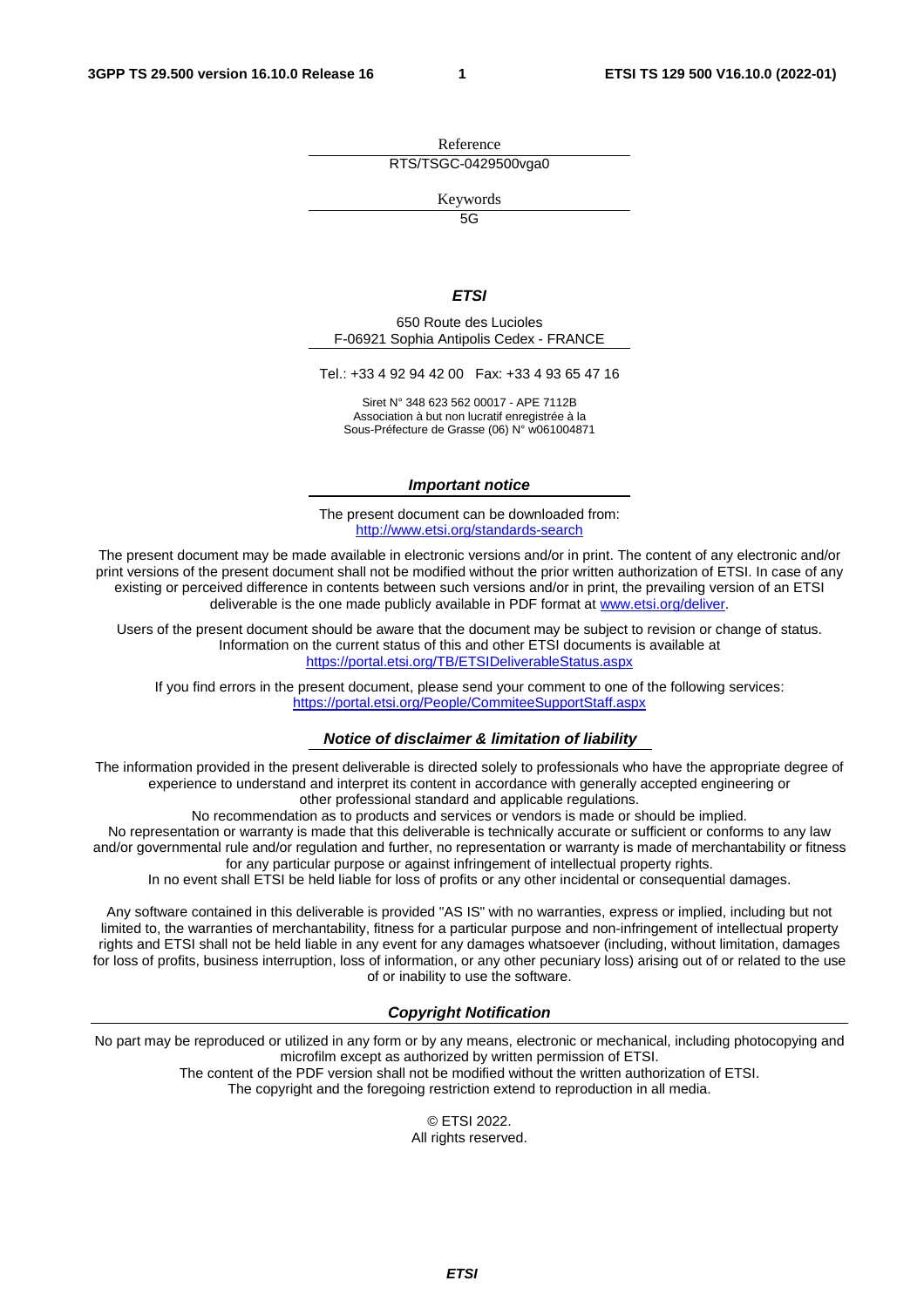# Intellectual Property Rights

#### Essential patents

IPRs essential or potentially essential to normative deliverables may have been declared to ETSI. The declarations pertaining to these essential IPRs, if any, are publicly available for **ETSI members and non-members**, and can be found in ETSI SR 000 314: *"Intellectual Property Rights (IPRs); Essential, or potentially Essential, IPRs notified to ETSI in respect of ETSI standards"*, which is available from the ETSI Secretariat. Latest updates are available on the ETSI Web server [\(https://ipr.etsi.org/](https://ipr.etsi.org/)).

Pursuant to the ETSI Directives including the ETSI IPR Policy, no investigation regarding the essentiality of IPRs, including IPR searches, has been carried out by ETSI. No guarantee can be given as to the existence of other IPRs not referenced in ETSI SR 000 314 (or the updates on the ETSI Web server) which are, or may be, or may become, essential to the present document.

#### **Trademarks**

The present document may include trademarks and/or tradenames which are asserted and/or registered by their owners. ETSI claims no ownership of these except for any which are indicated as being the property of ETSI, and conveys no right to use or reproduce any trademark and/or tradename. Mention of those trademarks in the present document does not constitute an endorsement by ETSI of products, services or organizations associated with those trademarks.

**DECT™**, **PLUGTESTS™**, **UMTS™** and the ETSI logo are trademarks of ETSI registered for the benefit of its Members. **3GPP™** and **LTE™** are trademarks of ETSI registered for the benefit of its Members and of the 3GPP Organizational Partners. **oneM2M™** logo is a trademark of ETSI registered for the benefit of its Members and of the oneM2M Partners. **GSM**® and the GSM logo are trademarks registered and owned by the GSM Association.

# Legal Notice

This Technical Specification (TS) has been produced by ETSI 3rd Generation Partnership Project (3GPP).

The present document may refer to technical specifications or reports using their 3GPP identities. These shall be interpreted as being references to the corresponding ETSI deliverables.

The cross reference between 3GPP and ETSI identities can be found under<http://webapp.etsi.org/key/queryform.asp>.

# Modal verbs terminology

In the present document "**shall**", "**shall not**", "**should**", "**should not**", "**may**", "**need not**", "**will**", "**will not**", "**can**" and "**cannot**" are to be interpreted as described in clause 3.2 of the [ETSI Drafting Rules](https://portal.etsi.org/Services/editHelp!/Howtostart/ETSIDraftingRules.aspx) (Verbal forms for the expression of provisions).

"**must**" and "**must not**" are **NOT** allowed in ETSI deliverables except when used in direct citation.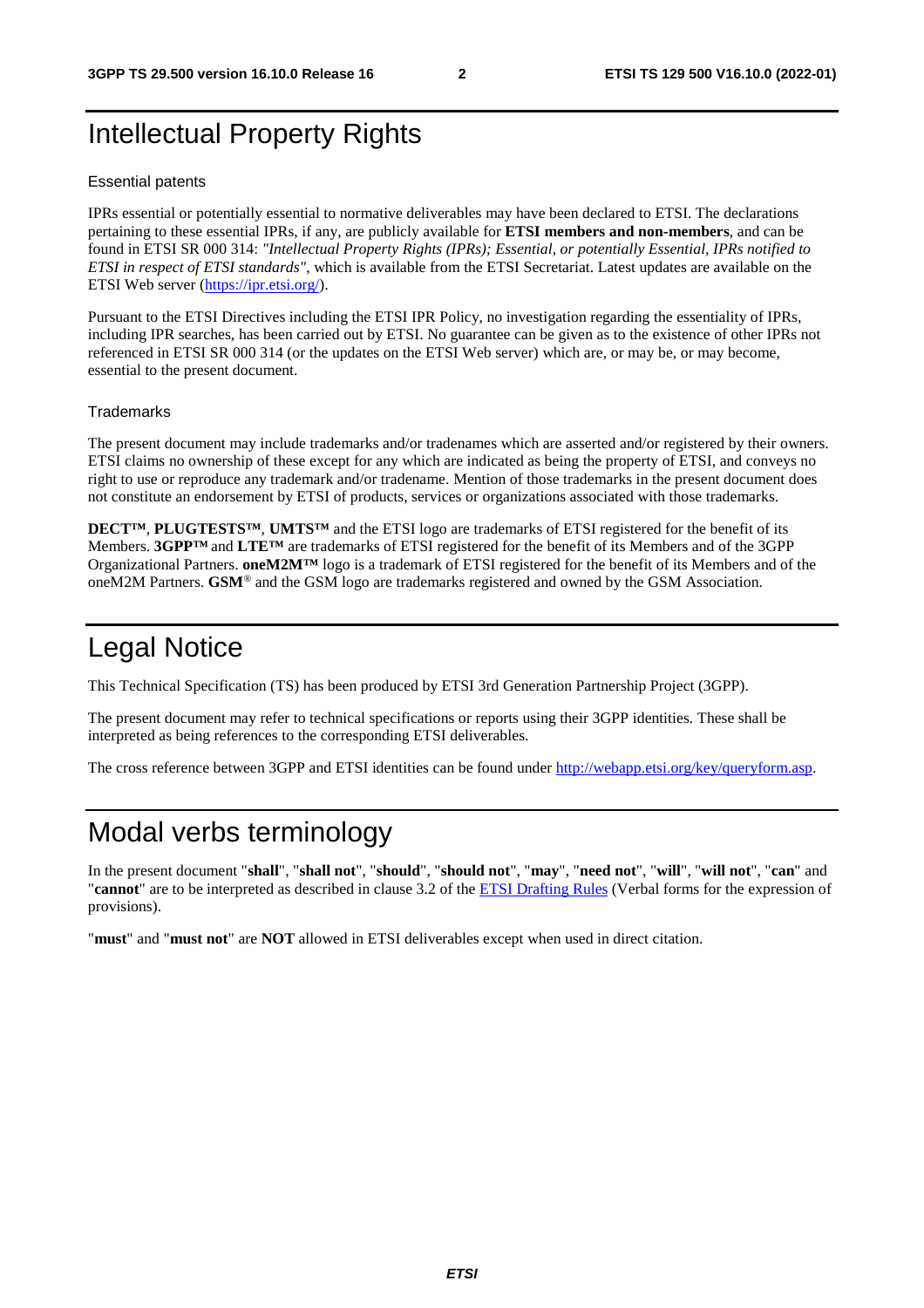$\mathbf{3}$ 

# Contents

| 1          |           |    |  |
|------------|-----------|----|--|
| 2          |           |    |  |
| 3          |           |    |  |
| 3.1        |           |    |  |
| 3.2        |           |    |  |
| 3.3        |           |    |  |
| 3.3.1      |           |    |  |
| 3.3.2      |           |    |  |
| 3.3.3      |           |    |  |
| 3.3.4      |           |    |  |
|            |           |    |  |
| 4          |           |    |  |
| 4.1        |           |    |  |
| 4.2        |           |    |  |
| 4.3        |           |    |  |
| 4.3.1      |           |    |  |
| 4.3.2      |           |    |  |
|            |           |    |  |
| 5          |           |    |  |
| 5.1        |           |    |  |
| 5.2        |           |    |  |
| 5.2.1      |           |    |  |
| 5.2.2      |           |    |  |
| 5.2.2.1    |           |    |  |
| 5.2.2.2    |           |    |  |
| 5.2.3      |           |    |  |
| 5.2.3.1    |           |    |  |
| 5.2.3.2    |           |    |  |
| 5.2.3.2.1  |           |    |  |
| 5.2.3.2.2  |           |    |  |
| 5.2.3.2.3  |           |    |  |
| 5.2.3.2.4  |           | 20 |  |
| 5.2.3.2.5  |           |    |  |
| 5.2.3.2.6  |           |    |  |
| 5.2.3.2.7  |           |    |  |
|            |           |    |  |
| 5.2.3.2.8  |           |    |  |
| 5.2.3.2.9  |           |    |  |
| 5.2.3.2.10 |           |    |  |
| 5.2.3.2.11 |           |    |  |
| 5.2.3.2.12 |           |    |  |
| 5.2.3.2.13 |           |    |  |
| 5.2.3.2.14 |           |    |  |
| 5.2.3.2.15 |           |    |  |
| 5.2.3.2.16 |           |    |  |
| 5.2.3.2.17 |           |    |  |
| 5.2.3.3    |           |    |  |
| 5.2.3.3.1  |           |    |  |
| 5.2.3.3.2  |           |    |  |
| 5.2.3.3.3  |           |    |  |
|            | 5.2.3.3.4 |    |  |
|            | 5.2.3.3.5 |    |  |
|            |           |    |  |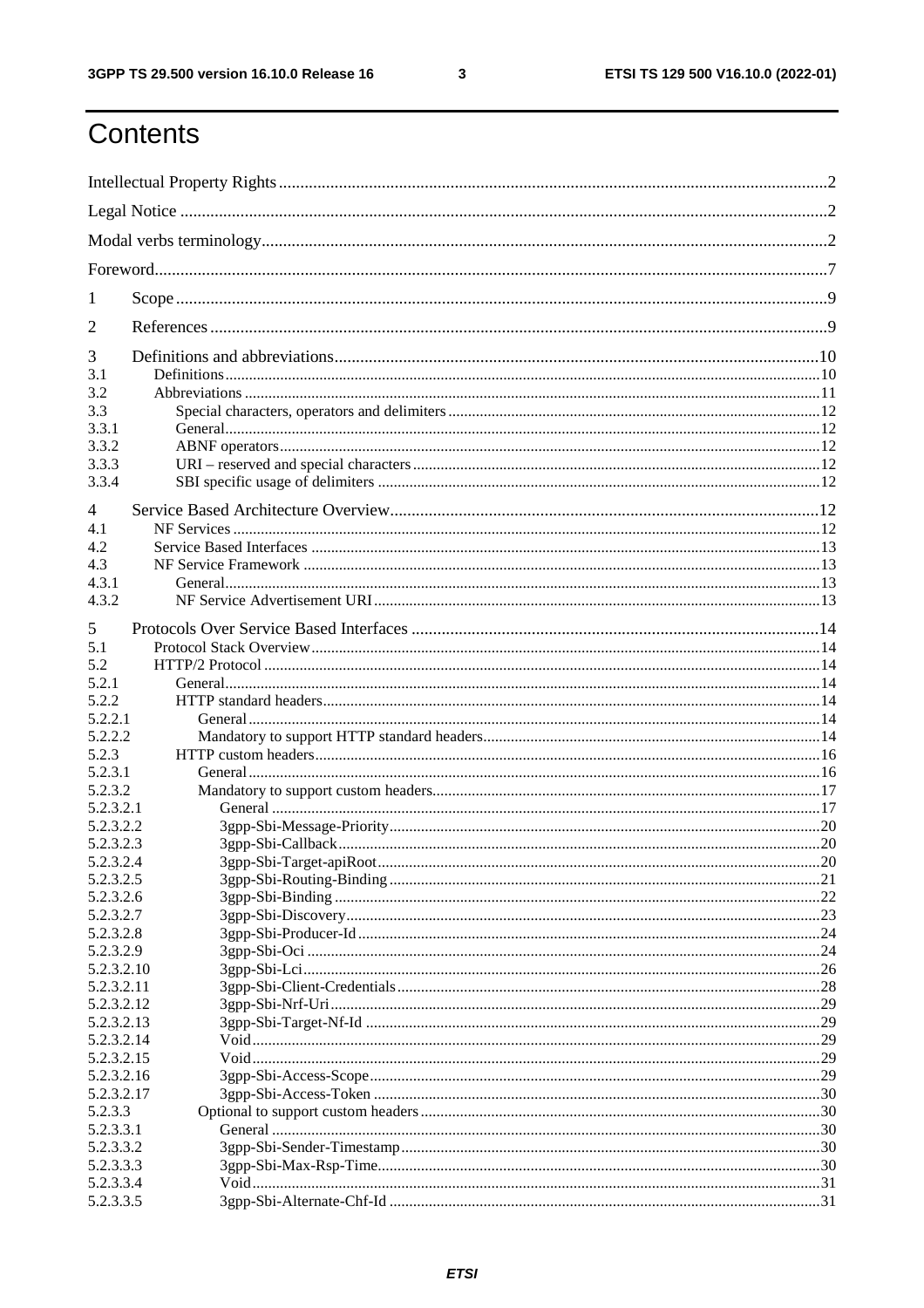$\overline{\mathbf{4}}$ 

| 5.2.4        |  |
|--------------|--|
| 5.2.5        |  |
| 5.2.6        |  |
| 5.2.7        |  |
| 5.2.7.1      |  |
| 5.2.7.2      |  |
| 5.2.7.3      |  |
| 5.2.7.4      |  |
| 5.2.8        |  |
| 5.2.9        |  |
| 5.3          |  |
| 5.4          |  |
| 5.5          |  |
|              |  |
| 6            |  |
| 6.1<br>6.1.1 |  |
|              |  |
| 6.1.2        |  |
| 6.1.3        |  |
| 6.1.4        |  |
| 6.1.4.1      |  |
| 6.1.4.2      |  |
| 6.1.4.3      |  |
| 6.1.4.3.1    |  |
| 6.1.4.3.2    |  |
| 6.1.4.3.3    |  |
| 6.1.4.3.4    |  |
| 6.1.5        |  |
| 6.1.6        |  |
| 6.2          |  |
| 6.3          |  |
| 6.3.1        |  |
| 6.3.2        |  |
| 6.3.3        |  |
| 6.3.3.1      |  |
| 6.3.3.2      |  |
| 6.3.3.3      |  |
| 6.3.3.4      |  |
| 6.3.3.4.1    |  |
| 6.3.3.4.2    |  |
| 6.3.3.4.3    |  |
| 6.3.3.4.4    |  |
| 6.3.3.4.5    |  |
| 6.3.3.5      |  |
| 6.3.3.5.1    |  |
| 6.3.3.5.2    |  |
| 6.4          |  |
| 6.4.1        |  |
| 6.4.2        |  |
| 6.4.2.1      |  |
| 6.4.2.2      |  |
| 6.4.2.3      |  |
| 6.4.2.4      |  |
| 6.4.3        |  |
| 6.4.3.1      |  |
| 6.4.3.2      |  |
| 6.4.3.3      |  |
| 6.4.3.4      |  |
| 6.4.3.4.1    |  |
|              |  |
| 6.4.3.4.2    |  |
| 6.4.3.4.3    |  |
| 6.4.3.4.4    |  |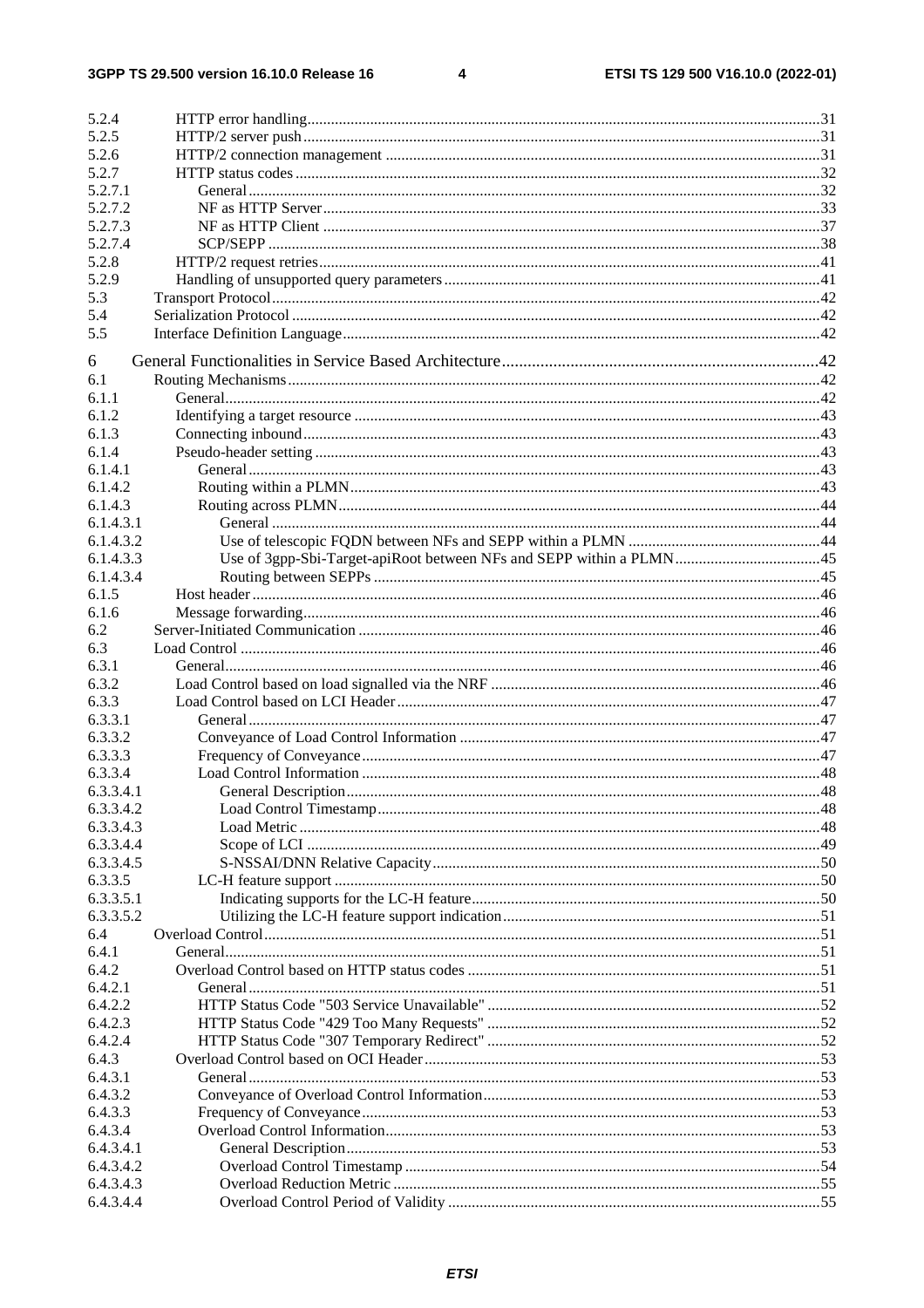### $5\phantom{a}$

| 6.4.3.4.5 |                                                                                   |  |
|-----------|-----------------------------------------------------------------------------------|--|
| 6.4.3.5   |                                                                                   |  |
| 6.4.3.5.1 |                                                                                   |  |
| 6.4.3.5.2 |                                                                                   |  |
| 6.4.3.6   |                                                                                   |  |
| 6.4.3.6.1 |                                                                                   |  |
| 6.5       |                                                                                   |  |
| 6.5.1     |                                                                                   |  |
| 6.5.2     |                                                                                   |  |
| 6.5.2.1   |                                                                                   |  |
| 6.5.2.2   |                                                                                   |  |
| 6.5.2.3   |                                                                                   |  |
| 6.5.3     |                                                                                   |  |
| 6.5.3.1   |                                                                                   |  |
| 6.5.3.2   |                                                                                   |  |
| 6.5.3.3   |                                                                                   |  |
| 6.6       |                                                                                   |  |
| 6.6.1     |                                                                                   |  |
| 6.6.2     |                                                                                   |  |
| 6.6.3     |                                                                                   |  |
| 6.6.4     |                                                                                   |  |
| 6.7       |                                                                                   |  |
| 6.7.1     |                                                                                   |  |
| 6.7.2     |                                                                                   |  |
| 6.7.3     |                                                                                   |  |
| 6.7.4     |                                                                                   |  |
| 6.7.4.1   |                                                                                   |  |
| 6.7.4.2   |                                                                                   |  |
| 6.7.5     |                                                                                   |  |
| 6.8       |                                                                                   |  |
| 6.8.1     |                                                                                   |  |
| 6.8.2     |                                                                                   |  |
| 6.8.3     |                                                                                   |  |
| 6.8.4     |                                                                                   |  |
| 6.8.5     |                                                                                   |  |
| 6.8.6     |                                                                                   |  |
| 6.8.7     |                                                                                   |  |
| 6.8.8     |                                                                                   |  |
| 6.9       |                                                                                   |  |
| 6.9.1     |                                                                                   |  |
| 6.9.2     |                                                                                   |  |
| 6.9.2.1   |                                                                                   |  |
| 6.9.2.2   |                                                                                   |  |
| 6.10      |                                                                                   |  |
| 6.10.1    |                                                                                   |  |
| 6.10.2    |                                                                                   |  |
| 6.10.2.1  |                                                                                   |  |
| 6.10.2.2  |                                                                                   |  |
| 6.10.2.3  |                                                                                   |  |
| 6.10.2.4  |                                                                                   |  |
| 6.10.2.5  |                                                                                   |  |
| 6.10.2.6  |                                                                                   |  |
| 6.10.2A   |                                                                                   |  |
| 6.10.2A.1 |                                                                                   |  |
| 6.10.2A.2 |                                                                                   |  |
| 6.10.2A.3 |                                                                                   |  |
| 6.10.3    | NF Discovery and Selection for indirect communication with Delegated Discovery 76 |  |
| 6.10.3.1  |                                                                                   |  |
| 6.10.3.2  |                                                                                   |  |
| 6.10.3.3  |                                                                                   |  |
| 6.10.3.4  |                                                                                   |  |
| 6.10.3.5  |                                                                                   |  |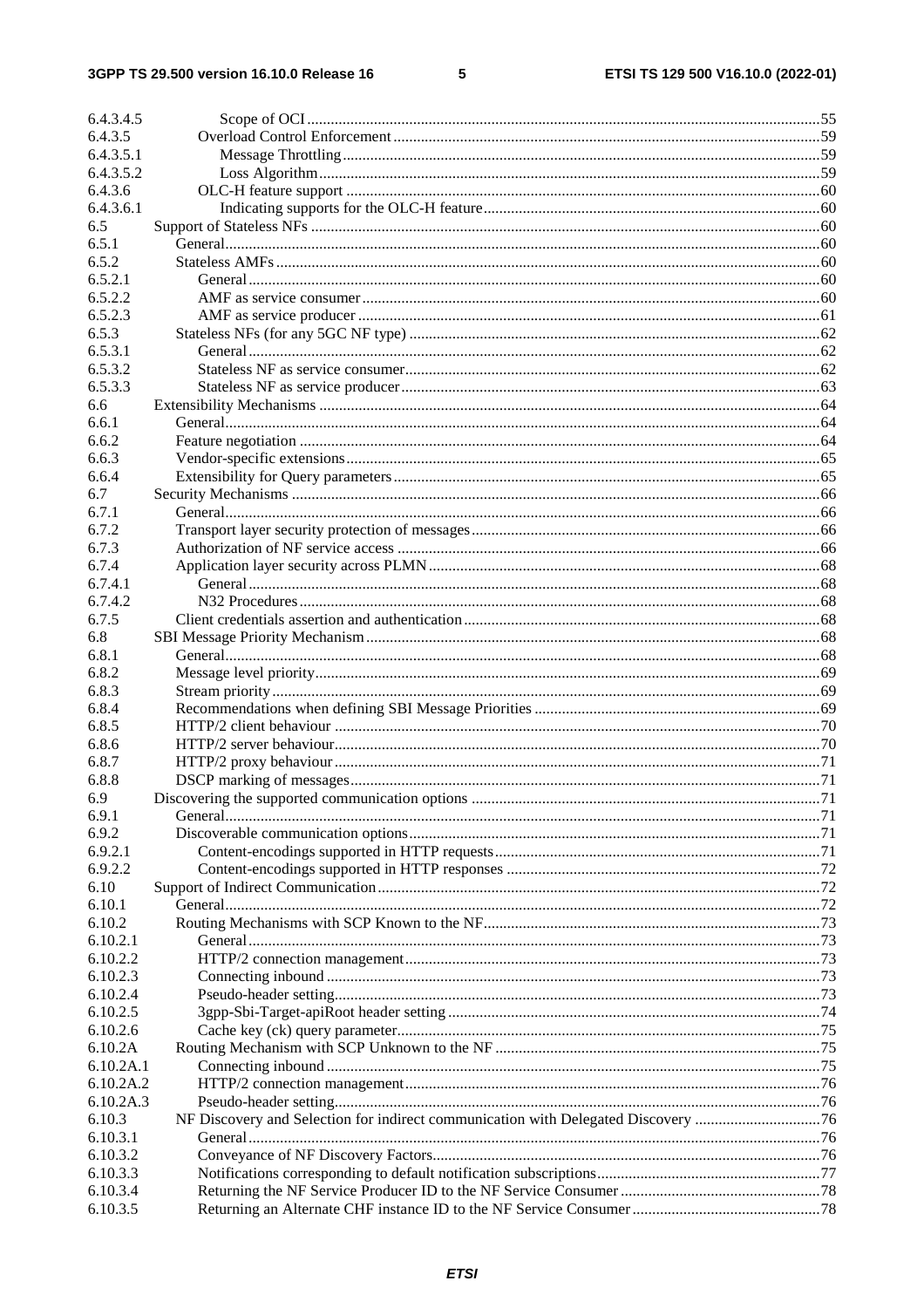| 6.10.4                      |                                                                                             |                                                                                     |  |
|-----------------------------|---------------------------------------------------------------------------------------------|-------------------------------------------------------------------------------------|--|
| 6.10.5                      | NF / NF service instance selection for Indirect Communication without Delegated Discovery79 |                                                                                     |  |
| 6.10.5.1                    |                                                                                             |                                                                                     |  |
| 6.10.5.2                    |                                                                                             |                                                                                     |  |
| 6.10.6                      |                                                                                             |                                                                                     |  |
| 6.10.7                      |                                                                                             |                                                                                     |  |
| 6.10.8                      |                                                                                             |                                                                                     |  |
| 6.10.8.1                    |                                                                                             |                                                                                     |  |
| 6.10.8.2                    |                                                                                             |                                                                                     |  |
| 6.10.8.3                    |                                                                                             |                                                                                     |  |
| 6.10.9                      |                                                                                             |                                                                                     |  |
| 6.10.9.1                    |                                                                                             |                                                                                     |  |
| 6.10.10                     |                                                                                             |                                                                                     |  |
| 6.10.11                     |                                                                                             |                                                                                     |  |
| 6.10.11.1                   |                                                                                             |                                                                                     |  |
| 6.10.11.2                   |                                                                                             |                                                                                     |  |
| 6.10.11.2.1                 |                                                                                             |                                                                                     |  |
| 6.10.11.2.2                 |                                                                                             |                                                                                     |  |
| 6.10.11.2.3                 |                                                                                             | Error handling when SCP receives a "401 Unauthorized" response or a "403 Forbidden" |  |
|                             |                                                                                             |                                                                                     |  |
| 6.10.11.3                   |                                                                                             |                                                                                     |  |
| 6.11                        |                                                                                             |                                                                                     |  |
| 6.11.1                      |                                                                                             |                                                                                     |  |
| 6.11.2                      |                                                                                             |                                                                                     |  |
| 6.11.2.1                    |                                                                                             |                                                                                     |  |
| 6.11.2.2                    |                                                                                             |                                                                                     |  |
| 6.12                        |                                                                                             |                                                                                     |  |
| 6.12.1                      |                                                                                             |                                                                                     |  |
| 6.12.2                      |                                                                                             |                                                                                     |  |
| 6.12.3                      |                                                                                             |                                                                                     |  |
| 6.12.4                      |                                                                                             |                                                                                     |  |
| 6.12.5                      |                                                                                             |                                                                                     |  |
|                             | <b>Annex A (informative):</b>                                                               |                                                                                     |  |
| <b>Annex B</b> (normative): |                                                                                             |                                                                                     |  |
|                             | <b>Annex C</b> (informative):                                                               |                                                                                     |  |
|                             | <b>Annex D</b> (informative):                                                               |                                                                                     |  |
|                             |                                                                                             |                                                                                     |  |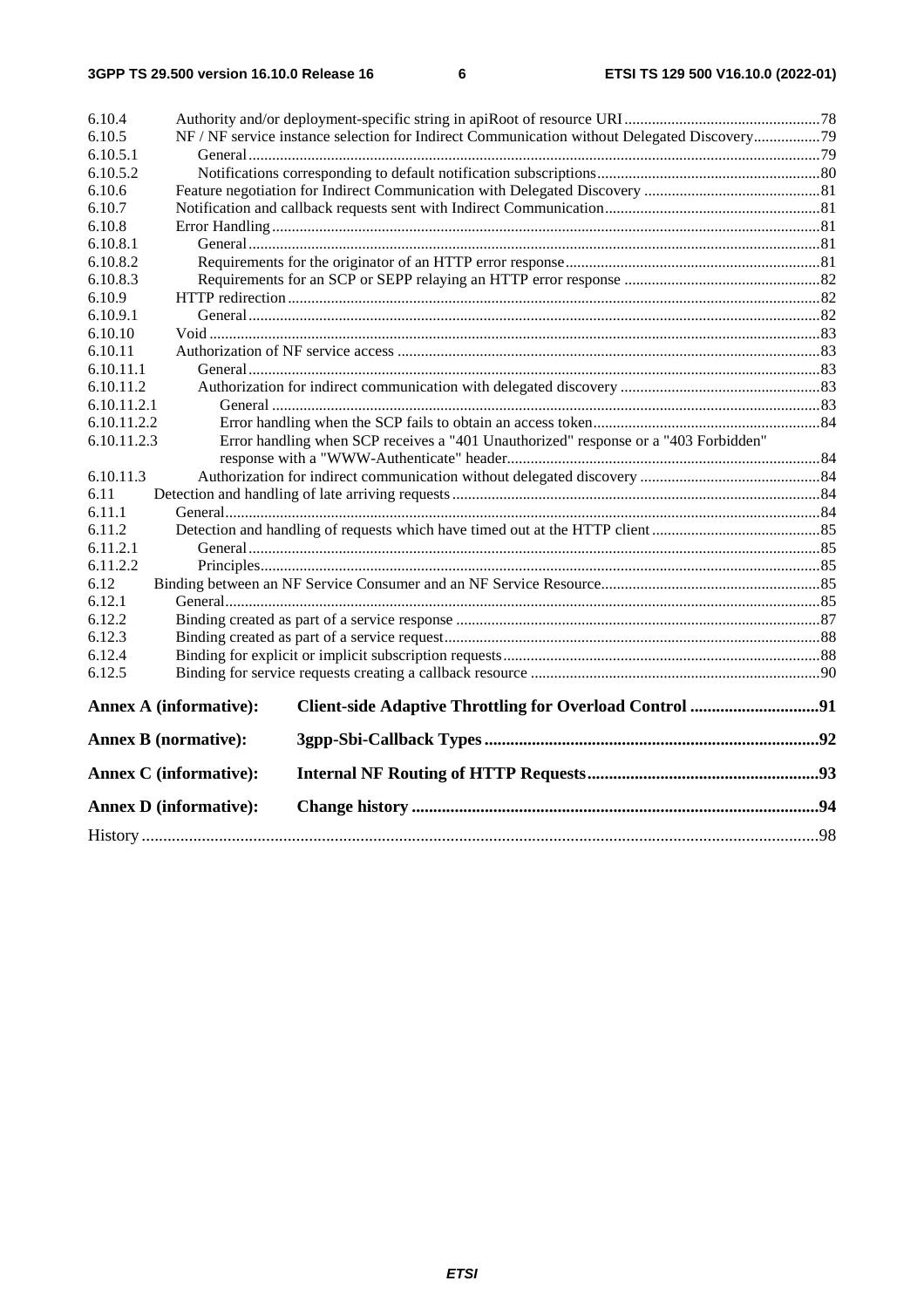# Foreword

This Technical Specification has been produced by the 3rd Generation Partnership Project (3GPP).

The contents of the present document are subject to continuing work within the TSG and may change following formal TSG approval. Should the TSG modify the contents of the present document, it will be re-released by the TSG with an identifying change of release date and an increase in version number as follows:

Version x.y.z

where:

- x the first digit:
	- 1 presented to TSG for information;
	- 2 presented to TSG for approval;
	- 3 or greater indicates TSG approved document under change control.
- y the second digit is incremented for all changes of substance, i.e. technical enhancements, corrections, updates, etc.
- z the third digit is incremented when editorial only changes have been incorporated in the document.

In the present document, modal verbs have the following meanings:

**shall** indicates a mandatory requirement to do something

**shall not** indicates an interdiction (prohibition) to do something

The constructions "shall" and "shall not" are confined to the context of normative provisions, and do not appear in Technical Reports.

The constructions "must" and "must not" are not used as substitutes for "shall" and "shall not". Their use is avoided insofar as possible, and they are not used in a normative context except in a direct citation from an external, referenced, non-3GPP document, or so as to maintain continuity of style when extending or modifying the provisions of such a referenced document.

| should     | indicates a recommendation to do something     |
|------------|------------------------------------------------|
| should not | indicates a recommendation not to do something |
| may        | indicates permission to do something           |
| need not   | indicates permission not to do something       |

The construction "may not" is ambiguous and is not used in normative elements. The unambiguous constructions "might not" or "shall not" are used instead, depending upon the meaning intended.

| can    | indicates that something is possible   |
|--------|----------------------------------------|
| cannot | indicates that something is impossible |

The constructions "can" and "cannot" are not substitutes for "may" and "need not".

| will     | indicates that something is certain or expected to happen as a result of action taken by an agency<br>the behaviour of which is outside the scope of the present document     |
|----------|-------------------------------------------------------------------------------------------------------------------------------------------------------------------------------|
| will not | indicates that something is certain or expected not to happen as a result of action taken by an<br>agency the behaviour of which is outside the scope of the present document |
| might    | indicates a likelihood that something will happen as a result of action taken by some agency the<br>behaviour of which is outside the scope of the present document           |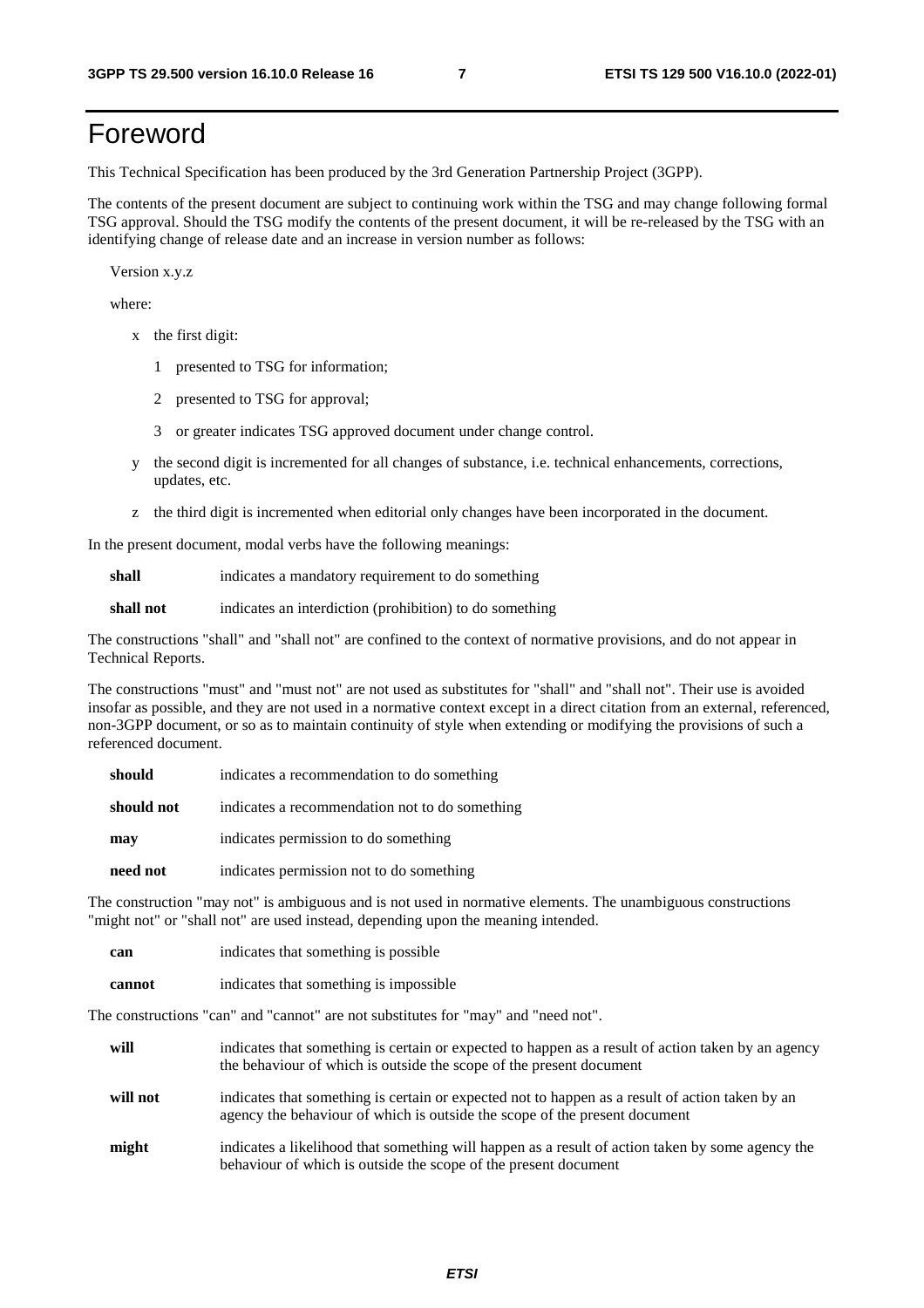**might not** indicates a likelihood that something will not happen as a result of action taken by some agency the behaviour of which is outside the scope of the present document

In addition:

- **is** (or any other verb in the indicative mood) indicates a statement of fact
- **is not** (or any other negative verb in the indicative mood) indicates a statement of fact

The constructions "is" and "is not" do not indicate requirements.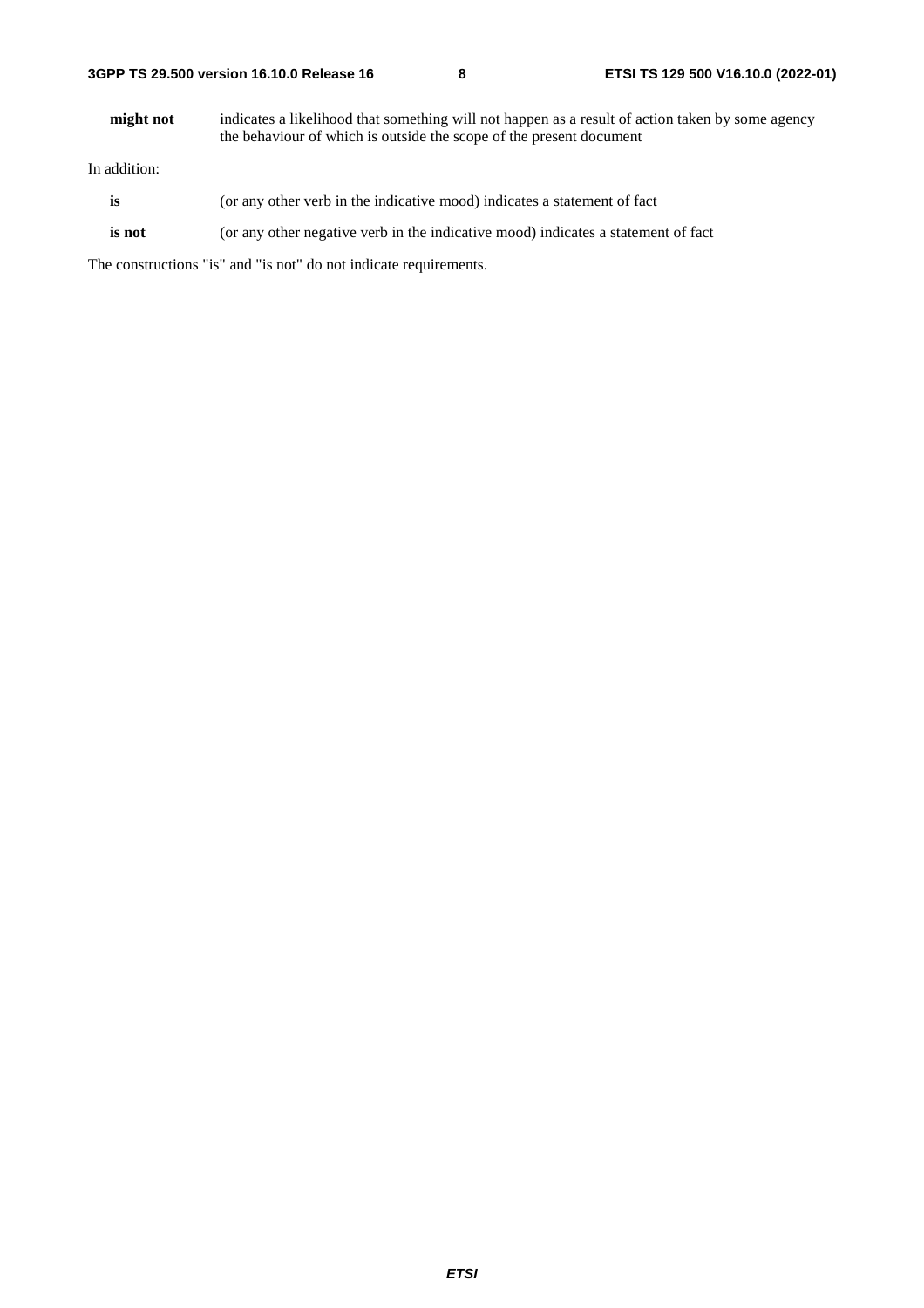# 1 Scope

The present document specifies the technical realization of the 5GC Service Based Architecture, protocols supported over the Service Based Interfaces, and the functionalities supported in the Service Based Architecture.

The service requirements for the 5G system are defined in 3GPP TS 22.261 [2]. The system architecture requirements are defined in 3GPP TS 23.501 [3] and the procedures and flows in 3GPP TS 23.502 [4].

The design principles and documentation guidelines for 5GC SBI APIs are specified in 3GPP TS 29.501 [5].

# 2 References

The following documents contain provisions which, through reference in this text, constitute provisions of the present document.

- References are either specific (identified by date of publication, edition number, version number, etc.) or non-specific.
- For a specific reference, subsequent revisions do not apply.
- For a non-specific reference, the latest version applies. In the case of a reference to a 3GPP document (including a GSM document), a non-specific reference implicitly refers to the latest version of that document *in the same Release as the present document*.
- [1] 3GPP TR 21.905: "Vocabulary for 3GPP Specifications".
- [2] 3GPP TS 22.261: "Service requirements for the 5G system; Stage 1".
- [3] 3GPP TS 23.501: "System Architecture for the 5G System; Stage 2".
- [4] 3GPP TS 23.502: "Procedures for the 5G System; Stage 2".
- [5] 3GPP TS 29.501: "5G System; Principles and Guidelines for Services Definition; Stage 3".
- [6] IETF RFC 793: "Transmission Control Protocol".
- [7] IETF RFC 7540: "Hypertext Transfer Protocol Version 2 (HTTP/2)".
- [8] 3GPP TS 29.510: "5G System; Network Function Repository Services; Stage 3".
- [9] OpenAPI: "OpenAPI 3.0.0 Specification", [https://github.com/OAI/OpenAPI](https://github.com/OAI/OpenAPI-Specification/blob/master/versions/3.0.0.md)-[Specification/blob/master/versions/3.0.0.md](https://github.com/OAI/OpenAPI-Specification/blob/master/versions/3.0.0.md).
- [10] IETF RFC 8259: "The JavaScript Object Notation (JSON) Data Interchange Format".
- [11] IETF RFC 7231: "Hypertext Transfer Protocol (HTTP/1.1): Semantics and Content".
- [12] IETF RFC 7230: "Hypertext Transfer Protocol (HTTP/1.1): Message Syntax and Routing".
- [13] 3GPP TS 29.571: "5G System; Common Data Types for Service Based Interfaces Stage 3".
- [14] IETF RFC 3986: "Uniform Resource Identifier (URI): Generic Syntax".
- [15] 3GPP TS 23.003: "Numbering, addressing and identification".
- [16] IETF RFC 5681: "TCP Congestion Control".
- [17] 3GPP TS 33.501: "Security Architecture and Procedures for 5G System".
- [18] IANA: "SMI Network Management Private Enterprise Codes", <http://www.iana.org/assignments/enterprise-numbers>.
- [19] IETF RFC 7944: "Diameter Routing Message Priority".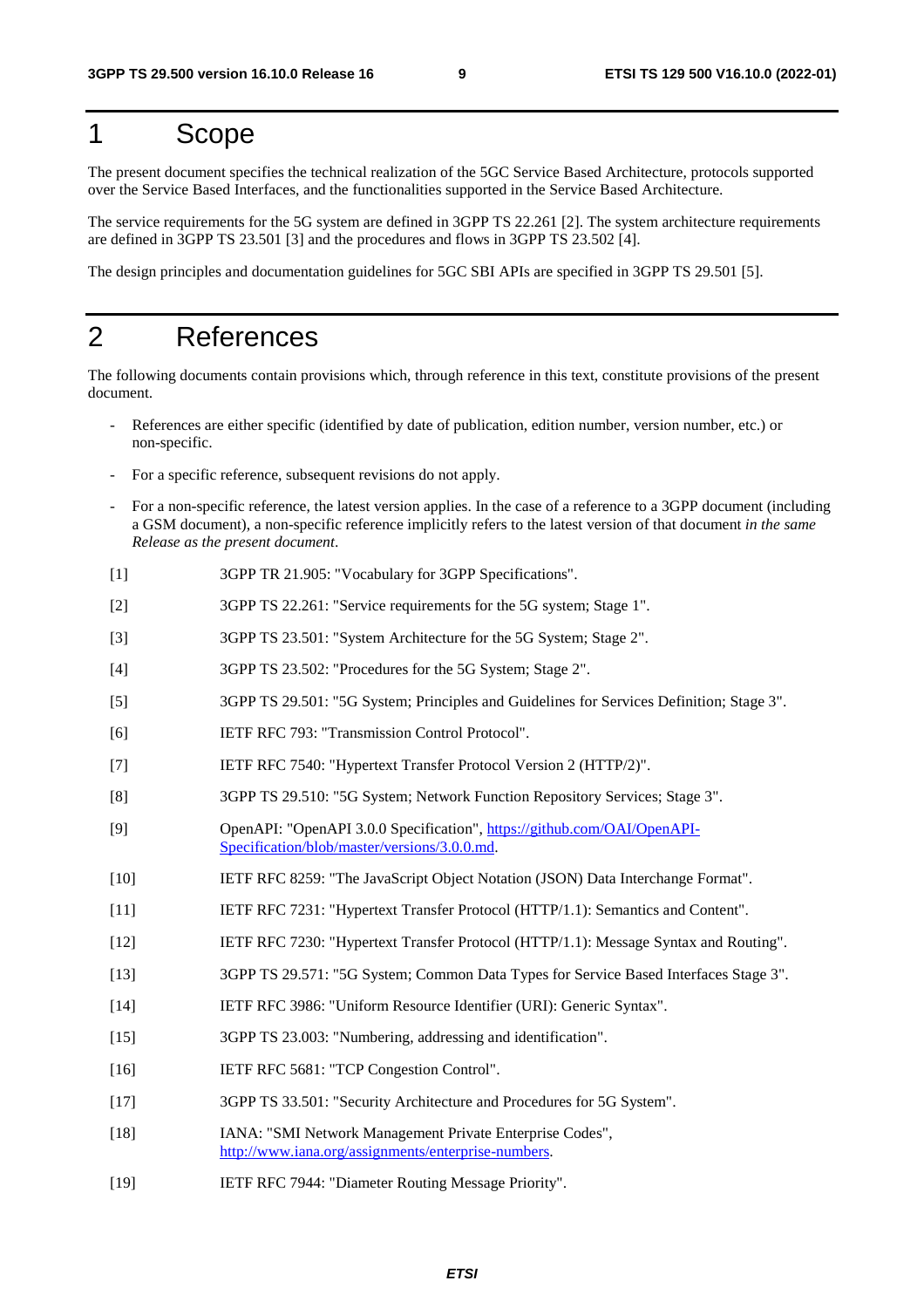| $[20]$ | IETF RFC 7234: "Hypertext Transfer Protocol (HTTP/1.1): Caching".                                                  |
|--------|--------------------------------------------------------------------------------------------------------------------|
| $[21]$ | IETF RFC 7235: "Hypertext Transfer Protocol (HTTP/1.1): Authentication".                                           |
| $[22]$ | IETF RFC 6749: "The OAuth 2.0 Authorization Framework".                                                            |
| $[23]$ | IETF RFC 6750: "The OAuth 2.0 Authorization Framework: Bearer Token Usage".                                        |
| $[24]$ | IETF RFC 7232: "Hypertext Transfer Protocol (HTTP/1.1): Conditional Requests".                                     |
| $[25]$ | IETF RFC 7516: "JSON Web Encryption (JWE)".                                                                        |
| $[26]$ | IETF RFC 7515: "JSON Web Signature (JWS)".                                                                         |
| $[27]$ | 3GPP TS 29.573: "5G System: Public Land Mobile Network (PLMN) Interconnection; Stage 3".                           |
| $[28]$ | 3GPP TS 29.502: "5G System; Session Management Services; Stage 3".                                                 |
| $[29]$ | 3GPP TS 29.503: "5G System; Unified Data Management Services; Stage 3".                                            |
| $[30]$ | Void.                                                                                                              |
| $[31]$ | 3GPP TS 29.518: "5G System; Access and Mobility Management Services; Stage 3".                                     |
| $[32]$ | 3GPP TS 29.531: "5G System; Network Slice Selection Services; Stage 3".                                            |
| $[33]$ | IETF RFC 7694: "Hypertext Transfer Protocol (HTTP) Client-Initiated Content-Encoding".                             |
| $[34]$ | IETF RFC 1952: "GZIP file format specification version 4.3".                                                       |
| $[35]$ | 3GPP TS 29.525: "5G System; UE Policy Control Service; Stage 3".                                                   |
| $[36]$ | IETF RFC 3040: "Internet Web Replication and Caching Taxonomy".                                                    |
| $[37]$ | IETF RFC 5322: "Internet Message Format".                                                                          |
| $[38]$ | 3GPP TS 23.527: "5G System; Restoration Procedures".                                                               |
| $[39]$ | 3GPP TS 29.303: "Domain Name System Procedures; Stage 3".                                                          |
| $[40]$ | 3GPP TS 29.515: "5G System; GMLC Services; Stage 3".                                                               |
| $[41]$ | IETF RFC 7519: "JSON Web Token (JWT)".                                                                             |
| $[42]$ | 3GPP TS 32.291: "5G System; charging service; Stage 3".                                                            |
| $[43]$ | IETF RFC 5234: "Augmented BNF for Syntax Specifications: ABNF".                                                    |
| $[44]$ | 3GPP TS 29.526: "5G System; Network Slice-Specific Authentication and Authorization<br>(NSSAA) Services; Stage 3". |

# 3 Definitions and abbreviations

# 3.1 Definitions

For the purposes of the present document, the terms and definitions given in 3GPP TR 21.905 [1], 3GPP°TS°23.501°[3] and the following apply. A term defined in the present document takes precedence over the definition of the same term, if any, in 3GPP TR 21.905 [1].

**Binding indication (consumer):** Binding can be used by the NF Service Consumer to indicate suitable NF Service Consumer instance(s) for notification target instance selection, reselection and routing of subsequent notification requests associated with a specific notification subscription. Binding indication needs to be stored by the NF Service Producer. Binding indication may also be used later if the NF Service Consumer starts acting as NF Service Producer,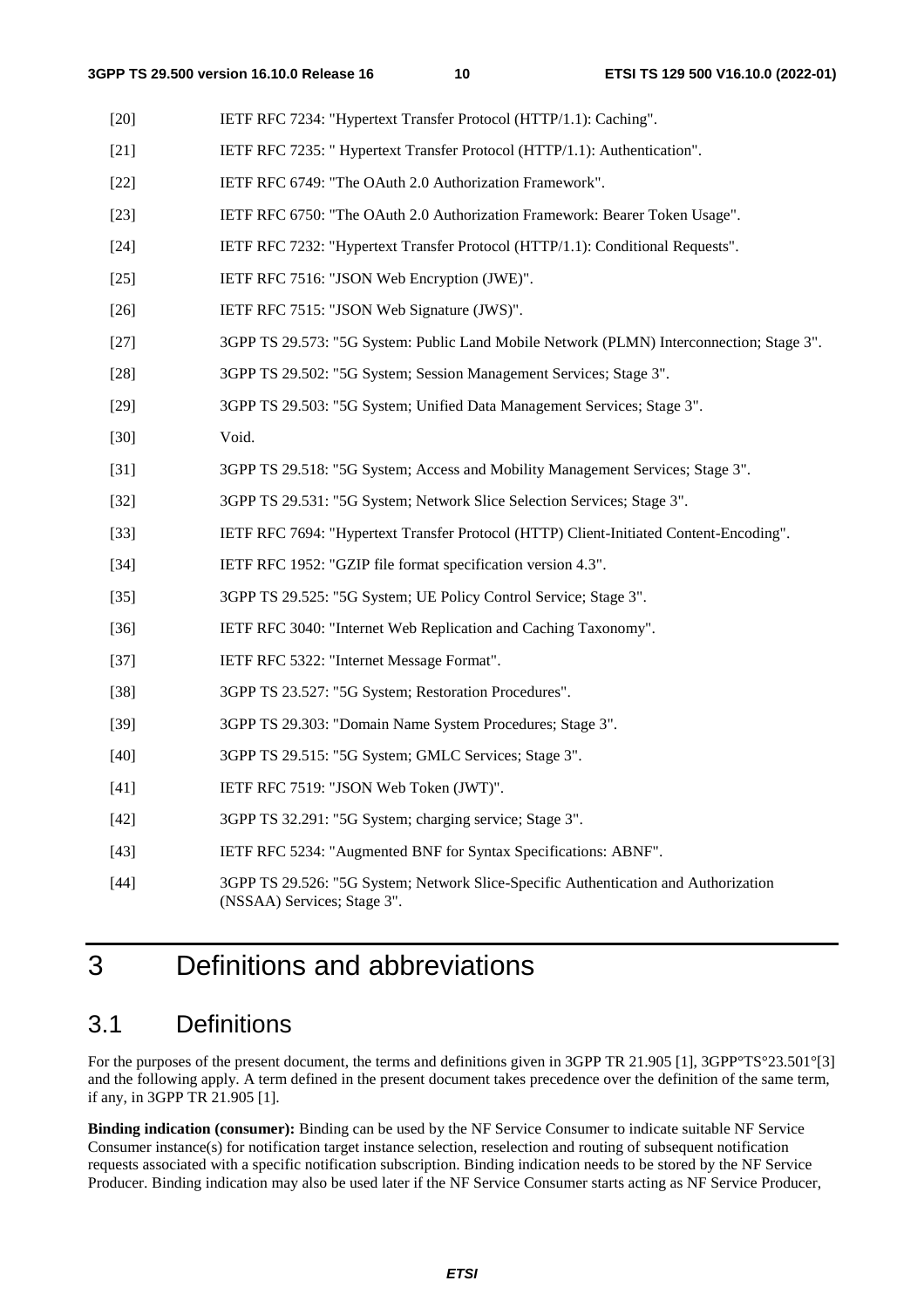so that service requests can be sent to this NF Service Producer. See clauses 3.1 and 6.3.1.0 in 3GPP TS 23.501 [3]. See also Routing binding indication.

**Binding indication (producer):** Binding can be used to indicate suitable target NF Service Producer instance(s) for an NF service instance selection, reselection and routing of subsequent requests associated with a specific NF Service Producer resource (context) and NF service. Binding allows the NF Service Producer to indicate to the NF Service Consumer if a particular context should be bound to an NF service instance, NF instance, NF service set or NF set. Binding indication needs to be stored by the NF Service Consumer. See clauses 3.1 and 6.3.1.0 in 3GPP TS 23.501 [3]. See also Routing binding indication.

**Binding entity:** Either of the following identifiers: NF Service Instance, NF Service Set, NF Instance or an NF Set. The relation between these are explained below.

**Binding entity ID:** An identification of a binding entity, i.e. NF Service Instance ID, NF Service Set ID, NF Instance ID or an NF set ID.

**Binding level:** A parameter (bl) in "3gpp-Sbi-Routing-Binding" and "3gpp-Sbi-Binding" HTTP custom headers, which indicates the binding entity towards which a preferred binding exists (i.e. either to NF Service Instance, NF Service Set, NF Instance or an NF Set). Other binding entities in these headers, which do not correspond to the binding level indicate alternative binding entities that can be reselected and that share the same resource contexts (see Table 6.3.1.0-1 in 3GPP TS 23.501 [3]).

**Callback URI:** URI to be used by an NF Service Producer to send notification or callback requests.

**Endpoint address:** An address in the format of an IP address, transport and port information, or FQDN, which is used to determine the host/authority part of the target URI. This Target URI is used to access an NF service (i.e. to invoke service operations) of an NF service producer or for notifications to an NF service consumer. See clauses 3.1 and 6.3.1.0 of 3GPP TS 23.501 [3].

**NF Instance:** An identifiable instance of the NF. An NF Instance may provide services offered by one or more NF Service instances.

**NF Service Instance:** An identifiable instance of the NF service.

**NF Service Set:** A group of interchangeable NF service instances of the same service type within an NF instance. The NF service instances in the same NF Service Set have access to the same context data.

**NF Set:** A group of interchangeable NF instances of the same type, supporting the same services and the same Network Slice(s). The NF instances in the same NF Set may be geographically distributed but have access to the same context data.

**Notification endpoint:** Notification endpoint is a destination URI of the network entity where the notification is sent. See clause 6.3.1.0 in 3GPP TS 23.501 [3].

**Routing binding indication:** Information included in a request or notification and that can be used by the SCP for discovery and associated selection to of a suitable target. See clauses 3.1, 6.3.1.0 and 7.1.2 in 3GPP TS 23.501 [3]. Routing binding indication has similar syntax as a binding indication, but it has different purpose. Routing binding indication provides the receiver (i.e. SCP) with information enabling to route an HTTP request to an HTTP server that can serve the request. Routing binding indication is not stored by the receiver.

# 3.2 Abbreviations

For the purposes of the present document, the abbreviations given in 3GPP TR 21.905 [1] and the following apply. An abbreviation defined in the present document takes precedence over the definition of the same abbreviation, if any, in 3GPP TR 21.905 [1].

| <b>GZIP</b> | <b>GNU ZIP</b>                       |
|-------------|--------------------------------------|
| LC-H        | Load Control based on LCI Header     |
| <b>LCI</b>  | Load Control Information             |
| <b>MCX</b>  | <b>Mission Critical Service</b>      |
| <b>MPS</b>  | Multimedia Priority Service          |
| <b>OCI</b>  | <b>Overload Control Information</b>  |
| OLC-H       | Overload Control based on OCI Header |
| <b>SCP</b>  | Service Communication Proxy          |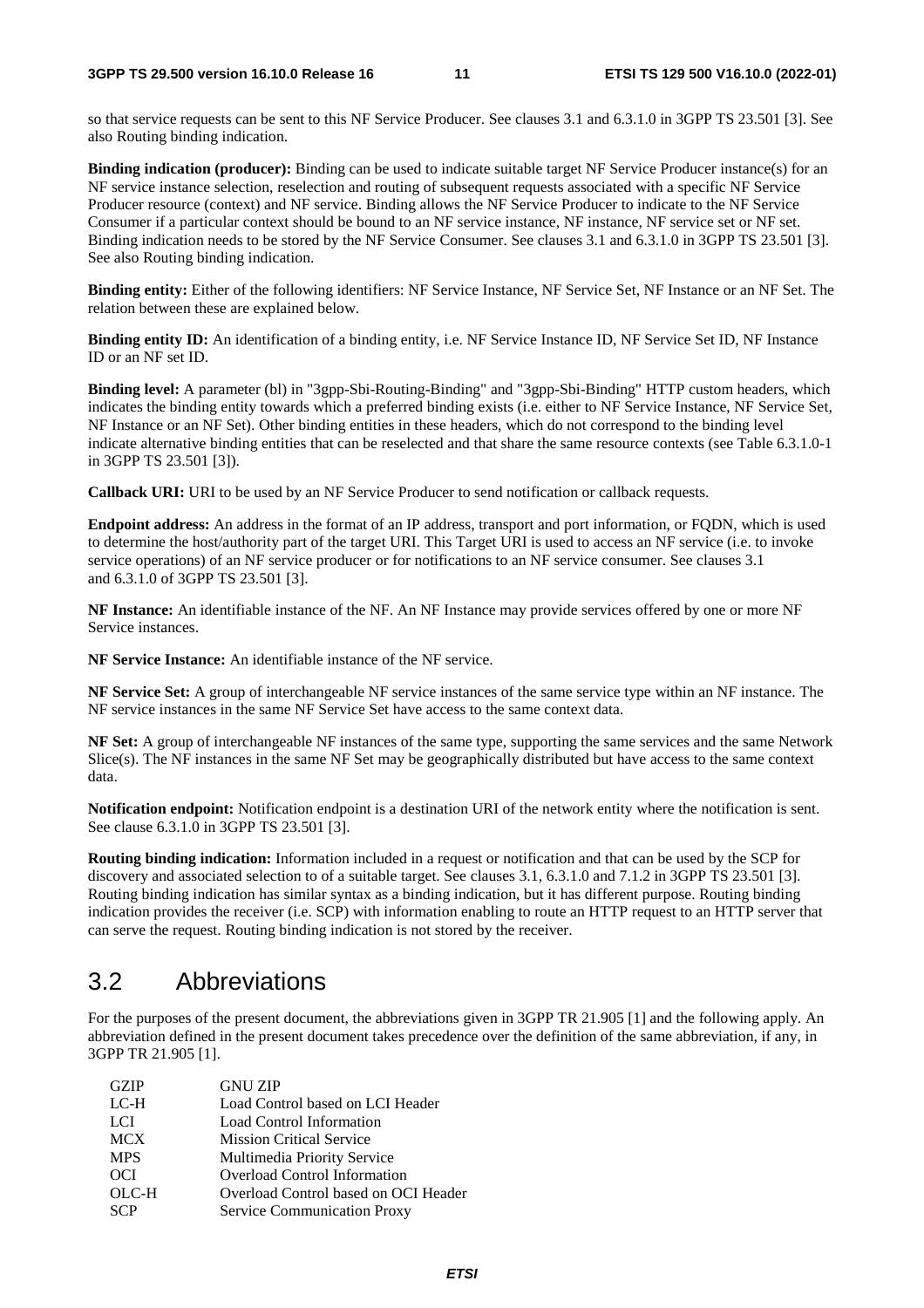SEPP Security and Edge Protection ProxySMP SBI Message Priority

# 3.3 Special characters, operators and delimiters

### 3.3.1 General

A number of characters have special meaning and are used as delimiters in this document and also in other stage 3 SBI specifications. Below clauses specify the usage of a selected set of the special characters. Full set of these special characters are specified in the respective IETF specifications.

### 3.3.2 ABNF operators

|               | Operator. The forward slash character separates alternatives. See clause 3.2 in IETF<br>RFC 5234 [43].                                                            |
|---------------|-------------------------------------------------------------------------------------------------------------------------------------------------------------------|
| #             | Operator. The number sign character allows for compact definition of comma-separated lists,<br>similar to the "*" operator. See clause 1.2 in IETF RFC 7230 [12]. |
|               | Special character. The equal sign character separates an ABNF rule name from the rule elements.                                                                   |
| $\perp$       | See clause 2.2 in IETF RFC 5234 [43].<br>Operator. The square bracket characters enclose an optional element sequence. See clause 3.8 in                          |
| $\langle$ $>$ | IETF RFC 5234 [43].<br>Special characters. The angle bracket characters typically enclose an ABNF rule element (they are                                          |
| *             | optional). See clause 2.1 in IETF RFC 5234 [43].                                                                                                                  |
|               | Operator. The star character precedes an element and indicates the elements repetition. See<br>clause 3.6 in IETF RFC 5234 [43].                                  |
|               | Operator. Semicolon character indicates the start of a comment that continues to the end of line.<br>See clause 3.9 in IETF RFC 5234 [43].                        |

NOTE: The same characters, like "/", "#", etc. lead to different processing in ABNF and URI grammars. For instance, in URI syntax, ";" character separates parameter and its value, while in ABNF ";" starts a comment. Besides, unlike URI syntax, neither "?", nor ":" operators are specified for ABNF.

# 3.3.3 URI – reserved and special characters

Special characters that are used as delimiters in URI syntax have somewhat different purpose from the same characters when used by ABNF syntax. See clause 3.3.3 in 3GPP TS 29.501 [5].

### 3.3.4 SBI specific usage of delimiters

See clause 3.3.4 in 3GPP TS 29.501 [5].

# 4 Service Based Architecture Overview

# 4.1 NF Services

3GPP TS 23.501 [3] defines the 5G System Architecture as a Service Based Architecture, i.e. a system architecture in which the system functionality is achieved by a set of NFs providing services to other authorized NFs to access their services.

Control Plane (CP) Network Functions in the 5G System architecture shall be based on the service based architecture.

A NF service is one type of capability exposed by a NF (NF Service Producer) to other authorized NF (NF Service Consumer) through a service based interface. A NF service may support one or more NF service operation(s). See clause 7 of 3GPP TS 23.501 [3].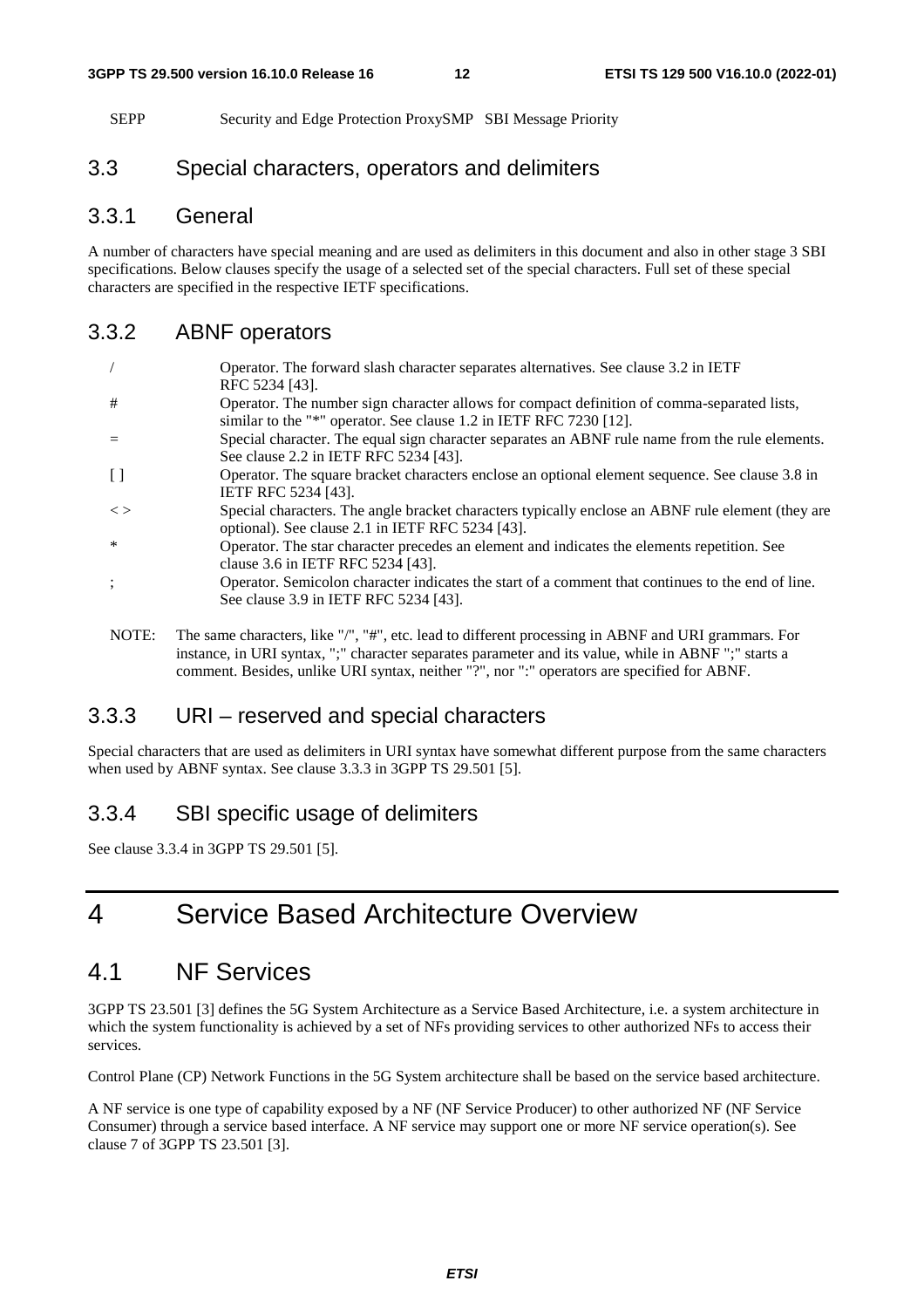Network Functions may offer different functionalities and thus different NF services. Each of the NF services offered by a Network Function shall be self-contained, acted upon and managed independently from other NF services offered by the same Network Function (e.g. for scaling, healing).

# 4.2 Service Based Interfaces

A service based interface represents how the set of services is provided or exposed by a given NF. This is the interface where the NF service operations are invoked.

The service based Control Plane interfaces within the 5G Core Network are specified in 3GPP TS 23.501 [3].

# 4.3 NF Service Framework

### 4.3.1 General

The Service Based Architecture shall support the NF Service Framework that enable the use of NF services as specified in clause 7.1 of 3GPP TS 23.501 [3].

The NF Service Framework includes the following mechanisms:

- NF service registration and de-registration: to make the NRF aware of the available NF instances and supported services (see clause 7.1.5 of 3GPP TS 23.501 [3]);
- NF service discovery: to enable a NF Service Consumer to discover NF Service Producer instance(s) which provide the expected NF service(s) (see clause 7.1.3 of 3GPP TS 23.501 [3]);
- NF service authorization: to ensure the NF Service Consumer is authorized to access the NF service provided by the NF Service Producer (see clause 7.1.4 of 3GPP TS 23.501 [3]);
- Inter service communication: NF Service Consumers and NF Service Producers may communicate directly or indirectly via a Service Communication Proxy (SCP). Whether a NF uses Direct Communication or Indirect Communication via an SCP is based on configuration of the NF.

The stage 3 procedures for NF service registration and de-registration, NF service discovery and NF service authorization are defined in 3GPP TS 29.510 [8].

# 4.3.2 NF Service Advertisement URI

When invoking a service operation of a NF Service Producer that use HTTP methods with a message body (i.e PUT, POST and PATCH), the NF Service Consumer may provide NF Service Advertisement URL(s) in the service operation request, based on operator policy, if it expects that the NF Service Producer may subsequently consume NF service(s) which the NF Service Consumer can provide (as a NF Service Producer).

When receiving NF Service Advertisement URI(s) in a service operation request, the NF Service Producer may store and use the Service Advertisement URL(s) to discover NF services produced by the NF Service Consumer in subsequent procedures, based on operator policy.

The NF Service Advertisement URI identifies the nfInstance resource(s) in the NRF which are registered by NF Service Producer(s).

An example of NF Service Advertisement URI could be represented as:

"{apiRoot}/nnrf-disc/nf-instances?nfInstanceId={nfInstanceId}".

NOTE: The NF Service Advertisement URI can be used e.g. when different NRFs are deployed in the PLMN.

When applicable, the NF Service Advertisement URI(s) shall be carried in HTTP message body.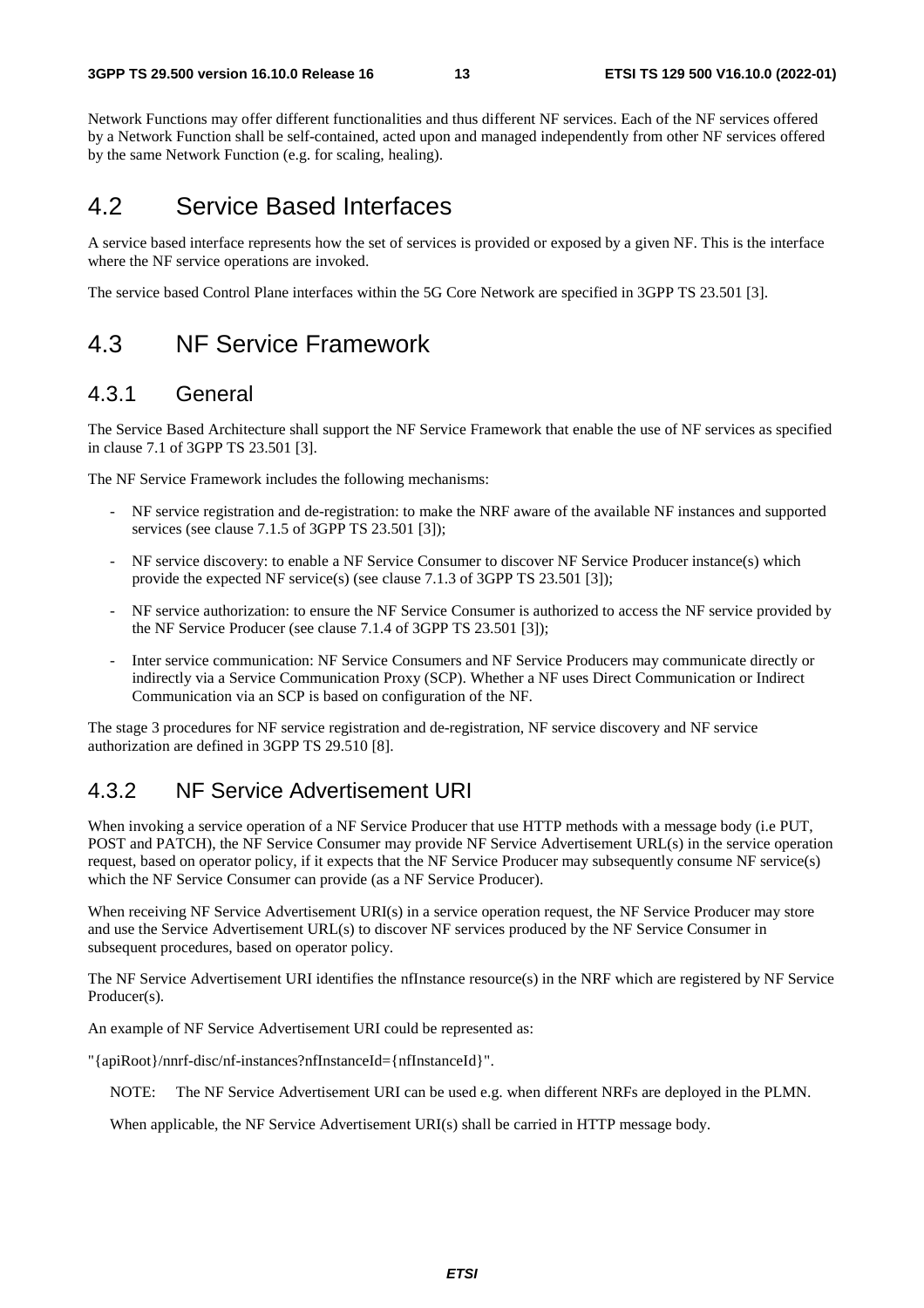# 5 Protocols Over Service Based Interfaces

# 5.1 Protocol Stack Overview

The protocol stack for the service based interfaces is shown on Figure 5.1-1.

| Application |  |  |
|-------------|--|--|
| HTTP/2      |  |  |
| <b>TLS</b>  |  |  |
| <b>TCP</b>  |  |  |
| IP          |  |  |
| L2          |  |  |

### **Figure 5.1-1: SBI Protocol Stack**

The service based interfaces use HTTP/2 protocol (see clause 5.2) with JSON (see clause 5.4) as the application layer serialization protocol. For the security protection at the transport layer, all 3GPP NFs shall support TLS and TLS shall be used within a PLMN if network security is not provided by other means, as specified in 3GPP TS 33.501 [17].

# 5.2 HTTP/2 Protocol

### 5.2.1 General

HTTP/2 as described in IETF RFC 7540 [7] shall be used in Service based interface.

### 5.2.2 HTTP standard headers

### 5.2.2.1 General

This clause lists the HTTP standard headers that shall be supported on SBI, other HTTP standard headers defined in IETF RFCs may be supported by NF.

### 5.2.2.2 Mandatory to support HTTP standard headers

The HTTP request standard headers and the HTTP response standard headers that shall be supported on SBI are defined in Table 5.2.2.2-1 and in Table 5.2.2.2-2 respectively. Mandatory to support HTTP standard headers does not mean all the HTTP requests and responses carry the identified request and response headers respectively. It only means it is mandatory to support the processing of the identified headers in request and response message.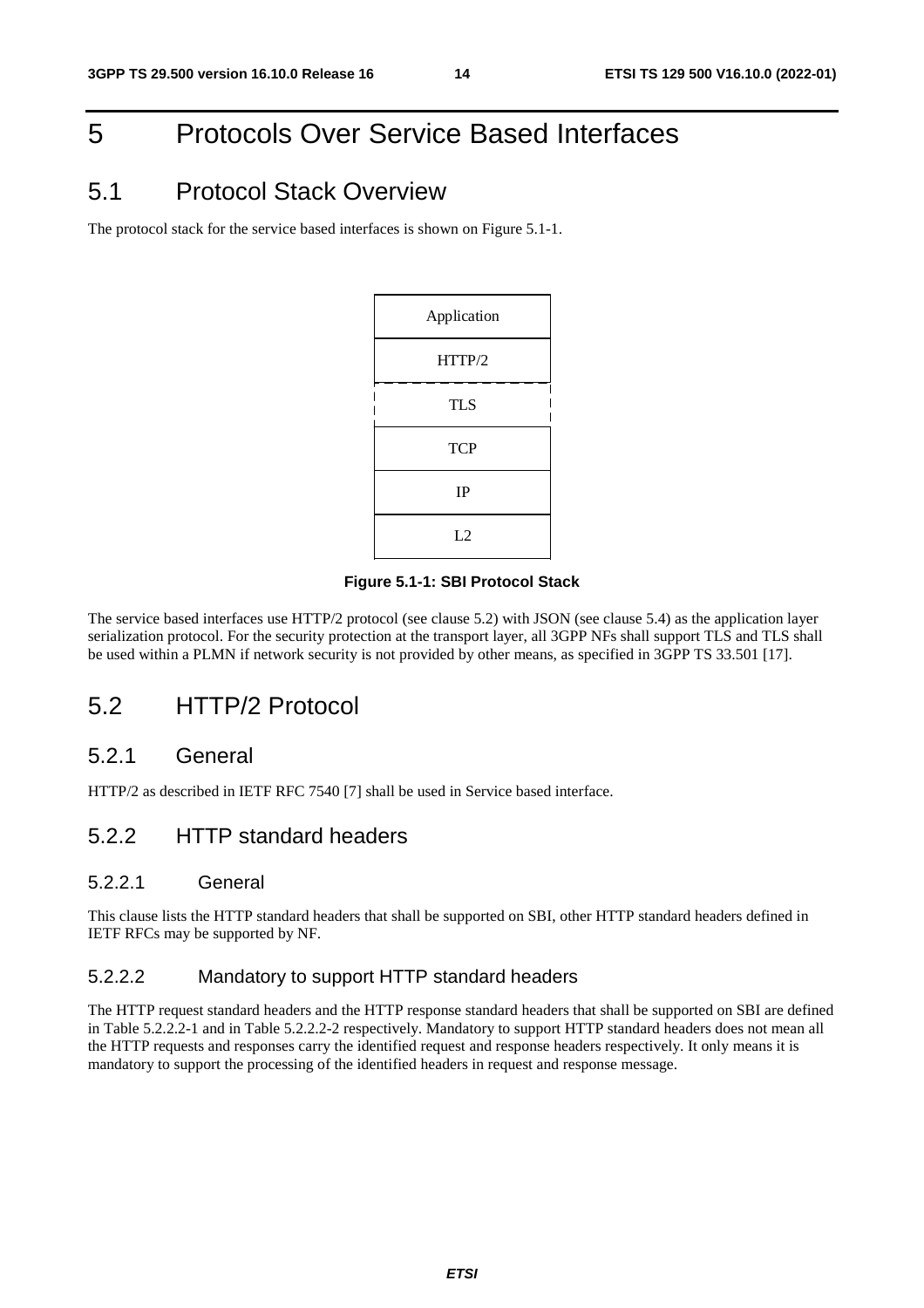| <b>Name</b>                                                                                                                                  | <b>Reference</b>   | <b>Description</b>                                                                                                                                                                                                                                                                                 |  |
|----------------------------------------------------------------------------------------------------------------------------------------------|--------------------|----------------------------------------------------------------------------------------------------------------------------------------------------------------------------------------------------------------------------------------------------------------------------------------------------|--|
| Accept                                                                                                                                       | IETF RFC 7231 [11] | This header is used to specify response media types that are<br>acceptable.                                                                                                                                                                                                                        |  |
| Accept-Encoding                                                                                                                              | IETF RFC 7231 [11] | This header may be used to indicate what response content-<br>encodings (e.g gzip) are acceptable in the response.                                                                                                                                                                                 |  |
| Content-Length                                                                                                                               | IETF RFC 7230 [12] | This header is used to provide the anticipated size, as a decimal<br>number of octets, for a potential payload body.                                                                                                                                                                               |  |
| Content-Type                                                                                                                                 | IETF RFC 7231 [11] | This header is used to indicate the media type of the associated<br>representation.                                                                                                                                                                                                                |  |
| Content-Encoding                                                                                                                             | IETF RFC 7231 [11] | This header may be used in some requests to indicate the<br>content encodings (e.g gzip) applied to the resource<br>representation beyond those inherent in the media type.                                                                                                                        |  |
| User-Agent                                                                                                                                   | IETF RFC 7231 [11] | This header shall be mainly used to identify the NF type of the<br>HTTP/2 client. This header should be included in every HTTP/2<br>request sent over any SBI.                                                                                                                                     |  |
|                                                                                                                                              |                    | For Indirect communications, the User-Agent header in a<br>request that is:<br>forwarded by the SCP (with or without delegated<br>discovery) shall identify the NF type of the original NF<br>that issued the request (i.e. the SCP shall forward the<br>header received in the incoming request); |  |
|                                                                                                                                              |                    | originated by the SCP towards the NRF (e.g. NF<br>Discovery or Access Token Request) shall identify the<br>SCP.                                                                                                                                                                                    |  |
|                                                                                                                                              |                    | The pattern of the content should start with the value of NF type<br>(e.g. udm, see NOTE 1) or "SCP" (for a request originated by an<br>SCP) and followed by a "-" and any other specific information if<br>needed afterwards.                                                                     |  |
| Cache-Control                                                                                                                                | IETF RFC 7234 [20] | This header may be used in some HTTP/2 requests to provide<br>the HTTP cache-control directives that the client is willing to<br>accept from the server.                                                                                                                                           |  |
| If-Modified-Since                                                                                                                            | IETF RFC 7232 [24] | This header may be used in a conditional GET request, for<br>server revalidation. This is used in conjunction with the Last-<br>Modified server response header, to fetch content only if the<br>content has been modified from the cached version.                                                |  |
| If-None-Match                                                                                                                                | IETF RFC 7232 [24] | This header may be used in a conditional GET request. This is<br>used in conjunction with the ETag server response header, to<br>fetch content only if the tag value of the resource on the server<br>differs from the tag value in the If-None-Match header.                                      |  |
| If-Match                                                                                                                                     | IETF RFC 7232 [24] | This header may be used in a conditional POST or PUT or<br>DELETE or PATCH request. This is used in conjunction with the<br>ETag server response header, to update / delete content only if<br>the tag value of the resource on the server matches the tag<br>value in the If-Match header.        |  |
| Via                                                                                                                                          | IETF RFC 7230 [12] | This header shall be inserted by HTTP proxies and it may be<br>inserted by an SCP and SEPP when relaying an HTTP request.                                                                                                                                                                          |  |
| Authorization                                                                                                                                | IETF RFC 7235 [21] | This header shall be used if OAuth 2.0 based access<br>authorization with "Client Credentials" grant type is used as<br>specified in clause 13.4.1 of 3GPP TS 33.501 [17], clause 7 of<br>IETF RFC 6749 [22] and IETF RFC 6750 [23].                                                               |  |
| NOTE 1: The value of NF type in the User-Agent header shall comply with the enumeration value of Table 6.1.6.3.3-1<br>in 3GPP TS 29.510 [8]. |                    |                                                                                                                                                                                                                                                                                                    |  |

**Table 5.2.2.2-1: Mandatory to support HTTP request standard headers**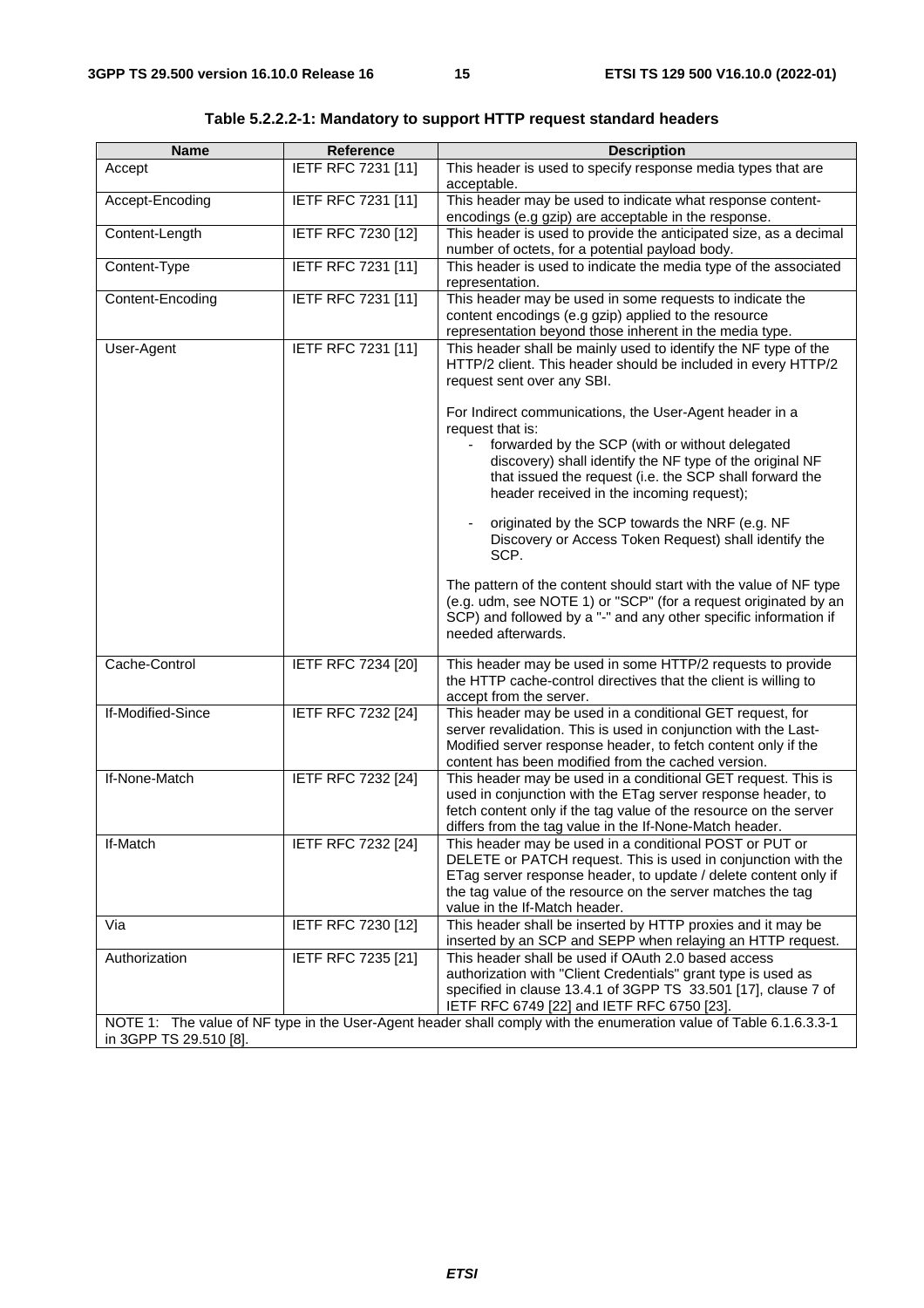| <b>Name</b>      | <b>Reference</b>          | <b>Description</b>                                                                                                                                                                                                                                                                                                                                                                                                 |  |  |  |
|------------------|---------------------------|--------------------------------------------------------------------------------------------------------------------------------------------------------------------------------------------------------------------------------------------------------------------------------------------------------------------------------------------------------------------------------------------------------------------|--|--|--|
| Content-Length   | IETF RFC 7230 [12]        | This header may be used to provide the anticipated size, as a<br>decimal number of octets, for a potential payload body.                                                                                                                                                                                                                                                                                           |  |  |  |
| Content-Type     | <b>IETF RFC 7231 [11]</b> | This header shall be used to indicate the media type of the<br>associated representation.                                                                                                                                                                                                                                                                                                                          |  |  |  |
| Location         | IETF RFC 7231 [11]        | This header may be used in some responses to refer to a<br>specific resource in relation to the response.                                                                                                                                                                                                                                                                                                          |  |  |  |
| Retry-After      | IETF RFC 7231 [11]        | This header may be used in some responses to indicate how<br>long the user agent ought to wait before making a follow-up<br>request.                                                                                                                                                                                                                                                                               |  |  |  |
| Content-Encoding | IETF RFC 7231 [11]        | This header may be used in some responses to indicate to the<br>HTTP/2 client the content encodings (e.g gzip) applied to the<br>resource representation beyond those inherent in the media<br>type.                                                                                                                                                                                                               |  |  |  |
| Cache-Control    | <b>IETF RFC 7234 [20]</b> | This header may be used in some responses (e.g. NRF<br>responses to queries) to provide HTTP response cache control<br>directives. The cache directives "no-cache", "no-store", "max-<br>age" and "must-revalidate" values shall be supported.                                                                                                                                                                     |  |  |  |
| Age              | <b>IETF RFC 7234 [20]</b> | This header may be inserted by HTTP proxies when returning a<br>cached response. The "Age" header field conveys the sender's<br>estimate of the amount of time since the response was<br>generated or successfully validated at the origin server. The<br>presence of an Age header field implies that the response was<br>not generated or validated by the origin server for this request.                       |  |  |  |
| Last-Modified    | IETF RFC 7232 [24]        | This header may be sent to allow for conditional GET with the If-<br>Modified-Since header.                                                                                                                                                                                                                                                                                                                        |  |  |  |
| ETag             | IETF RFC 7232 [24]        | This header may be sent to allow for conditional GET with the If-<br>If-None-Match header or a conditional POST / PUT / PATCH /<br>DELETE with the If-Match header.                                                                                                                                                                                                                                                |  |  |  |
| Via              | IETF RFC 7230 [12]        | This header shall be inserted by HTTP proxies.<br>This header shall be inserted by an SCP or SEPP when relaying<br>an HTTP error response (see clause 6.10.8). It may be inserted<br>when relaying other HTTP responses.<br>When inserted by an SCP or SEPP, the pattern of the header<br>should be formatted as follows:<br>- "SCP- <scp fqdn="">" for an SCP<br/>- "SEPP-<sepp fqdn="">" for a SEPP</sepp></scp> |  |  |  |
| Allow            | IETF RFC 7231 [11]        | This header field shall be used to indicate methods supported by<br>the target resource.                                                                                                                                                                                                                                                                                                                           |  |  |  |
| WWW-Authenticate | IETF RFC 7235 [21]        | This header field shall be included when an NF service producer<br>rejects a request with a "401 Unauthorized" status code (e.g<br>when a request is sent without an OAuth 2.0 access token or<br>with an invalid OAuth 2.0 access token).                                                                                                                                                                         |  |  |  |
| Accept-Encoding  | IETF RFC 7694 [33]        | See clause 6.9 for the use of this header.                                                                                                                                                                                                                                                                                                                                                                         |  |  |  |
| Server           | IETF RFC 7231 [11]        | This header should be inserted by the originator of an HTTP<br>error response (see clause 6.10.8). It may be inserted otherwise.<br>When inserted by an NF, an SCP or a SEPP, the pattern of the<br>header should be formatted as follows:<br>"SCP- <scp fqdn="">" for an SCP<br/>"SEPP-<sepp fqdn="">" for a SEPP<br/>"<nftype>-<nf id="" instance="">" for an NF</nf></nftype></sepp></scp>                      |  |  |  |

**Table 5.2.2.2-2: Mandatory to support HTTP response standard headers** 

# 5.2.3 HTTP custom headers

### 5.2.3.1 General

The list of custom HTTP headers applicable to 3GPP Service Based NFs are specified below.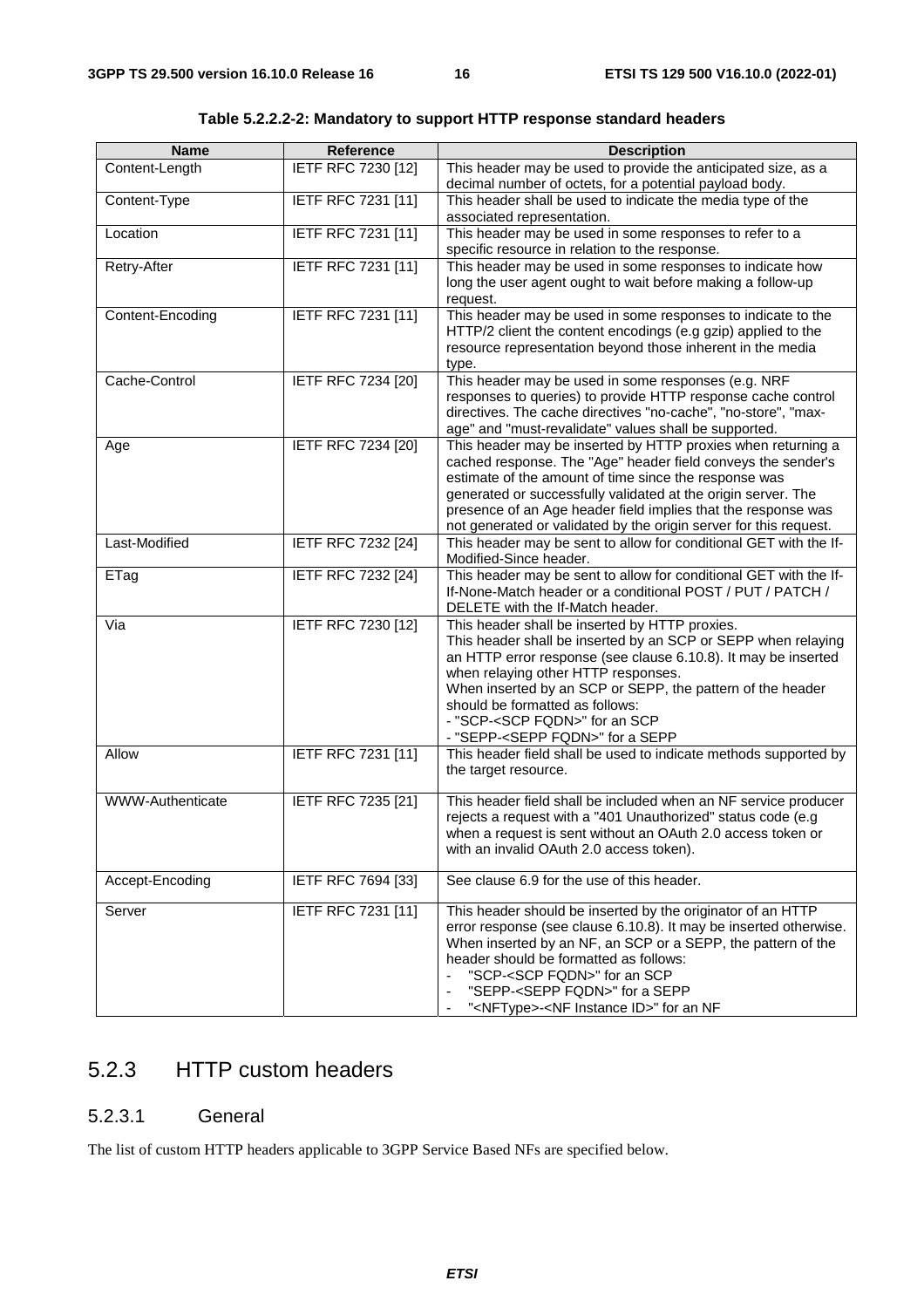The ABNF definition of these custom headers is expressed in the following clauses using common syntax components defined in IETF RFC 7230 [12], clause 3.2.6, such as <token> and <tchar>. As indicated there, the following characters (expressed by their UNICODE name) shall not be used as part of a  $\langle \text{token} \rangle$ , or as a  $\langle \text{tchar} \rangle$ :

- QUOTATION MARK (U+0022): **"**
- LEFT PARENTHESIS (U+0028): **(**
- RIGHT PARENTHESIS (U+0029): **)**
- COMMA (U+002C): **,**
- SOLIDUS (U+002F): **/**
- COLON (U+003A): **:**
- SEMICOLON (U+003B): **;**
- LESS-THAN SIGN (U+003C): **<**
- EQUALS SIGN (U+003D): **=**
- GREATER-THAN SIGN (U+003E): **>**
- OUESTION MARK (U+003F): **?**
- COMMERCIAL AT (U+0040): **@**
- LEFT SQUARE BRACKET (U+005B): **[**
- REVERSE SOLIDUS (U+005C): **\**
- RIGHT SQUARE BRACKET (U+005D): **]**
- LEFT CURLY BRACKET (U+007B): **{**
- RIGHT CURLY BRACKET (U+007D):  ${}$ }

If a 3GPP custom HTTP header, whose ABNF syntax definition uses the <token> or <tchar> components, needs to include a value containing a character outside of the character set allowed for  $\langle$ token> or  $\langle$ tchar>, such character shall be encoded using percent-encoding, as follows:

pct-encoded = "%" HEXDIG HEXDIG

The HEXDIG ABNF production rule, originally defined in IETF RFC 5234 [43], shall be considered as if the uppercase hexadecimal digits 'A' through 'F' are equivalent to the lowercase digits 'a' through 'f', respectively.

The literal "%" character shall also be encoded as above (i.e. %25).

Percent encoding shall not be used for characters that are in the <token> or <tchar> allowed character set.

EXAMPLE: 3GPP Custom Header "3gpp-Sbi-Oci" (see clause 5.2.3.2.9) can include an optional parameter "snssai". If this parameter takes the value:

{"sst":1,"sd":"A08923"}

it will be formatted, when included in this custom header, as:

S-NSSAI: %7B%22sst%22%3A1%2C%22sd%22%3A%22A08923%22%7D

### 5.2.3.2 Mandatory to support custom headers

#### 5.2.3.2.1 General

The 3GPP NF Services shall support the HTTP custom headers specified in Table 5.2.3.2.1-1 below. A description of each custom header and the normative requirements on when to include them are also provided in Table 5.2.3.2-1.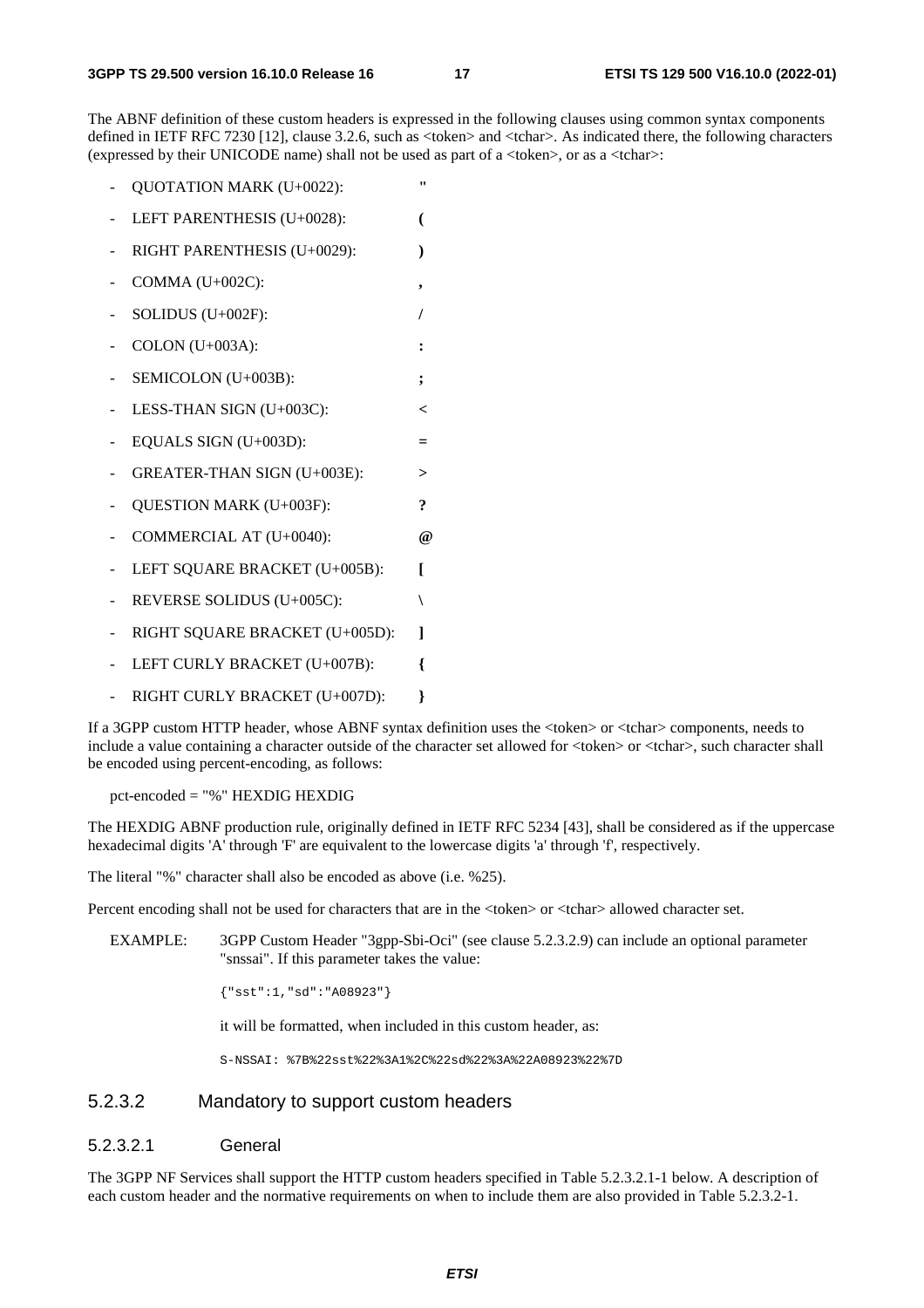### **Table 5.2.3.2.1-1: Mandatory HTTP custom headers**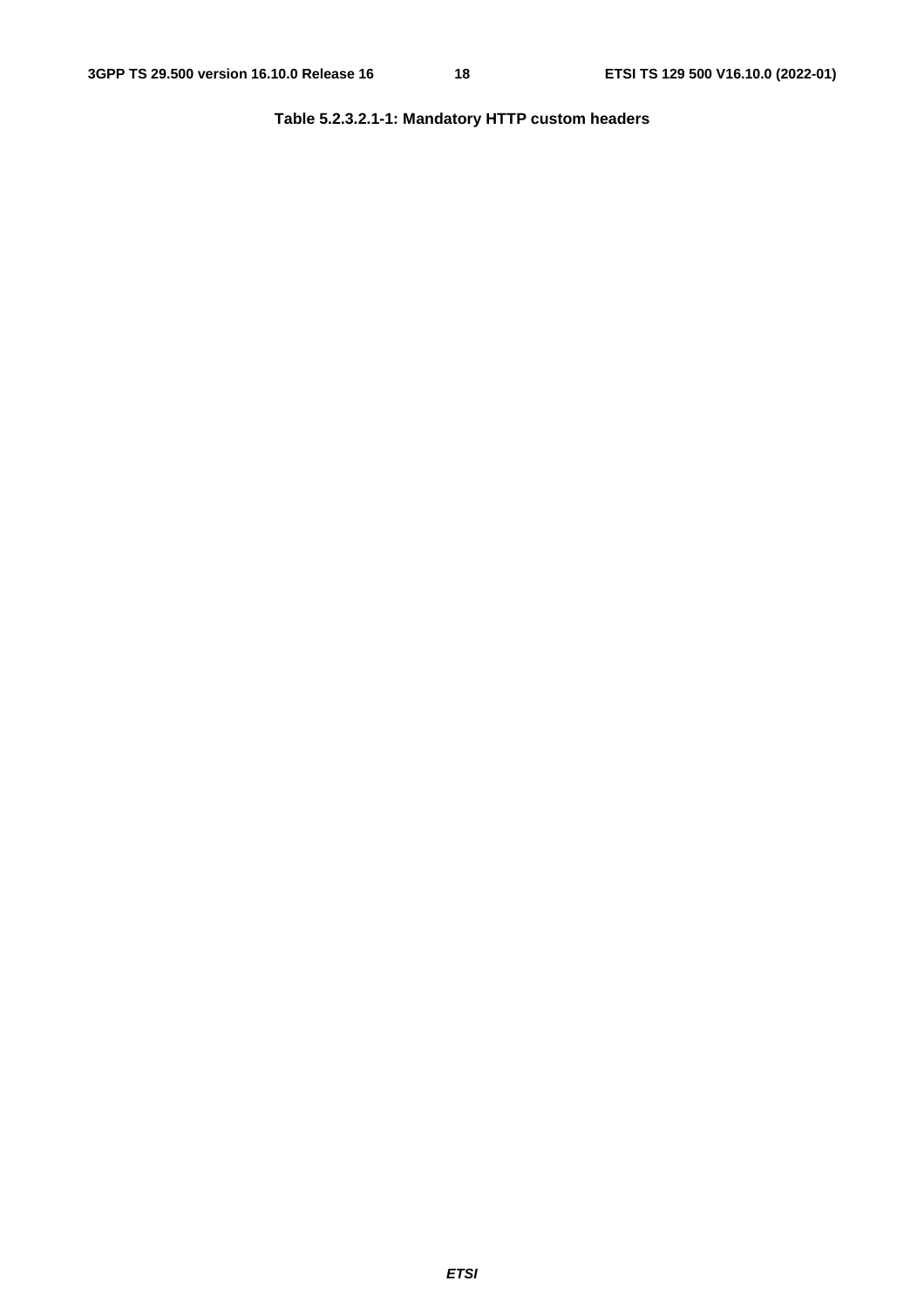| <b>Name</b>                     | Reference         | <b>Description</b>                                                                                                                                                                                                                                                                                                                                                                                                                                                                                                                                                                                                                                                                                                                         |
|---------------------------------|-------------------|--------------------------------------------------------------------------------------------------------------------------------------------------------------------------------------------------------------------------------------------------------------------------------------------------------------------------------------------------------------------------------------------------------------------------------------------------------------------------------------------------------------------------------------------------------------------------------------------------------------------------------------------------------------------------------------------------------------------------------------------|
| 3gpp-Sbi-Message-Priority       | Clause 5.2.3.2.2  | This header is used to specify the HTTP/2 message priority for<br>3GPP service based interfaces. This header shall be included in<br>HTTP/2 messages when a priority for the message needs to be<br>conveyed (e.g HTTP/2 messages related to Multimedia Priority<br>Sessions).                                                                                                                                                                                                                                                                                                                                                                                                                                                             |
| 3gpp-Sbi-Callback               | Clause 5.2.3.2.3  | This header is used to indicate if a HTTP/2 message is a<br>callback (e.g notification).<br>This header shall be included in HTTP POST messages for<br>callbacks towards NF service consumer(s) in another PLMN via<br>the SEPP (See 3GPP TS 29.573 [27]).<br>This header shall also be included in HTTP POST messages for<br>callbacks in indirect communication (See clause 6.10.7).                                                                                                                                                                                                                                                                                                                                                     |
| 3gpp-Sbi-Target-apiRoot         | Clause 5.2.3.2.4  | This header is used by an HTTP client to indicate the apiRoot of<br>the target URI when communicating indirectly with the HTTP<br>server via an SCP. This header is also used by SCP to indicate<br>the apiRoot of the target URI, if a new HTTP server is selected<br>or reselected and there is no Location header included in the<br>response.<br>This header may also be used by an HTTP client towards its<br>local SEPP to indicate the apiRoot of the target URI towards<br>HTTP server in another PLMN.<br>This header may also be used between SEPPs to indicate the<br>apiRoot of the target URI towards HTTP server in another<br>PLMN, when TLS security with the 3gpp-Sbi-Target-apiRoot<br>header is used between the SEPPs. |
| 3gpp-Sbi-Routing-Binding        | Clause 5.2.3.2.5  | This header is used in a service request to signal binding<br>information to direct the service request to an HTTP server<br>which has the targeted NF Service Resource context (see<br>clause 6.12).                                                                                                                                                                                                                                                                                                                                                                                                                                                                                                                                      |
| 3gpp-Sbi-Binding                | Clause 5.2.3.2.6  | This header is used to signal binding information related to an<br>NF Service Resource to a future consumer (HTTP client) of that<br>resource (see clause 6.12).                                                                                                                                                                                                                                                                                                                                                                                                                                                                                                                                                                           |
| 3gpp-Sbi-Discovery-*            | Clause 5.2.3.2.7  | Headers beginning with the prefix 3gpp-Sbi-Discovery- are used<br>in indirect communication mode for discovery and selection of a<br>suitable producer by the SCP. Such headers may be included in<br>any SBI message and include information allowing an SCP to<br>find a suitable producer as per the consumer's included<br>delegated discovery parameters.                                                                                                                                                                                                                                                                                                                                                                             |
| 3gpp-Sbi-Producer-Id            | Clause 5.2.3.2.8  | This header is used in a service response from the SCP to the<br>NF Service Consumer, when using indirect communication, to<br>identify the NF service producer. See clause 6.10.3.4.                                                                                                                                                                                                                                                                                                                                                                                                                                                                                                                                                      |
| 3gpp-Sbi-Oci                    | Clause 5.2.3.2.9  | This header may be used by an overloaded NF Service<br>Producer in a service response, or in a notification request to<br>signal Overload Control Information (OCI) to the NF Service<br>Consumer.<br>This header may also be used by an overloaded NF Service<br>Consumer in a notification response or in a service request to<br>signal Overload Control Information (OCI) to the NF Service<br>Producer.                                                                                                                                                                                                                                                                                                                               |
| 3gpp-Sbi-Lci                    | Clause 5.2.3.2.10 | This header may be used by a NF Service Producer to send<br>Load Control Information (LCI) to the NF Service Consumer.                                                                                                                                                                                                                                                                                                                                                                                                                                                                                                                                                                                                                     |
| 3gpp-Sbi-Client-<br>Credentials | Clause 5.2.3.2.11 | This header may be used by an NF Service Consumer to send<br>Client Credentials Assertion to the NRF or to the NF Service<br>Producer. See clause 6.7.5.                                                                                                                                                                                                                                                                                                                                                                                                                                                                                                                                                                                   |
| 3gpp-Sbi-Nrf-Uri                | Clause 5.2.3.2.12 | This header may be used to indicate the NRF API URIs to be<br>used for a given service request, e.g. in indirect communication<br>with delegated discovery as a result of an NSSF query.                                                                                                                                                                                                                                                                                                                                                                                                                                                                                                                                                   |
| 3gpp-Sbi-Target-Nf-Id           | Clause 5.2.3.2.13 | This header is used in a 307 Temporary Redirect or 308<br>Permanent Redirect response, to identify the target NF (service)<br>instance towards which the request is redirected. See<br>clause 6.10.9.1.                                                                                                                                                                                                                                                                                                                                                                                                                                                                                                                                    |
| 3gpp-Sbi-Access-Scope           | Clause 5.2.3.2.16 | This header is used in a service request for Indirect<br>Communication to indicate the access scope of the service<br>request for NF service access authorization. See clauses 6.7.3<br>and 6.10.11.                                                                                                                                                                                                                                                                                                                                                                                                                                                                                                                                       |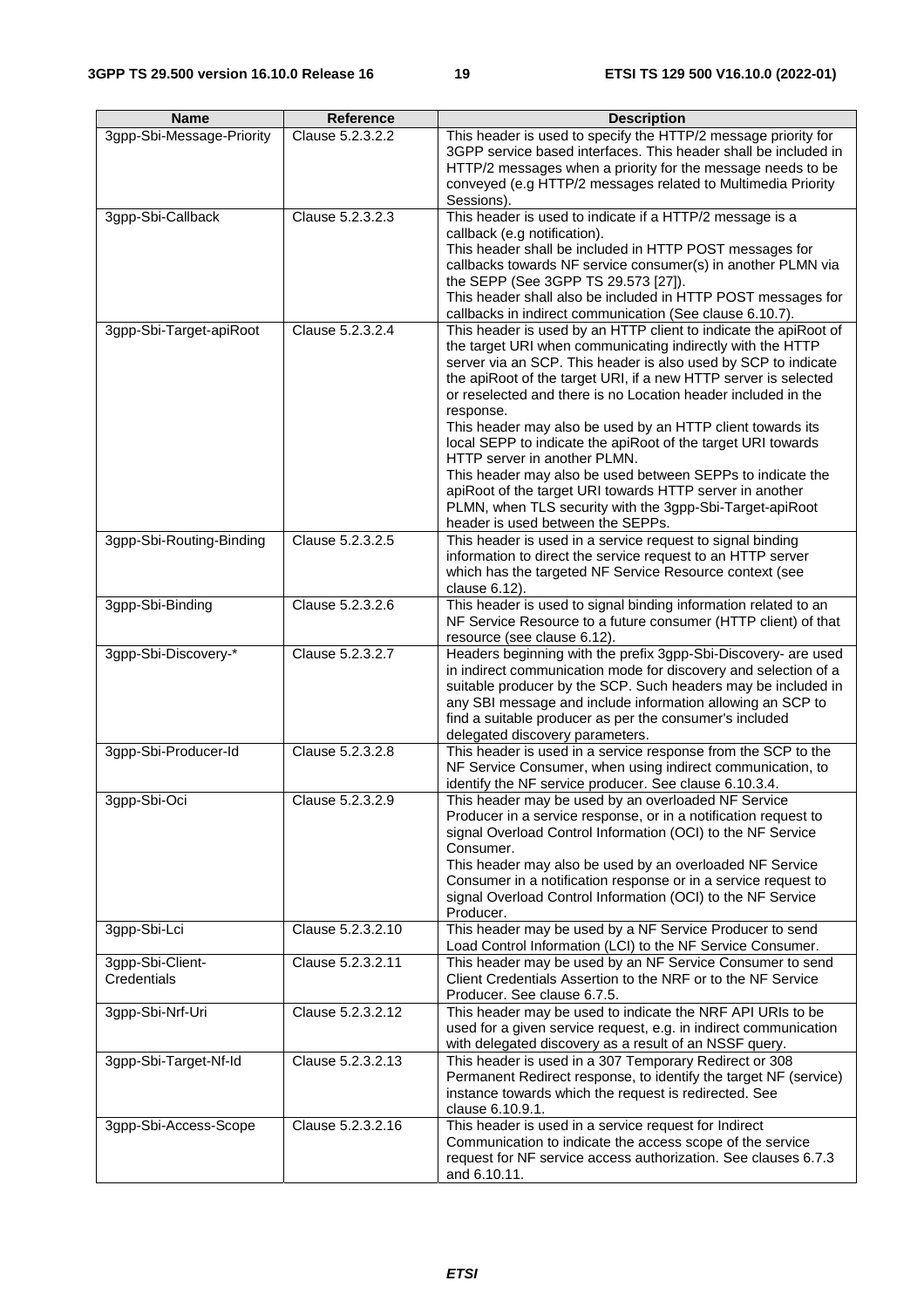| 3gpp-Sbi-Access-Token | Clause 5.2.3.2.17 | This header is used in a service response forwarded by the SCP                                                  |
|-----------------------|-------------------|-----------------------------------------------------------------------------------------------------------------|
|                       |                   | to an NF service consumer to provide an access token for<br>possible re-use in subsequent service requests. See |
|                       |                   | clause 6.10.11.                                                                                                 |

### 5.2.3.2.2 3gpp-Sbi-Message-Priority

The header contains the HTTP/2 message priority value from 0 to 31, as defined in clause 6.8.4.

The encoding of the header follows the ABNF as defined in IETF RFC 7230 [12].

3gpp-Sbi-Message-Priority = "3gpp-Sbi-Message-Priority" ":" OWS (DIGIT / %x31-32 DIGIT / "3" %x30-31)

A message with 3gpp-Sbi-Message-Priority "0" has the highest priority.

An example is: 3gpp-Sbi-Message-Priority: 10.

#### 5.2.3.2.3 3gpp-Sbi-Callback

The header contains the type of notification. The value for the notification type is a string used identifing a particular type of callback (e.g a notification, typically the name of the notify service operation).

The encoding of the header follows the ABNF as defined in IETF RFC 7230 [12].

3gpp-Sbi-Callback header field = "3gpp-Sbi-Callback" ":" OWS cbtype \*1( ";" OWS "apiversion=" majorversion)

 $cbtype = 1 *cbchar$ 

cbchar = "-" / " $'$  / DIGIT / ALPHA

majorversion = \*DIGIT

EXAMPLE 1: 3gpp-Sbi-Callback: Nnrf\_NFManagement\_NFStatusNotify

EXAMPLE 2: 3gpp-Sbi-Callback: Nudm\_SDM\_Notification; apiversion=2

The list of valid values for the cbtype is specified in Annex B.

The apiversion parameter should be present if the major version is higher than 1.

NOTE: The apiversion parameter can be used by the SEPP to identify the protection and modification policies applicable to the API version of a notification or callback request, or by the SCP to select a notification endpoint of a NF Service Consumer that supports the API version when forwarding a notification request issued for a default notification subscription.

### 5.2.3.2.4 3gpp-Sbi-Target-apiRoot

The header contains the apiRoot of the target URI (see clause 4.4 of 3GPP TS 29.501 [5]) in a request sent to an SCP when using Indirect Communication. This header contains the apiRoot of the selected or changed target URI in a response sent to an HTTP client, when SCP selected or reselected a new HTTP server to route the request and no Location HTTP header is included in the HTTP response. It may also be used in a request sent to a SEPP and in a request between SEPPs (see clause 6.1.4.3.2).

The encoding of the header follows the ABNF as defined in IETF RFC 7230 [12].

3gpp-Sbi-Target-apiRoot header field = "3gpp-Sbi-Target-apiRoot" ":" OWS scheme "://" authority [ prefix ]

scheme  $=$  "http" / "https"

authority  $=$  host  $[$  ":" port  $]$ 

 $port = *DIGHT$ 

prefix = path-absolute ; path-absolute production rule from IETF RFC 3986 [14], clause 3.3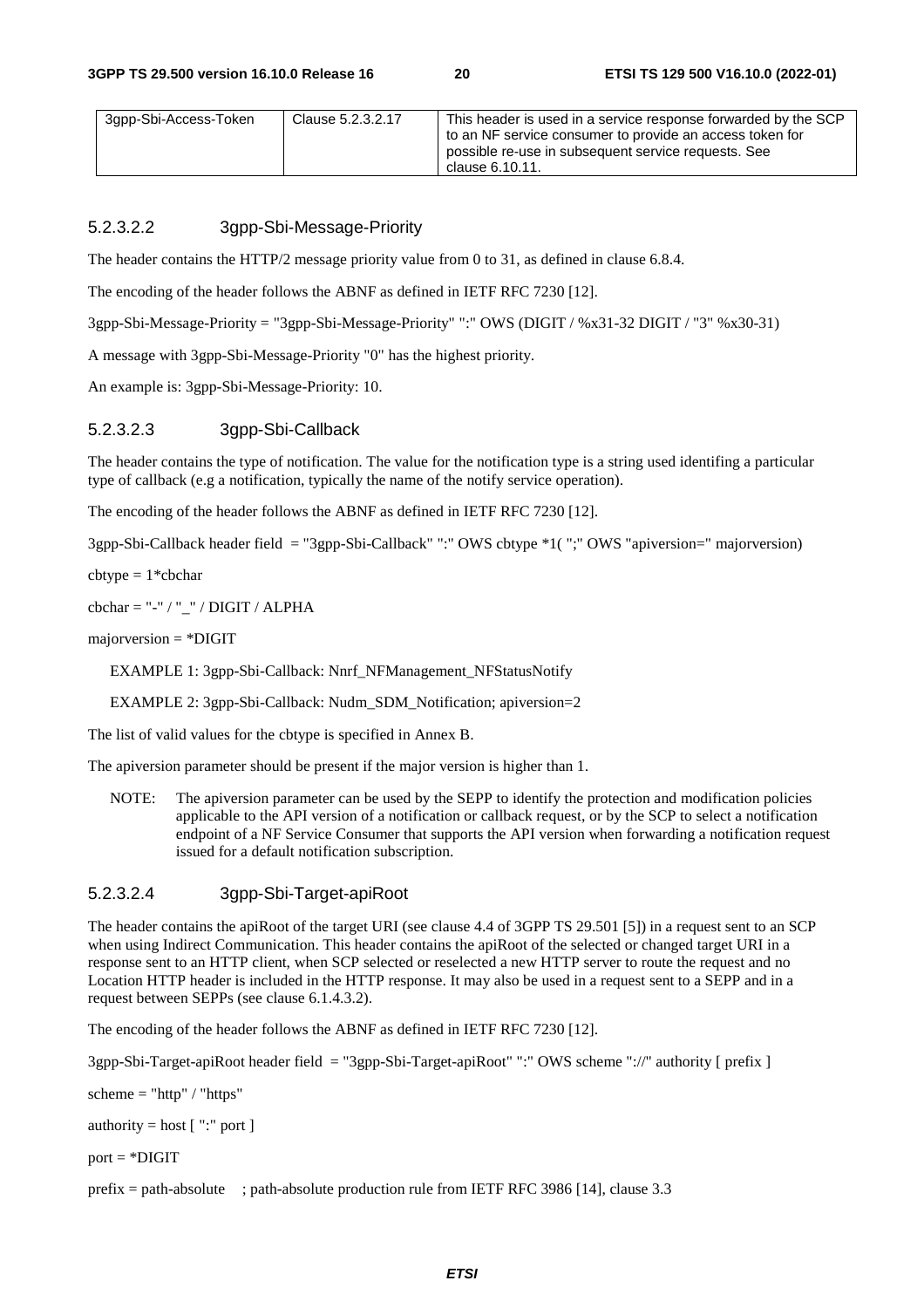An example is: 3gpp-Sbi-Target-apiRoot: https://example.com/a/b/c

### 5.2.3.2.5 3gpp-Sbi-Routing-Binding

This header contains a Routing Binding Indication used to direct a service request to an HTTP server which has the targeted NF service resource context (see clause 6.12).

The encoding of the header follows the ABNF as defined in IETF RFC 7230 [12].

3gpp-Sbi-Routing-Binding = "3gpp-Sbi-Routing-Binding" ":" OWS "bl=" blvalue 1\*(";" OWS parameter)

blvalue  $=$  "nf-instance" / "nf-set" / "nfservice-instance" / "nfservice-set"

parameter = parametername "=" token

parametername = "nfinst" / "nfset" / "nfservinst" / "nfserviceset" / "servname" / "backupamfinst"

The following parameters are defined:

- bl (binding level): the value of this parameter (blvalue) indicates a preferred binding to a binding entity, i.e. either to an NF Instance, an NF set, an NF Service Instance or an NF Service Set. If the binding level is set to an NF Service Instance (nfservice-instance), then either NF Service Set ID or NF Instance ID shall also be present to unambiguously identify the NF Service Instance.
- nfinst (NF instance): indicates an NF Instance ID, as defined in clause 5.2.2.2.2 in 3GPP TS 29.510 [8]. This parameter shall be present if the binding level is set to "nf-instance", or if the binding level is set to "nfserviceinstance" and the nfserviceset parameter is not included.
- nfset (NF set): indicates an NF Set ID, as defined in clause 28.12 in 3GPP TS 23.003 [15]. This parameter shall be present if the binding level is set to "nf-set". It may be present otherwise (see clause 6.12.1).
- nfservinst (NF service instance): indicates an NF Service Instance ID. This parameter shall be present if the binding level is set to "nfservice-instance".
- nfserviceset (NF service set): indicates an NF Service Set ID as defined in clause 28.13 in 3GPP TS 23.003 [15]. This parameter shall be present if the binding level is set to "nfservice-set". It shall also be present if the binding level is set to "nfservice-instance" and the NF service instance indicated by the nfservinst parameter is part of an NF service set (see clause 6.12.1).
- servname (service name): indicates the name of a service, as defined in 3GPP TS 29.510 [8], or a custom service that handles a notification or a callback request. It may be present in a Routing Binding Indication in a notification or a callback request.
- backupamfinst (backup NF Instance): indicates the NF Instance ID (as defined in clause 5.2.2.2.2 in 3GPP TS 29.510 [8]) of the backup NF, i.e. a backup AMF as specified in 3GPP TS 23.501 [3]. The backupamfinst may be present only when the binding level is nf-instance or nfservice-instance or nfservice-set. When backupamfinst is present, no binding entity corresponding to NF set shall be present. When the binding level is nf-set, backupamfinst shall not be present.

See clause 3.2.6 of IETF RFC 7230 [12] for the "token" type definition. A token's value is a string, which contains a binding entity ID or a service name.

EXAMPLE 1: Binding to SMF set 1 of MCC 345 and MNC 012:

3gpp-Sbi-Routing-Binding: bl=nf-set; nfset=set1.smfset.5gc.mnc012.mcc345

EXAMPLE 2: Binding to an SMF instance within SMF set of Example 1:

3gpp-Sbi-Routing-Binding: bl=nf-instance; nfinst=54804518-4191-46b3-955c-ac631f953ed8; nfset=set1.smfset.5gc.mnc012.mcc345

EXAMPLE 3: Binding to a SMF Service Set "xyz" within an SMF instance within SMF set of Example 1:

3gpp-Sbi-Routing-Binding: bl=nfservice-set; nfservset=setxyz.snnsmf-pdusession.nfi54804518- 4191-46b3-955c-ac631f953ed8.5gc.mnc012.mcc345; nfset=set1.smfset.5gc.mnc012.mcc345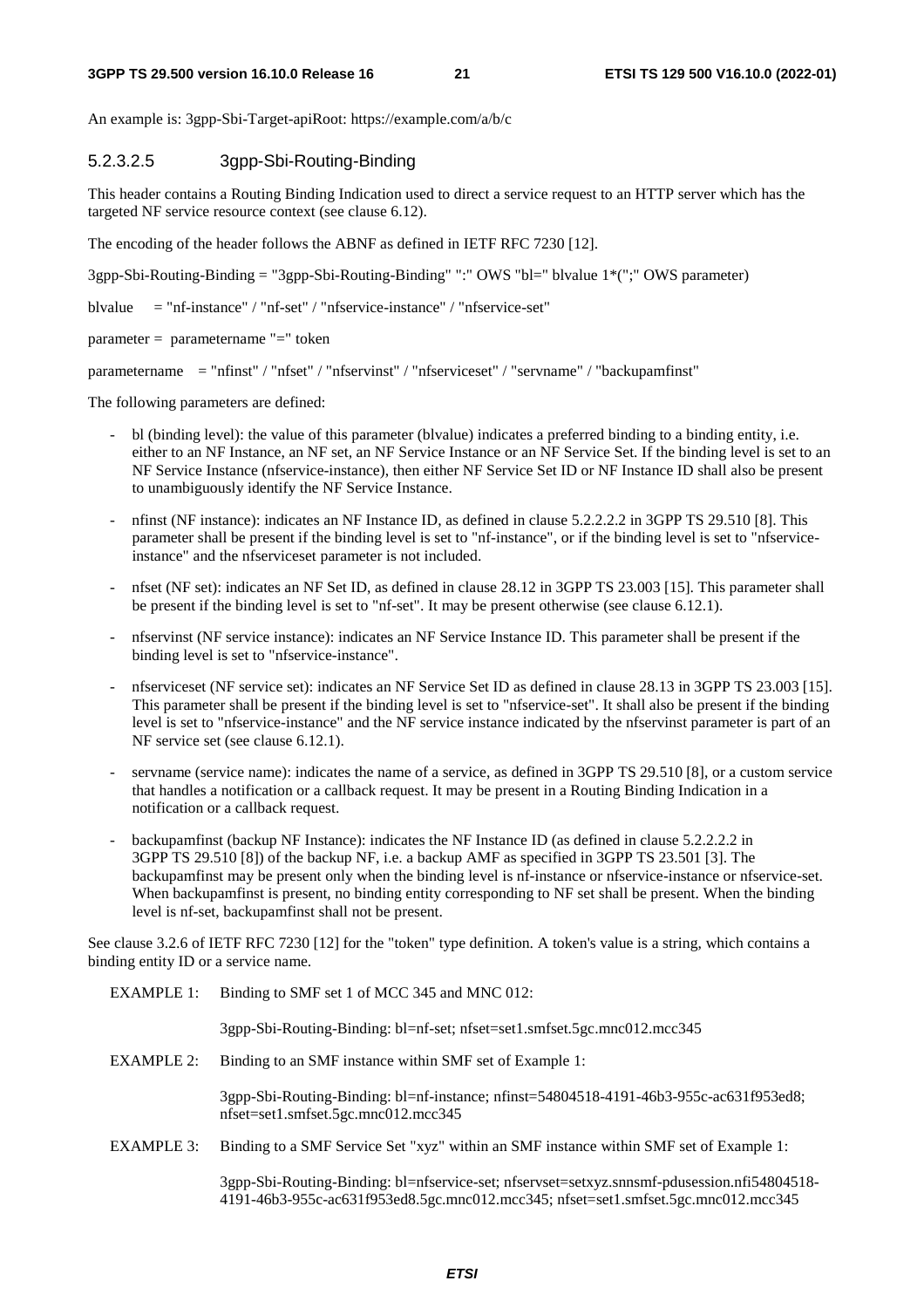| EXAMPLE 4: | Binding to AMF set 1 within AMF region 48 (hexadecimal):<br>3gpp-Sbi-Routing-Binding: bl=nf-set; nfset=set1.region48.amfset.5gc.mnc012.mcc345 |
|------------|-----------------------------------------------------------------------------------------------------------------------------------------------|
| EXAMPLE 5: | Binding for a subscription (i.e. notification requests) to AMF set 1 within AMF region 48<br>(hexadecimal) and Namf Communication service:    |

3gpp-Sbi-Routing-Binding: bl=nf-set; nfset= set1.region48.amfset.5gc.mnc012.mcc345; servname=namf-comm

EXAMPLE 6: Binding to the AMF Instance in addition with backup AMF, where the nfinst carries the Identity of the AMF to which the resource is bound and whose backup AMF is indicated in backupnfinst: 3gpp-Sbi-Routing-Binding: bl=nf-instance; nfinst=54804518-4191-46b3-955c-ac631f953ed7; backupnfinst=54804518-4191-46b3-955c-ac631f953ed8

### 5.2.3.2.6 3gpp-Sbi-Binding

This header contains a comma-delimited list of Binding Indications from an HTTP server for storage and subsequent use by an HTTP client (see clause 6.12).

The encoding of the header follows the ABNF as defined in IETF RFC 7230 [12].

3gpp-Sbi-Binding = "3gpp-Sbi-Binding" ":" 1#(OWS "bl=" blvalue 1\*(";" OWS parameter) [";" OWS recoverytime] [";" OWS notif-receiver])

blvalue = "nf-instance" / "nf-set" / "nfservice-instance" / "nfservice-set"

parameter = parametername "=" token

parametername = "nfinst" / "nfset" / "nfservinst" / "nfserviceset" / "servname" / "scope" / "backupamfinst"

recoverytime = "recoverytime=" OWS date-time

notif-receiver = "nr=" URI ; URI production rule from IETF RFC 3986 [14], Appendix A

The following parameters are defined:

- scope: indicates the applicability of a Binding Indication in a service request other than a notification request, or in a notification or callback response. This may take one of the following values:
	- "other-service": the binding information applies to other service(s) that the NF Service Consumer may later on provide as an NF Service Producer (see clause 6.12.3);
	- "subscription-events": the binding information applies to subscription change event notifications (see clause 6.12.4);
	- "callback": the binding information applies to notification or callback requests (see clauses 6.12.4 and 6.12.5).

The absence of this parameter in a Binding Indication in a service request other than a notification request, or in a notification or callback response, shall be interpreted as "callback".

Two scope parameters may be present in a Binding Indication if the binding information applies to notification/callback requests and to other services.

- servname (service name): indicates the name of a service, as defined in 3GPP TS 29.510 [8], or a custom service, i.e.:
	- the name of the service that handles a notification or a callback request, when present in a Binding Indication for a subscription or a callback, i.e. with a scope parameter absent or set to "callback"; or
	- the name of the other service(s) for which the binding applies, when present in a Binding Indication in a service request for the other services the NF Service Consumer can provide later on as an NF Service Producer, i.e. with the scope parameter set to "other-service". More than one servname parameter may be present to represent multiple such services. The absence of this parameter in a Binding Indication with the scope parameter set to "other-service" shall be interpreted as binding information that applies to all the services that the NF Service Consumer may provide later as an NF Service Producer.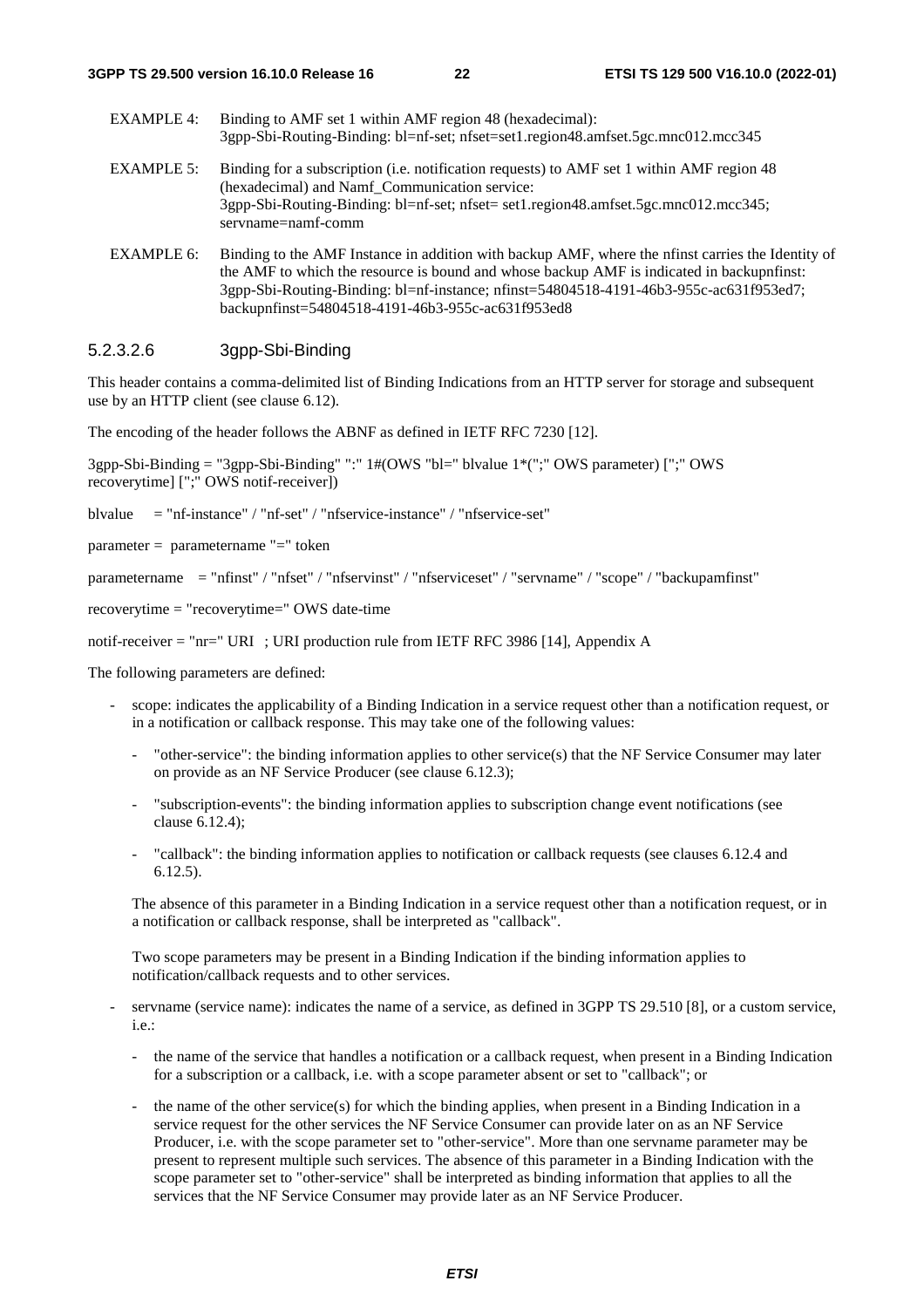- recoverytime: indicates the recovery timestamp of the entity corresponding to the highest resiliency level supported for the resource, that is, the higher level binding entity indicated in the Binding Indication. See Table 6.3.1.0-1 of 3GPP TS 23.501 [3] and clause 6.1 of 3GPP TS 23.527 [38]. The date-time type is specified in IETF RFC 5322 [37] and clause 7.1.1.1 of IETF RFC 7231 [11].
- nr: indicates the URI of the notification endpoint when this binding information is applicable; it applies to callback requests (see clause 6.12.4); if the notification URI does not contain a correlationID in the path (i.e. it is a common notification URI for multiple subscriptions), the correlationID shall be added as a fragment component of the URI (i.e. following the "#" character) at the end of the URI.
- for the definition and encoding of the blvalue, nfinst, backupamfinst, nfset, nfservinst and nfserviceset see clause 5.2.3.2.5.
- EXAMPLES 1 to 5: Same as EXAMPLES 1 to 5 defined in clause 5.2.3.2.5, with the header name "3gpp-Sbi-Binding" instead of "3gpp-Sbi-Routing-Binding".
- EXAMPLE 6: Subscription request from one NF on behalf of another NF, with 2 binding indications:

3gpp-Sbi-Binding: bl= nf-set; nfset=set1.udmset.5gc.mnc012.mcc345; servname=nudmee;scope=subscription-events 3gpp-Sbi-Binding: bl= nf-set; nfset=set1.nefset.5gc.mnc012.mcc345; servname=nnef-eventexposure

EXAMPLE 7: Service request with 2 binding indications, for callback requests and for other services the NF Service Consumer may provide later as an NF Service Producer:

> 3gpp-Sbi-Binding: bl=nf-instance; nfinst=54804518-4191-46b3-955c-ac631f953ed8; nfset=set1.smfset.5gc.mnc012.mcc345; servname=nsmf-pdusession 3gpp-Sbi-Binding: bl=nf-instance; nfinst=54804518-4191-46b3-955c-ac631f953ed8; nfset=set1.smfset.5gc.mnc012.mcc345; scope=other-service; servname=nsmf-event-exposure

EXAMPLE 8: Service request with one binding indication applying to notification/callback requests and to any other services the NF Service Consumer may provide later as an NF Service Producer:

> 3gpp-Sbi-Binding: bl=nf-set; nfset=set1.region48.amfset.5gc.mnc012.mcc345; scope=callback; scope=other-service

- EXAMPLE 9: Service request with one binding indication applying to notification/callback requests together with a recovery time stamp associated with the NF Set indicated in the binding indication and with the binding level set to "nfset": 3gpp-Sbi-Binding: bl=nfset; nfset=set1.region48.amfset.5gc.mnc012.mcc345; scope=callback; recoverytime= Tue, 04 Feb 2020 08:49:37 GMT
- EXAMPLE 10: Service response with one binding indication applying to the session context with a recovery time stamp associated with the NF Set indicated in "nfset" in the binding indication and with the binding level set to "nfinstance":

3gpp-Sbi-Binding: bl= nfinstance; nfinst=54804518-4191-46b3-955c-ac631f953ed8; nfset=set1.smfset.5gc.mnc012.mcc345; recoverytime= Tue, 04 Feb 2020 08:49:37 GMT

EXAMPLE 11: Service response with one binding indication applying to the session context with a recovery time stamp associated with the NF Instance included the binding indication and with the binding level set to nfserviceinstance:

> 3gpp-Sbi-Binding: bl=nfserviceinstance; nfservinst=xyz; nfinst=54804518-4191-46b3-955cac631f953ed8; recoverytime= Tue, 04 Feb 2020 08:49:37 GMT

NOTE: Examples 6 and 7 are formatted as two distinct headers (which improves the readability), but they can also be formatted as a single header with two Binding Indication values separated by a comma.

### 5.2.3.2.7 3gpp-Sbi-Discovery

These headers shall be used to convey NF service discovery factors to the SCP in indirect communication models. They contain discovery parameters to be conveyed by an NF service consumer or an NF service producer to the SCP or by an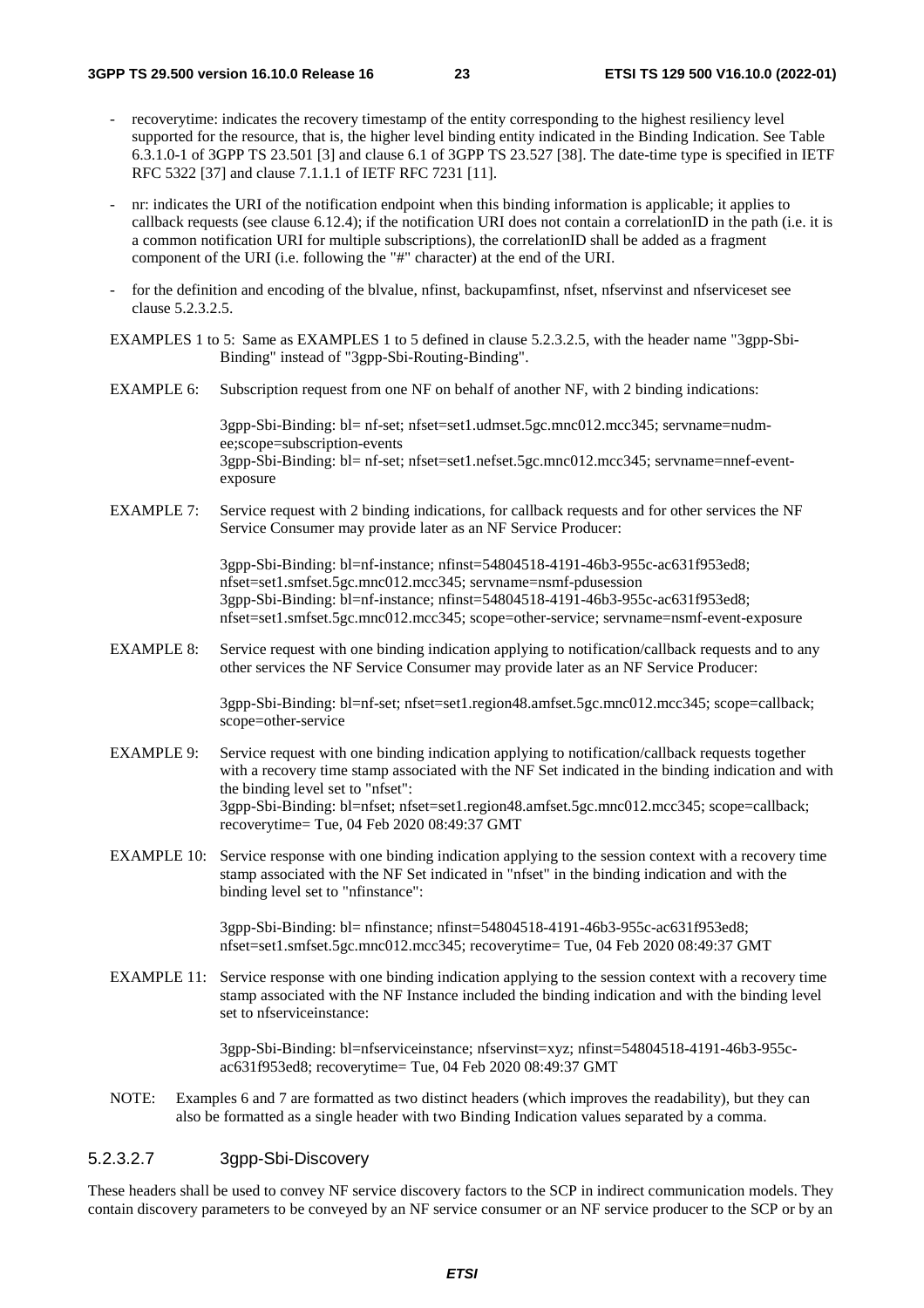SCP to the next hop SCP and they shall be used by the SCP to select or reselect a suitable NF service producer instance to create or update a (existing) resource context, or a suitable NF service consumer instance towards which to send a notification or a callback request, e.g. by performing the NF service discovery procedure with the NRF on behalf of the NF consumer in case of indirect communication with delegated discovery model.

The name of each NF service discovery factors header shall be constructed by concatenating the string "3gpp-Sbi-Discovery-" with the name of the conveyed discovery parameter, i.e. "3gpp-Sbi-Discovery-<discovery parameter>".

The discovery headers shall be used to include any of the discovery query parameters listed in 3GPP TS 29.510 [8], Table 6.2.3.2.3.1-1. The value of each NF service discovery header shall be encoded in the same way as the corresponding discovery parameter (i.e. with the same data type and cardinality). Thus, the values of these headers may be validated with the same data model as that of the corresponding discovery parameters. The discovery headers shall comply with the condition of presence of the discovery parameters defined in Table 6.2.3.2.3.1-1 of 3GPP TS 29.510 [8], e.g. discovery headers shall be included for discovery parameters defined as mandatory in this table. Table 5.2.3.2.7-1 lists examples of NF service discovery headers.

**Table 5.2.3.2.7-1: NF service discovery factors headers examples** 

| <b>Header in request</b><br><b>Discovery</b><br>parameter                                   |                                                                  | <b>Header value</b>                                            | Data Model                                                                                       |  |  |
|---------------------------------------------------------------------------------------------|------------------------------------------------------------------|----------------------------------------------------------------|--------------------------------------------------------------------------------------------------|--|--|
| 3gpp-Sbi-Discovery-target-nf-type:<br>AMF                                                   | target-nf-type<br>(TS 29.510 [8],<br>Fable 6.2.3.2.3.1-1)        | <b>AMF</b>                                                     | NFType: Enumeration as of<br>TS 29.510 [8], Table 6.1.6.3.3-                                     |  |  |
| 3gpp-Sbi-Discovery-<br>snssais: [{"sst": 1, "sd": "A08923"},<br>{"sst": 1, "sd": "0023F1"}] | snssais<br>(TS 29.510 [8],<br>Fable 6.2.3.2.3.1-1)               | [{"sst": 1, "sd":<br>"A08923"}, {"sst": 1,<br>"sd": "0023F1"}] | array(Snssai), where Snssai is<br>a structured data type as of<br>TS 29.571 [13], Table 5.4.4.2- |  |  |
| 3gpp-Sbi-Discovery-target-nf-<br>instance-id: e553cf50-f32b-4638-<br>8a7e-0d416cc60952      | target-nf-instance-id<br>(TS 29.510 [8],<br>Table 6.2.3.2.3.1-1) | e553cf50-f32b-4638-<br>8a7e-0d416cc60952                       | Nflnstanceld: simple data type<br>as of TS 29.571 [13], Table<br>$5.3.2 - 1$                     |  |  |

The 3gpp-Sbi-Discovery-\* header is not documented in OpenAPI specification files. It shall comply with the following OpenAPI definition:

 parameters: - name: 3gpp-Sbi-Discovery-<Discovery parameter name>: in: header description: Discovery parameter defined in Table 6.2.3.2.3.1-1 of 3GPP TS 29.510 schema: type: <Data type defined in Table 6.2.3.2.3.1-1 of 3GPP TS 29.510>

NOTE: The percent-encoding described in clause 5.2.3.1 is not applicable to the 3gpp-Sbi-Discovery-\* headers since their syntax is not defined using ABNF; such encoding is only applicable to headers whose ABNF syntax is defined in terms of **token> and**  $$ **tchar> common components.** 

#### 5.2.3.2.8 3gpp-Sbi-Producer-Id

This header contains the NF Service Producer Instance ID (see clause 6.10.3.4).

The encoding of the header follows the ABNF as defined in IETF RFC 7230 [12].

3gpp-Sbi-Producer-Id = "3gpp-Sbi-Producer-Id" ":" OWS "nfinst=" nfInstanceIdvalue

The following parameter is defined:

- nfinst (NF instance): indicates a NF Instance ID, as defined in 3GPP TS 29.510 [8].

EXAMPLE: 3gpp-Sbi-Producer-Id: nfinst=54804518-4191-46b3-955c-ac631f953ed8

5.2.3.2.9 3gpp-Sbi-Oci

The header contains a comma-delimited list of Overload Control Information (OCI). See clause 6.4.3.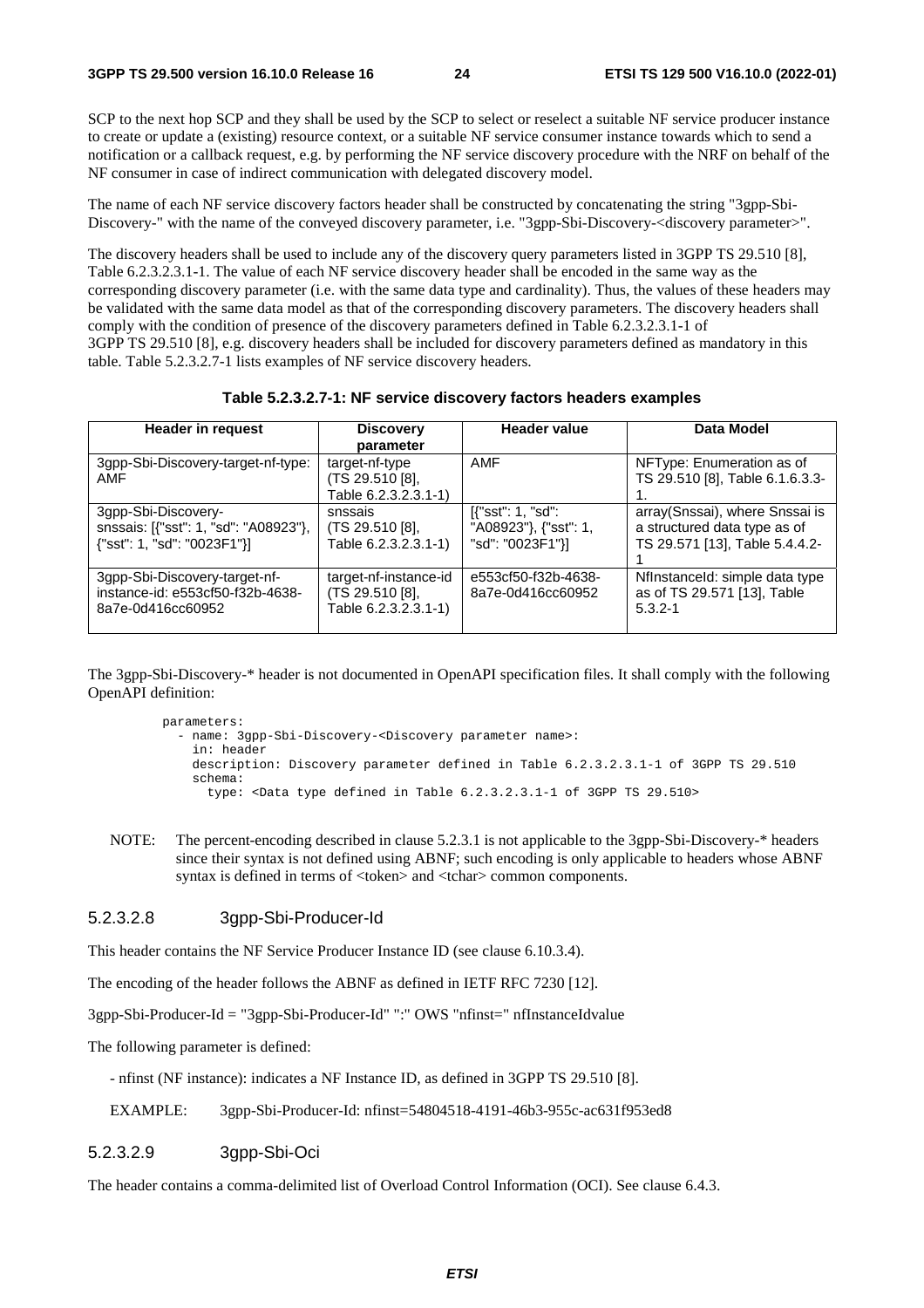The encoding of the header follows the ABNF as defined in IETF RFC 7230 [12].

3gpp-Sbi-Oci = "3gpp-Sbi-Oci:" 1#(RWS timestamp ";" RWS validityPeriod ";" RWS olcMetric ";" RWS olcScope)

timestamp = "Timestamp:" RWS DQUOTE date-time DQUOTE

Mandatory parameter. The date-time type is specified in IETF RFC 5322 [37] and clause 7.1.1.1 of IETF RFC 7231 [11]. It indicates the timestamp at which the overload control information was generated.

validityPeriod = "Period-of-Validity:" RWS 1\*DIGIT "s"

Mandatory parameter. Period of validity is a timer that is measured in seconds. Once the timer expires, the OCI becomes invalid.

olcMetric = "Overload-Reduction-Metric:" RWS (DIGIT / %x31-39 DIGIT / "100") "%"

Mandatory parameter. Overload-Reduction-Metric up to 3 digits long decimal string and the value range shall be from 0 to 100.

olcScope = nfProducerScope / nfConsumerScope / scpScope

Mandatory structured parameter, which in the actual header is replaced by its sub-parameters.

```
nfProducerScope = (("NF-Instance:" RWS nfinst) 
                / ("NF-Set:" RWS nfset) 
                / "(NF-Service-Instance:" RWS nfservinst) 
                / ("NF-Service-Set:" RWS nfserviceset)) [";" RWS sNssai ";" RWS dnn] 
nfConsumerScope = ("NF-Instance:" RWS nfinst [";" RWS "Service-Name:" RWS servname]) 
                / ("NF-Set:" RWS nfset [";" RWS "Service-Name:" RWS servname]) 
                / "(NF-Service-Instance:" RWS nfservinst) 
                / ("NF-Service-Set:" RWS nfserviceset) 
                / ("Callback-Uri:" RWS URI *( RWS "&" RWS URI)) 
scpScope = ("SCP-FQDN:" RWS fqdn)
```
See clause 6.4.3.4.5. The nfinst, nfset, nfservinst, nfserviceset and servname parameters are defined in clause 5.2.3.2.5. fqdn shall encode an FQDN. URI is defined in clause 3 of IETF RFC 3986 [14].

dnn = "DNN:" RWS 1\*tchar \*(RWS "&" RWS 1\*tchar)

Optional parameter used for S-NSSAI/DNN based overload control by SMF, see clause 6.4.3.4.5.2.2, that refers to one or more specific DNN(s). DNN format is defined in 3GPP TS 23.003 [15].

sNssai= "S-NSSAI:" RWS snssai \*(RWS "&" RWS snssai)

Optional parameter used for S-NSSAI/DNN based overload control by SMF, see clause 6.4.3.4.5.2.2, that refers to one or more specific S-NSSAI(s)..

 $s$ nssai = 1\*tchar

S-NSSAI format is defined in clause 5.4.4.2 of 3GPP TS 29.571 [13].

EXAMPLE 1: Overload Control Information for an NF Instance:

3gpp-Sbi-Oci: Timestamp: "Tue, 04 Feb 2020 08:49:37 GMT"; Period-of-Validity: 75s; Overload-Reduction-Metric: 50%; NF-Instance: 54804518-4191-46b3-955c-ac631f953ed8

EXAMPLE 2: Overload Control Information for an NF Service Set:

3gpp-Sbi-Oci: Timestamp: "Tue, 04 Feb 2020 08:49:37 GMT"; Period-of-Validity: 120s; Overload-Reduction-Metric: 50%; NF-Service-Set: setxyz.snnsmf-pdusession.nfi54804518-4191- 46b3-955c-ac631f953ed8.5gc.mnc012.mcc345

EXAMPLE 3: Overload Control Information for an SMF instance related to a particular DNN of an S-NSSAI: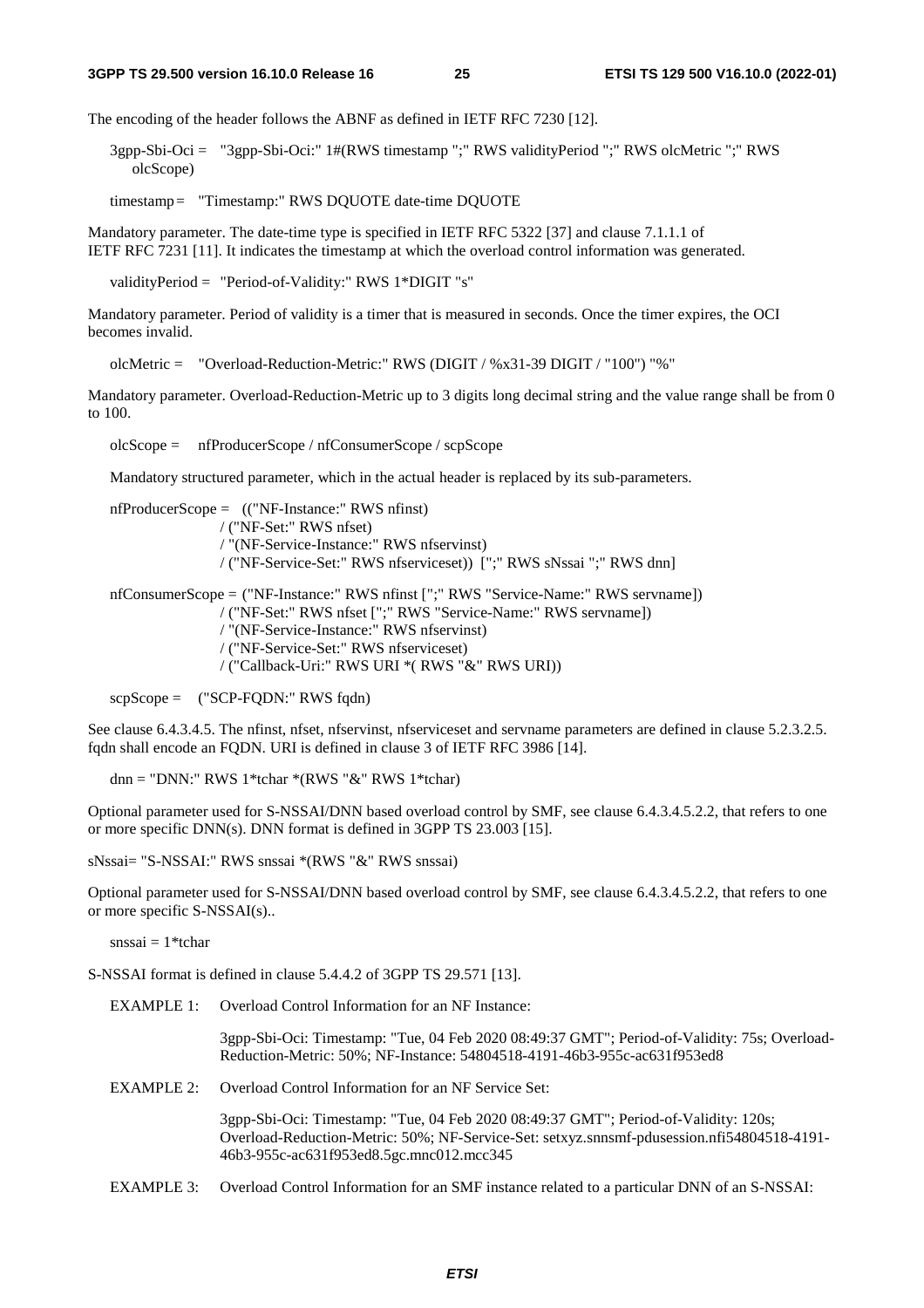3gpp-Sbi-Oci: Timestamp: "Tue, 04 Feb 2020 08:49:37 GMT"; Period-of-Validity: 600s; Overload-Reduction-Metric: 50%; NF-Instance: 54804518-4191-46b3-955c-ac631f953ed8; S-NSSAI: {"sst": 1, "sd": "A08923"}; DNN: internet.mnc012.mcc345.gprs

EXAMPLE 4: Overload Control Information for an SMF instance related to a particular DNN shared by two S-NSSAIs:

> 3gpp-Sbi-Oci: Timestamp: "Tue, 04 Feb 2020 08:49:37 GMT"; Period-of-Validity: 240s; Overload-Reduction-Metric: 50%; NF-Instance: 54804518-4191-46b3-955c-ac631f953ed8; S-NSSAI: {"sst": 1, "sd": "A08923"} & {"sst": 1, "sd": "A08924"}; DNN: internet.mnc012.mcc345.gprs

EXAMPLE 5: Overload Control Information sent by a NF service consumer with a scope set to a Callback-Uri:

3gpp-Sbi-Oci: Timestamp: "Tue, 04 Feb 2020 08:49:37 GMT"; Period-of-Validity: 120s; Overload-Reduction-Metric: 25%; Callback-Uri: https://pcf12.operator.com/serviceY

EXAMPLE 6: Overload Control Information sent by a NF service consumer with a scope set to a specific NF Instance and service:

> 3gpp-Sbi-Oci: Timestamp: "Tue, 04 Feb 2020 08:49:37 GMT"; Period-of-Validity: 120s; Overload-Reduction-Metric: 25%; NF-Instance: 54804518-4191-46b3-955c-ac631f953ed8; Service-Name: nsmf-pdusession

EXAMPLE 7: Overload Control Information sent by an SCP:

3gpp-Sbi-Oci: Timestamp: "Tue, 04 Feb 2020 08:49:37 GMT"; Period-of-Validity: 120s; Overload-Reduction-Metric: 25%; SCP-FQDN: scp1.example.com

EXAMPLE 8: Example with two OCI values, one for an SMF Instance and another one for a specific DNN of an S-NSSAI for the same SMF Instance:

> 3gpp-Sbi-Oci: Timestamp: "Tue, 04 Feb 2020 08:49:37 GMT"; Period-of-Validity: 75s; Overload-Reduction-Metric: 50%; NF-Instance: 54804518-4191-46b3-955c-ac631f953ed8 3gpp-Sbi-Oci: Timestamp: "Tue, 04 Feb 2020 08:49:37 GMT"; Period-of-Validity: 600s; Overload-Reduction-Metric: 40%; NF-Instance: 54804518-4191-46b3-955c-ac631f953ed8; S-NSSAI: {"sst": 1, "sd": "A08923"}; DNN: internet.mnc012.mcc345.gprs

NOTE: Example 8 is formatted as two distinct headers (which improves the readability), but it can also be formatted as a single header with two OCI values separated by a comma.

### 5.2.3.2.10 3gpp-Sbi-Lci

The header contains a comma-delimited list (see IETF RFC 7230 [12]) of Load Control Information (LCI). See clause 6.3.3.

The encoding of the header follows the ABNF as defined in IETF RFC 7230 [12].

3gpp-Sbi-Lci = "3gpp-Sbi-Lci:" 1#(RWS timestamp ";" RWS lcMetric ";" RWS lcScope)

timestamp = "Timestamp:" RWS DQUOTE date-time DQUOTE

Mandatory parameter. The date-time type is specified in IETF RFC 5322 [37] and clause 7.1.1.1 of IETF RFC 7231 [11]. It indicates the timestamp associated with the load control information.

lcMetric = "Load-Metric:" RWS (DIGIT / %x31-39 DIGIT / "100") "%"

Mandatory parameter. Load-Metric is up to 3 digits long decimal string and the value range shall be from 0 to 100.

lcScope = nfProducerScope / scpScope

Mandatory structured parameter, which in the actual header is replaced by its sub-parameters.

nfProducerScope = (("NF-Instance:" RWS nfinst) / ("NF-Set:" RWS nfset)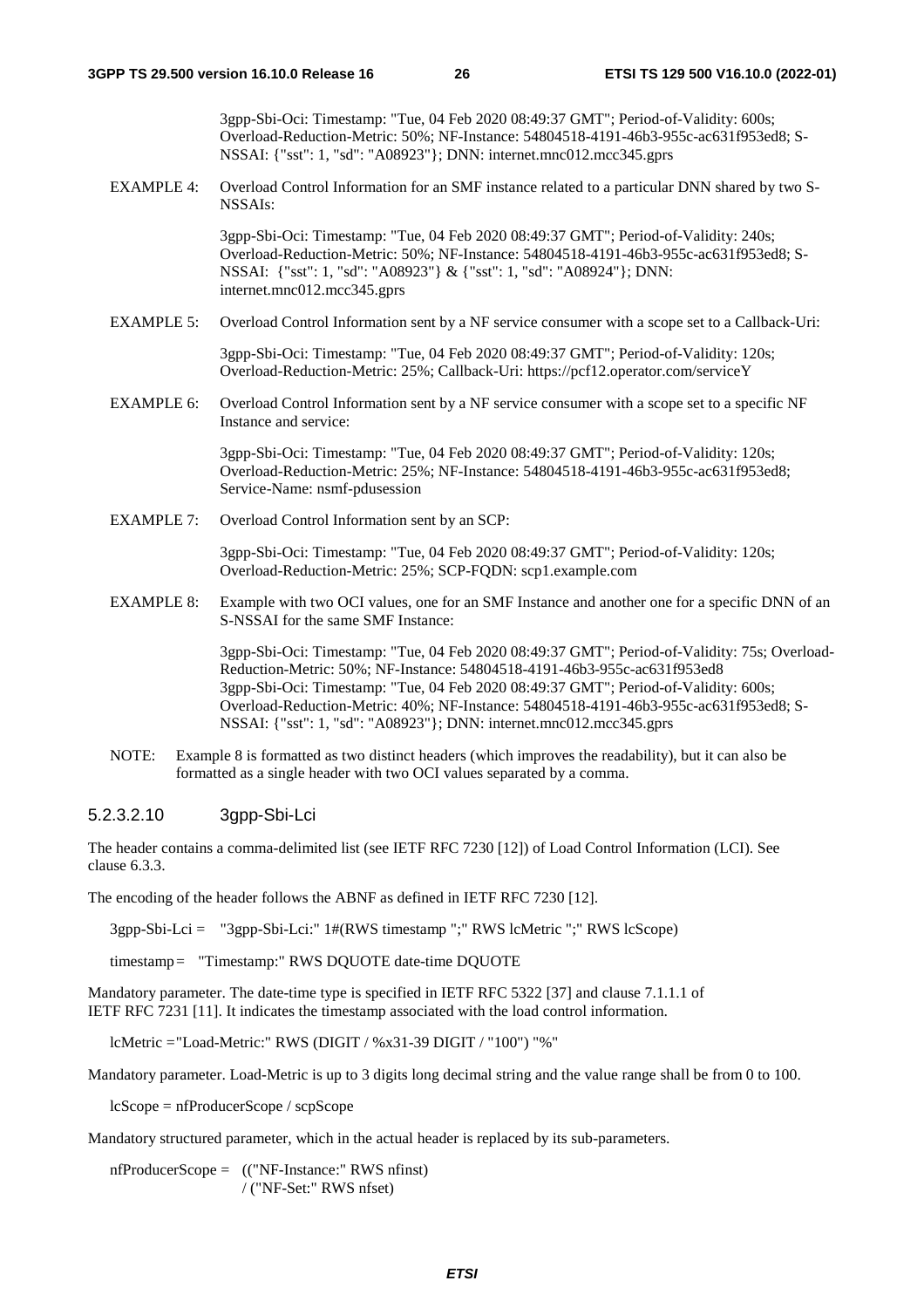/ "(NF-Service-Instance:" RWS nfservinst)

/ ("NF-Service-Set:" RWS nfserviceset)) [; RWS sNssai ";" RWS dnn; RWS relativeCapacity]

 $scpScore =$  ("SCP-FODN:" RWS fadn)

See clause 6.3.3.4.4. The nfinst, nfset, nfservinst and nfserviceset parameters are defined in clause 5.2.3.2.5. fqdn shall encode an FODN.

dnn = "DNN:" RWS 1\*tchar \*(RWS " $&$ " RWS 1\*tchar)

Optional parameter used for S-NSSAI/DNN based load control by SMF, see clause 6.3.3.4.4.2.2, that refers to one or more specific DNN(s). DNN format is defined in 3GPP TS 23.003 [15].

sNssai= "S-NSSAI:" RWS snssai \*(RWS "&" RWS snssai)

Optional parameter used for S-NSSAI/DNN based load control by SMF, see clause 6.3.3.4.4.2.2, that refers to one or more specific S-NSSAI(s).

 $s$ nssai = 1\*tchar

S-NSSAI format is defined in clause 5.4.4.2 of 3GPP TS 29.571 [13].

relativeCapacity = "Relative-Capacity:" RWS (1\*2DIGIT / "100") "%"

Optional parameter used for S-NSSAI/DNN based load control by SMF, see clause 6.3.3.4.5. Up to 3 digits long decimal string with value range from 0 to 100. The value applies to all combinations of S-NSSAIs and DNNs indicated in the LCI.

EXAMPLE 1: Load Control Information for an NF Instance:

3gpp-Sbi-Lci: Timestamp: "Tue, 04 Feb 2020 08:49:37 GMT"; Load-Metric: 25%; NF-Instance: 54804518-4191-46b3-955c-ac631f953ed8

EXAMPLE 2: Load Control Information for an NF Service Set:

3gpp-Sbi-Lci: Timestamp: "Tue, 04 Feb 2020 08:49:37 GMT"; Load-Metric: 25%; NF-Service-Set : setxyz.snnsmf-pdusession.nfi54804518-4191-46b3-955c-ac631f953ed8.5gc.mnc012.mcc345

EXAMPLE 3: Load Control Information for an SMF instance related to a particular DNN of an S-NSSAI:

3gpp-Sbi-Lci: Timestamp: "Tue, 04 Feb 2020 08:49:37 GMT"; Load-Metric: 25%; NF-Instance: 54804518-4191-46b3-955c-ac631f953ed8; S-Nssai: {"sst": 1, "sd": "A08923"}; DNN: internet.mnc012.mcc345.gprs; Relative-Capacity: 20%

EXAMPLE 4: Load Control Information for an SMF instance related to a particular S-NSSAI:

3gpp-Sbi-Lci: Timestamp: "Tue, 04 Feb 2020 08:49:37 GMT"; Load-Metric: 25%; NF-Instance: 54804518-4191-46b3-955c-ac631f953ed8; S-Nssai: {"sst": 1, "sd": "A08923"} & {"sst": 1, "sd": "A08924"}; DNN: internet.mnc012.mcc345.gprs; Relative-Capacity: 20%

EXAMPLE 5: Load Control Information for SCP:

3gpp-Sbi-Lci: Timestamp: "Tue, 04 Feb 2020 08:49:37 GMT"; Load-Metric: 25%; SCP-FQDN: scp1.example.com

EXAMPLE 6: Example with two LCI values, for different DNNs of a same S-NSSAI:

3gpp-Sbi-Lci: Timestamp: "Tue, 04 Feb 2020 08:49:37 GMT"; Load-Metric: 40%; NF-Instance=54804518-4191-46b3-955c-ac631f953ed8; S-Nssai: {"sst": 1, "sd": "A08923"}; DNN: internet.mnc012.mcc345.gprs; Relative-Capacity: 30% 3gpp-Sbi-Lci: Timestamp: "Tue, 04 Feb 2020 08:49:37 GMT"; Load-Metric: 70%; NF-Instance=54804518-4191-46b3-955c-ac631f953ed8; S-Nssai: {"sst": 1, "sd": "A08923"}; DNN: ciot.mnc012.mcc345.gprs; Relative-Capacity: 20%

NOTE: Example 6 is formatted as two distinct headers (which improves the readability), but it can also be formatted as a single header with two LCI values separated by a comma.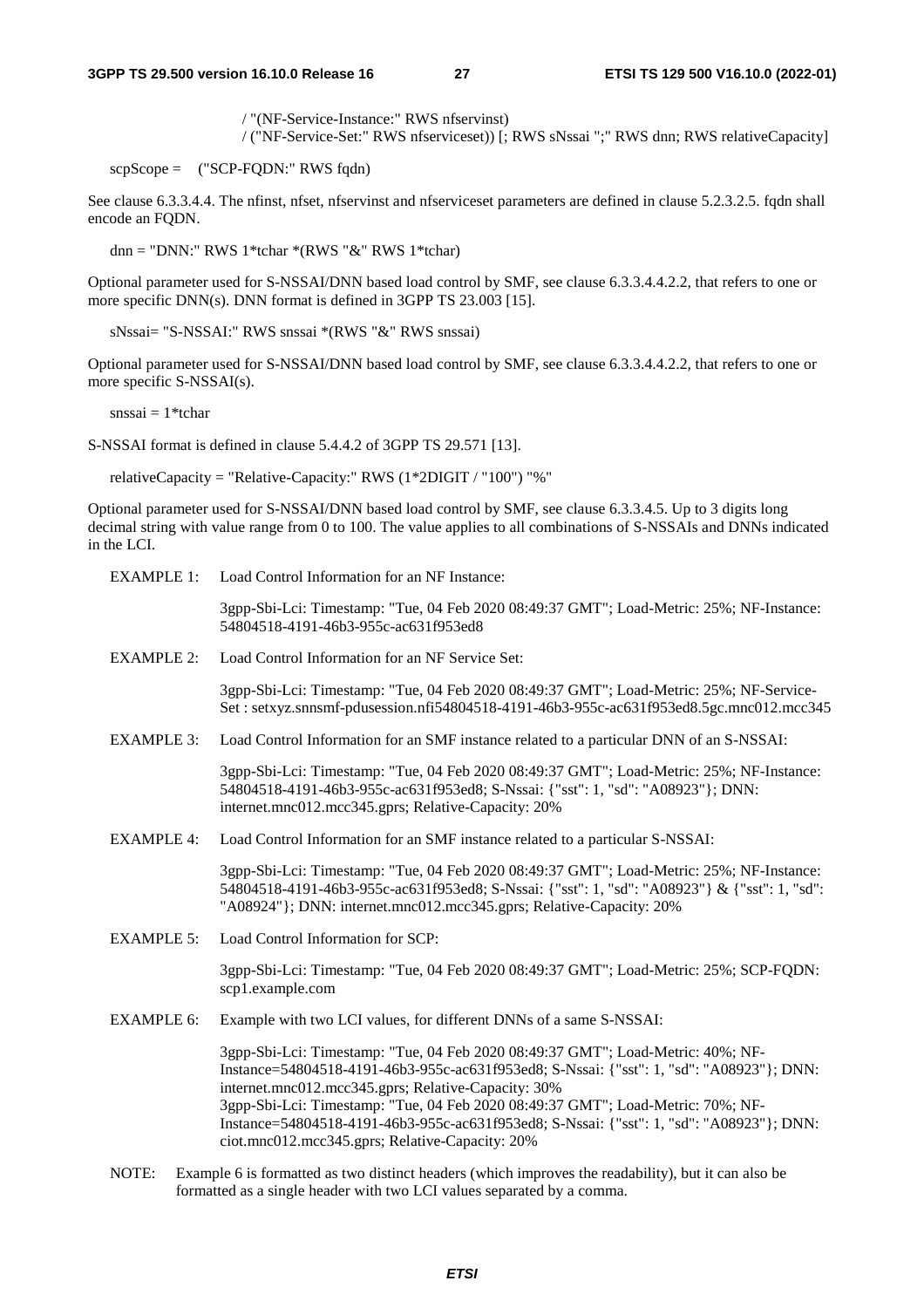### 5.2.3.2.11 3gpp-Sbi-Client-Credentials

The header contains client credentials assertion (see clause 13.3.8.1 of 3GPP TS 33.501 [17]).

The encoding of the header follows the ABNF as defined in IETF RFC 7230 [12].

3gpp-Sbi-Client-Credentials header field = "3gpp-Sbi-Client-Credentials" ":" OWS string

The client credentials assertion shall be a JSON Web Token (JWT) as specified in IETF RFC 7519 [41], digitally signed using JWS as specified in IETF RFC 7515 [24] and in clause 13.3.8.1 of 3GPP TS 33.501 [15]. It shall include:

- the claims defined in Table 5.2.3.2.11-1 encoded as a JSON object; and
- one of the following JOSE headers:
	- the X.509 URL (x5u) header (see clause 4.1.5 of IETF RFC 7515 [26]) referring to a resource for the X.509 public key certificate or certificate chain used for signing the client authentication assertion, or
	- the X.509 Certificate Chain (x5c) header (see clause 4.1.5 of IETF RFC 7515 [26]) including the X.509 public key certificate or certificate chain used for signing the client authentication assertion.

The digitally signed client credentials assertion shall be converted to the JWS Compact Serialization encoding as a string as specified in clause 7.1 of IETF RFC 7515 [24].

| <b>Attribute name</b> | Data type     | P | <b>Cardinality</b> | <b>Description</b>                                                                                                                                                                                                                    |
|-----------------------|---------------|---|--------------------|---------------------------------------------------------------------------------------------------------------------------------------------------------------------------------------------------------------------------------------|
| lsub                  | Nflnstanceld  | М |                    | This IE shall contain the NF instance ID of the NF<br>service consumer, corresponding to the standard<br>"Subject" claim described in IETF RFC 7519 [41],<br>clause 4.1.2.                                                            |
| iat                   | integer       | М |                    | This IE shall indicate the time at which the JWT was<br>issued, corresponding to the standard "Issued At"<br>claim described in IETF RFC 7519 [41], clause 4.1.6.<br>This claim may be used to determine the age of the<br>JWT.       |
| exp                   | integer       | М |                    | This IE shall contain the expiration time after which<br>the client credentials assertion is considered to be<br>expired, corresponding to the standard "Expiration"<br>Time" claim described in IETF RFC 7519 [41],<br>clause 4.1.4. |
| aud                   | array(NFType) | м | 1N                 | This IE shall contain the NF type of the NF service<br>producer and/or "NRF", for which the claim is<br>applicable, corresponding to the standard<br>"Audience" claim described in IETF RFC 7519 [41],<br>clause 4.1.3.               |

#### **Table 5.2.3.2.11 -1: Definition of type ClientCredentialsAssertion**

The JSON object containing the client credentials assertion shall comply with the following OpenAPI definition:

```
 ClientCredentialsAssertion: 
   description: The data structure for the client credentials assertion 
   type: object 
   required: 
     - sub 
     - iat 
     - exp 
     - aud 
   properties: 
     sub: 
       $ref: 'TS29571_CommonData.yaml#/components/schemas/NfInstanceId' 
     iat: 
       type: integer 
     exp: 
       type: integer 
     aud: 
       type: array 
       items: 
          $ref: 'TS29510_Nnrf_NFManagement.yaml#/components/schemas/NFType' 
       minItems: 1
```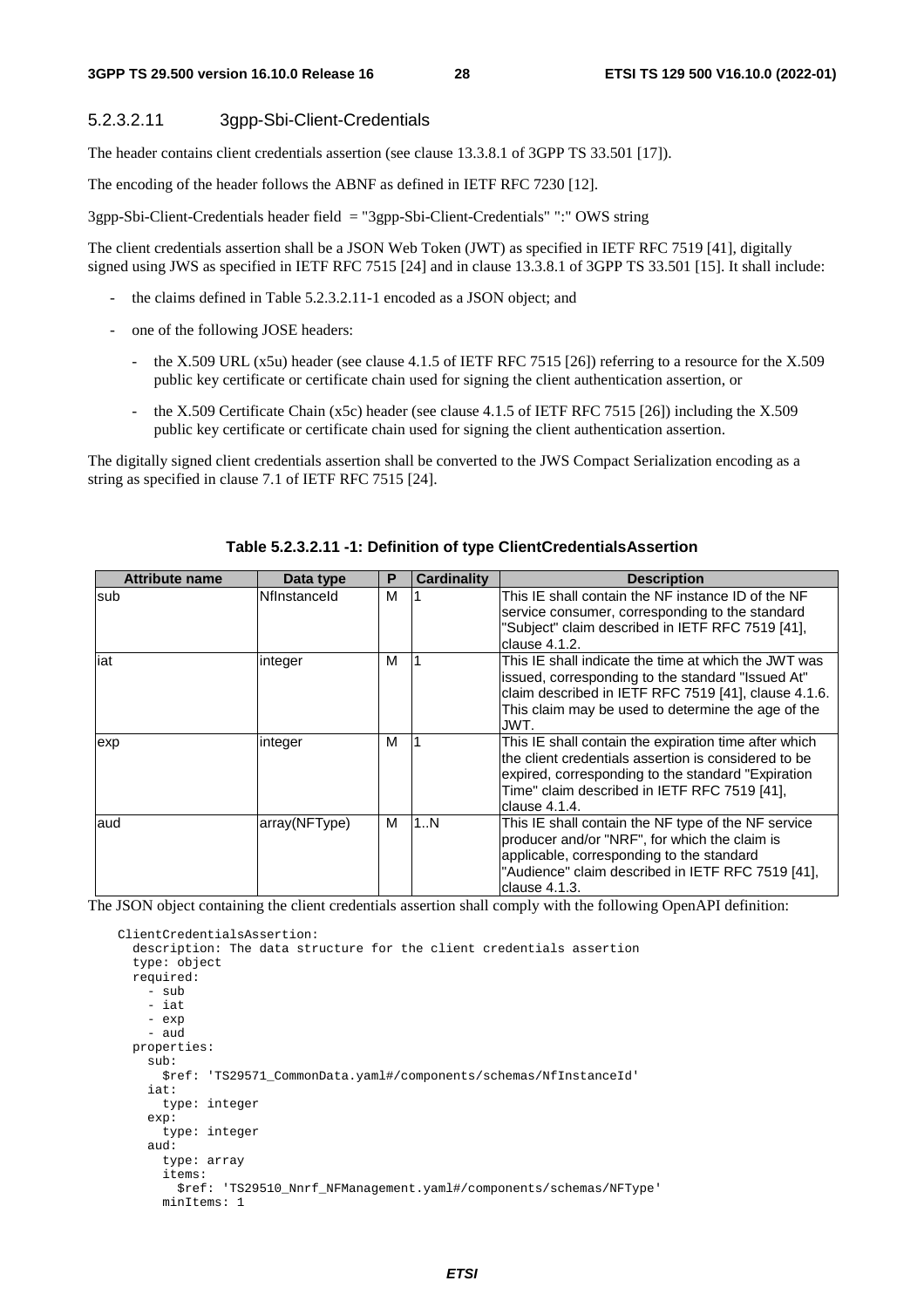### 5.2.3.2.12 3gpp-Sbi-Nrf-Uri

The header contains a list of NRF API URIs. See clauses 6.10.3.2 and 6.10.5.1.

The encoding of the header follows the ABNF as defined in IETF RFC 7230 [12].

3gpp-Sbi-Nrf-Uri= "3gpp-Sbi-Nrf-Uri" ":" parameter \*( OWS ";" parameter)

parameter = parametername ":" RWS parametervalue

parametername = "nnrf-disc" / "nnrf-nfm" / "nnrf-oauth2" / token

NOTE: token is defined for future extensibility.

parametervalue = DQUOTE URI DQUOTE

URI shall comply with the URI definition in IETF RFC 3986 [14].

EXAMPLE: Header with NRF NF Discovery, NF Management and Access Token API URIs:

3gpp-Sbi-Nrf-Uri: nnrf-disc: "https://nrf1.operator.com/nnrf-disc/v1/"; nnrf-nfm: "https://nrf1.operator.com/nnrf-nfm/v1/"; nnrf-oauth2: "https://nrf1.operator.com//oauth2/"

### 5.2.3.2.13 3gpp-Sbi-Target-Nf-Id

This header contains the target NF (Service) Instance ID in an HTTP 307/308 response (see clause 6.10.9).

The encoding of the header follows the ABNF as defined in IETF RFC 7230 [12].

3gpp-Sbi-Target-Nf-Id = "3gpp-Sbi-Target-Nf-Id" ":" OWS "nfinst=" nfInstanceIdvalue [OWS ";" "nfservinst=" nfServiceInstanceIdvalue]

The following parameters are defined:

- nfinst (NF instance): indicates a NF Instance ID, as defined in 3GPP TS 29.510 [8];
- nfservinst (NF service instance): indicates a NF Service Instance ID, as defined in 3GPP TS 29.510 [8];

EXAMPLE: 3gpp-Sbi-Target-Nf-Id: nfinst=54804518-4191-46b3-955c-ac631f953ed8; nfservinst=xyz

- 5.2.3.2.14 Void
- 5.2.3.2.15 Void

#### 5.2.3.2.16 3gpp-Sbi-Access-Scope

The header indicates the access scope of the service request for NF service access authorization, as defined in clauses 6.7.3 and 6.10.11.

The encoding of the header follows the ABNF as defined in IETF RFC 7230 [12].

3gpp-Sbi-Access-Scope = "3gpp-Sbi-Access-Scope" ":" OWS scope-token \*(SP scope-token)

 $Scope-token = 1*NQCHAR$ 

Scope-token shall consist of a list of space-delimited, case-sensitive strings, containing the NF service name of the NF service producer or resource/operation-level scope defined by each service API. NQCHAR is defined in Appendix A of IETF RFC 6749 [22].

- NOTE: This corresponds to the "scope" syntax defined for OAuth in clauses 3.3 and A.4 of IETF RFC 6749 [22] and also to the syntax of the "scope" parameter in AccessTokenReq in 3GPP TS 29.510 [8]. This enables the SCP to copy the value of the 3gpp-Sbi-Access-Scope header received in an incoming service request into the scope parameter of the Nnrf\_Get Access Token Request.
- EXAMPLE: 3gpp-Sbi-Access-Scope: nhss-ims-uecm nhss-ims-uecm:authorize:invoke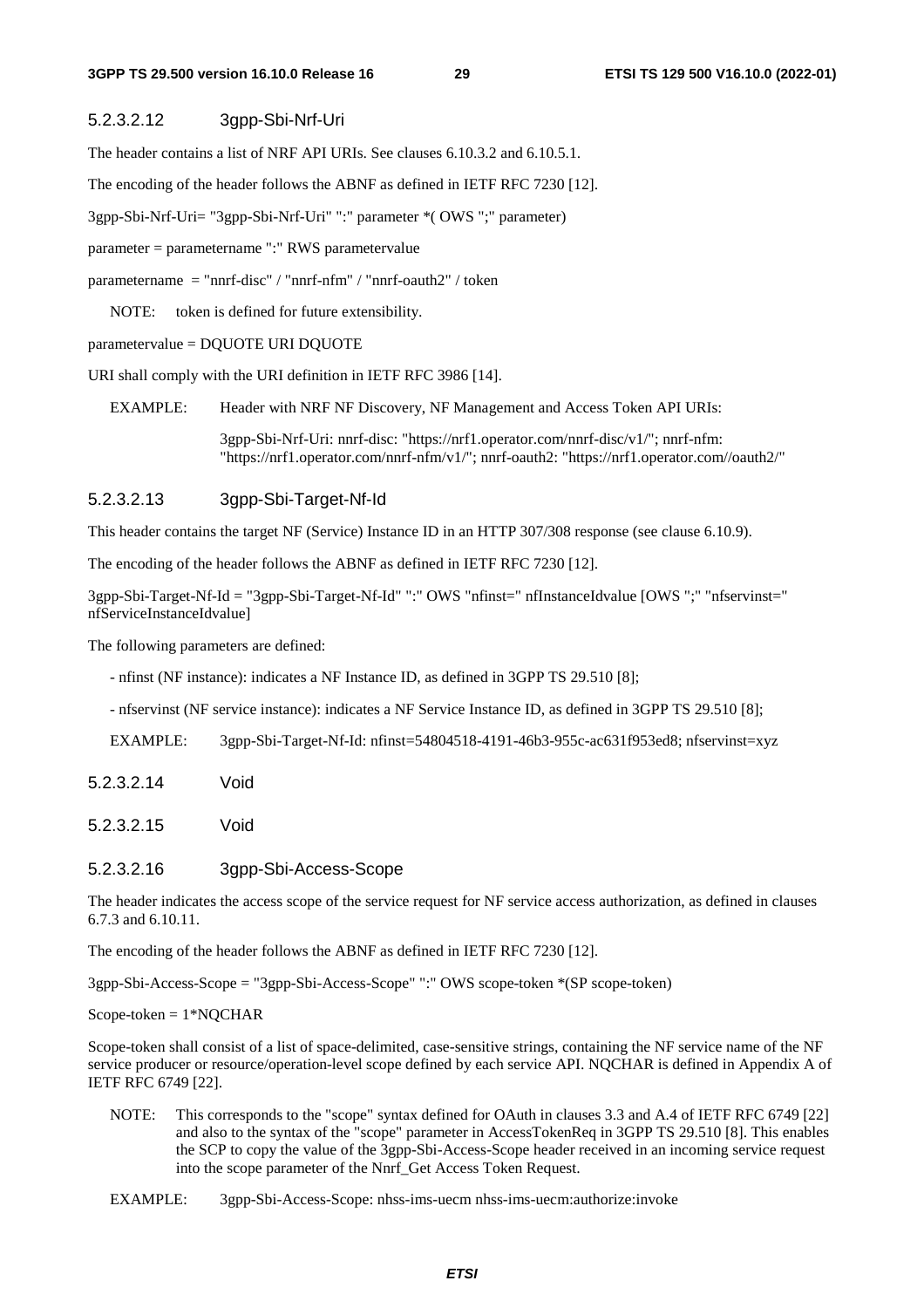### 5.2.3.2.17 3gpp-Sbi-Access-Token

The header contains an Access Token in a service response, for possible re-use in subsequent service requests, as defined in clause 6.10.11.

The encoding of the header follows the ABNF as defined in IETF RFC 7230 [12].

3gpp-Sbi-Access-Token = "3gpp-Sbi-Access-Token" ":" OWS credentials

See Appendix C of IETF RFC 7235 [21] for the definition of "credentials".

NOTE: The 3gpp-Sbi-Access-Token header is encoded as the Authorization header.

### 5.2.3.3 Optional to support custom headers

### 5.2.3.3.1 General

The 3GPP NF Services may support the HTTP custom headers specified in Table 5.2.3.3-1 below. A description of each custom header and the normative requirements on when to include them are also provided in Table 5.2.3.3-1.

| <b>Name</b>                   | <b>Reference</b> | <b>Description</b>                                                                                                                                                                                                                                |
|-------------------------------|------------------|---------------------------------------------------------------------------------------------------------------------------------------------------------------------------------------------------------------------------------------------------|
| 3gpp-Sbi-Sender-<br>Timestamp | Clause 5.2.3.3.2 | This header may be used to indicate the date and time (with a<br>millisecond granularity) at which an HTTP request or response is<br>originated. This may be used e.g. for measuring signalling<br>delays between different NF service instances. |
| 3qpp-Sbi-Max-Rsp-Time         | Clause 5.2.3.3.3 | This header may be used in a HTTP request to indicate the<br>duration during which the HTTP client waits for a response. See<br>clause 6.11.2.                                                                                                    |
| 3qpp-Sbi-Alternate-Chf-Id     | Clause 5.2.3.3.5 | This header may be used to indicate a primary or secondary<br>CHF instance, e.g. when using indirect communication with<br>delegated discovery. See clause 6.10.3.5.                                                                              |

### **Table 5.2.3.3-1: Optional HTTP custom headers**

### 5.2.3.3.2 3gpp-Sbi-Sender-Timestamp

The header contains the date and time (with a millisecond granularity) at which an HTTP request or response is originated.

The encoding of the header follows the ABNF as defined in IETF RFC 7230 [12].

3gpp-Sbi-Sender-Timestamp = "3gpp-Sbi-Sender-Timestamp" ":" OWS day-name "," SP date1 SP time-of-day "." milliseconds SP GMT

milliseconds  $=$  3DIGIT

day-name, date1, time-of-day shall comply with the definition in clause 7.1.1.1 of IETF RFC 7231 [11].

When a 3gpp-Sbi-Sender-Timestamp header field is generated, the sender should generate its field value as the best available approximation of the date and time of message generation.

- NOTE: This is the same format as the Date header of clause 7.1.1.2 of IETF RFC 7231 [11], but with the time expressed with a millisecond granularity.
- EXAMPLE: 3gpp-Sbi-Sender-Timestamp: Sun, 04 Aug 2019 08:49:37.845 GMT

### 5.2.3.3.3 3gpp-Sbi-Max-Rsp-Time

The header indicates the duration, expressed in milliseconds since the request was originated, during which the HTTP client waits for a response. See clause 6.8.2.

The encoding of the header follows the ABNF as defined in IETF RFC 7230 [12].

3gpp-Sbi-Max-Rsp-Time = "3gpp-Sbi-Max-Rsp-Time" ":" OWS 1\*5DIGIT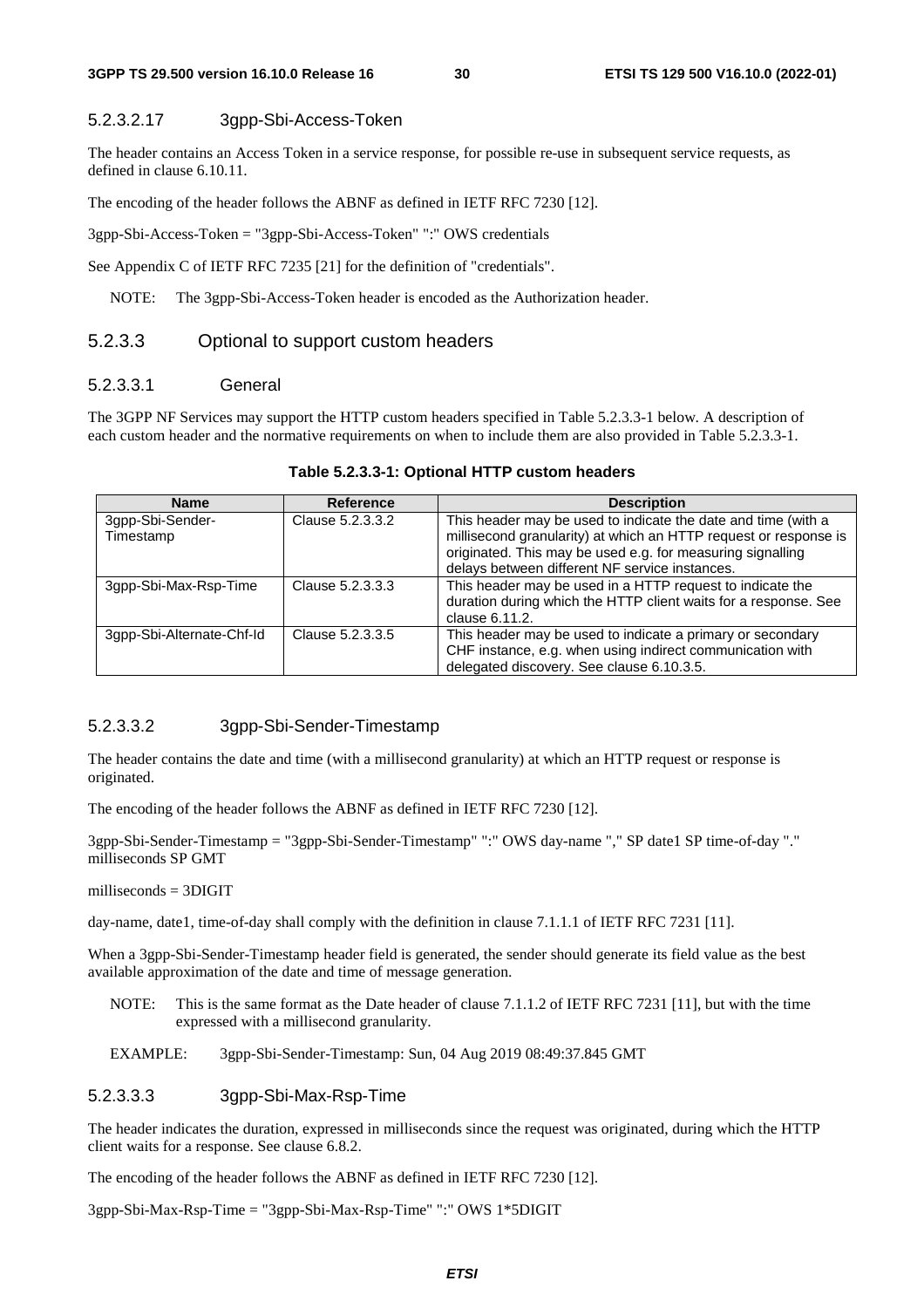EXAMPLE: 3gpp-Sbi-Max-Rsp-Time: 10000

### 5.2.3.3.4 Void

5.2.3.3.5 3gpp-Sbi-Alternate-Chf-Id

The header indicates a primary or a secondary CHF Instance ID. See clause 6.10.3.5.

The encoding of the header follows the ABNF as defined in IETF RFC 7230 [12].

3gpp-Sbi-Alternate-Chf-Id = "3gpp-Sbi-Alternate-Chf-Id":" OWS "nfinst=" nfInstanceIdvalue ";" OWS ("primary" / "secondary")

nfInstanceIdvalue shall indicate an NF Instance ID, as defined in clause 5.2.2.2.2 in 3GPP TS 29.510 [8].

EXAMPLE 1: Service response from a primary CHF instance signalling a secondary CHF instance Id:

3gpp-Sbi-Alternate-Chf-Id: nfinst=54804518-4191-46b3-955c-ac631f953ed8; secondary

EXAMPLE 2: Service response from a secondary CHF instance signalling a primary CHF instance Id:

3gpp-Sbi-Alternate-Chf-Id: nfinst=54804518-4191-46b3-955c-ac631f953ed8; primary

# 5.2.4 HTTP error handling

HTTP/2 connection error and stream error shall be supported as specified in clause 5.4 of IETF RFC 7540 [7].

Guidelines for error responses to the invocation of APIs of NF services are specified in clause 4.8 of 3GPP TS 29.501 [3]. API specific error responses are specified in the respective technical specifications.

### 5.2.5 HTTP/2 server push

HTTP/2 Server Push as specified in clause 8.2 of IETF RFC 7540 [7] may be supported and may be used by a NF Service Producer to proactively push resources to a NF Service Consumer, see clause 4.9.5 of 3GPP TS 29.501 [5].

A NF Service Consumer may choose to disable HTTP/2 Server Push by setting SETTINGS\_ENABLE\_PUSH to 0, as specified in clause 8.2 of IETF RFC 7540 [7].

### 5.2.6 HTTP/2 connection management

The HTTP request / response exchange mechanism as specified in clause 8.1 of IETF RFC 7540 [7] shall be supported between the 3GPP NFs. An HTTP/2 endpoint shall support establishing multiple HTTP/2 connections (at least two) towards a peer HTTP/2 endpoint. The peer HTTP/2 endpoint is identified by host and port pair where the host is derived from the target URI (see clause 6.1.1).

NOTE 1: HTTP/2 connection redundancy allows transporting messages through diverse IP paths and improve 5GC resiliency.

As per clause 8.1 of IETF RFC 7540 [7] a HTTP request / response exchange fully consumes a single stream. When the HTTP/2 Stream IDs on a given HTTP/2connection is exhausted, an HTTP/2 endpoint, shall establish another HTTP/2connection towards that peer HTTP/2 endpoints.

NOTE 2: As per IETF RFC 7540 [7], a stream ID once closed cannot be reused on the same HTTP/2 connection.

The 3GPP NF shall take care to avoid simultaneous stream ID exhaustion on all the available HTTP/2 connections towards each peer.

The 3GPP NF shall support gracefully shutdown of a HTTP/2 connection by sending a GOAWAY frame with "Error Code" field set to "NO\_ERROR  $(0x0)$ ". The HTTP connection should remain "open" (by the sender and receiver of GOAWAY frame) until all in-progress streams numbered lower or equal to the last stream identifier indicated by the "Last-Stream-Id" field in the GOAWAY frame are completed. See clause 6.8 of IETF RFC 7540 [7].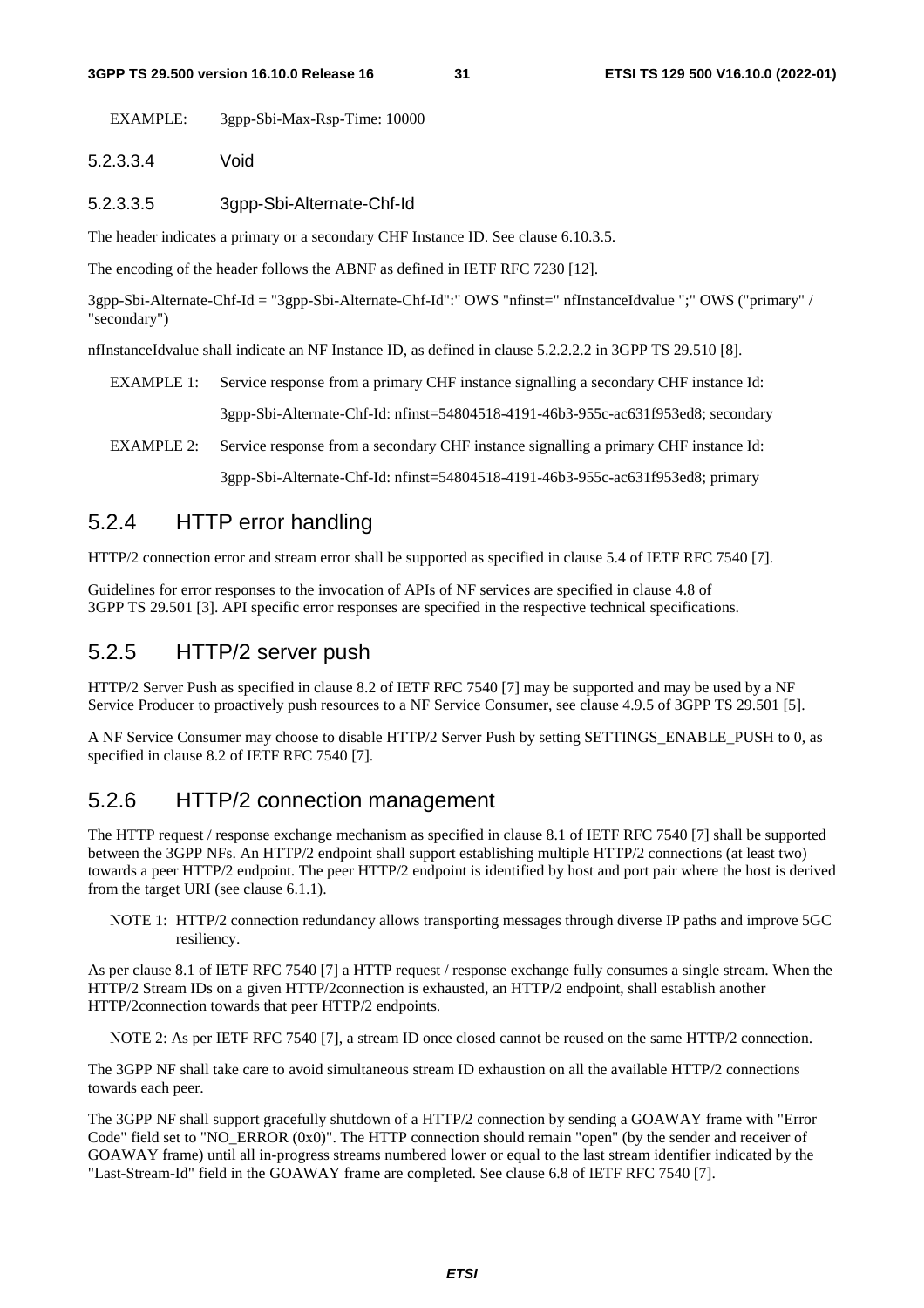An NF acting as an HTTP/2 client shall support testing whether a connection is still active by sending a PING frame. An NF acting as an HTTP/2 server may test whether a connection is still active by sending a PING frame. An NF acting as an HTTP/2 client or server shall respond to received PING frames as specified in clause 6.7 of IETF RFC 7540 [7]. When and how often a PING frame may be sent is implementation specific but shall be configurable by operator policy. When HTTP server detects the connection failure, it shall follow connection error handling as defined in clause 5.4.1 of RFC 7540 [7].

NOTE 1: The above requirement also applies to network entities such as SCP and SEPP.

A PING frame shall not be sent more often than every 60 s on each path.

### 5.2.7 HTTP status codes

### 5.2.7.1 General

This clause describes the HTTP status codes usage on SBI.

HTTP status codes are carried in ":status" pseudo header field in HTTP/2, as defined in clause 8.1.2.4 in IETF RFC 7540 [7].

Table 5.2.7.1-1 specifies HTTP status codes per HTTP method which shall be supported on SBI. Support of an HTTP status code shall be:

- mandatory, which is marked in table as "M". This means that all 3GPP NFs shall support the processing of the specific HTTP status code for the specific HTTP method, when received in a HTTP response message. In such cases the 3GPP NF shall also support the handling of the "ProblemDetails" JSON object with the Content-Type header field set to the value "application/problem+json" for HTTP status codes 4xx and 5xx, if the corresponding API definition in the related technical specification does not specify another response body for the corresponding status code;
- service specific, which is marked in table as "SS" and means that the requirement to process the HTTP status code depends on the definition of the specific API; or
- not applicable, which is marked in table as "N/A". This means that the specific HTTP status code shall not be used for the specific HTTP method within the 3GPP NFs.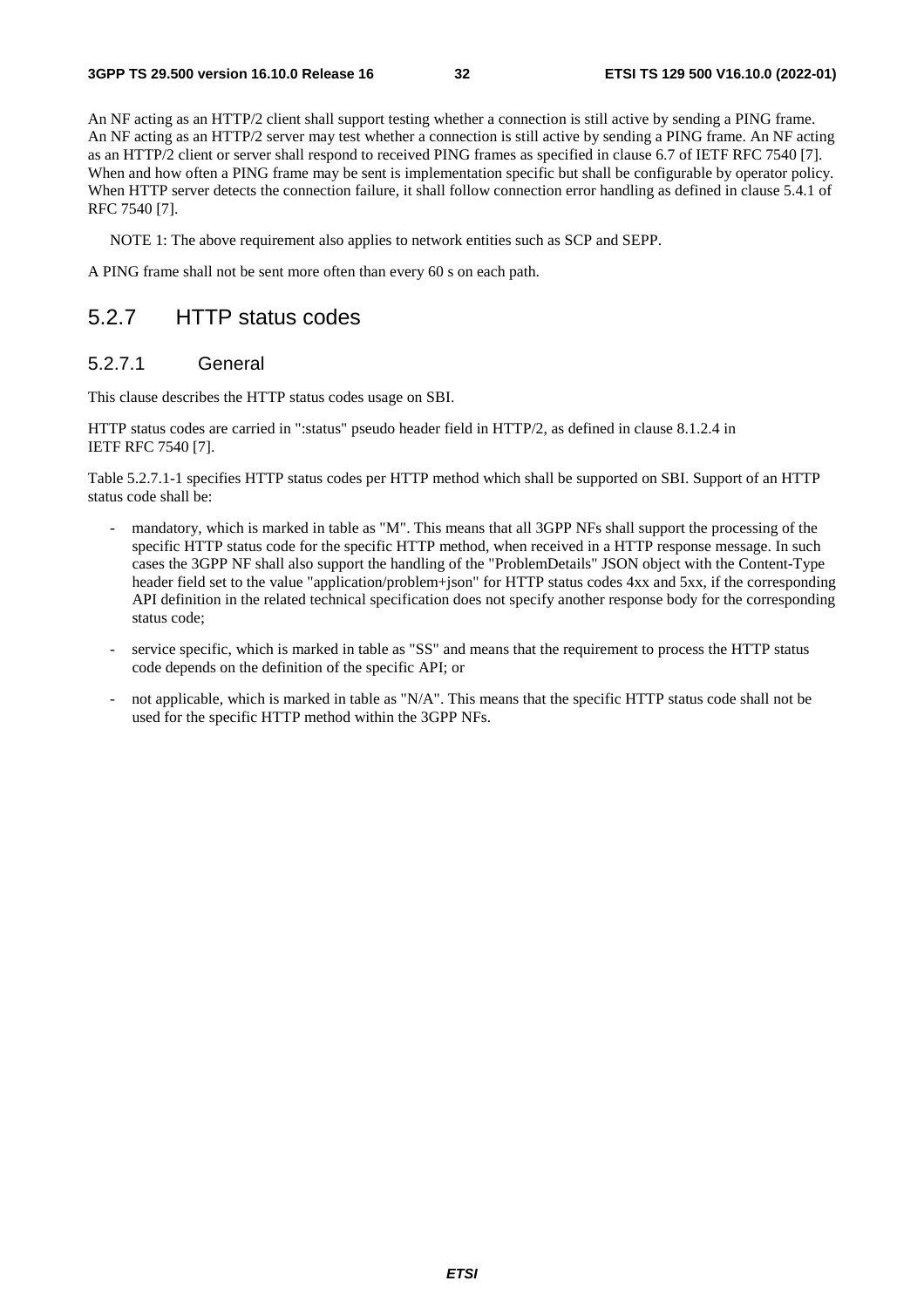| <b>HTTP status code</b>                                                                                                                                        | <b>HTTP</b> method                                                                                                                                    |                        |                         |                        |                        |                             |  |
|----------------------------------------------------------------------------------------------------------------------------------------------------------------|-------------------------------------------------------------------------------------------------------------------------------------------------------|------------------------|-------------------------|------------------------|------------------------|-----------------------------|--|
|                                                                                                                                                                | <b>DELETE</b>                                                                                                                                         | <b>GET</b>             | <b>PATCH</b>            | <b>POST</b>            | <b>PUT</b>             | <b>OPTIONS</b>              |  |
| 100 Continue                                                                                                                                                   | N/A                                                                                                                                                   | N/A                    | N/A                     | N/A                    | N/A                    | N/A                         |  |
| 200 OK (NOTE 1, NOTE 2)                                                                                                                                        | $\overline{\text{ss}}$                                                                                                                                | М                      | $\overline{\text{ss}}$  | SS                     | $\overline{\text{ss}}$ | M                           |  |
| 201 Created                                                                                                                                                    | N/A                                                                                                                                                   | N/A                    | N/A                     | $\overline{\text{ss}}$ | $\overline{\text{ss}}$ | N/A                         |  |
| 202 Accepted                                                                                                                                                   | SS                                                                                                                                                    | N/A                    | SS                      | SS                     | $\overline{\text{ss}}$ | N/A                         |  |
| 204 No Content (NOTE 2)                                                                                                                                        | М                                                                                                                                                     | N/A                    | SS                      | SS                     | SS                     | <b>SS</b>                   |  |
| 300 Multiple Choices                                                                                                                                           | N/A                                                                                                                                                   | N/A                    | N/A                     | N/A                    | N/A                    | N/A                         |  |
| 303 See Other                                                                                                                                                  | $\overline{\text{ss}}$                                                                                                                                | $\overline{\text{ss}}$ | N/A                     | $\overline{\text{ss}}$ | $\overline{\text{ss}}$ | N/A                         |  |
| 307 Temporary Redirect                                                                                                                                         | SS                                                                                                                                                    | SS                     | $\overline{\text{ss}}$  | $\overline{\text{ss}}$ | SS                     | SS                          |  |
| 308 Permanent Redirect                                                                                                                                         | $\overline{\text{ss}}$                                                                                                                                | $\overline{\text{ss}}$ | $\overline{\text{ss}}$  | $\overline{\text{ss}}$ | $\overline{\text{ss}}$ | $\overline{\text{ss}}$      |  |
| 400 Bad Request                                                                                                                                                | M                                                                                                                                                     | M                      | M                       | M                      | M                      | M                           |  |
| 401 Unauthorized                                                                                                                                               | M                                                                                                                                                     | M                      | M                       | M                      | M                      | M                           |  |
| 403 Forbidden                                                                                                                                                  | $\overline{M}$                                                                                                                                        | M                      | $\overline{\mathsf{M}}$ | $\overline{M}$         | M                      | M                           |  |
| 404 Not Found                                                                                                                                                  | M                                                                                                                                                     | M                      | M                       | M                      | M                      | M                           |  |
| 405 Method Not Allowed                                                                                                                                         | $\overline{\text{ss}}$                                                                                                                                | SS                     | $\overline{\text{ss}}$  | $\overline{\text{ss}}$ | $\overline{\text{ss}}$ | SS                          |  |
| 406 Not Acceptable                                                                                                                                             | N/A                                                                                                                                                   | M                      | N/A                     | N/A                    | N/A                    | $\overline{\text{ss}}$      |  |
| 408 Request Timeout                                                                                                                                            | $\overline{\text{ss}}$                                                                                                                                | $\overline{\text{ss}}$ | $\overline{\text{ss}}$  | $\overline{\text{ss}}$ | $\overline{\text{ss}}$ | $\overline{\text{ss}}$      |  |
| 409 Conflict                                                                                                                                                   | N/A                                                                                                                                                   | N/A                    | $\overline{\text{ss}}$  | $\overline{\text{ss}}$ | $\overline{\text{ss}}$ | N/A                         |  |
| 410 Gone                                                                                                                                                       | $\overline{\text{ss}}$                                                                                                                                | $\overline{\text{ss}}$ | $\overline{\text{ss}}$  | $\overline{\text{ss}}$ | $\overline{\text{ss}}$ | $\overline{\text{ss}}$      |  |
| 411 Length Required                                                                                                                                            | N/A                                                                                                                                                   | N/A                    | M                       | M                      | M                      | $\overline{\text{ss}}$      |  |
| 412 Precondition Failed                                                                                                                                        | $\overline{\text{ss}}$                                                                                                                                | $\overline{\text{ss}}$ | $\overline{\text{ss}}$  | $\overline{\text{ss}}$ | $\overline{\text{ss}}$ | N/A                         |  |
| 413 Payload Too Large                                                                                                                                          | N/A                                                                                                                                                   | N/A                    | $\overline{\mathsf{M}}$ | $\overline{M}$         | M                      | $\overline{\text{ss}}$      |  |
| 414 URI Too Long                                                                                                                                               | N/A                                                                                                                                                   | SS (NOTE 3)            | N/A                     | N/A                    | SS                     | N/A                         |  |
| 415 Unsupported Media Type                                                                                                                                     | N/A                                                                                                                                                   | N/A                    | M                       | M                      | $\overline{M}$         | $\overline{\text{ss}}$      |  |
| 429 Too Many Requests                                                                                                                                          | M                                                                                                                                                     | M                      | M                       | M                      | M                      | M                           |  |
| 500 Internal Server Error                                                                                                                                      | M                                                                                                                                                     | M                      | M                       | M                      | M                      | M                           |  |
| 501 Not Implemented                                                                                                                                            | $\overline{\text{ss}}$                                                                                                                                | $\overline{\text{ss}}$ | $\overline{\text{ss}}$  | $\overline{\text{ss}}$ | $\overline{\text{ss}}$ | $\overline{\text{ss}}$      |  |
| 503 Service Unavailable                                                                                                                                        | M                                                                                                                                                     | M                      | M                       | M                      | M                      | М<br>$\overline{\text{ss}}$ |  |
|                                                                                                                                                                | $\overline{\text{ss}}$<br>$\overline{\text{ss}}$<br>$\overline{\text{ss}}$<br>$\overline{\text{ss}}$<br>$\overline{\text{ss}}$<br>504 Gateway Timeout |                        |                         |                        |                        |                             |  |
| NOTE 1: "200 OK" response used on SBI shall contain body.<br>NOTE 2: If the NF acting as an HTTP Client receives 2xx response code not appearing in table, the |                                                                                                                                                       |                        |                         |                        |                        |                             |  |
| NF shall treat the received 2xx response:                                                                                                                      |                                                                                                                                                       |                        |                         |                        |                        |                             |  |
| - as "204 No Content" if 2xx response does not contain body; and                                                                                               |                                                                                                                                                       |                        |                         |                        |                        |                             |  |
| - as "200 OK" if 2xx response contains body.                                                                                                                   |                                                                                                                                                       |                        |                         |                        |                        |                             |  |
| If GET method includes any query parameter, the NF acting as an HTTP Client shall<br>NOTE 3:                                                                   |                                                                                                                                                       |                        |                         |                        |                        |                             |  |
| support "414 URI Too Long" status code.                                                                                                                        |                                                                                                                                                       |                        |                         |                        |                        |                             |  |

**Table 5.2.7.1-1: HTTP status code supported on SBI** 

### 5.2.7.2 NF as HTTP Server

A NF acting as an HTTP server shall be able to generate HTTP status codes specified in clause 5.2.7.1 per indicated HTTP method.

A request using an HTTP method which is not supported by any resource of a given 5GC SBI API shall be rejected with the HTTP status code "501 Not Implemented".

NOTE 1: In this case, the NF does not need to include in the HTTP response the "cause" attribute indicating corresponding error since the HTTP status code "501 Not Implemented" itself provides enough information of the error, i.e. the NF does not recognize the HTTP method.

If the specified target resource does not exist, the NF shall reject the HTTP method with the HTTP status code "404 Not Found".

If the NF supports the HTTP method for several resources in the API, but not for the target resource of a given HTTP request, the NF shall reject the request with the HTTP status code "405 Method Not Allowed" and shall include in the response an Allow header field containing the supported method(s) for that resource.

NOTE 2: In this case, the NF does not need to include in the HTTP response the "cause" attribute indicating corresponding error since the HTTP status code "405 Method Not Allowed" itself provides enough information of the error and hence the Allow header field lists HTTP method(s) supported by the target resource.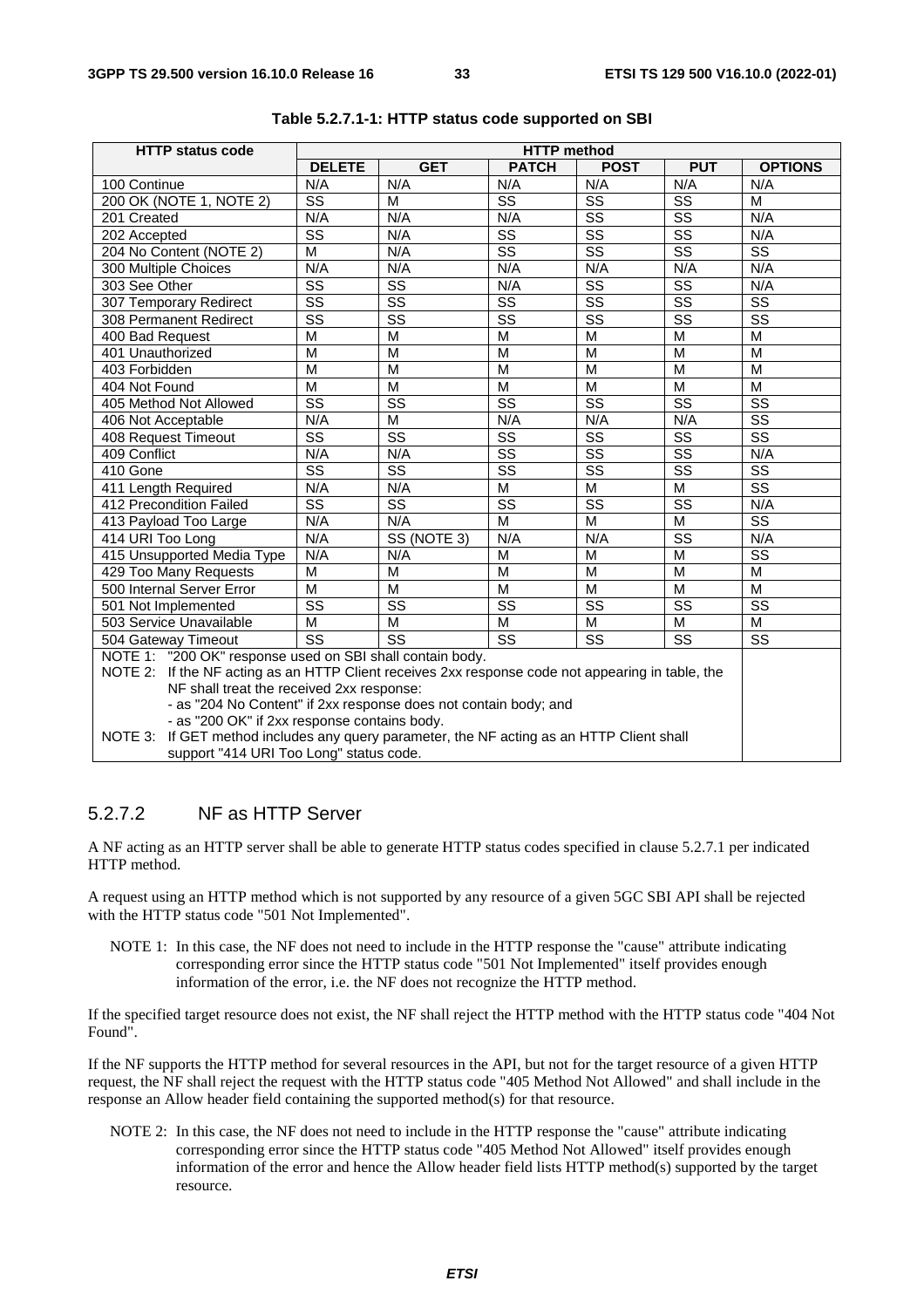If a received HTTP request contains unknown IEs, i.e. Information Elements within the JSON body, the NF may discard such IEs and shall process the rest of the request message, unless the schema definition of the received message prohibits the presence of additional IEs or constrains their types. There are cases (e.g. Nnrf\_NFManagement API) where the receiver of certain HTTP requests needs to process unknown IEs (e.g. to store in NRF an NF Profile containing vendor-specific attributes, and send them in NFDiscovery results).

If a received HTTP request contains IEs or query parameters not compliant with the schema defined in the corresponding OpenAPI specification, the NF should reject the request with the appropriate error code, e.g. "400 Bad Request (INVALID\_MSG\_FORMAT)", even when the failed IEs are defined as optional by the schema.

If a received HTTP PATCH request contains a body with modification instruction(s) for unknown attribute(s) in addition to modification instruction(s) for known attribute(s), the NF shall:

- a) implement all the modification(s) for known attribute(s) and unknown attribute(s) if explicitly specified in the corresponding specification of the API; or
- b) otherwise, implement the modification(s) for known attribute(s) and discard those modification instruction(s) for unknown attribute(s). The NF may additionally indicate in the response the result of the execution of the PATCH request, i.e. which modification(s) are implemented and/or which modification(s) are discarded, using the "PatchResult" JSON object as defined in 3GPP TS 29.571 [13].

If the NF supports the HTTP method by a target resource but the NF cannot successfully fulfil the received request, the following requirements apply.

A NF as HTTP Server should map status codes to the most similar 3xx/4xx/5xx HTTP status code specified in table 5.2.7.1-1. If no such code is applicable, it should use "400 Bad Request" status code for errors caused by client side or "500 Server Internal Error" status code for errors caused on server side.

If the received HTTP request contains unsupported payload format, the NF shall reject the HTTP request with the HTTP status code "415 Unsupported Media Type". If the HTTP PATCH method is rejected due to unsupported patch document, the NF shall include the Accept-Patch header field set to the value of supported patch document media types for a target resource i.e. to "application/merge-patch+json" if the NF supports "JSON Merge Patch" and to "application/json-patch+json" if the NF supports "JSON Patch". If the received HTTP PATCH request contains both "JSON Merge Patch" and "JSON Patch" documents and the NF supports only one of them, the NF shall ignore unsupported patch document.

NOTE 3: The format problem might be due to the request's indicated Content-Type or Content-Encoding header fields, or as a result of inspecting the payload body directly.

If the received HTTP request contains payload body larger than the NF is able to process, the NF shall reject the HTTP request with the HTTP status code "413 Payload Too Large".

If the result of the received HTTP POST request used for a resource creation would be equivalent to the existing resource, the NF shall reject the HTTP request with the HTTP status code "303 See Other" and shall include in the HTTP response a Location header field set to the URI of the existing resource.

Protocol and application errors common to several 5GC SBI API specifications for which the NF shall include in the HTTP response a payload body ("ProblemDetails" data structure or application specific error data structure) with the "cause" attribute indicating corresponding error are listed in table 5.2.7.2-1.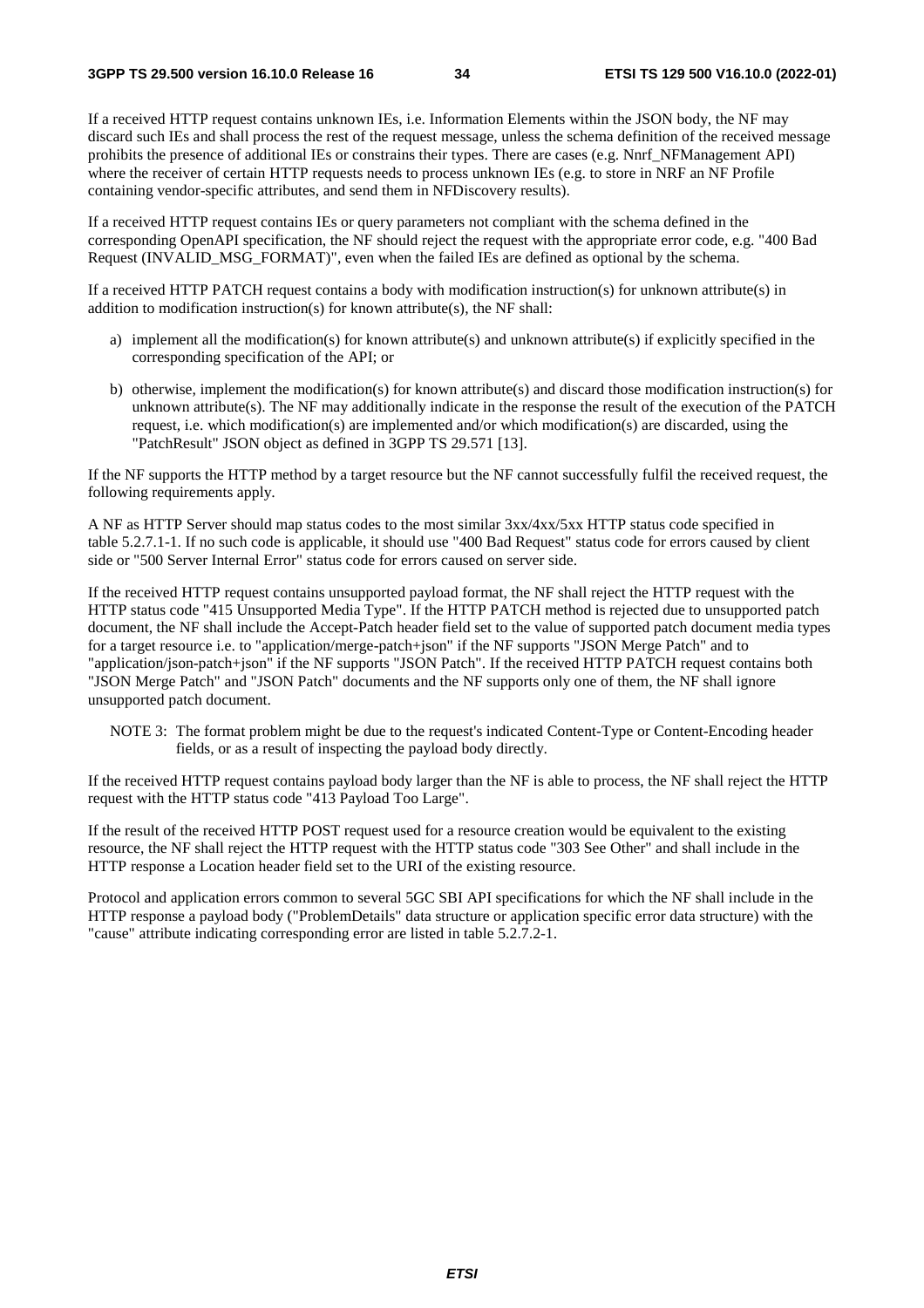#### **Table 5.2.7.2-1: Protocol and application errors common to several 5GC SBI API specifications (HTTP server)**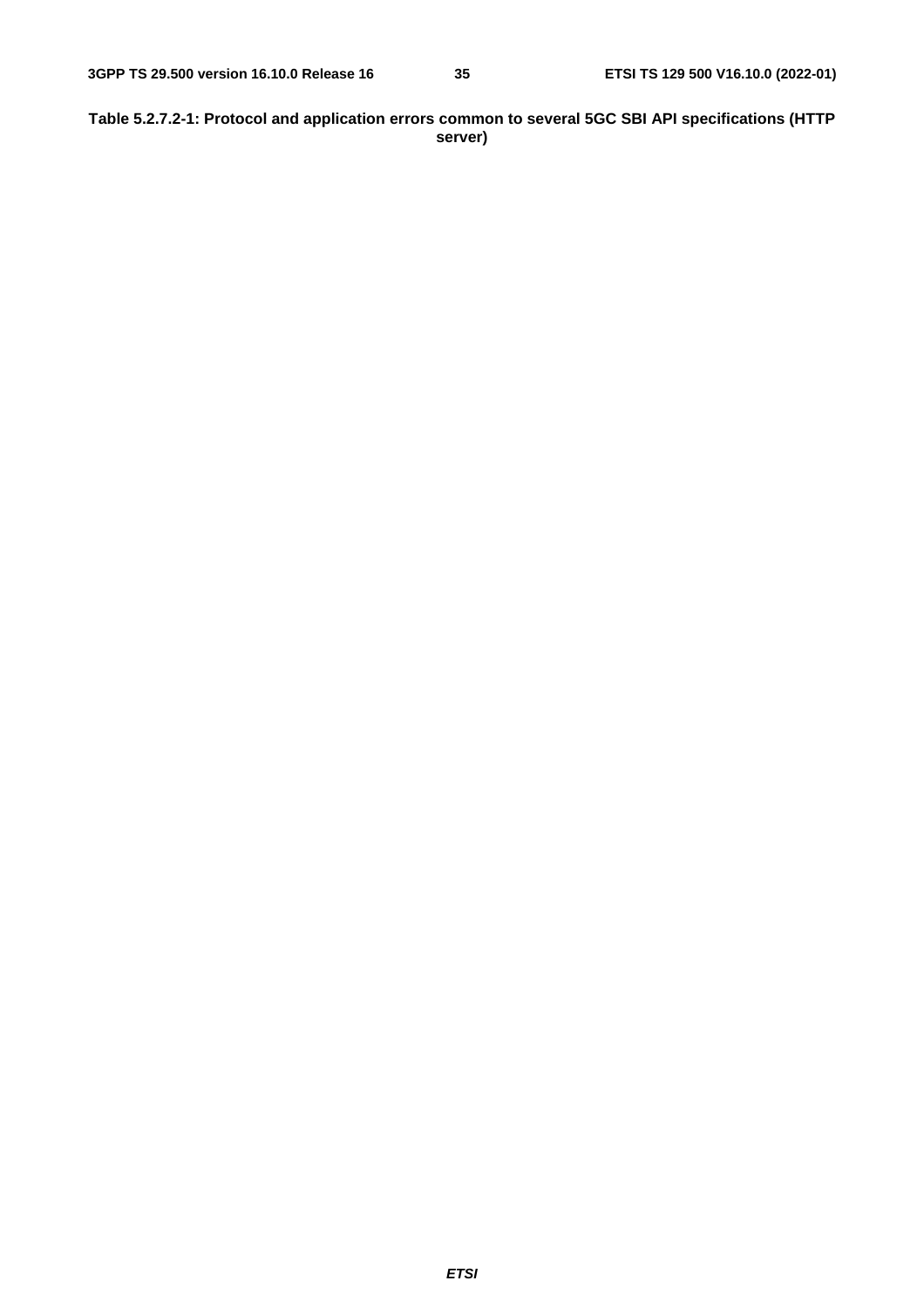| <b>Protocol or application Error</b> | <b>HTTP status code</b> | <b>Description</b>                                                                          |
|--------------------------------------|-------------------------|---------------------------------------------------------------------------------------------|
| INVALID_API                          | 400 Bad Request         | The HTTP request contains an unsupported<br>API name or API version in the URI.             |
| <b>INVALID MSG FORMAT</b>            | 400 Bad Request         | The HTTP request has an invalid format.                                                     |
| INVALID_QUERY_PARAM                  | 400 Bad Request         | The HTTP request contains an unsupported<br>query parameter in the URI. (NOTE 1)            |
| MANDATORY_QUERY_PARAM_INCORRECT      | 400 Bad Request         | A mandatory query parameter, or a                                                           |
|                                      |                         | conditional query parameter but mandatory                                                   |
|                                      |                         | required, for an HTTP method was received                                                   |
|                                      |                         | in the URI with semantically incorrect value.<br>(NOTE 1)                                   |
| OPTIONAL QUERY PARAM INCORRECT       | 400 Bad Request         | An optional query parameter for an HTTP                                                     |
|                                      |                         | method was received in the URI with a                                                       |
|                                      |                         | semantically incorrect value that prevents<br>successful processing of the service request. |
|                                      |                         | (NOTE 1)                                                                                    |
| MANDATORY_QUERY_PARAM_MISSING        | 400 Bad Request         | Query parameter which is defined as                                                         |
|                                      |                         | mandatory, or as conditional but mandatory                                                  |
|                                      |                         | required, for an HTTP method is not included                                                |
|                                      |                         | in the URI of the request. (NOTE 1)                                                         |
| MANDATORY_IE_INCORRECT               | 400 Bad Request         | A mandatory IE (within the JSON body or<br>within a variable part of an                     |
|                                      |                         | "apiSpecificResourceUriPart" or within an                                                   |
|                                      |                         | HTTP header), or conditional IE but                                                         |
|                                      |                         | mandatory required, for an HTTP method                                                      |
|                                      |                         | was received with a semantically incorrect                                                  |
|                                      |                         | value. (NOTE 1)                                                                             |
| OPTIONAL_IE_INCORRECT                | 400 Bad Request         | An optional IE (within the JSON body or                                                     |
|                                      |                         | within an HTTP header) for an HTTP method                                                   |
|                                      |                         | was received with a semantically incorrect                                                  |
|                                      |                         | value that prevents successful processing of                                                |
| MANDATORY_IE_MISSING                 | 400 Bad Request         | the service request. (NOTE 1)<br>A mandatory IE (within the JSON body or                    |
|                                      |                         | within the variable part of an                                                              |
|                                      |                         | "apiSpecificResourceUriPart" or within an                                                   |
|                                      |                         | HTTP header), or conditional IE but                                                         |
|                                      |                         | mandatory required, for an HTTP method is                                                   |
|                                      |                         | not included in the request. (NOTE 1)                                                       |
| UNSPECIFIED MSG FAILURE              | 400 Bad Request         | The request is rejected due to unspecified<br>client error. (NOTE 2)                        |
| RESOURCE CONTEXT NOT FOUND           | 400 Bad Request         | The notification request is rejected because                                                |
|                                      |                         | the callback URI still exists in the receiver of                                            |
|                                      |                         | the notification, but the specific resource<br>context identified within the notification   |
|                                      |                         | payloadis not found in the NF service                                                       |
|                                      |                         | consumer.                                                                                   |
| CCA_VERIFICATION_FAILURE             | 403 Forbidden           | The request is rejected due to a failure to                                                 |
|                                      |                         | verify the CCA at the receiving entity (e.g.                                                |
|                                      |                         | NRF or NF service producer).                                                                |
| <b>TOKEN CCA MISMATCH</b>            | 403 Forbidden           | The request is rejected due to a mismatch                                                   |
|                                      |                         | between the subject claim in the access<br>token and subject claim in the CCA.              |
| MODIFICATION_NOT_ALLOWED             | 403 Forbidden           | The request is rejected because the                                                         |
|                                      |                         | contained modification instructions attempt to                                              |
|                                      |                         | modify IE which is not allowed to be                                                        |
|                                      |                         | modified.                                                                                   |
| SUBSCRIPTION_NOT_FOUND               | 404 Not Found           | The request for modification or deletion of                                                 |
|                                      |                         | subscription is rejected because the                                                        |
|                                      |                         | subscription is not found in the NF.                                                        |
| RESOURCE_URI_STRUCTURE_NOT_FOUN      | 404 Not Found           | The request is rejected because a fixed part                                                |
| D                                    |                         | after the first variable part of an<br>"apiSpecificResourceUriPart" (as defined in          |
|                                      |                         | clause 4.4.1 of 3GPP TS 29.501 [5]) is not                                                  |
|                                      |                         | found in the NF.                                                                            |
|                                      |                         | This fixed part of the URI may represent a                                                  |
|                                      |                         | sub-resource collection (e.g. contexts,                                                     |
|                                      |                         | subscriptions, policies) or a custom                                                        |
|                                      |                         | operation. (NOTE 5)                                                                         |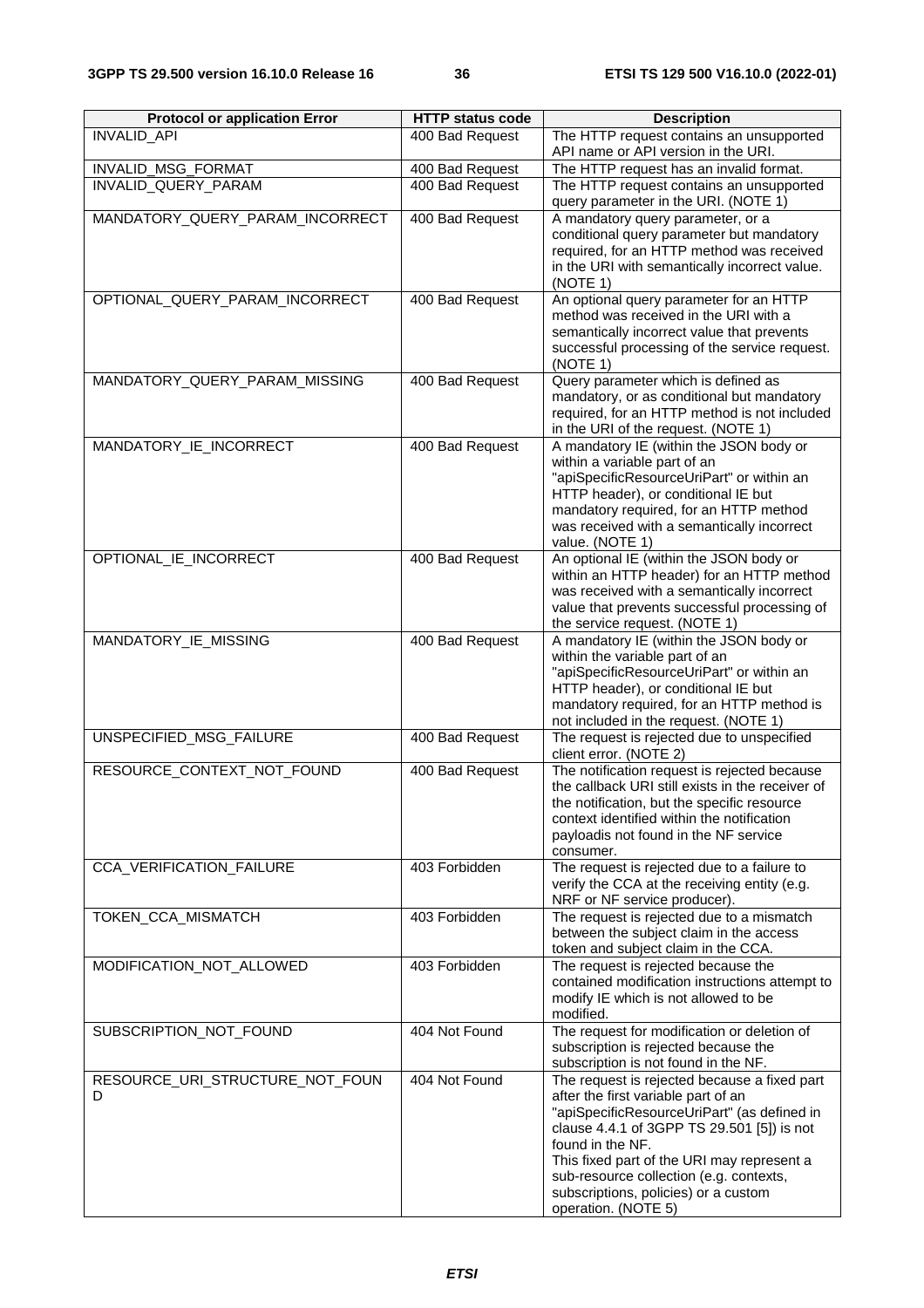| <b>INCORRECT_LENGTH</b>                                                                                               | 411 Length                                                                                                                                                                                                | The request is rejected due to incorrect value        |  |  |
|-----------------------------------------------------------------------------------------------------------------------|-----------------------------------------------------------------------------------------------------------------------------------------------------------------------------------------------------------|-------------------------------------------------------|--|--|
|                                                                                                                       | Required                                                                                                                                                                                                  | of a Content-length header field.                     |  |  |
| NF_CONGESTION_RISK                                                                                                    | 429 Too Many                                                                                                                                                                                              | The request is rejected due to excessive              |  |  |
|                                                                                                                       | Requests                                                                                                                                                                                                  | traffic which, if continued over time, may lead       |  |  |
|                                                                                                                       |                                                                                                                                                                                                           | to (or may increase) an overload situation.           |  |  |
| INSUFFICIENT_RESOURCES                                                                                                | 500 Internal Server                                                                                                                                                                                       | The request is rejected due to insufficient           |  |  |
|                                                                                                                       | Error                                                                                                                                                                                                     | resources.                                            |  |  |
| UNSPECIFIED_NF_FAILURE                                                                                                | 500 Internal Server                                                                                                                                                                                       | The request is rejected due to unspecified            |  |  |
|                                                                                                                       | Error                                                                                                                                                                                                     | reason at the NF. (NOTE 3)                            |  |  |
| <b>SYSTEM_FAILURE</b>                                                                                                 | 500 Internal Server                                                                                                                                                                                       | The request is rejected due to generic error          |  |  |
|                                                                                                                       | Error                                                                                                                                                                                                     | condition in the NF.                                  |  |  |
| NF_FAILOVER                                                                                                           | 500 Internal Server                                                                                                                                                                                       | The request is rejected due to the                    |  |  |
|                                                                                                                       | Error                                                                                                                                                                                                     | unavailability of the NF, and the requester           |  |  |
|                                                                                                                       |                                                                                                                                                                                                           | may trigger an immediate re-selection of an           |  |  |
|                                                                                                                       |                                                                                                                                                                                                           | alternative NF based on this information.<br>(NOTE 6) |  |  |
| NF_SERVICE_FAILOVER                                                                                                   | 500 Internal Server                                                                                                                                                                                       | The request is rejected due to the                    |  |  |
|                                                                                                                       | Error                                                                                                                                                                                                     | unavailability of the NF service, and the             |  |  |
|                                                                                                                       |                                                                                                                                                                                                           | requester may trigger an immediate re-                |  |  |
|                                                                                                                       |                                                                                                                                                                                                           | selection of an alternative NF service based          |  |  |
|                                                                                                                       |                                                                                                                                                                                                           | on this information.                                  |  |  |
|                                                                                                                       |                                                                                                                                                                                                           | (NOTE 6)                                              |  |  |
| NF_CONGESTION                                                                                                         | 503 Service                                                                                                                                                                                               | The NF experiences congestion and                     |  |  |
|                                                                                                                       | Unavailable                                                                                                                                                                                               | performs overload control, which does not             |  |  |
|                                                                                                                       |                                                                                                                                                                                                           | allow the request to be processed. (NOTE 4)           |  |  |
| TARGET NF NOT REACHABLE                                                                                               | 504 Gateway                                                                                                                                                                                               | The request is not served as the target NF is         |  |  |
|                                                                                                                       | Timeout                                                                                                                                                                                                   | not reachable.                                        |  |  |
| TIMED OUT REQUEST                                                                                                     | 504 Gateway                                                                                                                                                                                               | The request is rejected due a request that            |  |  |
|                                                                                                                       | Timeout                                                                                                                                                                                                   | has timed out at the HTTP client (see                 |  |  |
|                                                                                                                       |                                                                                                                                                                                                           | clause 6.11.2).                                       |  |  |
| NOTE 1: "invalidParams" attribute shall be included in the "ProblemDetails" data structure indicating unsupported,    |                                                                                                                                                                                                           |                                                       |  |  |
| missing or incorrect IE(s) or query parameter(s) or 3gpp-Sbi-Discovery-* header(s).                                   |                                                                                                                                                                                                           |                                                       |  |  |
| NOTE 2: This application error indicates error in the HTTP request and there is no other application error value that |                                                                                                                                                                                                           |                                                       |  |  |
|                                                                                                                       | can be used instead.                                                                                                                                                                                      |                                                       |  |  |
|                                                                                                                       | NOTE 3: This application error indicates error condition in the NF and there is no other application error value that can                                                                                 |                                                       |  |  |
|                                                                                                                       | be used instead.                                                                                                                                                                                          |                                                       |  |  |
|                                                                                                                       | NOTE 4: If the reason for rejection is a temporary overload, the NF may include in the response a Retry-After header<br>field to indicate how long the service is expected to be unavailable.             |                                                       |  |  |
|                                                                                                                       | NOTE 5: If the request is rejected because of an error in an URI before the first variable part of an                                                                                                     |                                                       |  |  |
|                                                                                                                       | "apiSpecificResourceUriPart", the "404 Not Found" HTTP status code may be sent without "ProblemDetails"                                                                                                   |                                                       |  |  |
|                                                                                                                       | data structure indicating protocol or application error.                                                                                                                                                  |                                                       |  |  |
| NOTE 6:                                                                                                               | The NF service consumer (as receiver of the cause code) should stop sending subsequent requests                                                                                                           |                                                       |  |  |
|                                                                                                                       |                                                                                                                                                                                                           |                                                       |  |  |
|                                                                                                                       | addressing the resource contexts in the producer's NF instance (for NF_FAILOVER) or NF service instance<br>(for NF_SERVICE_FAILOVER) to avoid massive rejections. The NF service consumer may reselect an |                                                       |  |  |
|                                                                                                                       | alternative NF service producer as specified clause 6.5 of 3GPP TS 23.527 [38], e.g. using the Binding                                                                                                    |                                                       |  |  |

Indication of resource context. It is implementation specific for the NF service consumer to determine when and whether the NF producer becomes available again, e.g. when there is no other alternative available or at expiry of a local configured timer.

## 5.2.7.3 NF as HTTP Client

Besides the HTTP Status Codes defined in the API specification, a NF as HTTP client should support handling of 1xx, 3xx, 4xx and 5xx HTTP Status Codes specified in table 5.2.7.1-1, following the client behaviour in corresponding IETF RFC where the received HTTP Status Code is defined.

When receiving a not recommended or not recognized 1xx, 3xx, 4xx or 5xx HTTP Status Code, a NF as HTTP client should treat it as x00 status code of the class, as described in clause 6 of IETF RFC 7231 [11].

If 100, 200/204, 300, 400 or 500 response code is not defined by the API specification, the client may follow guidelines below:

- a) For 1xx (Informational):
	- 1) Discard the response and wait for final response.
- b) For 2xx (Successful):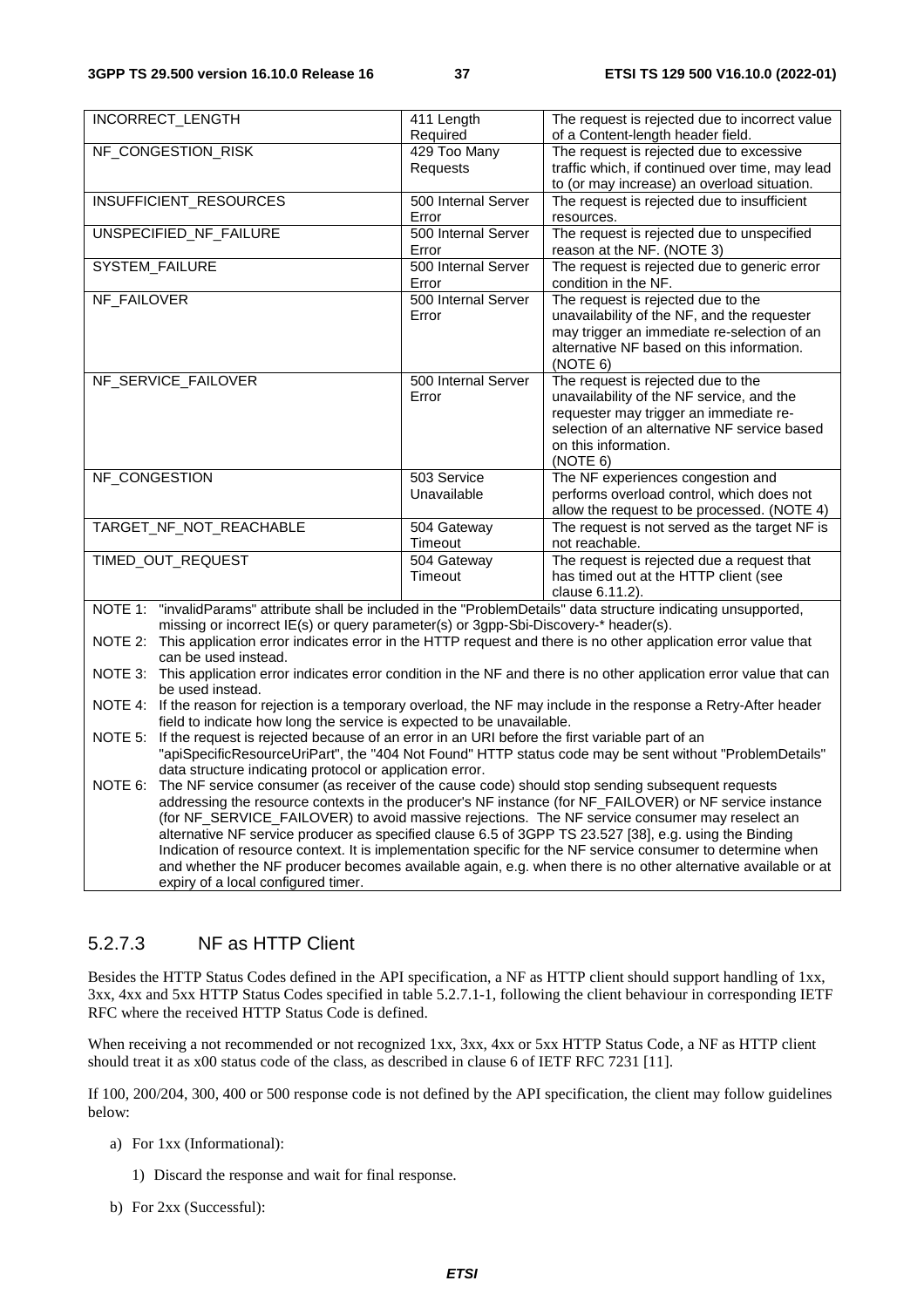- 1) Consider the service operation is successful if no mandatory information is expected from the response payload in subsequent procedure.
- 2) If mandatory information is expected from response payload in subsequent procedure, parse the payload following description in clause 6.2.1 of IETF RFC 7231 [11]. If parse is successful and mandatory information is extracted, continue with subsequent procedure.
- 3) Otherwise, consider service operation has failure and start failure handling.
- c) For 3xx (Redirection):
	- 1) Retry the request towards the directed resource referred in the Location header, using same request method.
- d) For 4xx (Client Error):
	- 1) Validate the request message and make correction before resending. Otherwise, stop process and go to error handling procedure.
- e) For 5xx (Server Error):
	- 1) Stop process and go to error handling process.

The handling of unknown, unexpected or erroneous HTTP request message IEs shall provide for the forward compatibility of the HTTP APIs used for the service based interfaces. Therefore, the sending HTTP entity shall be able to safely include in a message a new optional IE. Such an IE may also have a new type. A receiving HTTP entity shall behave as specified in clause 5.2.7.2.

#### 5.2.7.4 SCP/SEPP

The SCP or SEPP shall be able to forward the HTTP status codes defined in Table 5.2.7.2-1 from HTTP Server to HTTP client. In addition, it shall be able to generate HTTP status codes to indicate failures during indirect communication (e.g. see clauses 6.10.3.2 and 6.10.6), error handling (see clause 6.10.8) and SCP or SEPP overload control (see clause 6.4) as defined in Table 5.2.7.4-1 and Table 5.2.7.4-2.

If the received HTTP request contains payload body larger than the SCP or SEPP is able to process, the SCP or SEPP shall reject the HTTP request with the HTTP status code "413 Payload Too Large".

An HTTP status code "429 Too Many Requests (NF\_CONGESTION\_RISK)" is sent, when the SCP or SEPP detects that a given NF Service Consumer is sending excessive traffic which, if continued over time, may lead to (or may increase) an overload situation in the SCP or SEPP. If the SCP or SEPP decides to redirect HTTP requests to another less loaded SCP or SEPP, it may send the HTTP status code "307 Temporary Redirect" or "308 Permanent Redirect" with the cause attribute set to "SCP\_REDIRECTION" (see clause 6.10.9) / "SEPP\_REDIRECTION" as defined in Table 5.2.7.4-2.

The SCP or SEPP should map status codes to the most similar 3xx/4xx/5xx HTTP status code specified in Table 5.2.7.4-1 and Table 5.2.7.4-2. If no such code is applicable, it should use "400 Bad Request" status code for errors caused by client side or "500 Server Internal Error" status code for errors caused on server side.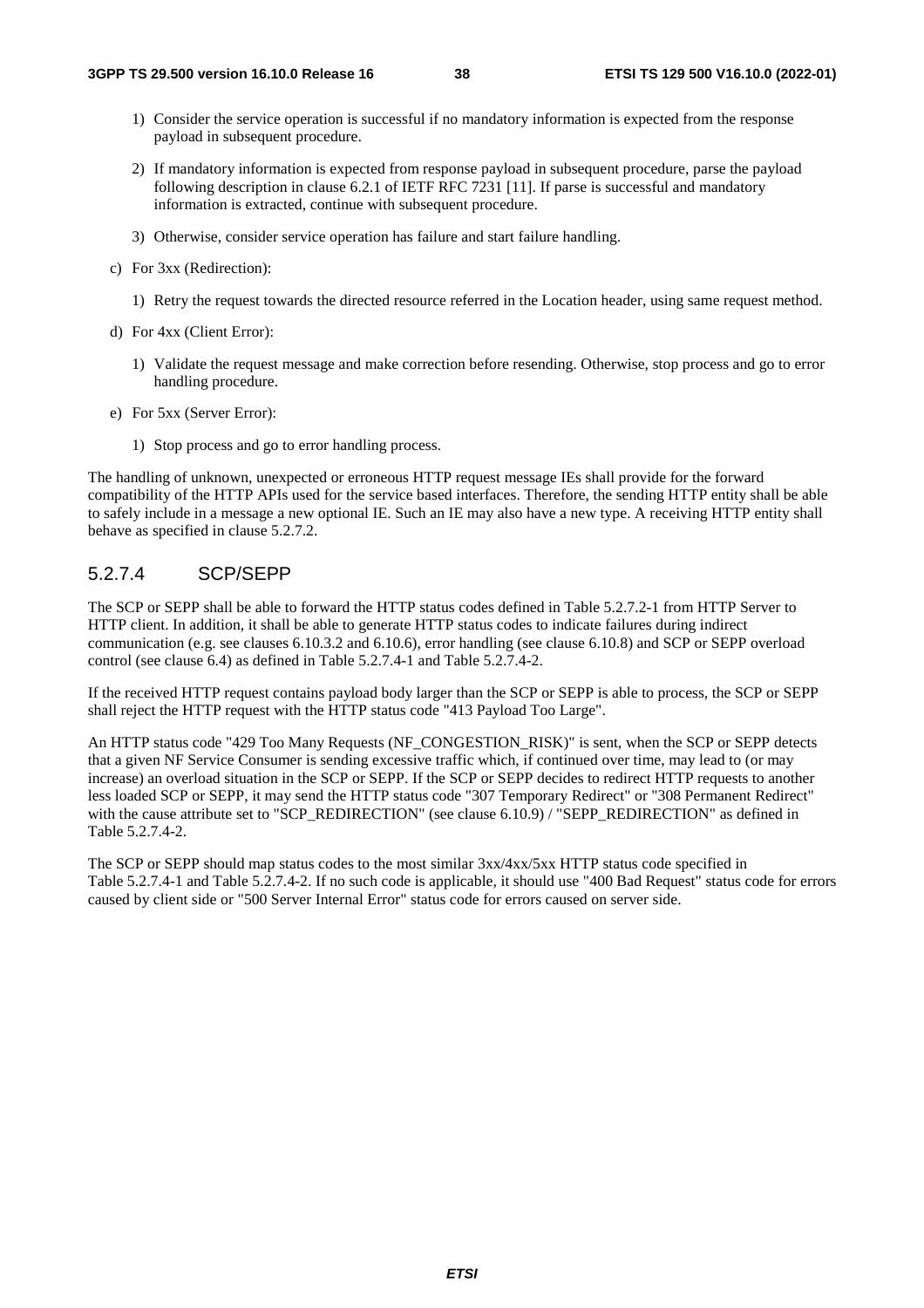**Table 5.2.7.4-1: Protocol and application errors generated by the SCP/SEPP**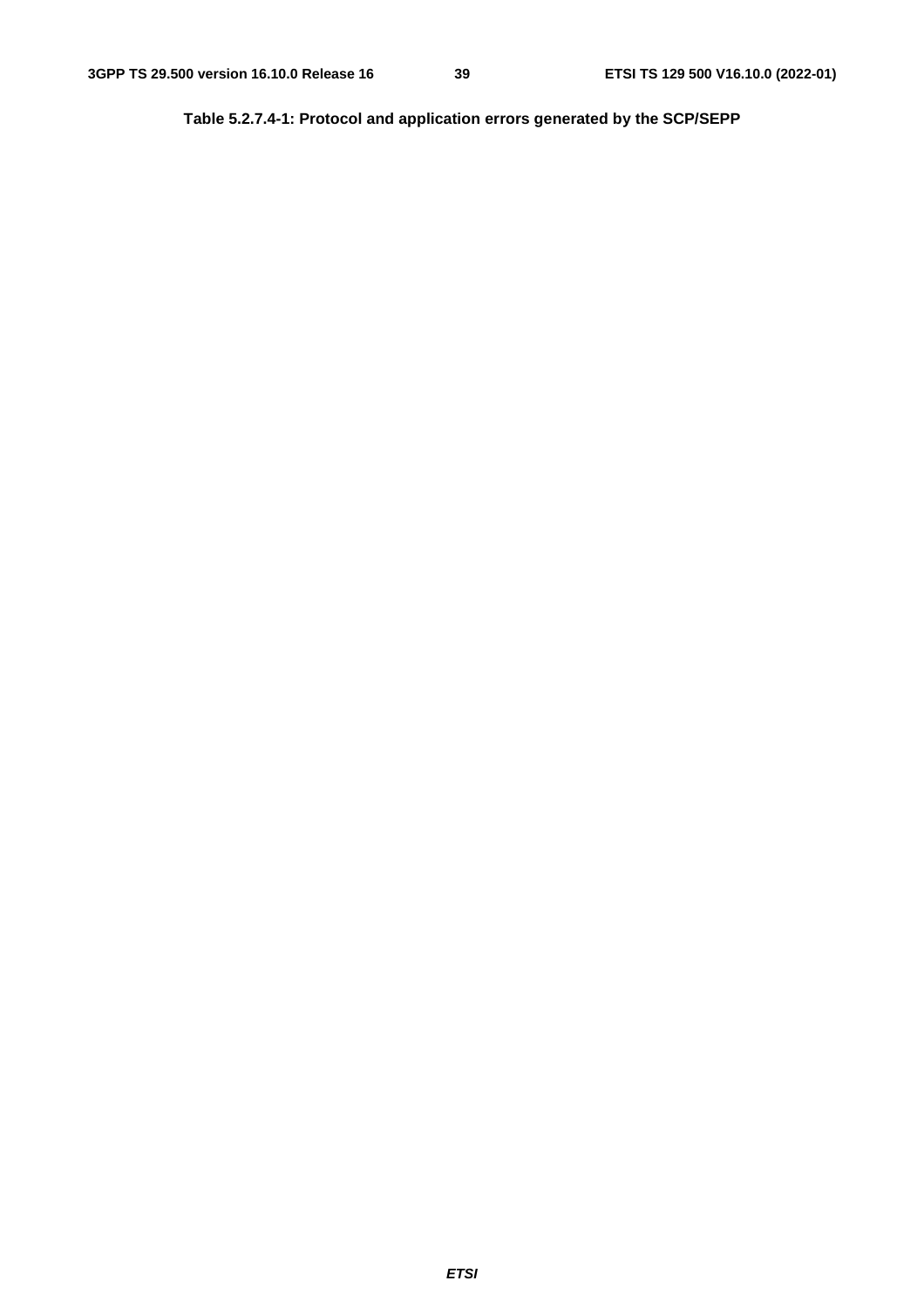| <b>Protocol or application Error</b>      | <b>HTTP status code</b>            | <b>Description</b>                                                                                     |
|-------------------------------------------|------------------------------------|--------------------------------------------------------------------------------------------------------|
| <b>INVALID API</b>                        | 400 Bad Request                    | The HTTP request contains an unsupported API                                                           |
|                                           |                                    | name or API version in the URI.                                                                        |
| INVALID_MSG_FORMAT<br>INVALID QUERY PARAM | 400 Bad Request<br>400 Bad Request | The HTTP request has an invalid format.<br>The HTTP request contains an unsupported                    |
|                                           |                                    | query parameter in the URI. (NOTE 1)                                                                   |
| MANDATORY QUERY PARAM                     | 400 Bad Request                    | A mandatory query parameter, or a conditional                                                          |
| <b>INCORRECT</b>                          |                                    | query parameter but mandatory required, for an                                                         |
|                                           |                                    | HTTP method was received in the URI with                                                               |
| OPTIONAL_QUERY_PARAM_IN                   | 400 Bad Request                    | semantically incorrect value. (NOTE 1)<br>An optional query parameter for an HTTP method               |
| <b>CORRECT</b>                            |                                    | was received in the URI with a semantically                                                            |
|                                           |                                    | incorrect value that prevents successful                                                               |
|                                           |                                    | processing of the service request. (NOTE 1)                                                            |
| MANDATORY_QUERY_PARAM_                    | 400 Bad Request                    | Query parameter which is defined as mandatory,                                                         |
| <b>MISSING</b>                            |                                    | or as conditional but mandatory required, for an<br>HTTP method is not included in the URI of the      |
|                                           |                                    | request. (NOTE 1)                                                                                      |
| MANDATORY_IE_INCORRECT                    | 400 Bad Request                    | A mandatory IE (within a variable part of an                                                           |
|                                           |                                    | "apiSpecificResourceUriPart" or within an HTTP                                                         |
|                                           |                                    | header), or conditional IE but mandatory required,                                                     |
|                                           |                                    | for an HTTP method was received with a<br>semantically incorrect value. (NOTE 1)                       |
| OPTIONAL IE INCORRECT                     | 400 Bad Request                    | An optional IE (within an HTTP header) for an                                                          |
|                                           |                                    | HTTP method was received with a semantically                                                           |
|                                           |                                    | incorrect value that prevents successful                                                               |
|                                           |                                    | processing of the service request. (NOTE 1)                                                            |
| MANDATORY_IE_MISSING                      | 400 Bad Request                    | A mandatory IE (within the variable part of an                                                         |
|                                           |                                    | "apiSpecificResourceUriPart" or within an HTTP<br>header), or conditional IE but mandatory required,   |
|                                           |                                    | for an HTTP method is not included in the                                                              |
|                                           |                                    | request. (NOTE 1)                                                                                      |
| UNSPECIFIED_MSG_FAILURE                   | 400 Bad Request                    | The request is rejected due to unspecified client                                                      |
|                                           |                                    | error. (NOTE 2)                                                                                        |
| NF_DISCOVERY_FAILURE                      | 400 Bad Request                    | The request is rejected by the SCP because no<br>NF Service Producer can be found matching the         |
|                                           |                                    | NF service discovery factors (see clause 6.10.6).                                                      |
| INVALID_DISCOVERY_PARAM                   | 400 Bad Request                    | The request is rejected by the SCP because it                                                          |
|                                           |                                    | contains an unsupported discovery parameter                                                            |
|                                           |                                    | (i.e. unknown 3gpp-Sbi-Discovery-* header) (see<br>clause 6.10.3.2).                                   |
|                                           |                                    | (NOTE 1)                                                                                               |
| MISSING_ACCESS_TOKEN_INF                  | 400 Bad Request                    | The request is rejected due to missing information                                                     |
| O                                         |                                    | in the service request that prevents the SCP from                                                      |
|                                           |                                    | requesting an access token to the Authorization                                                        |
|                                           | 403 Forbidden                      | Server. See clause 6.10.3.5.<br>The request is rejected due to the Authorization                       |
| ACCESS_TOKEN_DENIED                       |                                    | Server rejecting to grant an access token to the                                                       |
|                                           |                                    | SCP. See clause 6.10.3.5.                                                                              |
| INCORRECT_LENGTH                          | 411 Length Required                | The request is rejected due to incorrect value of a                                                    |
|                                           |                                    | Content-length header field.                                                                           |
| NF_CONGESTION_RISK                        | 429 Too Many Requests              | The request is rejected due to excessive traffic<br>which, if continued over time, may lead to (or may |
|                                           |                                    | increase) an overload situation.                                                                       |
| INSUFFICIENT_RESOURCES                    | 500 Internal Server Error          | The request is rejected due to insufficient                                                            |
|                                           |                                    | resources.                                                                                             |
| UNSPECIFIED_NF_FAILURE                    | 500 Internal Server Error          | The request is rejected due to unspecified reason                                                      |
|                                           |                                    | at the SCP or SEPP. (NOTE 3)                                                                           |
| SYSTEM_FAILURE                            | 500 Internal Server Error          | The request is rejected due to generic error<br>condition in the SCP or SEPP.                          |
| NF_FAILOVER                               | 500 Internal Server Error          | The request is rejected by the SCP due to the                                                          |
|                                           |                                    | unavailability of the NF, and the requester may                                                        |
|                                           |                                    | trigger an immediate re-selection of an alternative                                                    |
|                                           |                                    | NF based on this information.                                                                          |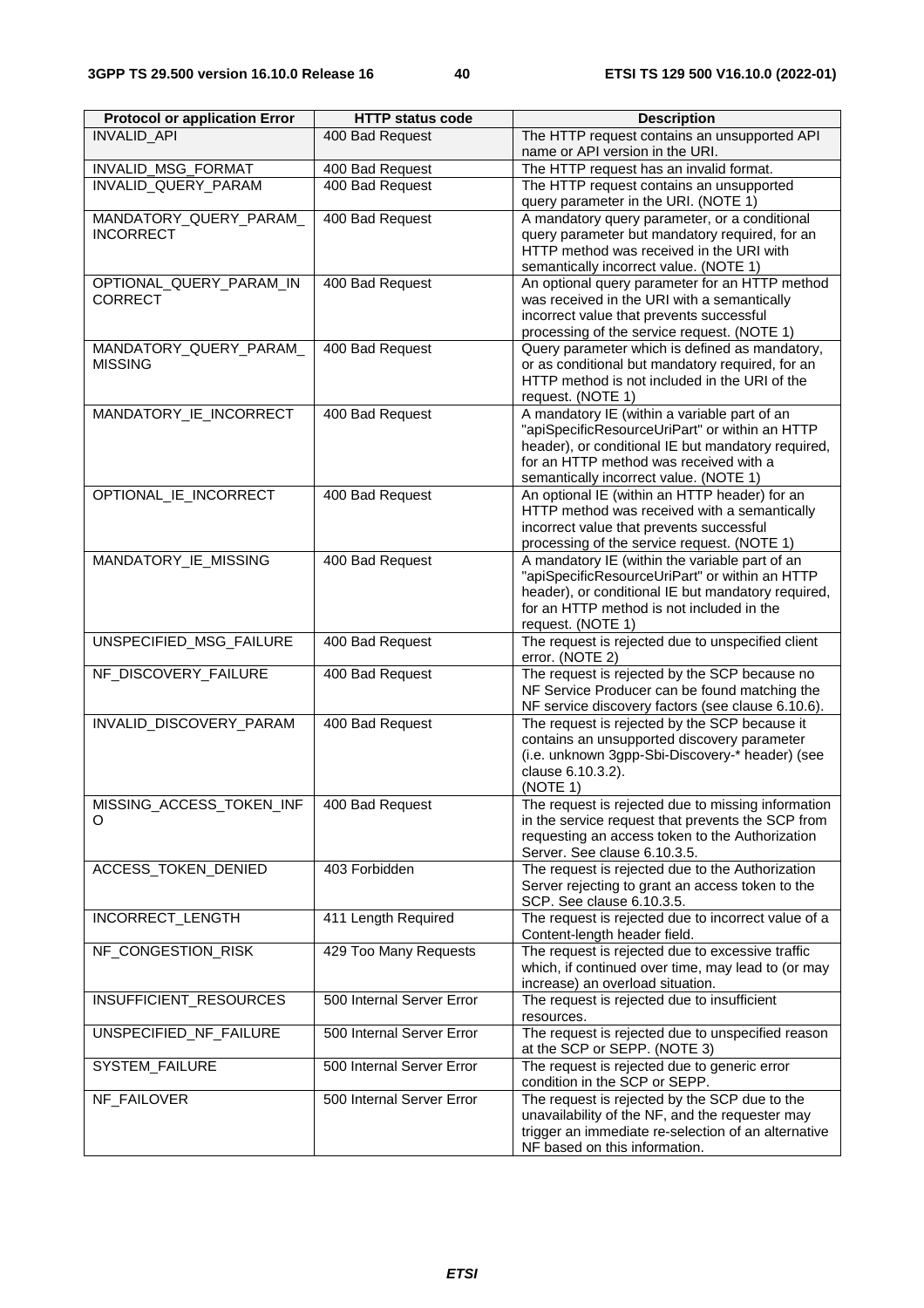| NF_SERVICE_FAILOVER                                                                                                       | 500 Internal Server Error                                                                                   | The request is rejected by the SCP due to the       |  |
|---------------------------------------------------------------------------------------------------------------------------|-------------------------------------------------------------------------------------------------------------|-----------------------------------------------------|--|
|                                                                                                                           |                                                                                                             | unavailability of the NF service, and the requester |  |
|                                                                                                                           |                                                                                                             | may trigger an immediate re-selection of an         |  |
|                                                                                                                           |                                                                                                             | alternative NF service based on this information.   |  |
| NF CONGESTION                                                                                                             | 503 Service Unavailable                                                                                     | The SCP or SEPP experiences congestion and          |  |
|                                                                                                                           |                                                                                                             | performs overload control, which does not allow     |  |
|                                                                                                                           |                                                                                                             | the request to be processed. (NOTE 4)               |  |
| TIMED OUT REQUEST                                                                                                         | 504 Gateway Timeout                                                                                         | The request is rejected due a request that has      |  |
|                                                                                                                           |                                                                                                             | timed out at the HTTP client (see clause 6.11.2).   |  |
| TARGET_NF_NOT_REACHABLE<br>504 Gateway Timeout                                                                            |                                                                                                             | The request is not served as the target NF is not   |  |
|                                                                                                                           |                                                                                                             | reachable (see clause 6.10.8.2).                    |  |
| "invalidParams" attribute shall be included in the "ProblemDetails" data structure indicating unsupported,<br>NOTE 1:     |                                                                                                             |                                                     |  |
| missing or incorrect IE(s) or 3gpp-Sbi-Discovery-* header(s).                                                             |                                                                                                             |                                                     |  |
| This application error indicates error in the HTTP request and there is no other application error value that<br>NOTE 2:  |                                                                                                             |                                                     |  |
| can be used instead.                                                                                                      |                                                                                                             |                                                     |  |
| This application error indicates error condition in the SCP/SEPP and there is no other application error value<br>NOTE 3: |                                                                                                             |                                                     |  |
| that can be used instead.                                                                                                 |                                                                                                             |                                                     |  |
| NOTE 4:                                                                                                                   | If the reason for rejection is a temporary overload, the SCP/SEPP may include in the response a Retry-After |                                                     |  |

NOTE 4: If the reason for rejection is a temporary overload, the SCP/SEPP may include in the response a Retry-After header field to indicate how long the service is expected to be unavailable.

| Table 5.2.7.4-2: Redirect responses generated by the SCP/SEPP |  |  |  |
|---------------------------------------------------------------|--|--|--|
|---------------------------------------------------------------|--|--|--|

| Cause value      | <b>HTTP status code</b> | <b>Description</b>                                 |
|------------------|-------------------------|----------------------------------------------------|
| SCP REDIRECTION  | 307 Temporary Redirect  | The request is redirected to a different SCP (see  |
|                  | 308 Permanent Redirect  | clause 6.10.9).                                    |
| SEPP REDIRECTION | 307 Temporary Redirect  | The request is redirected to a different SEPP (see |
|                  | 308 Permanent Redirect  | clause 6.10.9).                                    |

# 5.2.8 HTTP/2 request retries

All NF services expose APIs across the service based interfaces and the APIs operate on resources. Invocation of an API though a HTTP method may result in the change of state of a resource depending of the request type. When a HTTP/2 client sends a request and it does not receive a response or it experiences a delay, it does not guarantee that the HTTP/2 request has not been processed by the HTTP/2 server.

A HTTP/2 client may retry the same request that uses an idempotent method any time (see IETF RFC 7231 [11] clause 4.2.2).

Retrying a non-idempotent HTTP/2 request on the same resource before a response for the previous request is received may lead to state changes on the resource with unspecified behaviour. HTTP conditional requests, as specified in IETF RFC 7232 [24] may be used to avoid such situations.

An NF acting as an HTTP/2 client should also retry non-idempotent request if the request has not been processed, i.e. if the identifier of the stream corresponding to the request is larger than the Last-Stream-Id in a GOAWAY frame, or the REFUSED\_STREAM error code is included in a RST\_STREAM frame for the stream corresponding to the request as specified in clause 8.1.4 of IETF RFC 7540 [7]. API specific mechanisms as specified in respective technical specifications may be used for reconciling the state of resources, if the retry is attempted through a new TCP connection after a TCP connection failure.

The number of retry shall be limited. A client should always prefer to retry requests to an alternative server if the initial server is overloaded. In case of general overload situation where all possible servers are overloaded retry mechanisms should be disabled automatically.

## 5.2.9 Handling of unsupported query parameters

Unless specified otherwise for an API, a NF Service Producer that receives an HTTP request with one or more unsupported (i.e. not comprehended) query parameters shall:

- a) for safe HTTP methods (e.g. HTTP GET request):
	- ignore the unsupported query parameters and respond to the request based on the rest of the request (e.g. other supported query parameters); or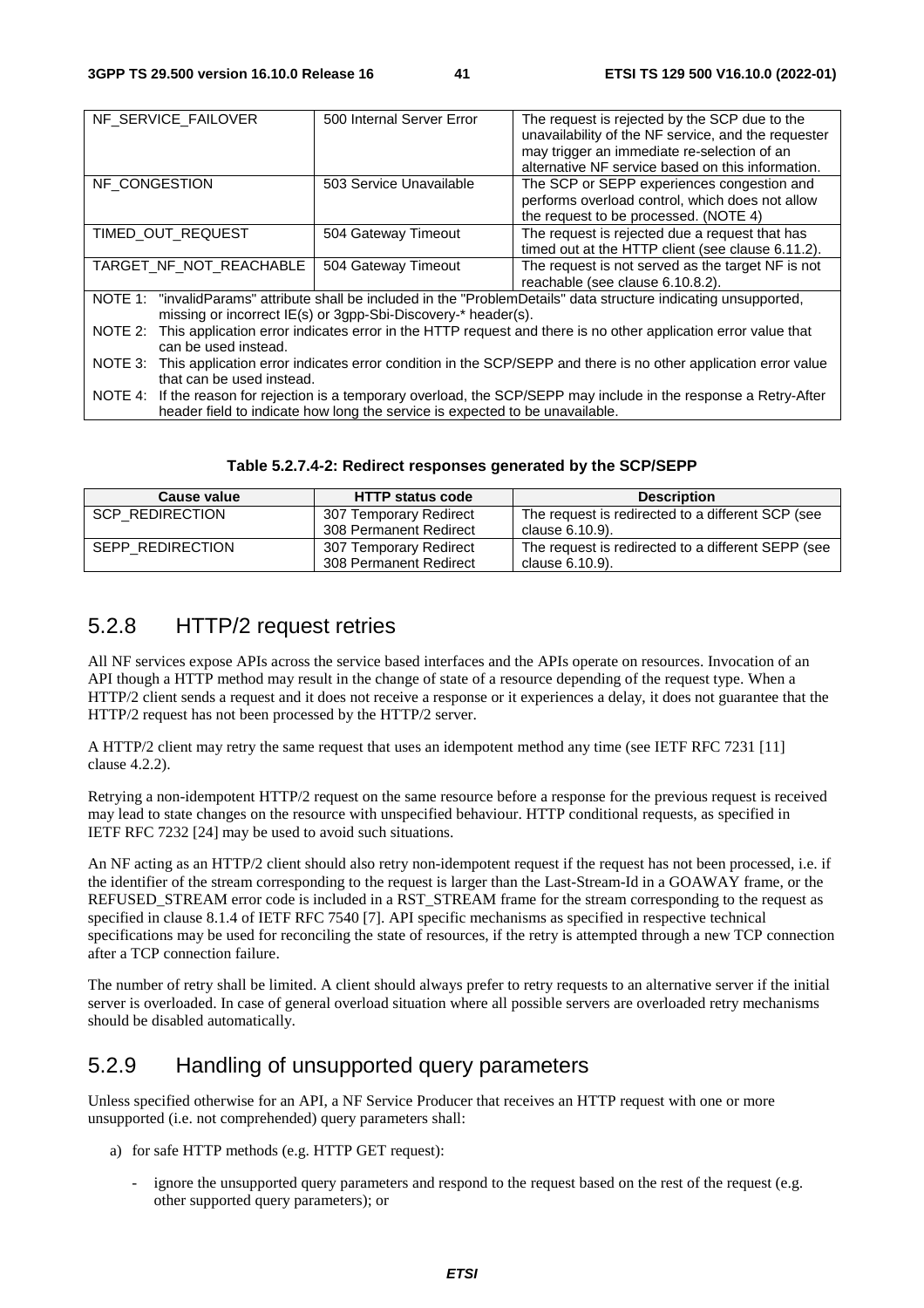- reject the HTTP request as specified below for non-safe HTTP methods, e.g. based on other query parameters in the request or based on a response becoming very large;
- b) for non-safe HTTP methods:
	- reject the request with a 400 Bad Request including a ProblemDetails IE with:
		- the cause attribute set to INVALID\_QUERY\_PARAM;
		- the invalidParams attribute indicating the unsupported query parameters;
		- the supportedFeatures attribute listing the features supported by the NF Service Producer, if any, set as specified for HTTP responses in clause 6.6.2.

# 5.3 Transport Protocol

The Transmission Control Protocol as described in IETF RFC 793 [6] shall be used as transport protocol as required by HTTP/2 (see IETF RFC 7540 [7]).

NOTE: When using TCP as the transport protocol, an HTTP/2 connection is mapped to a TCP connection.

If a Network Function does not register any port number to the NRF then it shall be prepared to receive connections on default port numbers, i.e. TCP port 80 for "http" URIs and TCP port 443 for "https" URIs as specified in IETF RFC 7540 [7].

# 5.4 Serialization Protocol

The JavaScript Object Notation (JSON) format as described in IETF RFC 8259 [10] shall be used as serialization protocol.

For transmitting large parts of opaque binary data along with JSON format, multipart messages shall be supported using:

- A multipart/related media type;
- 3gpp vendor specific content subtype; and
- Cross-referencing from the JSON payload using the Content-ID field.

Use of multipart messages is documented in specific specifications.

# 5.5 Interface Definition Language

OpenAPI Specification [9] shall be used as Interface Definition Language (IDL) of SBI.

# 6 General Functionalities in Service Based Architecture

# 6.1 Routing Mechanisms

## 6.1.1 General

This clause specifies the generic routing mechanisms in the 5GC. Specific requirements to support Indirect Communication are further defined in clause 6.10.

For HTTP message routing between Network Functions, the message routing mechanism as specified in clause 5 of IETF RFC 7230 [12] is almost followed with some differences due to the adoption of HTTP/2 and to some 5G system specificities.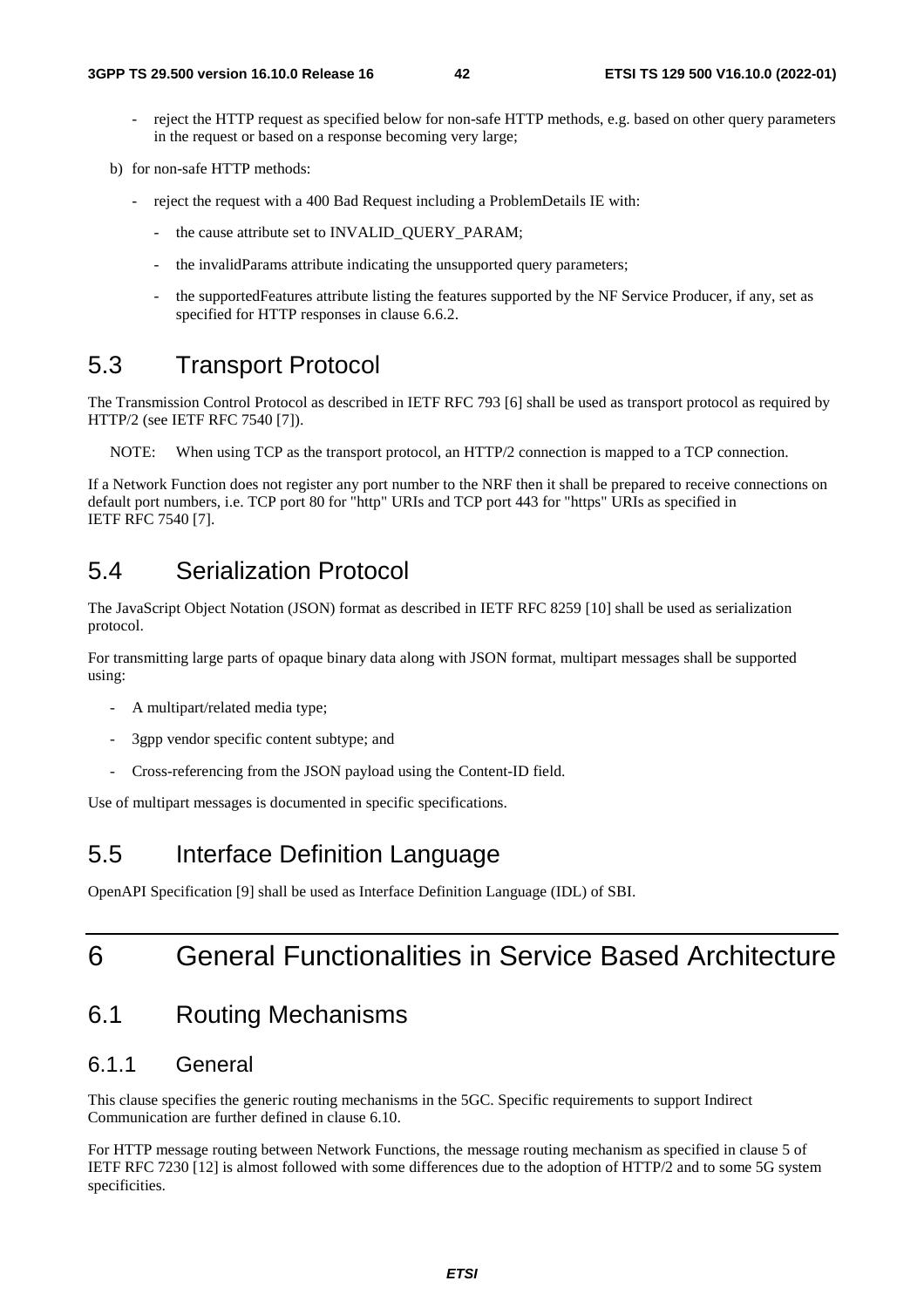NOTE: The term "inbound" are defined in clause 2.3 of IETF RFC 7230 [12]. It describes a directional requirement in relation to the request route: "inbound" means toward the origin server.

## 6.1.2 Identifying a target resource

The target resource is identified by a target URI (e.g. a Resource URI, a Custom operation URI or a Callback URI as defined in clause 4.4 of 3GPP TS 29.501 [5]).

# 6.1.3 Connecting inbound

If the request is not satisfied by a local cache, then the client shall connect to an authority server for the target resource or to a proxy.

If a proxy is applicable for the target URI, the client connects inbound by establishing (or reusing) a connection to that proxy as defined in clause 5.2 of IETF RFC 7230 [12]. For connecting inbound to an authority not in the same PLMN, the client connects to the Security Edge Protection Proxy.

If no proxy is applicable, then the client connects directly to an authority server for the target resource as defined in IETF RFC 7230 [12].

## 6.1.4 Pseudo-header setting

#### 6.1.4.1 General

Once an inbound connection is obtained, the client sends a request message over the wire. The message starts with a HEADERS frame containing the Pseudo-Header Fields identifying the request target. The ":method" pseudo-header is always present.

When sending a request directly to an origin server or to a proxy, other than a CONNECT or server-wide OPTIONS request, a client shall include the below pseudo-headers:

- ":scheme".
- ":authority".
- "path" includes the path and query components of the target URI. The path includes the optional deploymentspecific string of the Resource URI or Custom operation URI "apiRoot" part.

When sending a CONNECT request to a proxy, a client shall include the ":authority" pseudo-header. The ":scheme" and ":path" ones shall be absent.

When sending a server-wide OPTIONS request to an origin server or to a proxy, a client shall include the below pseudo-headers:

- ":scheme".
- ":authority".
- "path" set with the value "\*".

### 6.1.4.2 Routing within a PLMN

For HTTP/2 request messages where the target URI authority component designates an origin server in the same PLMN as the client, the ":authority" HTTP/2 pseudo-header field shall be set to:

 ":authority" = uri-host [":" port] as specified in clause 8.1.2.3 of IETF RFC 7540 [7], excluding the [userinfo "@"] information as specified in clause 3.2 of IETF RFC 3986 [14].

Where the uri-host shall be:

- FODN of the target NF service; or
- IP address of the target NF service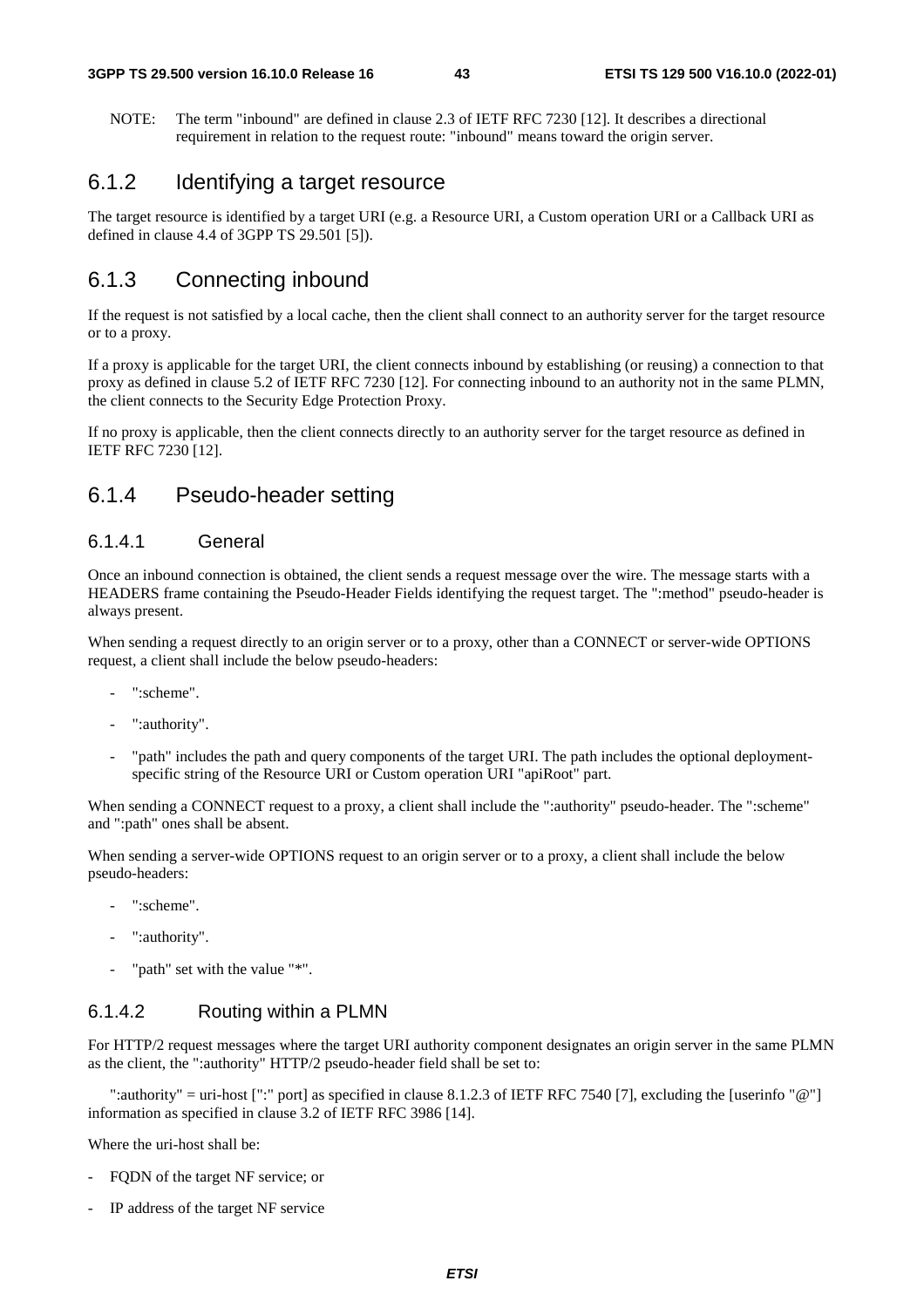The FQDN of the target NF service need not contain the PLMN identifier.

#### 6.1.4.3 Routing across PLMN

#### 6.1.4.3.1 General

In order to reach the correct target NF service in the right PLMN and for HTTP/2 request messages where the target URI authority component designates an origin server not in the same PLMN as the client, the ":authority" HTTP/2 pseudo-header shall contain the FQDN including the PLMN ID.

The ":authority" pseudo-header field in the HTTP/2 request message shall be set to:

 ":authority" = uri-host [":" port] as specified in clause 8.1.2.3 of IETF RFC 7540 [7], excluding the [userinfo "@"] information as specified in clause 3.2 of IETF RFC 3986 [14].

Where the uri-host shall be:

- FQDN of the target NF service or the FQDN (authority) part of a callback URI or a specified link relation

The FQDN of the target NF service or the FQDN (authority) part of a callback URI or a specified link relation shall contain the PLMN identifier.

The format of the FQDN of target NF service is specified in clause 28.5 of 3GPP TS 23.003 [15].

To allow for TLS protection between the SEPP and Network Functions within a PLMN, the SEPP shall support:

- TLS wildcard certificate for its domain name and generation of telescopic FQDN, as specified in clause 13.1 of 3GPP TS 33.501 [17] and in clause 6.1.4.3.2; and
- forwarding HTTP requests originated by NFs within the SEPP's PLMN towards the remote PLMN using the 3gpp-Sbi-Target-apiRoot header as specified in clause 6.1.4.3.3.
- NOTE: Whether the SEPP and NFs within the SEPP's PLMN use telescopic FQDN or the 3gpp-Sbi-TargetapiRoot header is based on PLMN operator's policy and is independent from the method supported and used in the remote PLMN.

Both solutions for TLS protection between the SEPP and Network Functions within a PLMN may be used concurrently in a PLMN, e.g. in the transient phase where not all NFs of the PLMN have been upgraded to support the 3gpp-Sbi-Target-apiRoot header but when the PLMN operator would like to use the solution based on the 3gpp-Sbi-TargetapiRoot header with upgraded NFs. In this case, the SEPP should skip converting URIs into telescopic FQDNs (and use the solution based on 3gpp-Sbi-Target-apiRoot header) in:

- HTTP responses received from the remote PLMN (e.g. including the FQDN of the target NF service) when the corresponding HTTP request contains a 3gpp-Sbi-Target-apiRoot header;
- HTTP requests received from the remote PLMN (e.g. including callback URIs) using SEPP policies based on the target URI (i.e. target FQDN).

#### 6.1.4.3.2 Use of telescopic FQDN between NFs and SEPP within a PLMN

When using TLS wildcard certificate and telescopic FQDN between the SEPP and NFs within the SEPP's PLMN, the SEPP on the HTTP/2 client side shall form the telescopic FQDN, as specified in 3GPP TS 23.003 [15], for the following cases:

- FQDN of the target NF service in HPLMN is modified into a telescopic FQDN by the SEPP in the VPLMN;
- FQDN of the target NF service in VPLMN is modified into a telescopic FQDN by the SEPP in the HPLMN;
- FQDN (authority) part of callback URI of NF service resources in VPLMN is modified into a telescopic FQDN by the SEPP in the HPLMN;
- FQDN (authority) part of callback URI of NF service resources in HPLMN is modified into a telescopic FQDN by the SEPP in the VPLMN;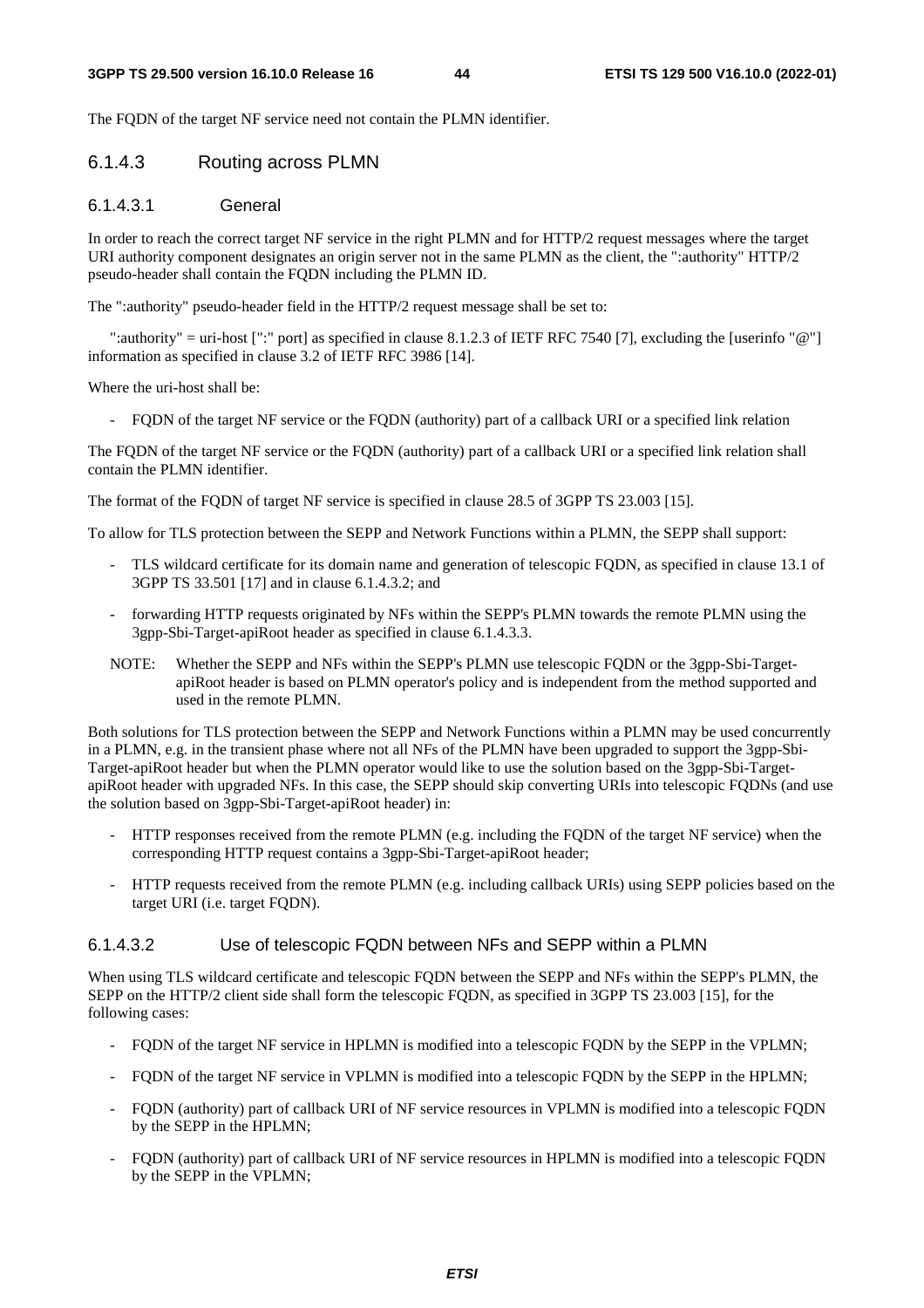- FQDN (authority) part of link relation URI of NF service resources in VPLMN is modified into a telescopic FQDN by the SEPP in the HPLMN;
- FQDN (authority) part of link relation URI of NF service resources in HPLMN is modified into a telescopic FQDN by the SEPP in the VPLMN.

### 6.1.4.3.3 Use of 3gpp-Sbi-Target-apiRoot between NFs and SEPP within a PLMN

When using the 3gpp-Sbi-Target-apiRoot header between the SEPP and NFs within the SEPP's PLMN, HTTP requests between the NFs and the SEPP shall be routed as specified in clause 6.10.2 for indirect communications, with the SEPP taking the role of the SCP.

When sending an HTTP request targeting a URI with an authority of a remote PLMN, NFs shall include the 3gpp-Sbi-Target-apiRoot header in the HTTP request, containing the apiRoot of the target URI in the remote PLMN, and shall set the apiRoot in the request URI to the apiRoot of the SEPP (or to the apiRoot of the SCP if the communication between the NF and SEPP goes through an SCP). The apiRoot of the SEPP (or SCP) may include an optional deploymentspecific string of the SEPP (or SCP).

An SCP that receives an HTTP request targeting a URI with an authority of a remote PLMN shall route the HTTP request towards the SEPP as specified in clause 6.10.2 for indirect communications, i.e. the SCP shall forward the 3gpp-Sbi-Target-apiRoot header in the HTTP request it forwards to the SEPP, containing the apiRoot of the target URI in the remote PLMN, and it shall set the apiRoot in the request URI to the apiRoot of the SEPP.

If the SEPP receives an HTTP request from a NF with a request URI containing a telescopic FQDN and with a 3gpp-Sbi-Target-apiRoot header, the SEPP shall ignore the 3gpp-Sbi-Target-apiRoot header and route the request using the telescopic FQDN.

- NOTE 1: This is to address the case of a potentially malicious or misbehaving NF that would include the 3gpp-Sbi-Target-apiRoot header and a request URI containing a telescopic FQDN when communicating with the SEPP.
- NOTE 2: This solution does not require the SEPP to support TLS wildcard certificate for its domain name, nor the SEPP to modify URI attributes in HTTP request and response payloads with telescopic FQDNs.
- NOTE 3: The communication between the NF and SEPP can be direct or go through an SCP.

### 6.1.4.3.4 Routing between SEPPs

The 3gpp-Sbi-Target-apiRoot header shall not be used between SEPPs if PRINS security is negotiated between the SEPPs. The apiRoot of the Request URI of the HTTP request encapsulating the protected message shall be set to the apiRoot of the remote SEPP. See clause 5.3.2.4 of 3GPP TS 29.573 [27].

If TLS security is negotiated between the SEPPs and at least one SEPP does not indicate support of the 3gpp-Sbi-Target-apiRoot header when negotiating the security policy, the SEPP shall use a pre-established TLS connection towards the other SEPP to forward the HTTP/2 messages sent by the NF service producers and NF service consumers, as is without reformatting. Additionally,

- if the NF uses the 3gpp-Sbi-Target-apiRoot HTTP header in the HTTP Request to convey the target apiRoot to the sending SEPP, the sending SEPP shall remove the 3gpp-Sbi-Target-apiRoot header and set the apiRoot of the request URI it forwards on the N32-f interface to the apiRoot received in the 3gpp-Sbi-Target-apiRoot header from the HTTP client;
- if the NF uses a telescopic FODN in the HTTP Request to convey the target apiRoot to the sending SEPP, or if TLS is not used between the NF and the sending SEPP, the sending SEPP shall set the apiRoot of the Request URI in the HTTP Request towards the remote SEPP to the apiRoot of the target NF derived from the telescopic FQDN or from the request URI respectively.

If TLS security is negotiated between the SEPPs and both SEPPs indicate support of the 3gpp-Sbi-Target-apiRoot header when negotiating the security policy, HTTPS shall be used to forward messages between SEPPs. The sending SEPP shall replace the apiRoot of the Request URI in the HTTP Request with the apiRoot of the receiving SEPP before forwarding the HTTP Request on the N32 interface. Additionally,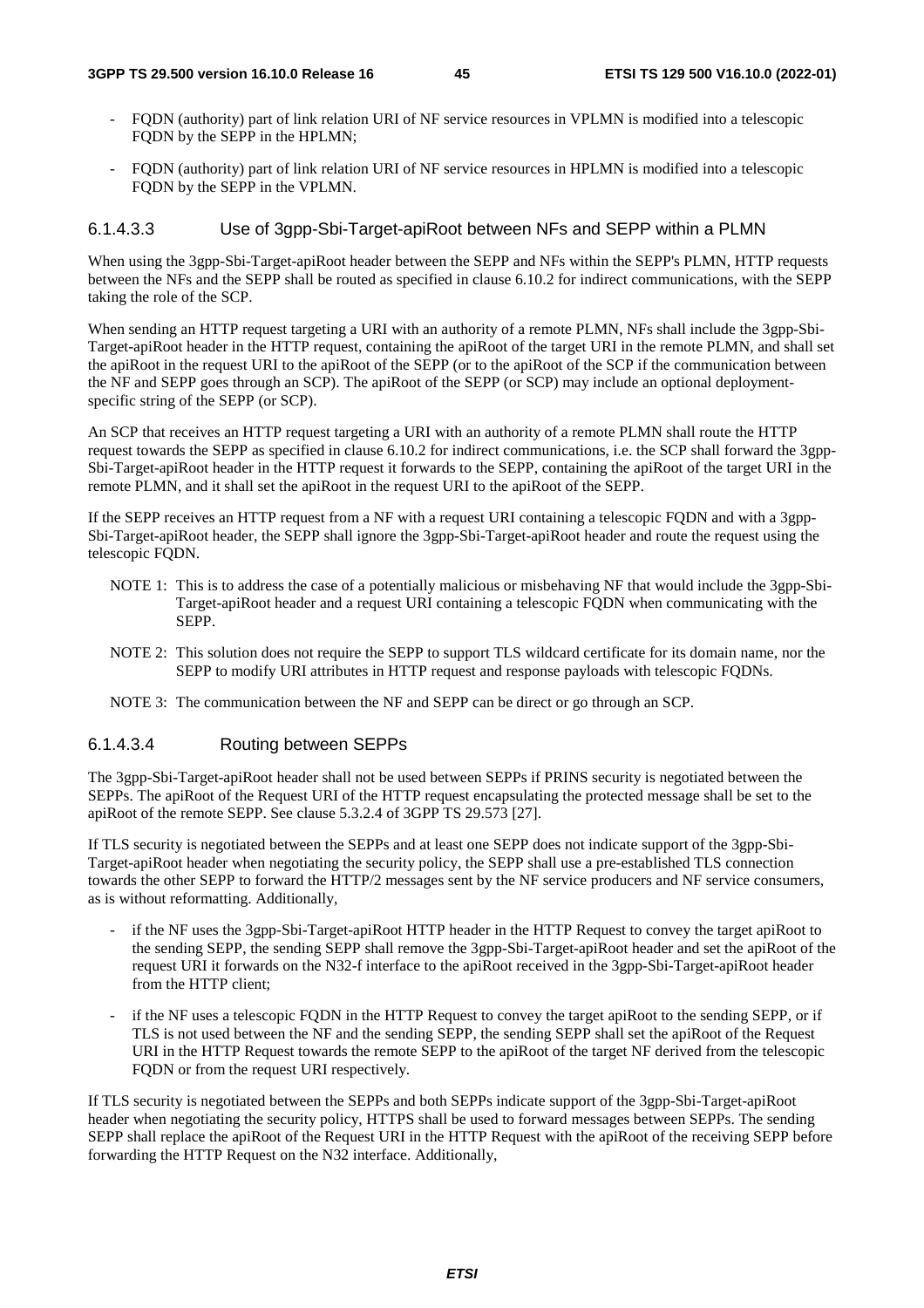- if the NF uses the 3gpp-Sbi-Target-apiRoot HTTP header in the HTTP Request to convey the target apiRoot to the sending SEPP, the sending SEPP shall forward the 3gpp-Sbi-Target-apiRoot header unmodified in the HTTP request towards the remote SEPP;
- if the NF uses a telescopic FQDN in the HTTP Request to convey the target apiRoot to the sending SEPP, or if TLS is not used between the NF and the sending SEPP, the sending SEPP shall insert the 3gpp-Sbi-TargetapiRoot header in the HTTP request towards the remote SEPP and set it to the apiRoot of the target NF derived from the telescopic FQDN or from the request URI respectively.

NOTE: Rel-15 compliant NFs and SEPP do not support the 3gpp-Sbi-Target-apiRoot header.

## 6.1.5 Host header

Clients that generate HTTP/2 requests shall use the ":authority" pseudo-header field instead of the Host header field.

## 6.1.6 Message forwarding

An HTTP/2 proxy shall use the ":authority" pseudo-header field to connect inbound to the origin server or another proxy if the request cannot be satisfied by the proxy cache.

An HTTP/2 proxy may also use other headers and/or payload content to connect inbound to the origin server or another proxy if the request cannot be satisfied by the proxy cache.

# 6.2 Server-Initiated Communication

The Subscribe-Notify service operations shall be supported between NFs as specified in clause 7.1.2 of 3GPP TS 23.501 [3].

Subscribe-Notify service operations require bidirectional communication between the NFs when the server needs to initiate communication with the client.

Subscribe-Notify service operations shall be supported with two TCP connections, one per direction, as follows:

- NF service consumer acts as an HTTP client and NF service producer acts as an HTTP server when NF service consumer subscribes to NF service producer's notifications;
- NF service producer acts as an HTTP client and NF service consumer acts as an HTTP server when NF service producer delivers notifications to NF service consumer.

# 6.3 Load Control

### 6.3.1 General

Load control enables an NF Service Producer to signal its load information to NF Service Consumers, either via the NRF (as defined in clause 6.3.2) or directly to the NF Service Consumer (as defined in clause 6.3.3). The load information reflects the operating status of the resources of the NF Service Producer.

Load control allows for better balancing of the load across NF Service Producers, so as to attempt to prevent their overload in first place (preventive action). Load control does not trigger overload mitigation actions, even if the NF Service Producer reports a high load.

NOTE: the load information can be used along similar principles as those described for node-level load control in clause 4A.2 in 3GPP TS 29.303 [39], but with the priority and capacity parameters of candidate NFs obtained from the NRF.

## 6.3.2 Load Control based on load signalled via the NRF

This clause specifies details of the Load Control based on load signalled via the NRF solution.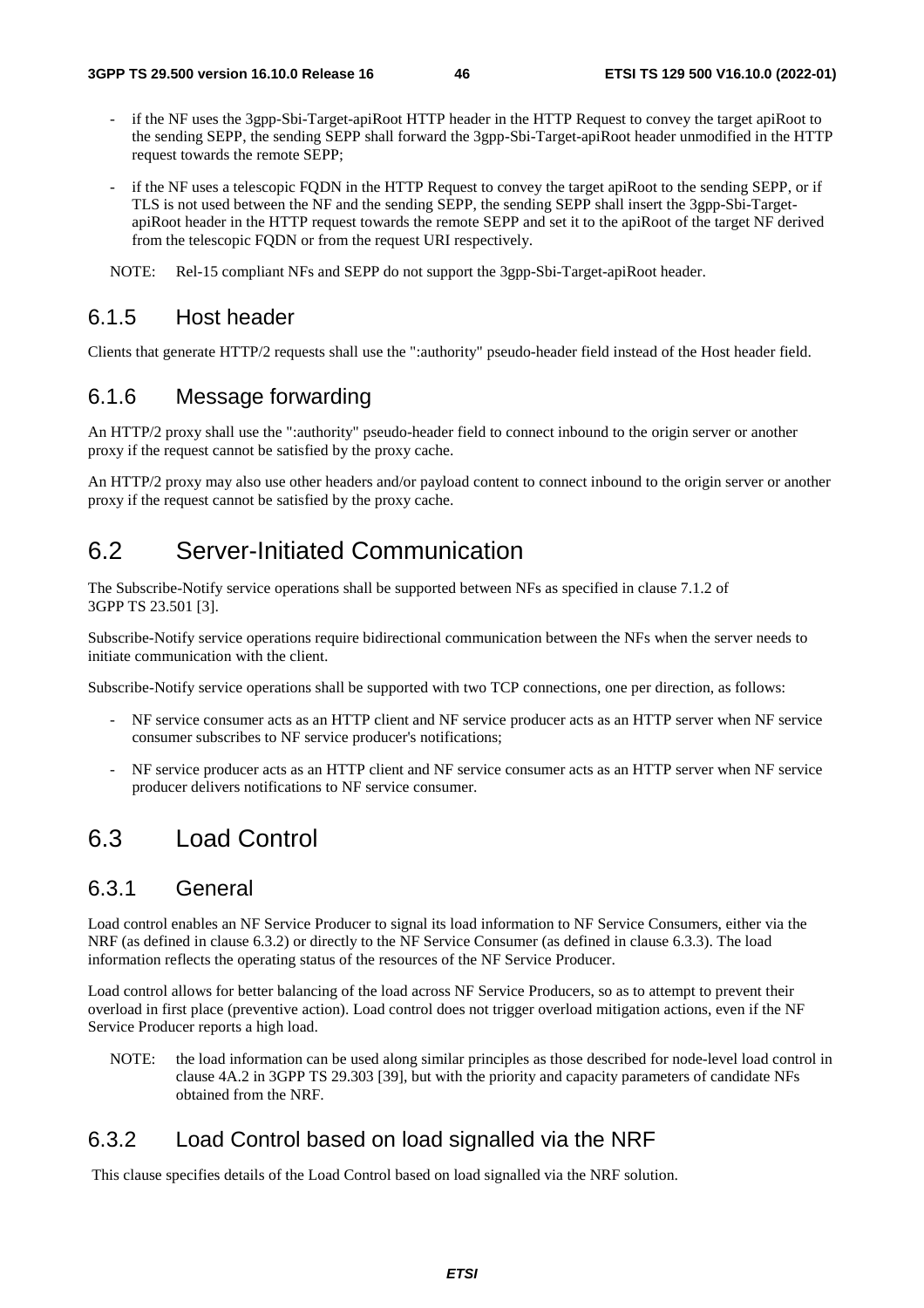During NF discovery procedures (see clause 4.17.4 and 4.17.5 of 3GPP TS 23.502 [4]), the NRF may provide the NF instance and/or the NF service instance information with the NF capacity information advertised during NF Service Registration and/or NF Service Update procedures (see clause 4.17.1 and 4.17.2 of 3GPP TS 23.502 [4] and clause 6.2.6 of 3GPP TS 23.501 [3]). The NRF may also provide load information of the NF instance and/or the NF service instance in NF discovery response.

The NF service consumer that is discovering the NF service producer, may use the available information (e.g. NF capacity information, load information) to select the appropriate NF instance as specified in 3GPP TS 29.510 [8].

# 6.3.3 Load Control based on LCI Header

#### 6.3.3.1 General

This clause specifies details of the Load Control based on LCI Header solution (LC-H). The solution extends the Load Control based on load signalled via the NRF solution by enabling a direct exchange of the LCI between the NF Service Producer and NF Service Consumer.

Support for the LC-H solution is optional, but if the feature is supported, the requirements specified in thefollowing clauses shall apply.

NOTE 1: Load control and overload control can be supported and activated independently in the network, based on operator policy.

An NF Service Producer that supports the LC-H feature shall signal its load information as further specified in this clause. An NF Service Consumer supporting the LC-H feature shall utilize the load information, for a given scope, that is received with the most recent timestamp from the NRF or from the NF Service Producer via direct signalling, to adaptively balance the load across the candidate NF Service Producers according to their effective load e.g. when creating a resource at an NF Service Producer.

NOTE 2: An NF Service Consumer supporting the LC-H feature can receive the load information without a timestamp from the NRF and an LCI (with a timestamp) from the NF Service Producer. It is an implementation matter how the NF Service Consumer determines which of these contains the most recent load information.

An SCP that supports the LC-H feature may additionally piggyback its LCI with a scope set to the SCP FQDN, in HTTP request or response messages, as further specified in this clause. An HTTP client supporting the LC-H feature shall utilize the load information of the SCP, which is received with the most recent timestamp, to adaptively balance the load across the available SCPs to reach the HTTP server.

#### 6.3.3.2 Conveyance of Load Control Information

LCI shall be conveyed within the 3gpp-Sbi-Lci HTTP header. When conditions for generating an LCI are met, an NF Service Producer or SCP shall include the 3gpp-Sbi-Lci header, or LCI header, see clause 5.2.3.2.10) to its peer entities (NF Service Consumers). The LCI header shall be piggybacked on a signalling message that is sent to the NF Service Consumer.

The NF Service Producer or SCP shall send the 3gpp-Sbi-Lci header, regardless of whether the peer NF Service Consumer supports the feature (see clause 6.3.3.6). The header is ignored by the NF Service Consumer if the latter does not support the LC-H feature.

### 6.3.3.3 Frequency of Conveyance

How often or when the sender conveys the LCI is implementation specific. The sender shall ensure that new or updated Load Control Information is conveyed to the target receivers with an acceptable delay, such that the purpose of the information (i.e. the effective load balancing) is achieved.

Considering the processing requirement of the receiver of the LCI (e.g. handling of the new information), the sender should refrain from advertising every small variation (e.g. with the granularity of 1 or 2), in the Load Metric which does not result in useful improvement in NF service producer selection logic at the receiver. A larger variation in the Load Metric, e.g. 5 or more units, should be considered as reasonable enough for advertising the new Load Control Information.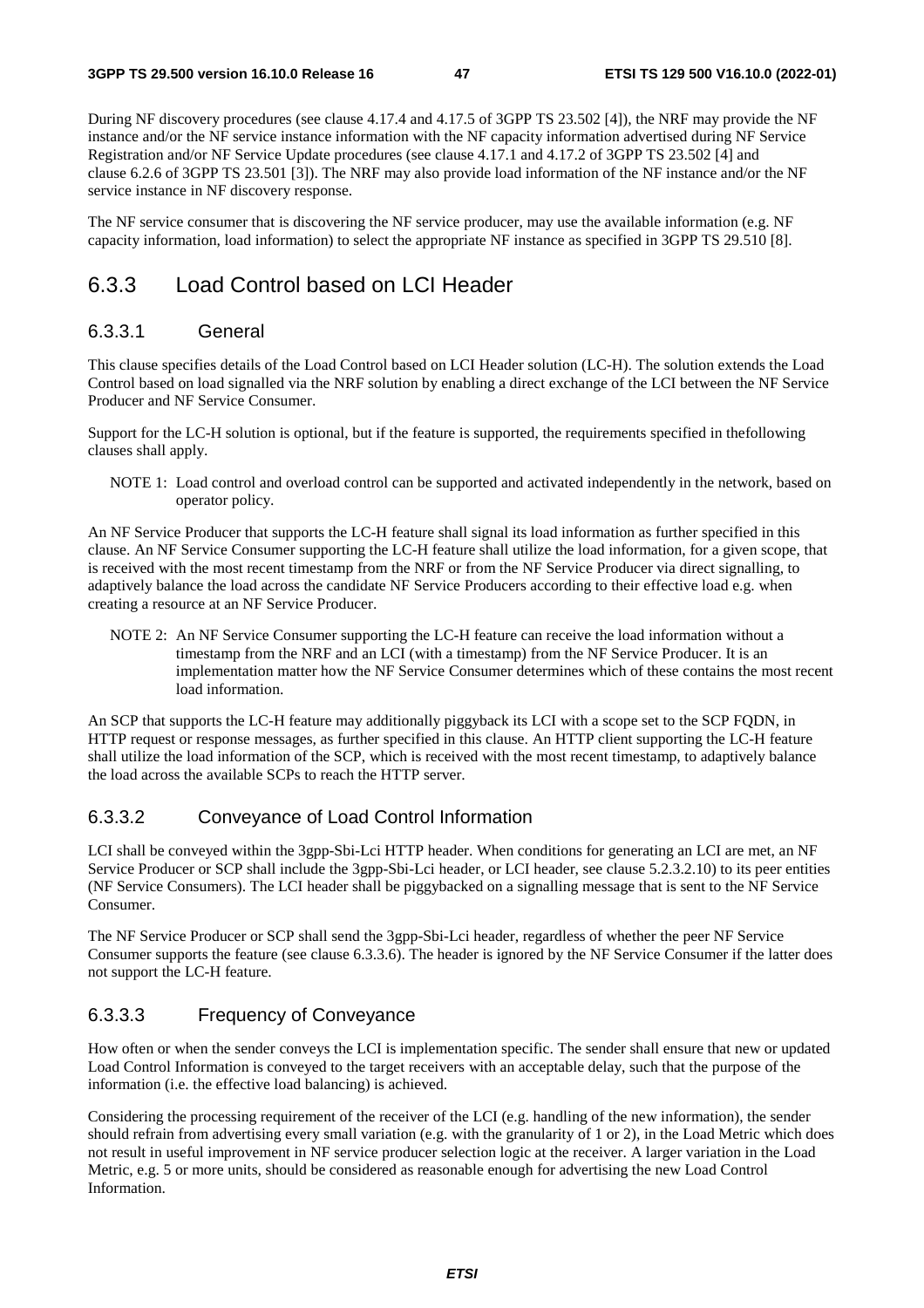#### 6.3.3.4 Load Control Information

#### 6.3.3.4.1 General Description

A NF Service Producer may include one or more LCI header(s) in a service response or in a notification/callback request message sent to a NF Service Consumer. An NF Service Producer may report LCI with different scopes, e.g.:

- to report LCIs for an NF service instance, an NF service set and/or an NF instance;
- to report LCIs at the level of an SMF (service) instance or SMF (service) set, and for specific S-NSSAI/DNNs;
- to report LCIs for different S-NSSAI/DNNs of an SMF (service) instance or SMF (service) set.

A NF Service Producer may also include LCI header(s) with different scopes in different messages, e.g. an SMF may report LCI for the SMF instance first, and then report LCI for both the SMF instance and for specific S-NSSAI/DNN(s), if S-NSSAI/DNN based load control is enabled.

An NF Service Consumer that receives LCI headers with different scopes, in the same message or in different messages, shall handle each LCI independently from each other. For instance, if an NF Service Consumer receives one LCI with the scope of an NF (Service) Set and then another LCI with the scope of an NF (Service) instance that pertains to the NF (Service) Set, the NF Service Consumer shall store the latter LCI and also consider that the former LCI is still valid for the NF (Service) Set.

For S-NSSAI/DNN based load control (see clause 6.3.3.4.4.2.2), when signalling LCI for an SMF (service) instance or an SMF (service) set in a message, the SMF shall always include the full set of load control information applicable to the SMF (service) instance or SMF (service) set, i.e. LCI for the SMF (service) instance or the SMF (service) set level and/or LCI for specific S-NSSAI/DNNs, even if only a subset of the LCI has changed; these LCIs shall contain the same Load Control Timestamp.

An SCP may additionally include one LCI in a service request or response, or in a notification request or response, sent towards a NF Service Consumer or NF Service Producer.

Each LCI shall always include the Timestamp, Load Metric and Scope parameters (see clause 5.2.3.2.10 for the complete list of parameters).

#### 6.3.3.4.2 Load Control Timestamp

The Timestamp parameter indicates the time when the LCI was generated. It shall be used by the receiver of the LCI to properly collate out-of-order LCI, e.g. due to HTTP/2 stream multiplexing, prioritization and flow control, and to determine whether the newly received load control information has changed compared to load control information previously received for the same scope.

The receiver shall overwrite any stored load control information of a peer NF, NF set, NF service, NF service set or SCP (according to the scope of the new received LCI) with the newly received load control information, if the new load control information is more recent than the stored information. For instance, for S-NSSAI/DNN based load control, if the receiver had stored LCI for a peer SMF instance and LCI for a specific S-NSSAI/DNN of that SMF instance, it shall overwrite these LCIs with the new LCI received in a message carrying LCI for the same SMF instance.

If the newly received LCI has the same or an older Timestamp as the previously received LCI for the same scope (e.g. from the same NF, NF Set, NF Service, NF Service Set or SCP), then the receiver shall discard the newly received LCI whilst continuing to apply the load control procedures according to the previously stored value.

NOTE: An NF Service Consumer can receive LCI for the same target scope from different NF service producers, when the scope of of the LCI corresponds to an NF set or NF service set.

#### 6.3.3.4.3 Load Metric

The Load Metric shall indicate the current load level for the scope of the LCI, e.g. current load level of the NF instance if the scope indicated in the LCI indicates an NF instance, as a percentage within the range of 0 to100, where 0 means no or 0% load and 100 means maximum or 100% load reached (i.e. no further load is desirable). The computation of the load metric is implementation specific.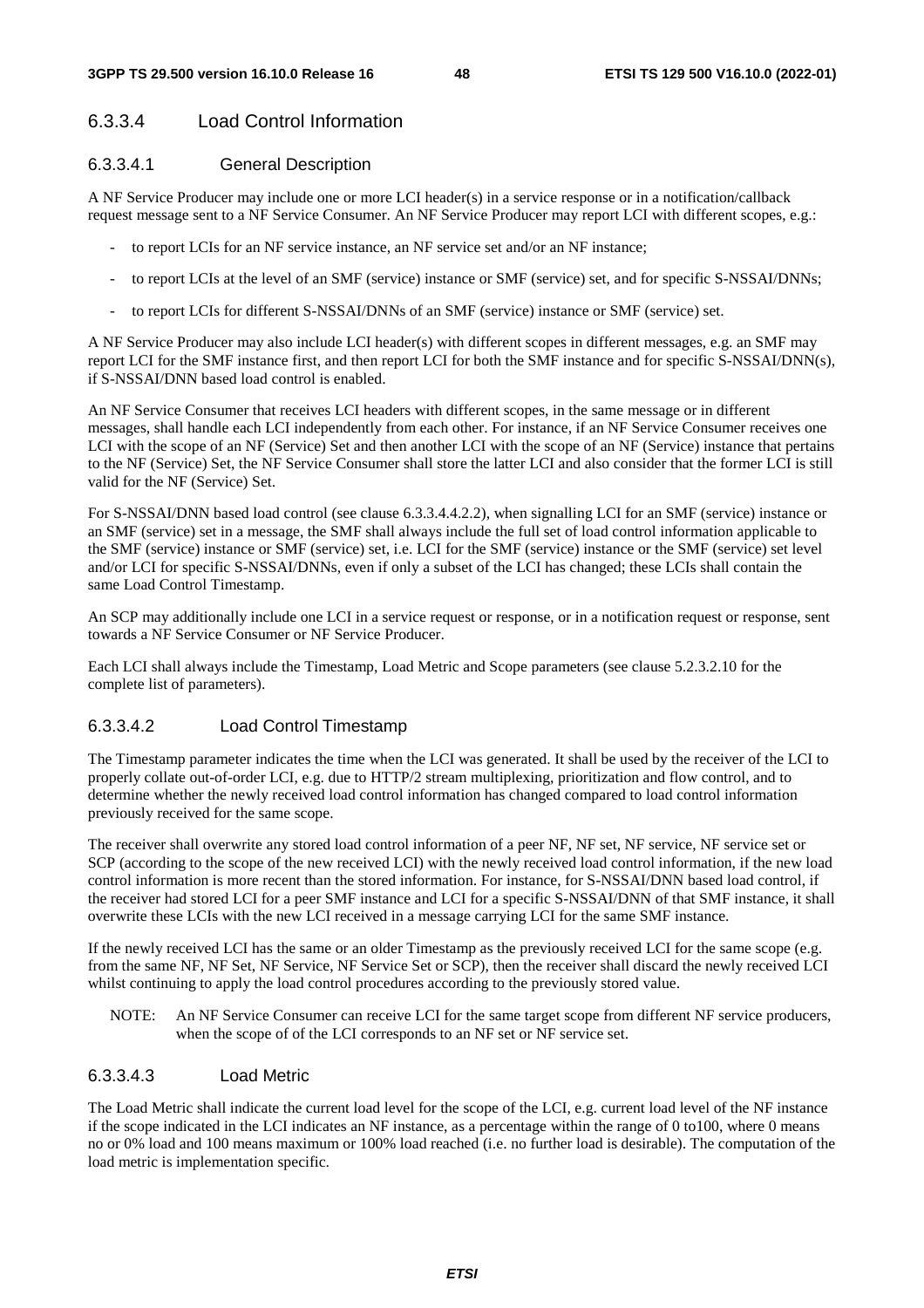#### 6.3.3.4.4 Scope of LCI

#### 6.3.3.4.4.1 Introduction

The scope of LCI indicates the applicability of the LCI, i.e. it identifies the components of the LCI sender to which the LCI relates to.

The following clauses provide a detailed description of the parameters that define the scope of the LCI header.

#### 6.3.3.4.4.2 Scope of LCI signalled by an NF Service Producer

#### 6.3.3.4.4.2.1 General

The LCI sent by an NF Service Producer shall include one of the parameters defined in Table 6.3.3.4.4.2.1-1.

**Table 6.3.3.4.4.2.1-1: Supported scopes for LCI signalled by an NF Service Producer** 

| <b>Parameter</b> | Value          | LCI scope (i.e. LCI applies to)            | <b>Examples</b>                  |
|------------------|----------------|--------------------------------------------|----------------------------------|
| NF-Instance      | NF Instance ID | All services of the NF instance identified | NF-Instance: 54804518-4191-46b3- |
|                  |                | by the NF Instance ID.                     | 955c-ac631f953ed8                |
| NF-Set           | NF Set ID      | All services of all NF instances of the NF | NF-Set:                          |
|                  |                | set identified by the NF Set ID.           | set1.udmset.5gc.mnc012.mcc345    |
| NF-Service-      | NF Service     | The service instance identified by the NF  | NF-Service-Instance: serv1.smf1  |
| Instance         | Instance ID    | Service Instance ID.                       |                                  |
| NF-Service-Set   | NF Service Set | All service instances of the NF service    | NF-Service-Set: setxyz.snnsmf-   |
|                  | ID             | set identified by the NF service set ID.   | pdusession.nfi54804518-4191-     |
|                  |                |                                            | 46b3-955c-                       |
|                  |                |                                            | ac631f953ed8.5gc.mnc012.mcc345   |

If an NF Service Consumer receives more than one LCI with overlapping scopes, i.e. one with NF (service) instance scope and another with NF (service) Set scope, the NF Service Consumer should perform load balancing considering the LCI received with the finer scope for each candidate NF instance or NF service instance (i.e. in this example the load of the NF (service) instance).

#### 6.3.3.4.4.2.2 Additional scope parameters for S-NSSAI/DNN based load control by SMF

It is optional for the SMF to support S-NSSAI/DNN based load control. When supported, the following requirements shall apply.

S-NSSAI/DNN level load control refers to advertising of the load information at S-NSSAI and DNN level granularity and selection of the target SMF service instance based on this information. It helps to achieve an evenly load balanced network at S-NSSAI/DNN granularity by the use of the dynamic load information provided within the Load Control Information with the S-NSSAI/DNN scope. Only an SMF may advertise S-NSSAI/DNN level load information.

NOTE 1: When all the resources of an SMF (service) instance are available for all the S-NSSAI/DNNs served by that SMF (service) instance, load control at SMF (service) set or SMF (service) instance level is exactly the same as S-NSSAI/DNN level overload information of that SMF, for each of its S-NSSAIs/DNNs, and hence, performing load control at SMF (service) set or SMF (service) instance level is sufficient.

The "Load Metric" shall indicate the current resource utilization for the indicated S-NSSAI/DNN(s), as a percentage, as compared to the total resources configured for the indicated S-NSSAI/DNNs s at the SMF.

When performing S-NSSAI/DNN based load control, the LCI scope shall indicate, in addition to either an NF-Instance, NF-Set, NF-Service-Instance or NF-Service-Set (see Table 6.3.3.4.2.2.1-1), the combinations of S-NSSAI and DNN for which the LCI sender wants to advertise the load information using the following parameters:

- the S-NSSAI parameter, indicating one or more S-NSSAI values; and
- the DNN parameter, indicating one or more DNN values from the indicated S-NSSAI(s).

NOTE 2: It is not allowed to report LCI for a DNN only or for an S-NSSAI only.

See Table 6.3.3.4.4.2.2.1-1.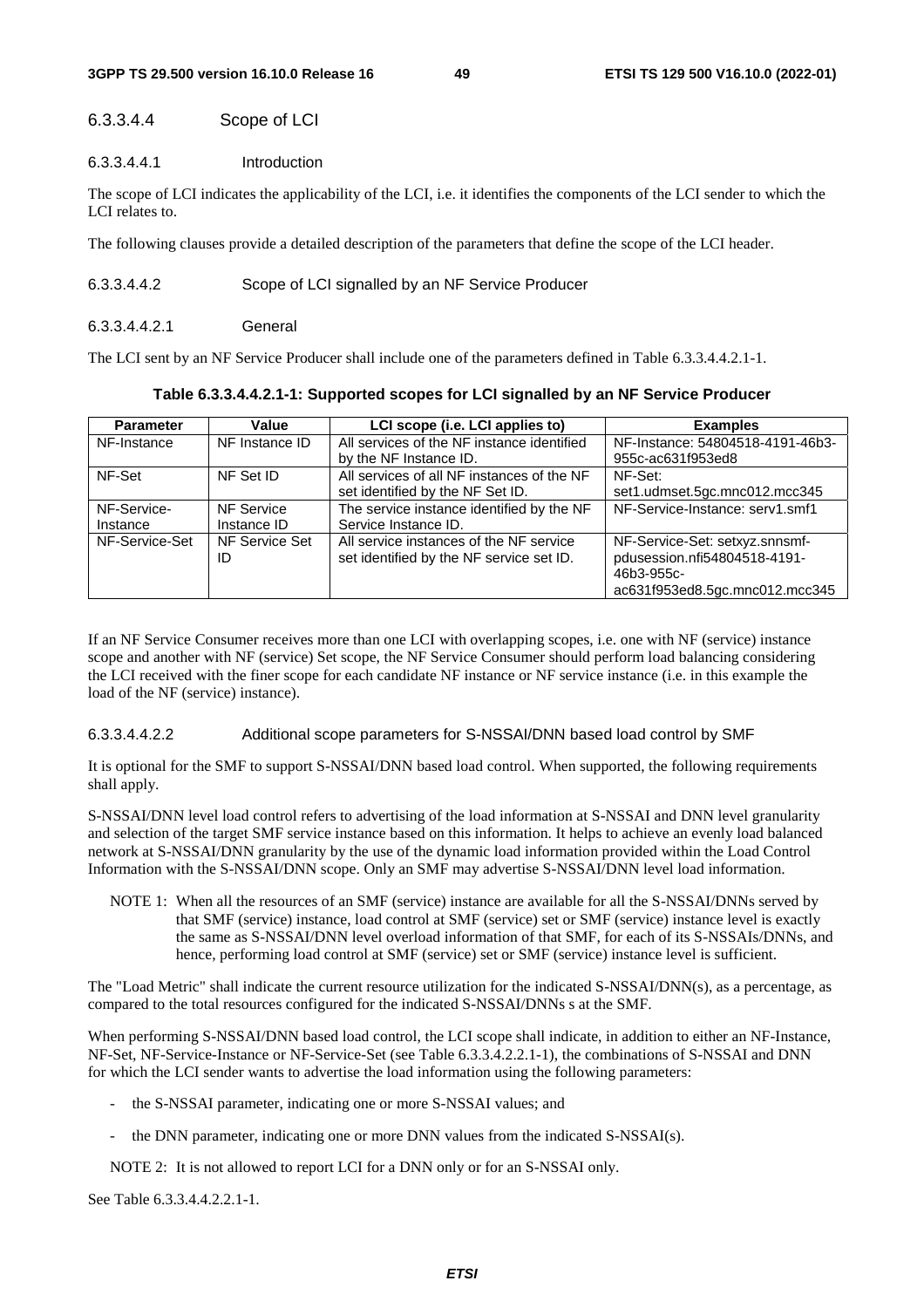| <b>Parameter</b>                                                                                                                                                                                                                        | Value                                 | LCI scope (i.e. LCI applies to)                                                                                   | <b>Examples</b>                                                          |
|-----------------------------------------------------------------------------------------------------------------------------------------------------------------------------------------------------------------------------------------|---------------------------------------|-------------------------------------------------------------------------------------------------------------------|--------------------------------------------------------------------------|
| S-NSSAI                                                                                                                                                                                                                                 | One or more S-<br><b>NSSAI</b> values | DNN(s) from indicated S-NSSAI(s), for<br>the service(s) of NF instance(s) as<br>defined in Table 6.3.3.4.4.2.1-1. | S-NSSAI: {"sst": 1, "sd": "A08923"};<br>DNN: internet.mnc012.mcc345.gprs |
| <b>DNN</b>                                                                                                                                                                                                                              | One or more<br>DNN values             |                                                                                                                   |                                                                          |
| NOTE:<br>Both the S-NSSAI and DNN parameters shall be present. The S-NSSAI and DNN parameters shall be<br>provided with either the NF-Instance, NF-Set, NF-Service-Instance or NF-Service-Set parameter (see<br>Table 6.3.3.4.4.2.1-1). |                                       |                                                                                                                   |                                                                          |

**Table 6.3.3.4.4.2.2.1-1: Additional scope parameters for S-NSSAI/DNN based load control by SMF** 

An SMF shall advertise S-NSSAI/DNN based load control for at most 10 DNNs.

NOTE 3: Considering various aspects such as the processing and storage requirements at the overloaded SMF entity and the receiver, the number of important DNNs for which overload control advertisement could be necessary, interoperability between the NFs of different vendors, it was chosen to define a limit on the maximum number of DNNs for advertising the load control information.

The SMF may advertise load information for different DNNs of one or more S-NSSAIs in a single LCI header (if the same LCI information, e.g. load metric or relative capacity, applies to all the DNNs of the S-NSSAI(s)) or in up to 10 LCI headers (if different LCI information needs to be advertized for different DNNs).

#### 6.3.3.4.4.3 Scope of LCI signalled by an SCP

The LCI sent by an SCP shall include one of the parameters defined in Table 6.3.3.4.4.3-1.

#### **Table 6.3.3.4.4.3-1: Supported scopes for LCI signalled by an SCP**

| <b>Parameter</b> | Value    | LCI scope (i.e. LCI applies to) | <b>Examples</b>            |
|------------------|----------|---------------------------------|----------------------------|
| SCP-FQDN         | SCP FQDN | SCP identified by the SCP FQDN  | SCP-FQDN: scp1.example.com |

#### 6.3.3.4.5 S-NSSAI/DNN Relative Capacity

When applying S-NSSAI/DNN based load control (see clause 6.3.3.4.4.2.2), the LCI shall include the S-NSSAI/DNN relative capacity indicating the resources configured for the combinations of S-NSSAIs and DNNs reported in the LCI, compared to the total resources configured at the SMF (service) instance or SMF (service) set, as a percentage.

This parameter enables the NF selecting an SMF service instance to determine the available resources for a given S-NSSAI/DNN for different candidate SMF service instances (considering the static capacity of the SMF service instance, the S-NSSAI/DNN relative capacity and the load of the S-NSSAI/DNN).

### 6.3.3.5 LC-H feature support

### 6.3.3.5.1 Indicating supports for the LC-H feature

When registering with the NRF (NFRegister) or updating the NRF (NFUpdate), an NF that supports the LC-H feature shall indicate the feature support (see clause 6.1.6.2.2 in 3GPP TS 29.510 [8]).

When an NF Service Consumer queries an NRF (NFDiscover) to discover services offered by NF Service Producers, the NRF shall indicate to the NF Service Consumer, if the NF Service Producers support the LC-H feature (see clause 6.2.6.2.3 in 3GPP TS 29.510 [8]).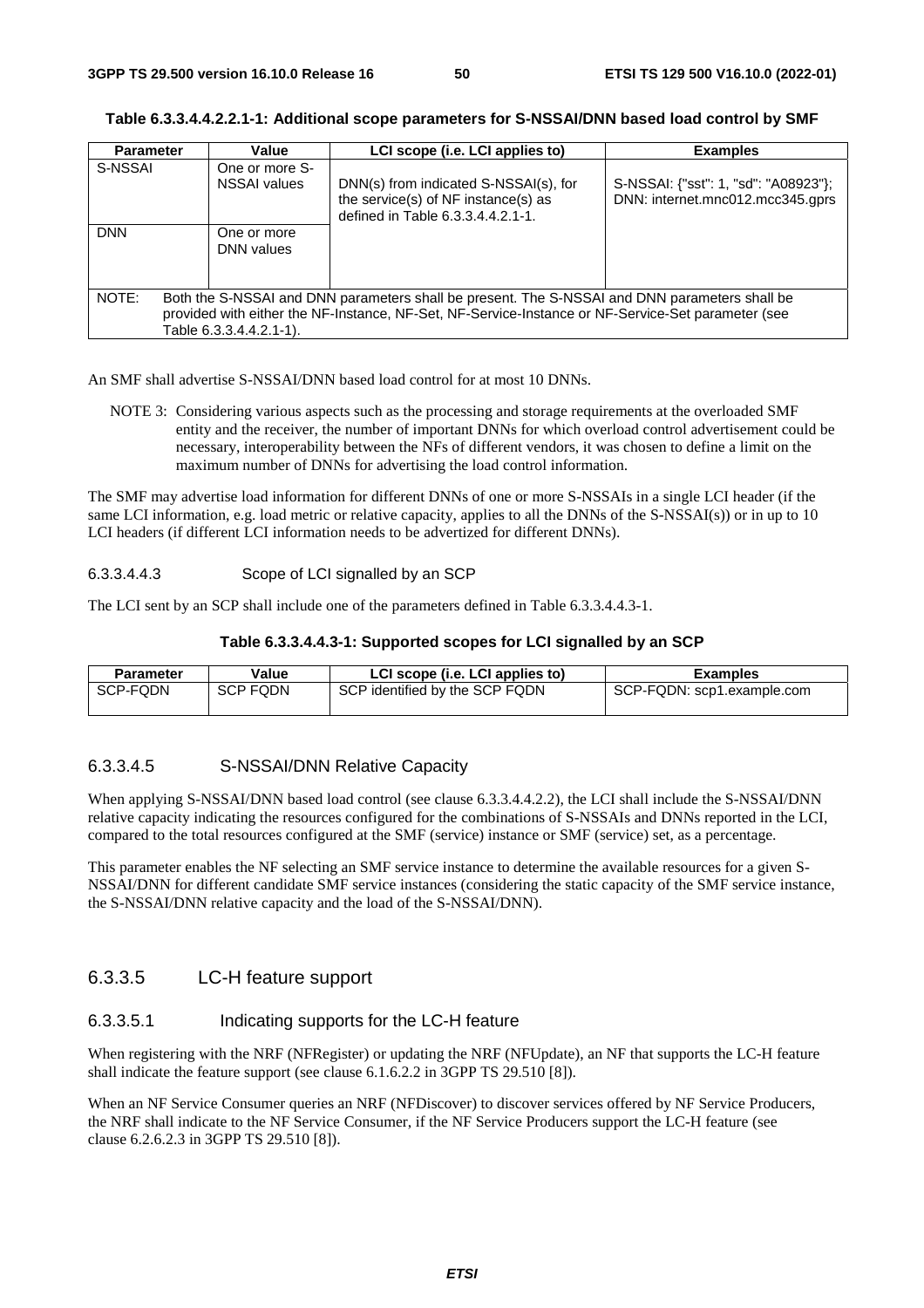#### 6.3.3.5.2 Utilizing the LC-H feature support indication

When selecting an NF Service Producer that supports the LC-H feature, the NF Service Consumer should not subscribe at the NRF to notifications triggered by the changes in the load of the selected NF Service Producer (see clause 5.2.2.5 in 3GPP TS 29.510 [8]).

# 6.4 Overload Control

### 6.4.1 General

Service Based Interfaces use HTTP/2 over TCP for communication between the NF Services. TCP provides transport level congestion control mechanisms as specified in IETF RFC 5681 [16], which may be used for congestion control between two TCP endpoints (i.e., hop by hop). HTTP/2 also provides flow control mechanisms and limitation of stream concurrency that may be configured for connection level congestion control, as specified in IETF RFC 7540 [7].

In addition to TCP and HTTP/2 congestion control mechanisms, the following end to end application-level overload control mechanisms are defined.

Overload control enables an NF Service Producer, an NF Service Consumer or an SCP becoming or being overloaded to gracefully reduce its incoming signalling load, by instructing NF Service Consumers to reduce sending service requests or by instructing NF Service Producers to reduce sending notification requests respectively, according to its available signalling capacity to successfully process the requests. An NF Service Producer, NF Service Consumer or SCP is in overload when it operates over its signalling capacity.

When being instructed by a NF Service Consumer to apply overload control, the NF Service Producer shall perform the signaling reduction towards the NF Service Consumer only for the notifications or callback requests according to the overload scope, and not for any NF services which may be produced by the same NF (for which separate OCI may be advertised by the NF when acting as NF producer), even when the overload scope is on NF Instance level or NF Set level.

Overload control aims at shedding the incoming traffic as close to the traffic source as possible generally when an overload has occurred (reactive action), so to avoid spreading the problem inside the network and to avoid using resources of intermediate entities in the network for signalling that cannot anyhow be served by the overloaded entity.

Overload control should continue to allow for preferential treatment of priority users (e.g. MPS) and emergency services.

Overload control may be performed based on HTTP status codes returned in HTTP responses (as defined in clause 6.4.2) or based on Overload Control Information (OCI) signalled in HTTP request or response (as defined in clause 6.4.2).

## 6.4.2 Overload Control based on HTTP status codes

### 6.4.2.1 General

Overload control based on HTTP status code shall be supported per NF service / API according to the principles defined in this clause.

An NF Service Producer may mitigate a potential overload status by sending the NF Service Consumer the following HTTP status codes as a response to requests received during, or close to reaching, an overload situation:

- 503 Service Unavailable;
- 429 Too Many Requests; or
- 307 Temporary Redirect

The first 2 status codes (503 and 429) are intended to inform the NF Service Consumer that the server cannot handle the current received traffic rate, so it shall abate the traffic sent to the NF Service Producer by throttling part of this traffic locally at the NF Service Consumer, or diverting it to an alternative destination (another NF Service Producer where an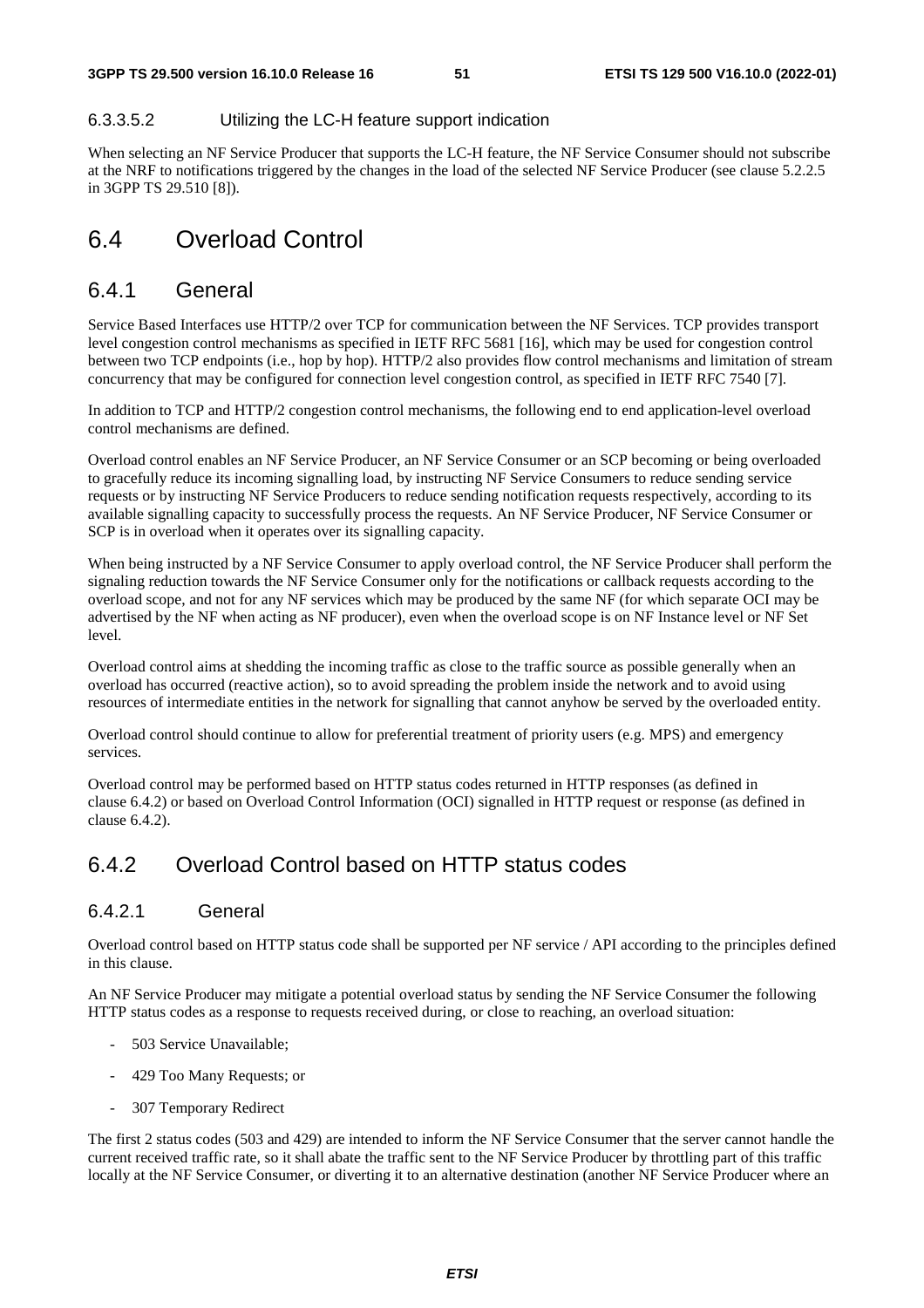alternative resource exists) that is not overloaded. If possible, traffic diversion shall always be preferred to throttling; the result of the throttling is a permanent rejection of the transaction.

If the client needs to abate a certain part of the available traffic, it shall do it based on the determined priority of each message.

Depending on regional/national requirements and network operator policy, requests related to priority traffic (e.g. MPS) and emergency shall be the last to be throttled by the client, and shall be exempted from throttling due to overload control up to the point where the required traffic reduction cannot be achieved without throttling the priority requests.

The last status code (307) is intended to inform the NF Service Consumer about the availability of other endpoints where the service offered by the NF Service Producer is available, so the NF Service Consumer does not need to discard traffic locally.

### 6.4.2.2 HTTP Status Code "503 Service Unavailable"

This status code should be sent when the NF Service Producer undergoes an overload situation, and it needs to reject HTTP requests. The NF Service Producer may include detailed information about its status in the ProblemDetails JSON element, in the HTTP response body. Also, the HTTP header field "Retry-After" may be added in the response to convey an estimated time (in number of seconds) for the recovery of the service.

As for all 5xx status codes, this indicates a server-related issue (not limited to a specific client, or HTTP method), and it indicates that the server is incapable of performing the request.

Upon receipt of a "503 Service Unavailable" status code, the NF Service Consumer shall monitor the amount of rejected and timed-out traffic, in comparison to the accepted traffic by the NF Service Producer, and it shall abate (by divertion or throttling) the traffic sent to the NF Service Producer in such a way that the rate between accepted and rejected traffic improves with time, and eventually reaches a situation where the server accepts all requests once the overload status ceases at the server. The mechanism to achieve this is implementation-specific; Annex A contains a description of an example algorithm based on "adaptive throttling" of the traffic sent by the NF Service Consumer towards an NF Service Producer.

### 6.4.2.3 HTTP Status Code "429 Too Many Requests"

This status code may be sent, if supported by the server, when the NF Service Producer detects that a given NF Service Consumer is sending excessive traffic which, if continued over time, may lead to (or may increase) an overload situation in the NF Service Producer.

How the NF Service Producer detects that the incoming traffic comes from a same NF Service Consumer, and therefore subject to a given traffic rate limit, is out of the scope of this specification. The HTTP header field "Retry-After" may be added in the response to indicate how long the NF Service Consumer has to wait before making a new request.

As for all 4xx status codes, this indicates a client-related issue (not limited to a specific HTTP method), and it indicates that the client seems to be misbehaving.

#### 6.4.2.4 HTTP Status Code "307 Temporary Redirect"

This status code should be sent when the NF Service Producer decides to redirect HTTP requests to another less loaded server, or HTTP/2 end point, to offload some part of the incoming traffic, with the goal to avoid entering (or to mitigate) an overload situation. The NF Service Producer shall not use it if it does not know the load status of the alternative server.

How the NF Service Producer becomes aware of the load levels of other servers or HTTP/2 end points is deploymentspecific, and out of the scope of this specification. The URI for the temporary redirection shall be given by the Location header field of the response.

This status code should also be sent when the SCP or SEPP decides to redirect HTTP requests to another less loaded SCP or SEPP to offload some part of the incoming traffic if it knows the load status of the alternative SCP or SEPP.

As for all 3xx status codes (redirection), this indicates a client-related action; the client shall be responsible of the detection of infinite redirection loops.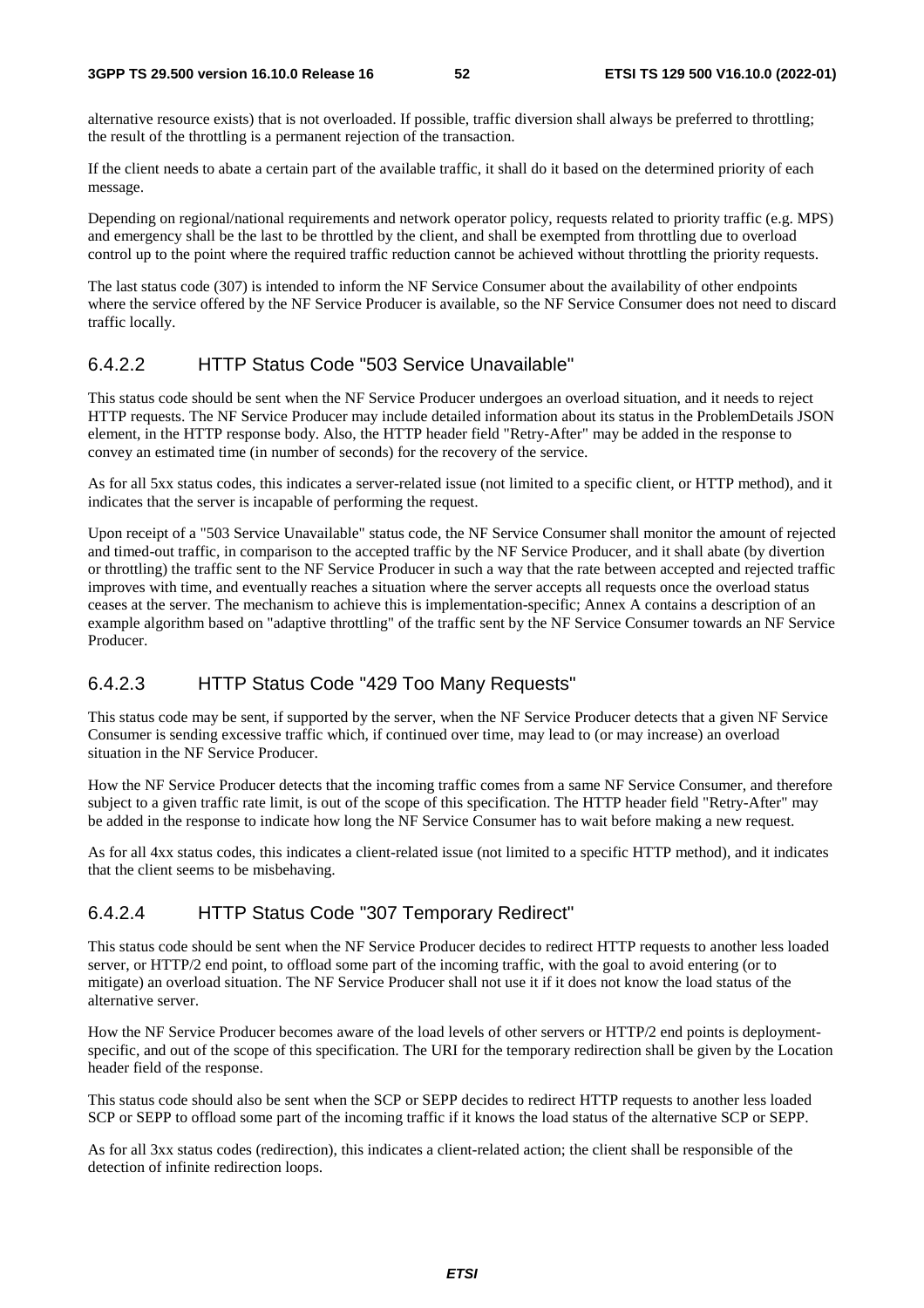# 6.4.3 Overload Control based on OCI Header

### 6.4.3.1 General

This clause specifies details of the Overload Control based on OCI Header (OLC-H) solution. The solution is independent from the Overload Control based on HTTP status codes solution.

Support of OLC-H is optional, but if the feature is supported, the requirements specified in the following clauses shall apply.

Overload conditions are detected by an NF Service Producer/Consumer when the number of incoming service requests exceeds the maximum number of messages supported by the receiving entity, e.g. when the internally available resources of the NF Service Producer/Consumer, such as processing power or memory, are not sufficient to serve the number of incoming requests. How an NF Service Producer/Consumer identifies that it is overloaded is implementation specific.

When an NF Service Producer/Consumer reaches an implementation dependent overload threshold, the NF Service Producer/Consumer shall convey the Overload Control Information (OCI, see clause 6.4.3.4) to its peer entity (Consumer or Producer, respectively). Based on the received OCI, the peer shall adjust the signaling it sends to the overloaded entity according to the OCI as specified in clause 6.4.3.5. The OCI is piggybacked in HTTP request or response messages such that the exchange of the OCI does not trigger extra signaling.

An SCP experiencing an overload may additionally piggyback OCI with a scope set to the SCP FQDN in HTTP request or response messages, so as to adapt the signaling traffic sent towards the SCP.

NOTE : Overload control and load control can be supported and activated independently in the network, based on operator policy.

#### 6.4.3.2 Conveyance of Overload Control Information

OCI shall be conveyed within the 3gpp-Sbi-Oci HTTP header. When an NF Service Producer/Consumer/SCP detects overload conditions, it shall send OCI within the 3gpp-Sbi-Oci HTTP header (i.e. OCI header, see clause 5.2.3.2.9) to the peer entity (Consumer or Producer, respectively). The OCI header shall be piggybacked on a signalling message that is sent to the peer.

The NF Service Producer/Consumer/SCP shall send the "3gpp-Sbi-Oci" header, regardless of whether the peer supports the feature (see clause 6.4.3.6). The header is ignored by the receiver if the latter does not support the OLC-H feature.

### 6.4.3.3 Frequency of Conveyance

How often or when the sender conveys the OCI is implementation specific. The sender shall ensure that new or updated OCI is conveyed to the target receivers with an acceptable delay, such that the purpose of the information (i.e. effective overload control protection) is achieved. The following are some of the potential approaches the sender may implement for conveying the OCI:

- the sender may convey the OCI towards a receiver only when the new/changed value has not already been conveyed to the given receiver;
- the sender may convey the OCI periodically;
- the sender may convey the OCI towards a receiver to restart the OCI period of validity.

The sender may also implement a combination of one or more of the above approaches.

### 6.4.3.4 Overload Control Information

#### 6.4.3.4.1 General Description

A NF Service Producer may include one or more OCI header(s) in a service response with any HTTP status code (e.g. 2xx, 3xx, 4xx), or in a notification request message sent to a NF Service Consumer. An NF Service Producer may report OCI for different scopes, e.g.: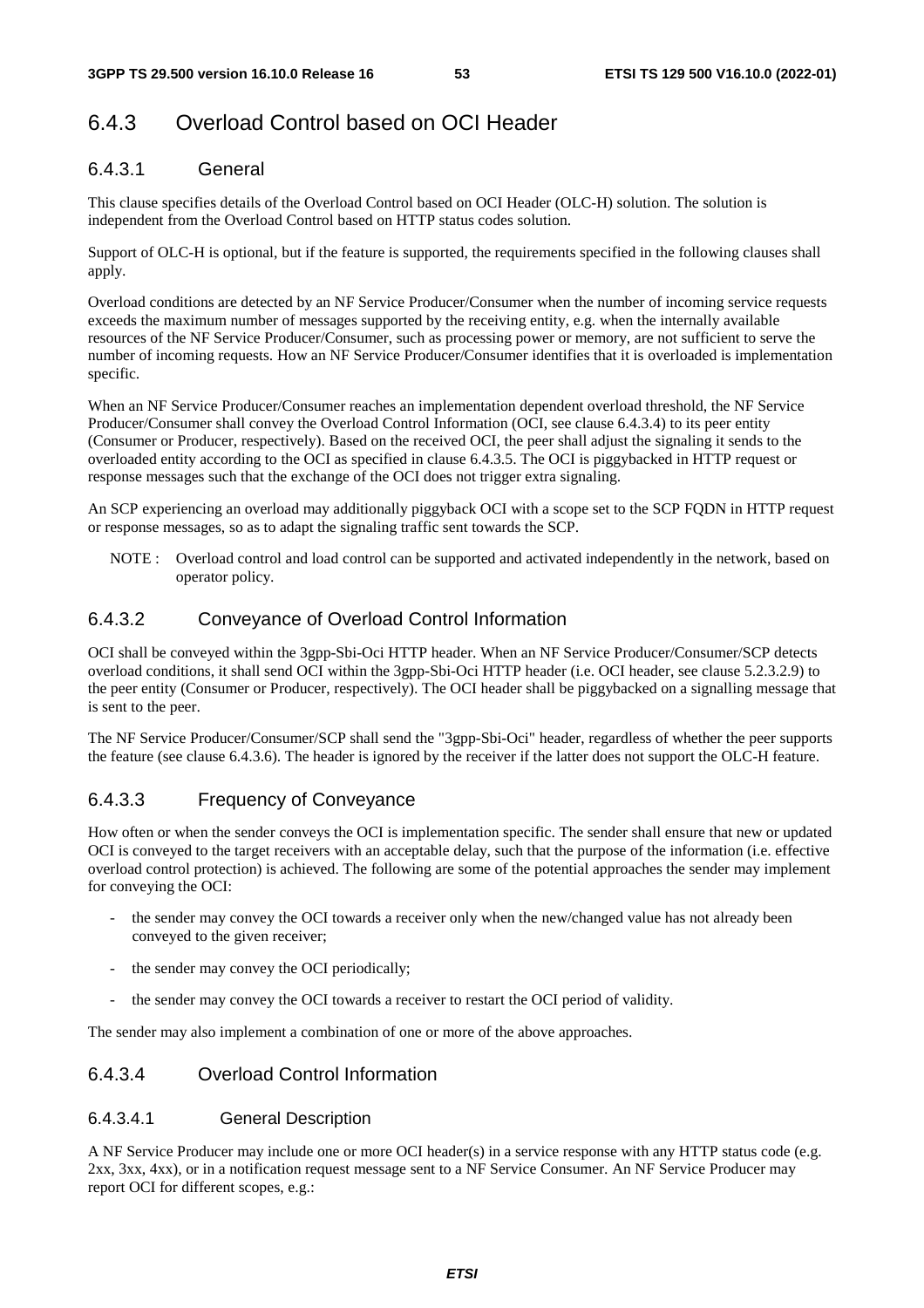- to report OCIs for an NF service instance, an NF service set and/or an NF instance;
- to report OCIs at the level of an SMF (service) instance or SMF (service) set, and for specific S-NSSAI/DNNs;
- to report OCIs for different S-NSSAI/DNNs of an SMF (service) instance or SMF (service) set.

A NF Service Producer may also include OCI header(s) with different scopes in different messages, e.g. an SMF may report OCI for the entire SMF instance first, and then for a specific S-NSSAI/DNN only, if the overload conditions have changed and the SMF ends up with an overload only affecting a specific S-NSSAI/DNN.

An NF that receives OCI headers with different scopes, in the same message or in different messages, shall handle each OCI independently from each other. For instance, if an NF service consumer receives one OCI with the scope of an NF (Service) Set and then another OCI with the scope of an NF (Service) instance that pertains to the NF (Service) Set, the NF shall store the latter OCI and also consider that the former OCI is still valid for the NF (Service) Set until the related period of validity expires.

If an NF Service Consumer receives more than one OCI with overlapping scopes, e.g. one OCI with NF (service) instance scope and another OCI with NF (service) Set scope, the NF Service Consumer should perform overload control towards a target NF service instance considering the OCI received with the finer scope (i.e. in this example the overload of the NF (service) instance). For instance, if an AMF receives one OCI with an SMF instance scope and with an overload reduction metric of 20%, and one OCI with the scope of a specific SMF service set of the same SMF instance and with an overload reduction of 50%, the AMF should throttle 50% of the traffic targeting the specific SMF service set and 20% of the traffic targeting other SMF services instances of the SMF instance (if no valid OCI is available for the other SMF service instances).

For S-NSSAI/DNN based overload control (see clause 6.4.3.4.5.2.2), when signalling OCI for an SMF (service) instance or an SMF (service) set in a message, the SMF shall always include the full set of overload control information applicable to the SMF (service) instance or SMF (service) set, i.e. OCI for the SMF (service) instance or an SMF (service) set level and/or OCI for specific S-NSSAI/DNNs, even if only a subset of the OCI has changed; these OCIs shall contain the same Overload Control Timestamp. When including OCI for some S-NSSAI/DNN(s), the SMF should not provide any OCI for the SMF (service) instance or an SMF (service) set level unless OCI for such level is also applicable.

If an NF Service Consumer receives OCIs with overlapping scopes for an SMF (service) instance or an SMF (service) set level and for specific S-NSSAI/DNNs, the NF Service Consumer should perform overload control towards a target SMF service instance and S-NSSAI/DNN considering the OCI received with the finer scope. For instance, if an AMF receives an OCI for an SMF instance with an overload reduction metric of 20%, and one OCI for a specific S-NSSAI/DNN of the same SMF instance with an overload reduction of 50%, the AMF should throttle 50% of the traffic targeting the specific S-NSSAI/DNN and 20% of the traffic targeting other S-NSSAI/DNNs of the SMF instance (if no valid OCI is available for the other S-NSSAI/DNN).

A NF Service Consumer may include one OCI header in a notification response sent with any HTTP status code (e.g. 2xx, 3xx, 4xx), or in a service request sent to a NF Service Producer.

An SCP may additionally include one OCI in any service request or response, or notification request or response, sent towards a NF Service Consumer or NF Service Producer.

The OCI shall always include the Overload Timestamp, Overload Reduction Metric, OCI Period of Validity and Scope parameters (see clause 6.4.3.4.2 for the complete list of parameters).

## 6.4.3.4.2 Overload Control Timestamp

The Timestamp parameter indicates the time when the OCI was generated. It shall be used by the receiver of the OCI to properly collate out-of-order OCI headers, e.g. due to HTTP/2 stream multiplexing, prioritization and flow control, and to determine whether the newly received OCI has changed compared to the OCI previously received for the same scope.

The receiver shall overwrite any stored OCI for a peer NF, NF set, NF service, NF service set or Callback URI or SCP (according to the scope of the new received OCI) with the newly received OCI, if the new OCI is more recent than the stored information. For instance, for S-NSSAI/DNN based overload control, if the receiver had stored OCI for a peer SMF instance and OCI for a specific S-NSSAI/DNN of that SMF instance, it shall overwrite these OCIs with the new OCI received in a message carrying OCI for the same SMF instance.

If the newly received OCI has the same or an older Timestamp than the previously received OCI for the same scope (e.g. for the same NF, NF Set, NF Service, NF Service Set, Callback URI or SCP), then the receiver shall discard the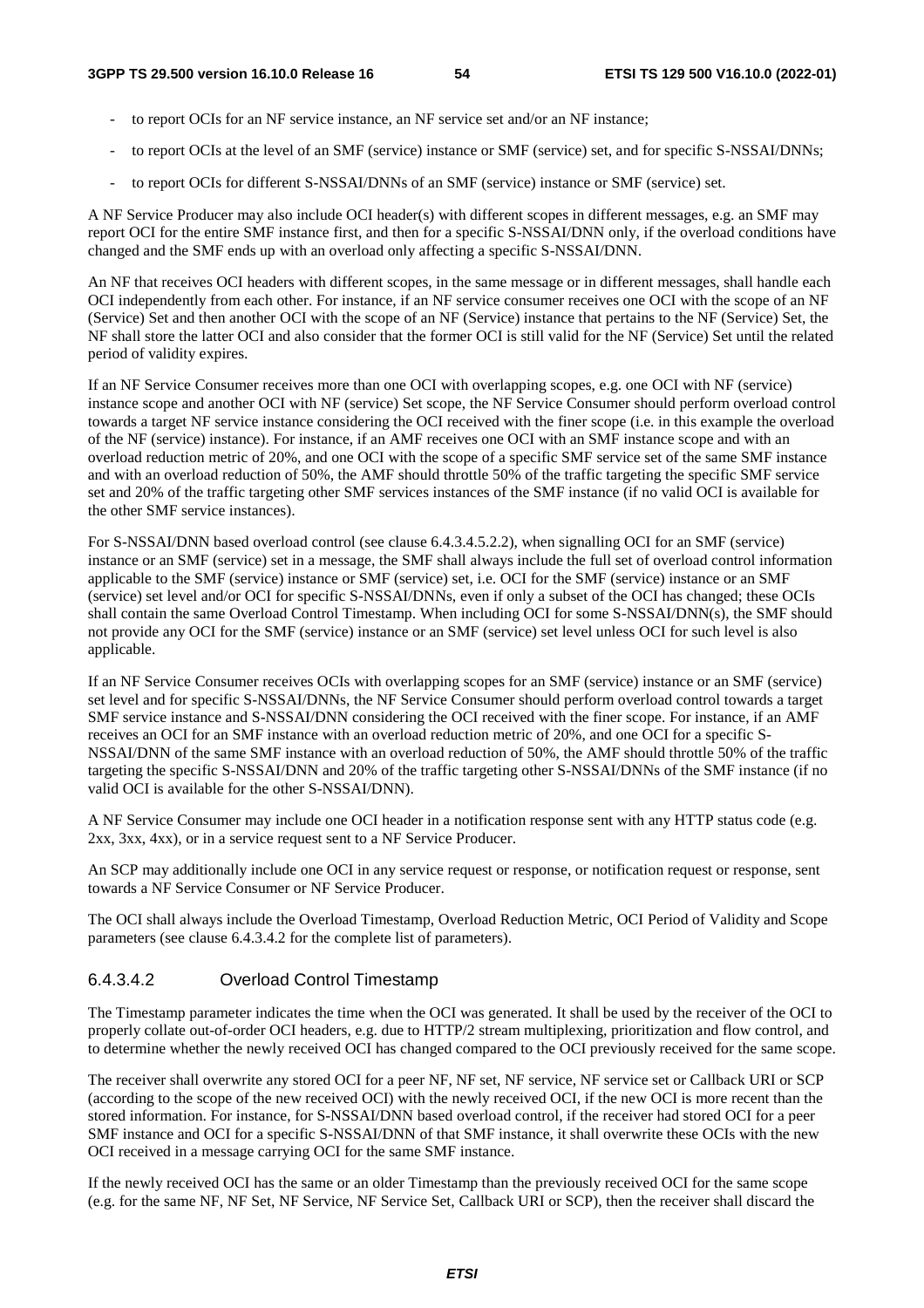newly received OCI and continue to apply the overload control procedures based on the previously received OCI values with the most recent Timestamp value.

NOTE: An NF Service Producer/Consumer can receive OCI for the same target scope from different NF service Consumers/Producers, when the scope of of the OCI corresponds to an NF set or NF service set.

An entity generating an OCI shall update the Overload Control Timestamp whenever it modifies some information in the OCI or whenever it wants to extend the period of validity of the OCI. The Overload Control Timestamp shall not be updated otherwise.

#### 6.4.3.4.3 Overload Reduction Metric

The Overload Reduction Metric parameter shall have a value in the range from 0 to 100 and shall indicate the percentage of traffic reduction the OCI sender requests the receiver to apply. An Overload Reduction Metric of "0" indicates that the OCI sender is not overloaded (i.e. overload control enforcement procedures are not necessary). The computation of the overload metric is implementation specific.

Considering the processing requirement of the OCI receiver, e.g. to perform overload control enforcement based on the updated Overload Reduction Metric, the sender should refrain from advertising every small variation, e.g. with the granularity up to 5 percentage units. Larger variations should be considered as reasonable enough for advertising a new Overload Reduction Metric and thus justifying the processing requirement (to handle the new information) of the receiver. The exact granularity of the Overload Reduction Metric is an implementation matter.

The conveyance of the OCI signals that an overload situation is occuring, unless the Overload Reduction Metric is set to "0", which signals that the overload condition has ceased. Conversely, the absence of the OCI header in a message does not mean that the overload has abated.

#### 6.4.3.4.4 Overload Control Period of Validity

The Period of Validity parameter is a timer, which shall indicate the length of time during which the overload condition specified by the OCI header shall be considered as valid (unless overridden by subsequent new OCI).

An overload condition shall be considered as valid from the time the OCI is received until the Overload Control Period of Validity expires or until another OCI with a new set of information (identified by a more recent Timestamp) is received for the same scope. The timer corresponding to the Period of Validity shall be restarted each time an OCI with a new set of information is received for the same scope. When this timer expires, the last received OCI shall be considered outdated and obsolete (i.e. any associated overload condition shall be considered to have ceased) and the overload control enforcement shall be stopped.

The Period of Validity parameter achieves the following:

- it avoids the need for the overloaded NF Service Producer/Consumer/SCP to convey the OCI frequently to its peers when the overload state does not change. Therefore, this minimizes the processing required at the overloaded NF Service Producer/Consumer/SCP and its peers upon sending/receiving HTTP/2 signalling;
- it allows to reset the overload condition after some time the NF Service Consumer/Producer having received an overload indication from the overloaded peer, e.g. if no signalling traffic takes place between these HTTP peers for some time due to overload mitigation actions. This also removes the need for the overloaded NF Service Producer/Consumer/SCP to remember the list of its peers to which it has sent a non-null overload reduction percentage and to which it would subsequently need to convey when the overload condition ceases.

#### 6.4.3.4.5 Scope of OCI

#### 6.4.3.4.5.1 Introduction

The scope of OCI indicates the service requests or notification requests to which the OCI applies, i.e. it identifies the traffic that the OCI sender requests the receiver to process in accordance with the OCI.

The following clauses provide a detailed description of the parameters that define the scope of the OCI header.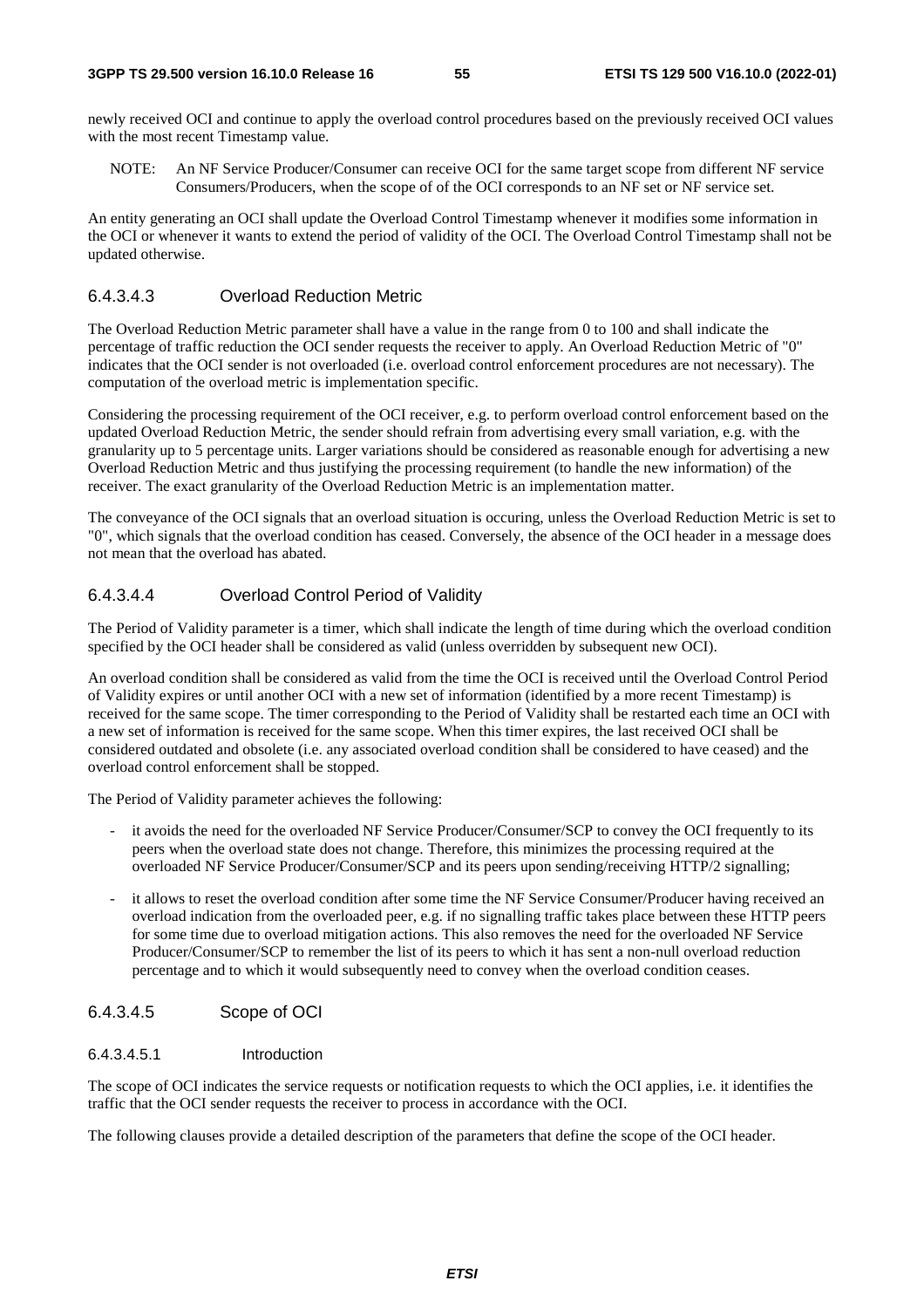### 6.4.3.4.5.2 Scope of OCI signalled by an NF Service Producer

### 6.4.3.4.5.2.1 General

The OCI sent by an NF Service Producer shall include one and only one of the parameters defined in Table 6.4.3.4.5.2- 1.

| <b>Parameter</b> | Value                | OCI scope (i.e. OCI applies to)                                                     | <b>Examples</b>                                                                                                |
|------------------|----------------------|-------------------------------------------------------------------------------------|----------------------------------------------------------------------------------------------------------------|
| NF-Instance      | NF Instance ID       | All services of the NF instance identified                                          | NF-Instance: 54804518-4191-46b3-                                                                               |
|                  |                      | by the NF Instance ID.                                                              | 955c-ac631f953ed8                                                                                              |
| NF-Set           | NF Set ID            | All services of all NF instances of the NF                                          | NF-Set:                                                                                                        |
|                  |                      | set identified by the NF Set ID.                                                    | set1.udmset.5gc.mnc012.mcc345                                                                                  |
| NF-Service-      | NF Service           | The service instance identified by the NF                                           | NF-Service-Instance: serv1.smf1                                                                                |
| Instance         | Instance ID          | Service Instance ID.                                                                |                                                                                                                |
| NF-Service-Set   | NF Service Set<br>ID | All service instances of the NF service<br>set identified by the NF service set ID. | NF-Service-Set: setxyz.snnsmf-<br>pdusession.nfi54804518-4191-<br>46b3-955c-<br>ac631f953ed8.5gc.mnc012.mcc345 |

#### 6.4.3.4.5.2.2 Additional scope parameters for S-NSSAI/DNN based overload control by SMF

It is optional for the SMF to support S-NSSAI/DNN based overload control. When supported, the following requirements shall apply.

S-NSSAI/DNN level overload control refers to advertising of the overload information at S-NSSAI and DNN level granularity and hence applying the mitigation policies based on this information to the signalling traffic related to this S-NSSAI and DNN only. Only an SMF may advertise S-NSSAI/DNN level overload information when it detects overload for certain S-NSSAI/DNNs, e.g. based on shortage of internal or external resources for an S-NSSAI/DNN (e.g. IP address pool).

NOTE 1: When all the internal and external resources, applicable to the S-NSSAI/DNNs, are available for all the S-NSSAI/DNNs served by an SMF, overload control at SMF (service) set or SMF (service) instance level is exactly the same as S-NSSAI/DNN level overload information of that SMF, for each of its S-NSSAIs/DNNs, and hence, performing overload control at SMF (service) set or SMF (service) instance level is sufficient.

When performing S-NSSAI/DNN based overload control, the OCI scope shall indicate, in addition to either an NF-Instance, NF-Set, NF-Service-Instance or NF-Service-Set (see Table 6.4.3.4.5.2-1), the combinations of S-NSSAI and DNN for which the OCI sender wants to advertise the overload information using the following parameters: - the S-NSSAI parameter, indicating one or more S-NSSAI values; and

the DNN parameter, indicating one or more associated DNN values from the indicated S-NSSAI(s).

NOTE 2: It is not allowed to report OCI for a DNN only or for an S-NSSAI only.

See Table 6.4.3.4.5.2.2-1.

| <b>Parameter</b>                                                                                                                                                                                                                      | Value                                 | OCI scope (i.e. OCI applies to)                                                                                 | <b>Examples</b>                                                          |  |  |
|---------------------------------------------------------------------------------------------------------------------------------------------------------------------------------------------------------------------------------------|---------------------------------------|-----------------------------------------------------------------------------------------------------------------|--------------------------------------------------------------------------|--|--|
| S-NSSAI                                                                                                                                                                                                                               | One or more S-<br><b>NSSAI</b> values | DNN(s) from indicated S-NSSAI(s), for<br>the service(s) of NF instance(s) as<br>defined in Table 6.4.3.4.5.2-1. | S-NSSAI: {"sst": 1, "sd": "A08923"};<br>DNN: internet.mnc012.mcc345.gprs |  |  |
| <b>DNN</b>                                                                                                                                                                                                                            | One or more<br>DNN values             |                                                                                                                 |                                                                          |  |  |
| NOTE:<br>Both the S-NSSAI and DNN parameters shall be present. The S-NSSAI and DNN parameters shall be<br>provided with either the NF-Instance, NF-Set, NF-Service-Instance or NF-Service-Set parameter (see<br>Table 6.4.3.4.5.2-1). |                                       |                                                                                                                 |                                                                          |  |  |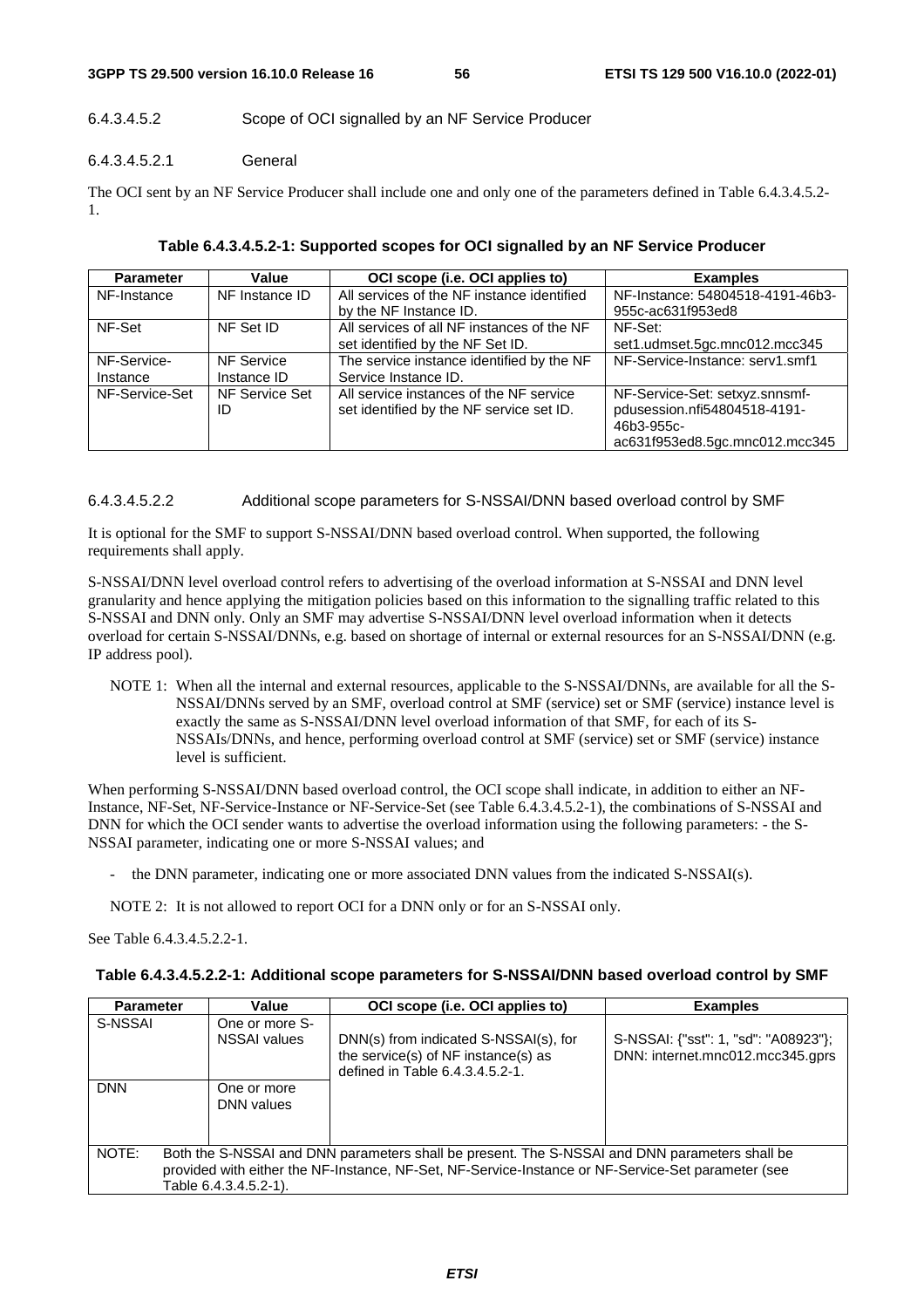An SMF shall advertise S-NSSAI/DNN based overload control for at most 10 DNNs.

NOTE 3: Considering various aspects such as the processing and storage requirements at the overloaded SMF entity and the receiver, the number of important DNNs for which overload control advertisement could be necessary, interoperability between the NFs of different vendors, it was chosen to define a limit on the maximum number of DNNss for advertising the overload control information.

The SMF may advertise overload information for different DNNs of one or more S-NSSAIs in a single OCI header (if the same OCI information, e.g. overload reduction metric, applies to all the DNNs of the S-NSSAI(s)) or in up to 10 OCI headers (if different OCI information needs to be advertized for different DNNs).

An NF selecting an SMF service instance for a given S-NSSAI/DNN shall apply the S-NSSAI/DNN level overload information, if available for that S-NSSAI/DNN.

#### 6.4.3.4.5.3 Scope of OCI signalled by an NF Service Consumer

The OCI sent by an NF Service Consumer shall include one and only one of the parameters defined in Table 6.4.3.4.5.3-1.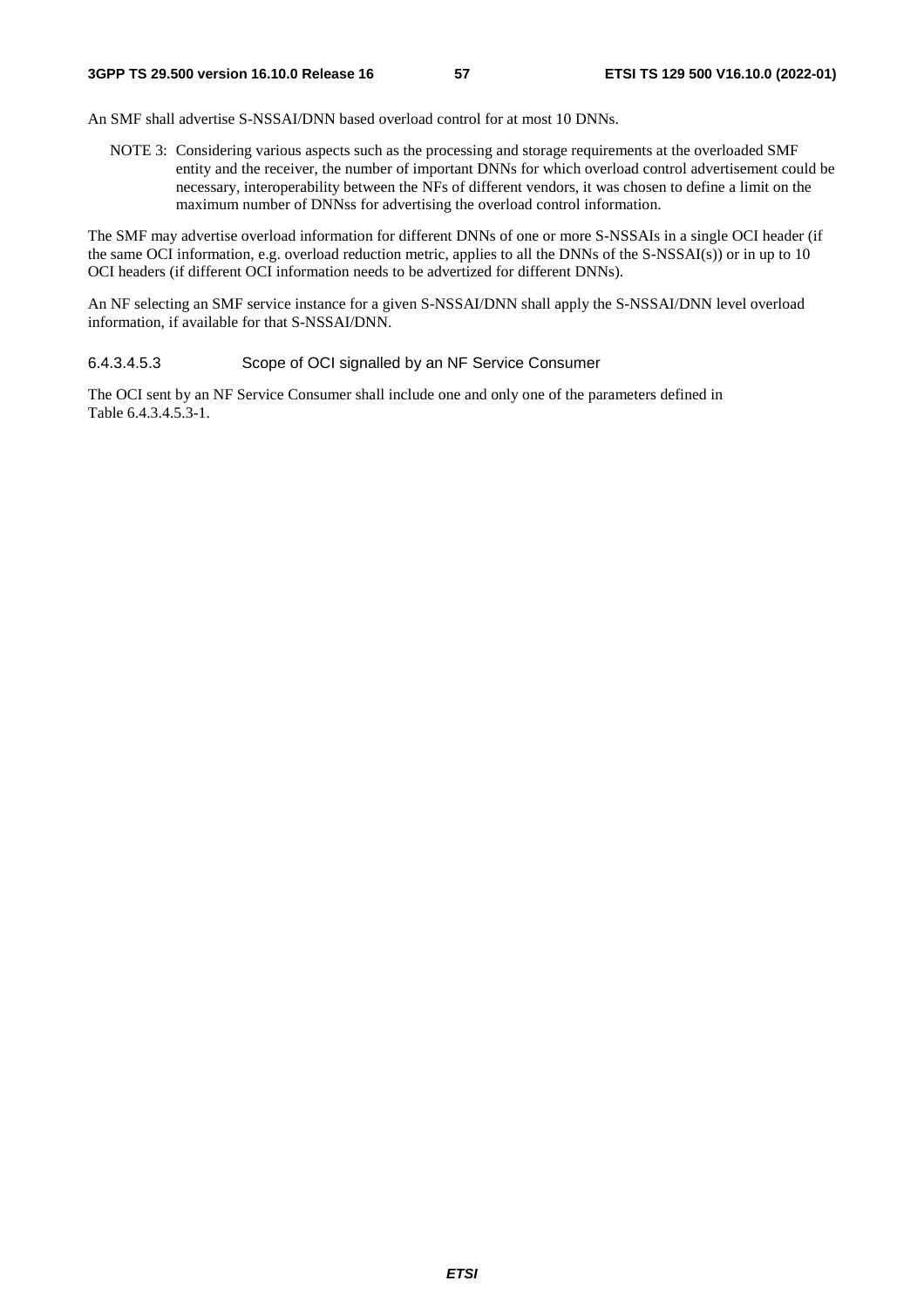| <b>Parameter</b>                                                                                                                                                                                                                                                                                                                                        | Value                                                                             | OCI scope (i.e. OCI applies to)                                                                                                                                                                             | <b>Examples</b>                                                                                                                                                                                                      |  |  |
|---------------------------------------------------------------------------------------------------------------------------------------------------------------------------------------------------------------------------------------------------------------------------------------------------------------------------------------------------------|-----------------------------------------------------------------------------------|-------------------------------------------------------------------------------------------------------------------------------------------------------------------------------------------------------------|----------------------------------------------------------------------------------------------------------------------------------------------------------------------------------------------------------------------|--|--|
| Callback-Uri                                                                                                                                                                                                                                                                                                                                            | One or more<br>URI(s) including<br>a scheme,<br>authority and an<br>optional path | All notifications (or callbacks) with a<br>notification (or callback) URI matching<br>the Callback-Uri parameter value.<br>(NOTE 1)                                                                         | Callback-Uri:<br>https://pcf12.operator.com<br>Callback-Uri:<br>https://pcf12.operator.com/serviceY<br>Callback-Uri:<br>https://pcf12.operator.com/serviceY/<br>abc &<br>https://pcf12.operator.com/serviceY/<br>def |  |  |
| NF-Instance                                                                                                                                                                                                                                                                                                                                             | NF Instance ID                                                                    | All notifications (or callbacks) bound to:<br>the NF Instance ID; or<br>an NF service instance or an NF<br>service set of this NF Instance ID.<br>(NOTE 2)                                                  | NF-Instance: 54804518-4191-46b3-<br>955c-ac631f953ed8                                                                                                                                                                |  |  |
| NF-Set                                                                                                                                                                                                                                                                                                                                                  | NF Set ID                                                                         | All notifications (or callbacks) bound to:<br>the NF Set ID;<br>an NF instance of the NF Set ID;<br>or<br>an NF service instance or an NF<br>service set of an NF Instance of<br>the NF Set ID.<br>(NOTE 2) | NF-Set:<br>set1.udmset.5gc.mnc012.mcc345                                                                                                                                                                             |  |  |
| NF-Service-<br>Instance                                                                                                                                                                                                                                                                                                                                 | <b>NF Service</b><br>Instance ID                                                  | All notifications (or callbacks) bound to:<br>the NF Service Instance ID.<br>(NOTE 2)                                                                                                                       | NF-Service-Instance: serv1.smf1                                                                                                                                                                                      |  |  |
| NF-Service-Set                                                                                                                                                                                                                                                                                                                                          | NF Service Set<br>ID                                                              | All notifications (or callbacks) bound to:<br>the NF Service Set ID; or<br>an NF service instance of the NF<br>Service Set ID.<br>(NOTE 2)                                                                  | NF-Service-Set: setxyz.snnsmf-<br>pdusession.nfi54804518-4191-<br>46b3-955c-<br>ac631f953ed8.5gc.mnc012.mcc345                                                                                                       |  |  |
| NF-Instance or<br>NF-Set<br>and                                                                                                                                                                                                                                                                                                                         | As defined<br>above<br>and                                                        | All notifications (or callbacks) bound to<br>the service indicated in Service-Name<br>within the NF instance ID or NF Set ID,<br>as defined above                                                           | NF-Instance: 54804518-4191-46b3-<br>955c-ac631f953ed8; Service-<br>Name:def                                                                                                                                          |  |  |
| Service-Name                                                                                                                                                                                                                                                                                                                                            | as defined for<br>servname in<br>clause 5.2.3.2.5                                 | (NOTE 2)                                                                                                                                                                                                    |                                                                                                                                                                                                                      |  |  |
| NOTE 1: A notification (or callback) URI matches the Callback-Uri parameter value if the former contains the same                                                                                                                                                                                                                                       |                                                                                   |                                                                                                                                                                                                             |                                                                                                                                                                                                                      |  |  |
| scheme, the same authority and has a path that encompasses the path of the latter.<br>NOTE 2: Notification (or callbacks) may be bound to an NF instance, an NF set, an NF service instance or an NF<br>service set by a request creating a subscription or a callback resource with a Binding Indication as specified<br>in clauses 6.12.4 and 6.12.5. |                                                                                   |                                                                                                                                                                                                             |                                                                                                                                                                                                                      |  |  |

**Table 6.4.3.4.5.3-1: Supported scopes for OCI signalled by an NF Service Consumer** 

EXAMPLE 1: Assuming that a PCF has created the following subscriptions in an AMF:

- subscription 1: notification URI=https://pcf12.example.com/serviceX/1234
- subscription 2: notification URI=https://pcf12.example.com/serviceY/abc
- subscription 3: notification URI=https://pcf12.example.com/serviceY/def

When experiencing overload, if the PCF signals the following OCI scope: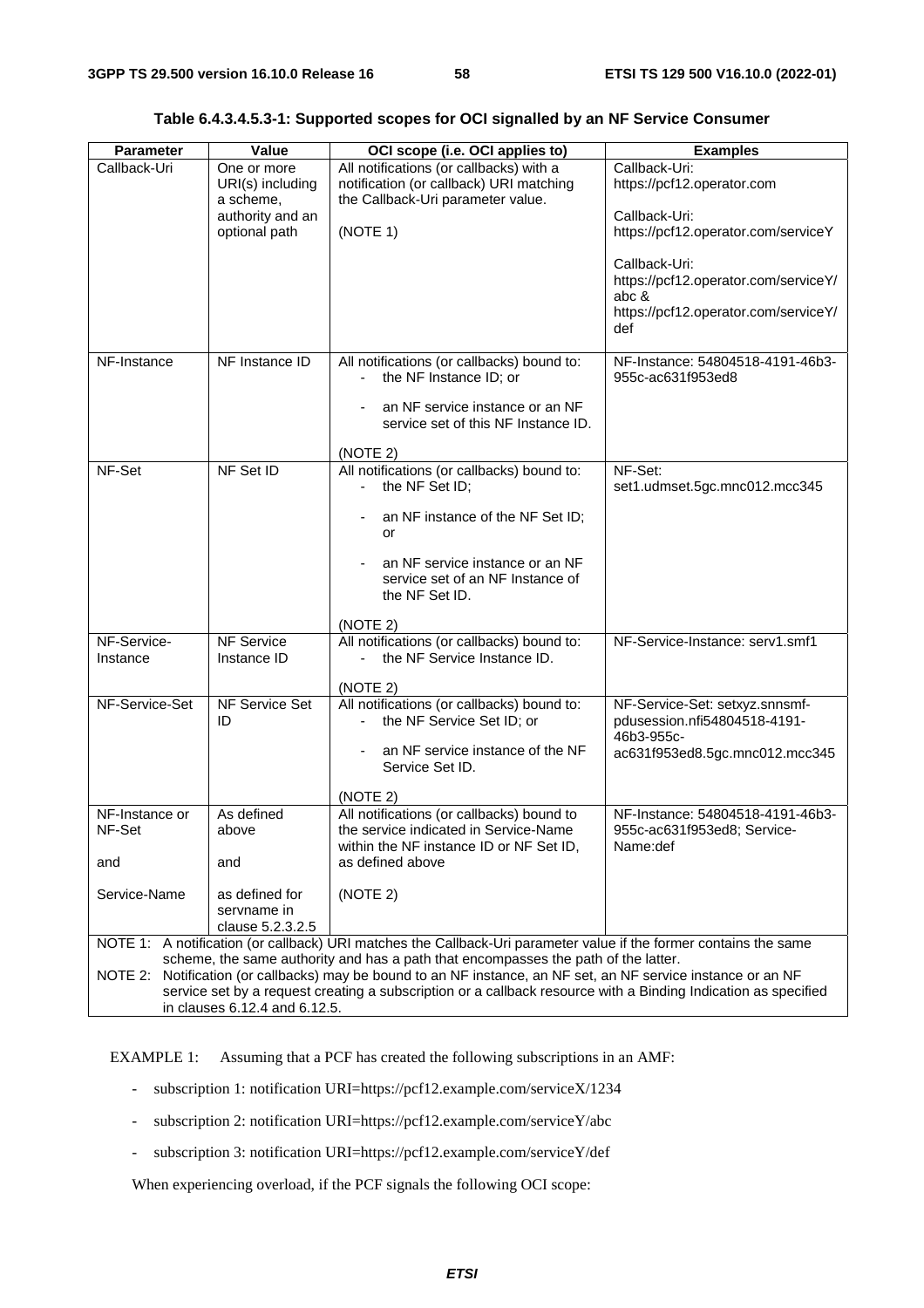- Callback-Uri=https://pcf12.example.com, the OCI applies to notifications of all the subscriptions;
- Callback-Uri=https://pcf12.example.com/serviceY, the OCI applies to notifications of subscriptions 2 and 3;
- Callback-Uri=https://pcf12.example.com/serviceY/abc, the OCI applies to notifications of subscription 2.

EXAMPLE 2: Assuming that a PCF has created the following subscriptions in an AMF:

- subscription 1: notifications bound to PCF service set X, within PCF12 Instance ID, within PCF Set Z
- subscription 2: notifications bound to PCF service set Y, within PCF12 Instance ID, within PCF Set Z
- subscription 3: notifications bound to PCF12 Instance ID and service "def", within PCF Set Z

When experiencing overload, if the PCF signals the following OCI scope:

- NF-Instance=PCF12 Instance ID, the OCI applies to notifications of all the subscriptions;
- NF-Service-Set=Service Set Y of PCF12 Instance ID, the OCI applies to notifications of subscription 2;
- NF-Instance=PCF12 Instance ID and Service="def", the OCI applies to notifications of subscription 3.

#### 6.4.3.4.5.4 Scope of OCI signalled by an SCP

The OCI sent by an SCP shall include one and only one of the parameters defined in Table 6.4.3.4.5.4-1.

#### **Table 6.4.3.4.5.4-1: Supported scopes for OCI signalled by an SCP**

| <b>Parameter</b> | Value           | OCI scope (i.e. OCI applies to)                             | <b>Examples</b>            |
|------------------|-----------------|-------------------------------------------------------------|----------------------------|
| SCP-FODN         | <b>SCP FODN</b> | All requests towards the SCP identified<br>by the SCP FQDN. | SCP-FQDN: scp1.example.com |

#### 6.4.3.5 Overload Control Enforcement

#### 6.4.3.5.1 Message Throttling

As part of the overload mitigation, an entity that receives OCI (with a non-null overload reduction metric) shall reduce the total number of request messages, which would have been sent otherwise, towards the overloaded peer(s) corresponding to the received scope, e.g. towards all the NF instances of the NF Set when the scope indicates an NF Set ID and shall not redirect its requests to another entity pertaining to the same scope. This shall be achieved by discarding a fraction of the service request messages in proportion to the overload level of the peer. This is called request message throttling.

Message throttling shall apply to HTTP requests only (any service request including notification request).

Network Functions shall support and use the "Loss" algorithm as specified in clause 6.4.3.5.2.

#### 6.4.3.5.2 Loss Algorithm

An overloaded NF Service Producer/Consumer/SCP shall ask its peers to reduce the number of HTTP requests they would otherwise send by conveying in the OCI header the requested traffic reduction percentage within the Overload Reduction Metric parameter, as specified in clause 6.4.3.4.3.

The recipients of the Overload Reduction Metric shall reduce the number of request messages by that percentage, either by redirecting them to an alternate destination if possible (e.g. an HTTP POST request for the Nsmf\_PDUSession\_CreateSMContext service operation can be sent to an alternate SMF in the same SMF set, if the olcScope is at the NF instance level and the binding indication of the service resource is for an SMF set), or by failing the request and treating it as if it was rejected by the destination entity.

NOTE: For example, if an NF Service Producer/Consumer/SCP requests a peer to reduce the traffic by 10%, then that peer throttles 10% of the traffic that would have otherwise been sent to this NF Service Producer/Consumer/SCP.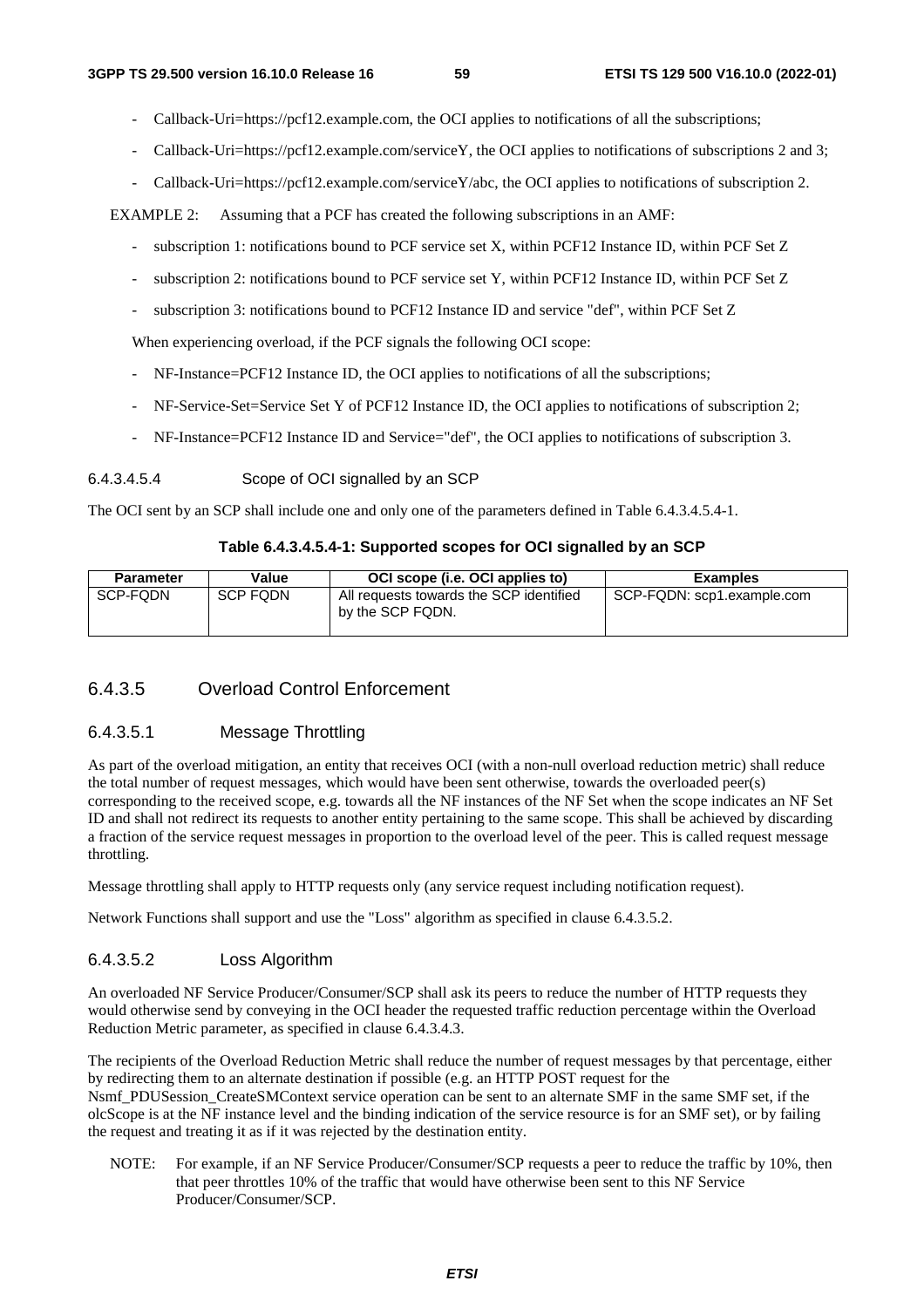## 6.4.3.6 OLC-H feature support

### 6.4.3.6.1 Indicating supports for the OLC-H feature

When registering with the NRF (NFRegister) or updating the NRF (NFUpdate), an NF that supports the OLC-H feature shall indicate the feature support (see clause 6.1.6.2.2 in 3GPP TS 29.510 [8]).

When an NF Service Consumer queries an NRF (NFDiscover) to discover services offered by NF Service Producers, the NRF shall indicate to the NF Service Consumer, if the NF Service Producers support the OLC-H feature (see clause 6.2.6.2.3 in 3GPP TS 29.510 [8]).

# 6.5 Support of Stateless NFs

## 6.5.1 General

A NF may become stateless by decoupling the "compute" resource and "storage" resource as specified in clause 4.1 of 3GPP TS 23.501 [3].

## 6.5.2 Stateless AMFs

#### 6.5.2.1 General

AMF may become stateless by storing the UE related information in the UDSF. Procedures for AMF planned removal or the AMF auto-recovery are specified in clauses 5.21.2.2 and 5.21.2.3 of 3GPP TS 23.501 [3].

#### 6.5.2.2 AMF as service consumer

1. When the AMF subscribes to notifications from another NF Service Producer, the AMF shall provide its GUAMI to the NF Service Producer to enable the latter to discover AMFs within the AMF set, or information about a backup AMF, in addition to Callback URI in the subscription resource.

The AMF may also provide the name of the AMF service to which these notifications are to be sent (this service shall be one of the service produced by the AMF and registered in the NRF or a custom service registered in the NRF for the purpose of receiving these notifications);

- NOTE 1: Providing an AMF service name allows the NF Service Producer to find the endpoint address to deliver the notifications (see bullet 2). The provided AMF service might not use itself the information received in these notifications.
- 2. A NF service producer may also use the Nnrf\_NFDiscovery service to discover AMFs within an AMF set or backup AMF.

If the AMF provided the name of its service (see bullet 1), the NF Service Producer shall look up for the same AMF service from the AMFs within the AMF set or from backup AMF, and use endpoint addresses (i.e. IP addresses, transport and port information, or FQDN) of that service to send notifications (see bullet 6). Otherwise, the notifications shall be sent to an endpoint address registered in the NF Profile of the AMF.

NOTE 2: The AMF can register different endpoint addresses in the NRF for different services.

- 3. An NF service producer may subscribe to GUAMI changes using the AMFStatusChange service operation of the Namf\_Communication service.
- 4. An NF service producer may become aware of AMF changes (at the time of the AMF change or subsequently when sending signalling to the AMF) via Namf\_Communication service AMFStatusChange Notifications, via HTTP Error response from the old or a wrongly selected new AMF, via link level failures (e.g. no response from the AMF), or via a notification from the NRF that the AMF has deregistered. The HTTP error response may be a 3xx redirect response pointing to a new AMF.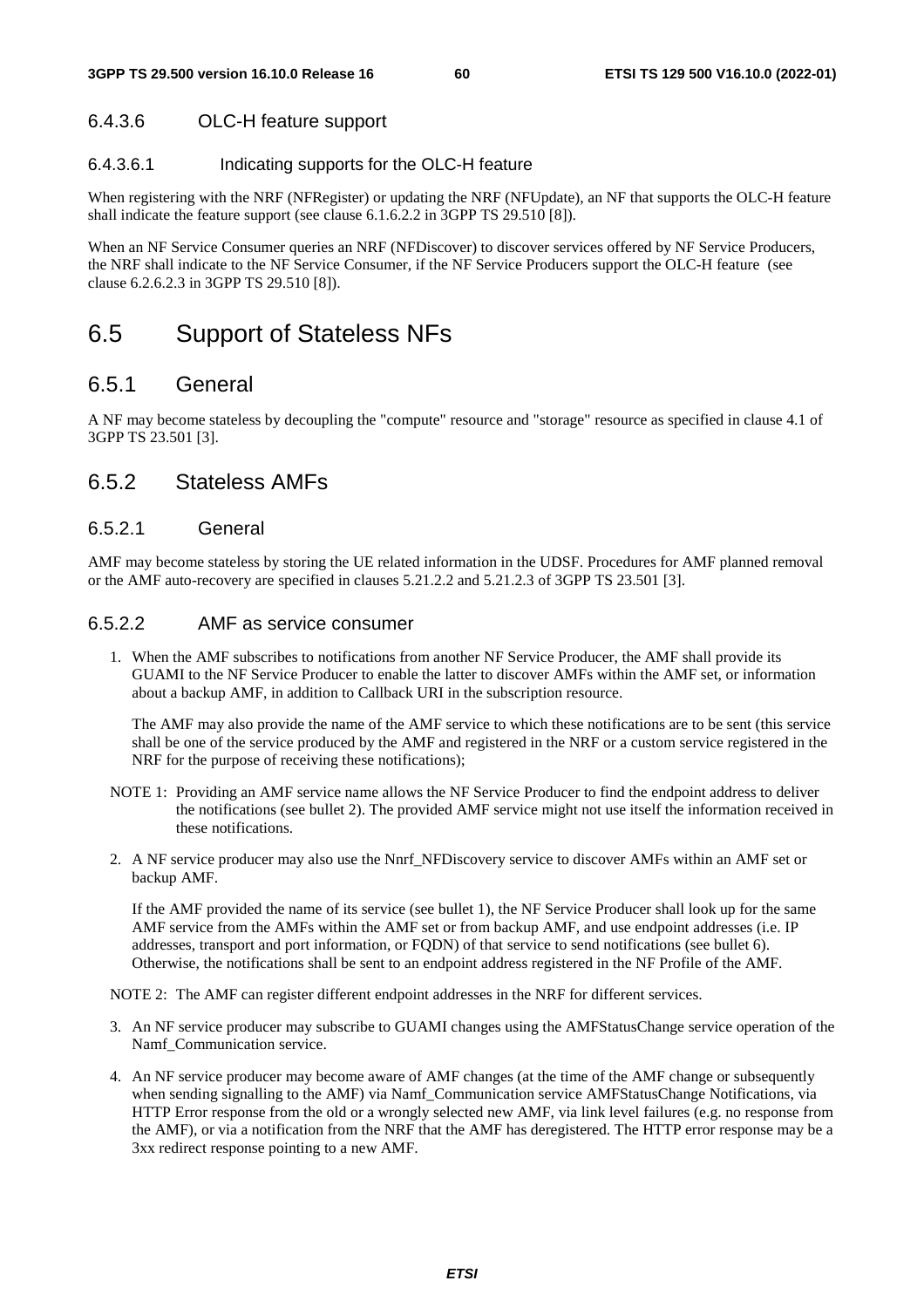- NOTE 3:. AMFs are identified by GUAMIs. A GUAMI can point to an individual AMF or to some or all AMFs within an AMF set. If a GUAMI points to several AMFs, and the UE is served by one of those, all those AMFs can immediately handle communication for that service, and the NF service producer does not need to be aware which of those AMFs is serving a UE.
- 5. When becoming aware of an AMF change, and the new AMF is not known, the NF service producer shall select an AMF within the AMF set or the possibly earlier received backup AMF.
- 6. When becoming aware of an AMF change, the NF service producer shall exchange the authority part of the Notification URI with new AMF information and shall use that URI in subsequent communication.
- 7. Each AMF within the AMF set shall be prepared to receive notifications from the NF service producer, by either handling the notification to the Notification URI constructed according to bullet 6 with the own address as authority part, or by replying with an HTTP 3xx redirect pointing to a new AMF, or by replying with another HTTP error.
- 8. The NF service producer shall be prepared to receive updates to resources of the related service from any AMF within the set.
- 9. If the UE moves to an AMF from a different AMF Set, or to an AMF from the same AMF set that does not support handling the notification as specified in bullet 7, the new AMF should update peer NFs with the new callback URI for the notification.

#### 6.5.2.3 AMF as service producer

- 1. When AMF receives request to establish a service, it may provide information about a backup AMF in a suitable resource.
- 2. NF service consumer may also use the Nnrf\_NFDiscovery service to discover AMFs within an AMF set.
- 3. An NF service consumer may subscribe to GUAMI changes using the AMFStatusChange service operation of the Namf\_Communication service.
- 4. An NF service consumer may become aware of AMF changes (at the time of the AMF change or subsequently when sending signalling to the AMF) via Namf\_Communication service AMFStatusChange Notifications, via Error response from the old or a wrongly selected new AMF, via link level failures (e.g. no response from the AMF), or via a notification from the NRF that the AMF has deregistered. The HTTP error response may be a 3xx redirect response pointing to a new AMF.
- NOTE. AMFs are identified by GUAMIs. A GUAMI can point to an individual AMF or to some or all AMFs within an AMF set. If a GUAMI points to several AMFs, and the UE is served by one of those, all those AMFs can immediately handle communication for that service, and the NF service consumer does not need to be aware which of those AMFs is serving a UE.
- 5. When becoming aware of an AMF change, and the new AMF is not known, the NF service consumer shall select an AMF within the AMF set or the possibly earlier received backup AMF.
- 6. When becoming aware of an AMF change, the NF service consumer shall exchange the apiRoot of resource URIs with new AMF's apiRoot and shall use that URI in subsequent communication.
- 7. Each AMF within the AMF set shall be prepared to receive updates for resources from the NF service consumer, by either handling the updates to the resource URIs constructed according to step 6 with its ownapiRoot, or by replying with an HTTP 3xx redirect pointing to a new AMF, or by replying with another HTTP error.
- 8. For a service that includes notifications from the AMF, the NF service consumer shall be prepared to receive for the that service notifications from any AMF within the set.
- NOTE: If the UE moves to an AMF from a different AMF Set, or to an AMF from the same AMF set that does not support handling the updates as specified in bullet 7, but mechanisms exist to transfer information related to the resource to the AMF, service specific mechanism can exist.to notify the NF service consumer about the resource at the AMF. For instance, for the Namf\_EventExposure service, information and an event subscription is transferred to the new AMF in such a manner and the new AMF will then report an event-change event.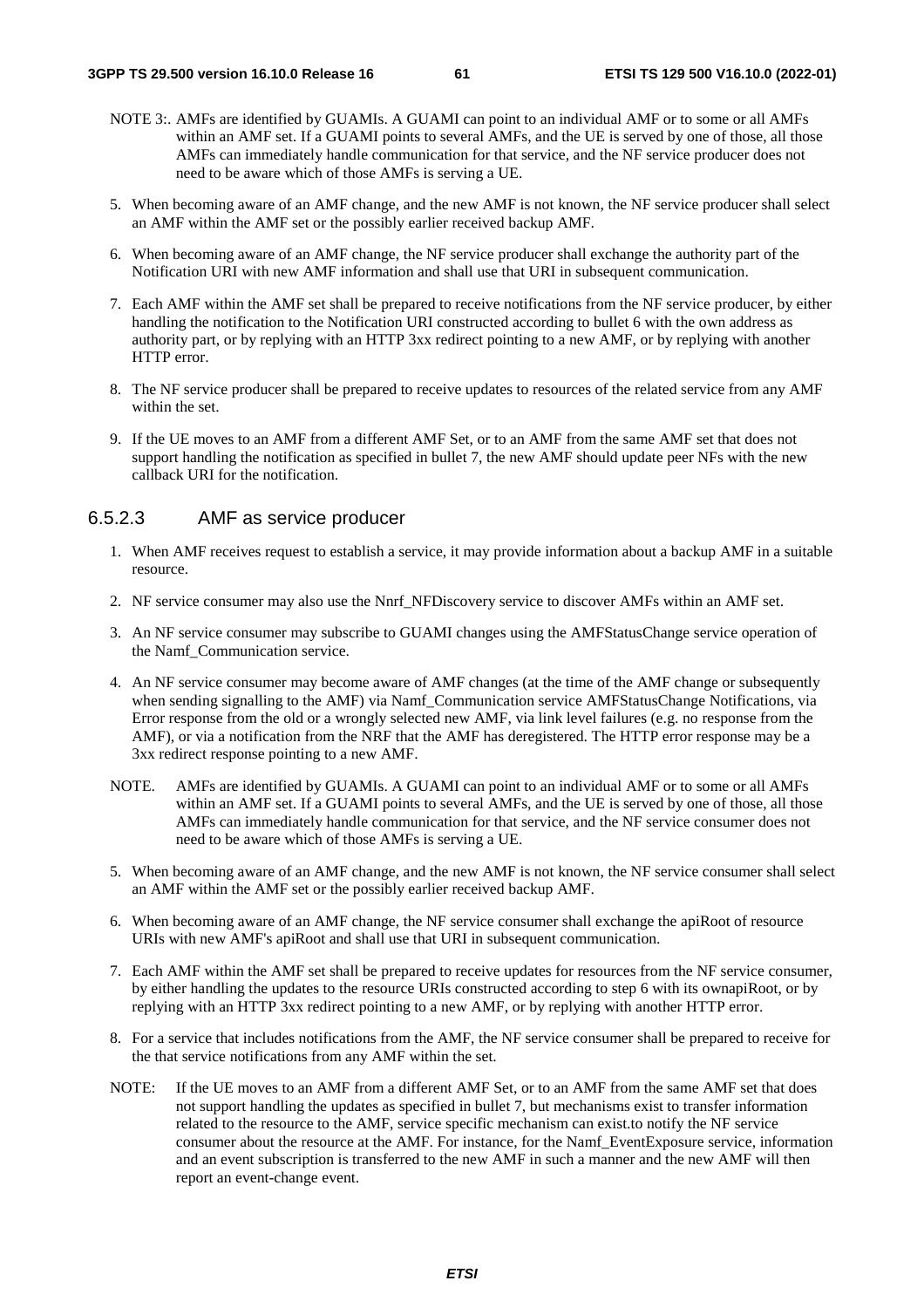# 6.5.3 Stateless NFs (for any 5GC NF type)

#### 6.5.3.1 General

A NF may become stateless by storing its contexts in the UDSF, or in the UDR for UDM, PCF, NEF.

A NF may also be deployed such that several stateless network function instances are present within a set of NF instances. Additionally, within a NF a NF service may have multiple instances grouped into a NF Service Set if they are interchangeable with each other because they share the same context data. See clause 5.21 of 3GPP TS 23.501 [3].

A UDM / AUSF / UDR / PCF group may consist of one or multiple UDM / AUSF / UDR / PCF sets.

#### 6.5.3.2 Stateless NF as service consumer

- 1. When the NF service consumer subscribes (explicitly or implicitly) to notifications from another NF service producer, the NF service consumer may provide a binding indication to the NF service producer as specified in clause 6.3.1.0 of 3GPP TS 23.501 [3] and clause 4.17.12.4 of 3GPP TS 23.502 [4], to enable the related notifications to be sent to an alternative NF service consumer within the NF (service) set, in addition to providing the Callback URI in the subscription resource.
- 2. A NF service producer or SCP may use the Nnrf\_NFDiscovery service to discover NF service consumers within an NF (service) set.
- 3. An NF service producer may become aware of an NF service consumer change, via receiving an updated binding information (i.e. when the binding entity corresponding to the binding level is changed) in a HTTP request message or an Error response to a notification, via link level failures (e.g. no response from the NF), or via a notification from the NRF that the NF service consumer has deregistered. The HTTP error response may be a 3xx redirect response pointing to a new NF service consumer.
- NOTE 1: When the binding entity other than the one corresponding to the binding level is changed, it indicates the resilience information of the session is changed, i.e. more or less consumer instances are able to handle the Notification/Callback request message; the NF service producer is not expected to change Notification/Callback URI.
- NOTE 2: When a Binding Indication is included in an acceptance response message, the NF service producer stores the Binding Indication, but does not check it to determine whether there is a NF service consumer change. Accordingly, the NF service producer continues to use its current Notification/Callback URI for subsequent requests, until it becomes aware of an NF service consumer change, at which point in time it uses the last received binding information to reselect a different instance.
- 4. When becoming aware of an NF service consumer change, and if the new NF service consumer is not known, the NF service producer shall select a new NF service consumer as specified in clause 6.6 of 3GPP TS 23.527 [38]. If binding information is available and the binding mechanism is supported by the NF service producer, the reselection should be based on the binding information, as specified in clause 6.6.2 of 3GPP TS 23.527 [38], in clause 6.3.1.0 of 3GPP TS 23.501 [3] and in clause 4.17.12.4 of 3GPP TS 23.502 [4]. If binding information is not available or the binding mechanism is not supported by the NF service producer, the reselection is performed as specified in clause 6.6.3 of 3GPP TS 23.527 [38].
- 5. When becoming aware of an NF service consumer change, the NF service producer or SCP shall replace the authority part of the Notification/Callback URI with the new NF service consumer information and shall use that URI in subsequent communications, as specified in clause 6.6 of 3GPP TS 23.527 [38].
- 6. When the NF service consumer is changed, and if the new NF service consumer does not support handling notifications as specified in the above bullet 5, the new NF service consumer should update the NF service producers with the new Notification URI. For explicit subscriptions, this is achieved by updating the existing subscription or creating a new subscription, depending on the NF service producer's API. For implicit subscriptions, this is carried out via a service update request message.
- 7. The new NF service consumer may include an updated binding indication in a service request or notification response message to the NF service producer.
- 8. Each NF service consumer within the NF (service) set shall be prepared to receive notifications from the NF service producer, either by handling the notifications to the Notification URI constructed according to the above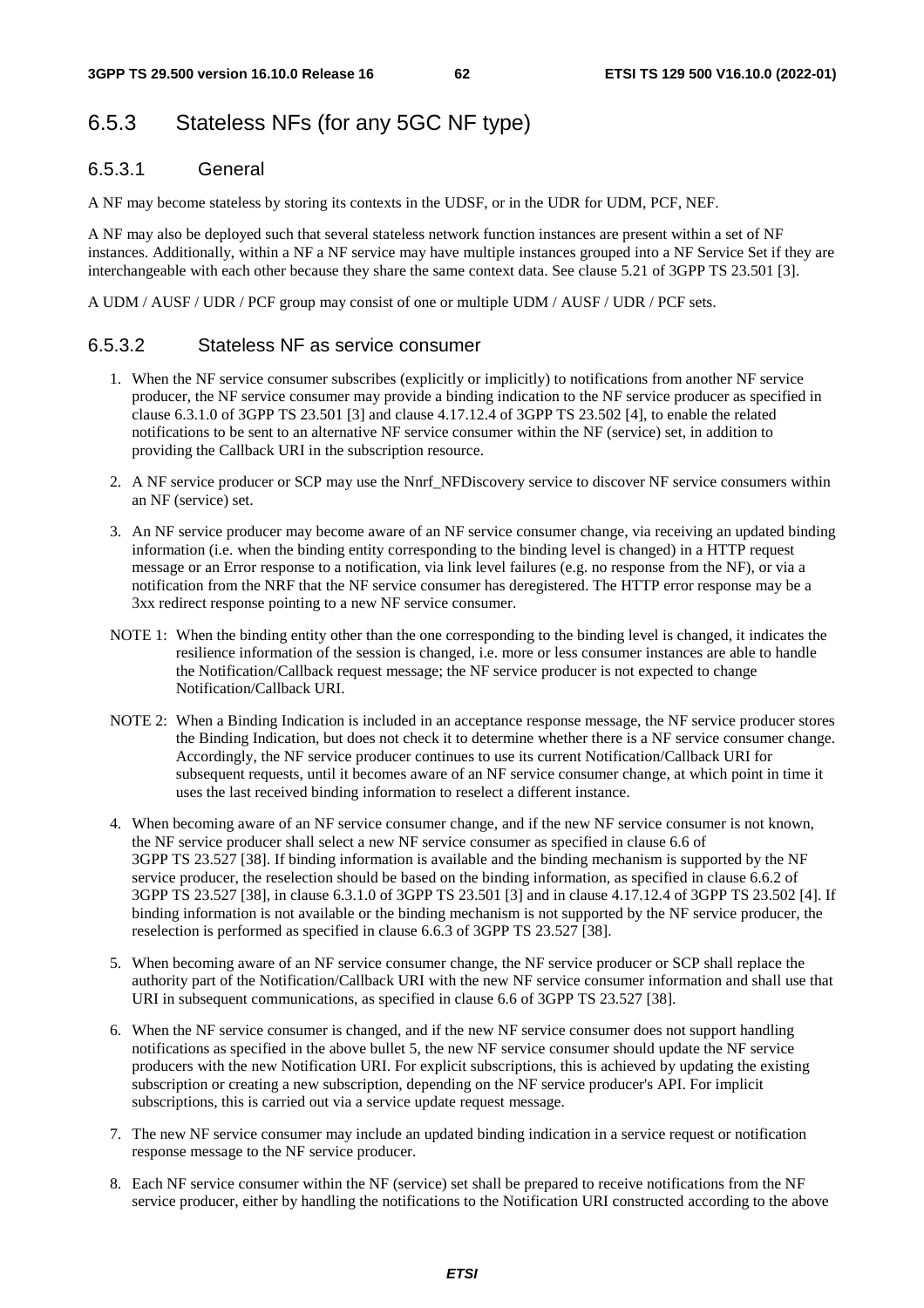bullet 5 with its own address as authority part, by handling the notifications to the Notification URI notified in the above bullet 6, or by replying with an HTTP 3xx redirect pointing to a new NF service consumer or with another HTTP error.

- 9. The NF service producer shall be prepared to receive updates to resources of the related service from any NF service consumer within the NF (service) set.
- 10. If an SCP detects that the target NF service consumer of a notification/callback request is not available, the SCP may select a new NF service consumer based on either Routing Binding Indication, if available and supported by the SCP, or by relying on 3gpp-Sbi-Discovery headers, if provided by the NF service producer. See clause 6.6 in 3GPP TS 23.527 [38].

### 6.5.3.3 Stateless NF as service producer

- 1. When the NF service producer receives a request to establish a service, it may provide binding information as specified in clause 6.3.1.0 of 3GPP TS 23.501 [3] and clause 4.17.12 of 3GPP TS 23.502 [4] to establish a binding between the NF service consumer and the NF service producer for subsequent related requests.
- 2. The NF service consumer or SCP may use the Nnrf\_NFDiscovery service to discover NF service producers within an NF (service) set.
- 3. An NF service consumer may become aware of an NF service producer change, by receiving an updated binding information (i.e. when the binding entity corresponding to the binding level is changed) in a HTTP request message or an Error response from the old or a selected new NF service producer, via link level failures (e.g. no response from the NF), or via a notification from the NRF that the NF has deregistered. The HTTP error response may be a 3xx redirect response pointing to a new NF.
- NOTE 1: When the binding entity other than the one corresponding to the binding level is changed, it indicates the resilience information of the resource context is changed, i.e. more or less service instances are able to handle the service request message; the NF service consumer is not expected to change the Location of the resource context in the NF service producer.
- NOTE 2: When a Binding Indication is included in an acceptance response message, the NF service consumer stores the Binding Indication, but does not check it to determine whether there is a NF service producer change. Accordingly, the NF service consumer continues to use its current Resource URI for subsequent requests, until it becomes aware of an NF service producer change, at which point in time it uses the last received binding information to reselect a different instance.
- 4. When becoming aware of an NF service producer change, and if the new NF service producer is not known, the NF service consumer shall select a new NF service producer, as specified in clause 6.5 of 3GPP TS 23.527 [38]. If binding information is available and the binding mechanism is supported by the NF service consumer, the reselection should be based on the binding information, as specified in clause 6.12 of this specification (see also clause 6.5.2 of 3GPP TS 23.527 [38]) and in clause 6.3.1.0 of 3GPP TS 23.501 [3]. If binding information is not available or the binding mechanism is not supported by the NF service consumer, the reselection is performed as specified in clause 6.5.3 of 3GPP TS 23.527 [38].
- 5. When becoming aware of an NF service producer change, the NF service consumer or SCP shall replace the apiRoot of the resource URI with the new NF service producer's apiRoot and shall use that URI in subsequent communications as specified in clause 6.5 of 3GPP TS 23.527 [38].
- 6. When the NF service producer changes, the new NF service producer may include an updated binding indication in a notification/callback request sent to the NF service consumer. The new NF service producer may also generate a new resource URI and return it to the NF service consumer upon reception of a service request related to the resource from that NF service consumer, e.g. the new NF service producer may reply with an HTTP 3xx redirect status code pointing to the new location of the resource.
- 7. Each NF service producer within the NF (service) set shall be prepared to receive updates for resources from the NF service consumer, either by handling the updates to the resource URIs constructed according to the above bullet 5 with its own apiRoot, by handling the updates to the resource URIs notified in the above bullet 6, by replying with an HTTP 3xx redirect pointing to a new NF service producer, or by replying with another HTTP error.
- 8. For a service that includes notifications from the NF service producer, the NF service consumer shall be prepared to receive for that service notifications from any NF service producer within the NF (service) set.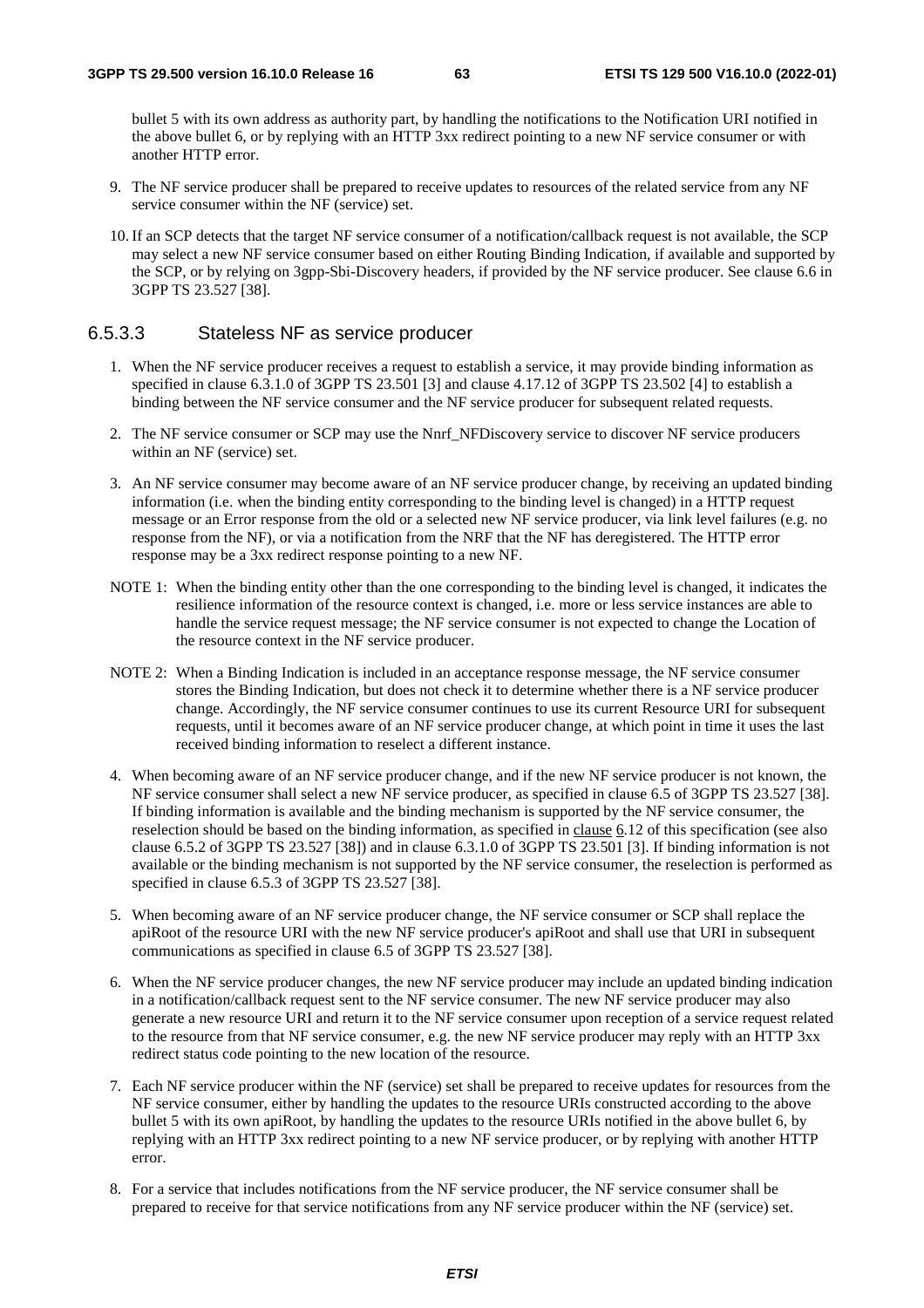9. If an SCP detects that the target NF service producer is not available, the SCP may select a new NF service producer based on either Routing Binding Indication, if available and supported by the SCP, or by relying on 3gpp-Sbi-Discovery headers, if provided by the NF service consumer. See clause 6.5 in 3GPP TS 23.527 [38].

# 6.6 Extensibility Mechanisms

### 6.6.1 General

This clause describes the extensibility mechanisms supported in the Service-Based Architecture in 3GPP 5GC, such as feature negotiation, vendor-specific extensions, etc.

## 6.6.2 Feature negotiation

A versioning of services in the request URI shall be supported by 3GPP 5G APIs, but version upgrades shall only be applied for non-backward compatible changes or the introduction of new mandatory features.

The following mechanism to negotiate applicable optional features shall be used by 5G APIs. This supported feature mechanism shall be applied separately for each API.

For any API that defines resources, suitable resources associated to or representing the NF Service Consumer (e.g. a top-level resource or a sub-resource representing the NF Service Consumer) shall be identified in each API to support the negotiation of the applicable optional features between the NF Service Consumer and NF Service Producer for this resource. Each such resource for a 5G API shall contain an attribute (e.g. "supportedFeatures") of the SupportedFeatures data type defined in 3GPP TS 29.571 [13] containing a bitmask to indicate supported features. The features and their positions in that bitmask are defined separately for each API.

The HTTP client acting as NF service consumer shall include the attribute of the SupportedFeatures data type defined in 3GPP TS 29.571 [13] in the HTTP PUT or POST requests to create the resource associated to or representing the NF Service Consumer of 5G API. This attribute indicates which of the optional features defined for the corresponding service are supported by the HTTP client. The HTTP server shall determine the supported features for the corresponding resource by comparing the supported features indicated by the client with the supported features the HTTP server supports. Features that are supported both by the client and the server are supported for that resource. The HTTP server shall include the attribute of the SupportedFeatures data type defined in 3GPP TS 29.571 [13] indicating those features in the representation of the resource it returns to the HTTP client in the HTTP response confirming the creation of the resource.

The HTTP client acting as NF service consumer may include a query parameter (e.g. "supported-features") of the SupportedFeatures data type defined in 3GPP TS 29.571 [13] in HTTP GET requests to fetch resource(s) associated to the NF Service Consumer of 5G API. This query parameter indicates which of the optional features defined for the corresponding service are supported by the HTTP client. The HTTP server shall determine the supported features for the corresponding resource(s) by comparing the supported features indicated by the client with the supported features the HTTP server supports. Features that are supported both by the client and the server are supported for the resource(s); attributes or enumerated values that are only of relevance to a feature unsupported by the requested resource(s) should be ommitted from the representation sent in the response. The HTTP Server shall include the attribute of the SupportedFeatures data type defined in 3GPP TS 29.571 [13] indicating those features in the HTTP GET response, if supported by the API definition.

The supported features for a resource associated to or representing the NF Service Consumer shall also be applicable to all subordinate resources of that resource, and for all custom operations related to any of those resources. If any of those resources is used for the subscription to notifications (see clause 4.6.2 of 3GPP TS 29.501 [5]), the supported features shall also apply to those notifications.

Attributes used for the representation of a resource, particular values in enumerated data types, and/or procedural description can be marked to relate to a particular supported feature. Such attributes shall not be mandated in data structures. Such attributes or enumerated values shall only be sent and such procedures shall only be applied if the corresponding feature is supported.

Unknown attributes and values shall be ignored by the receiving entity. Unsupported query parameters shall be handled as specified in clause 5.2.9.

NOTE: The sender may send such information before the supported features for a resource have been determined.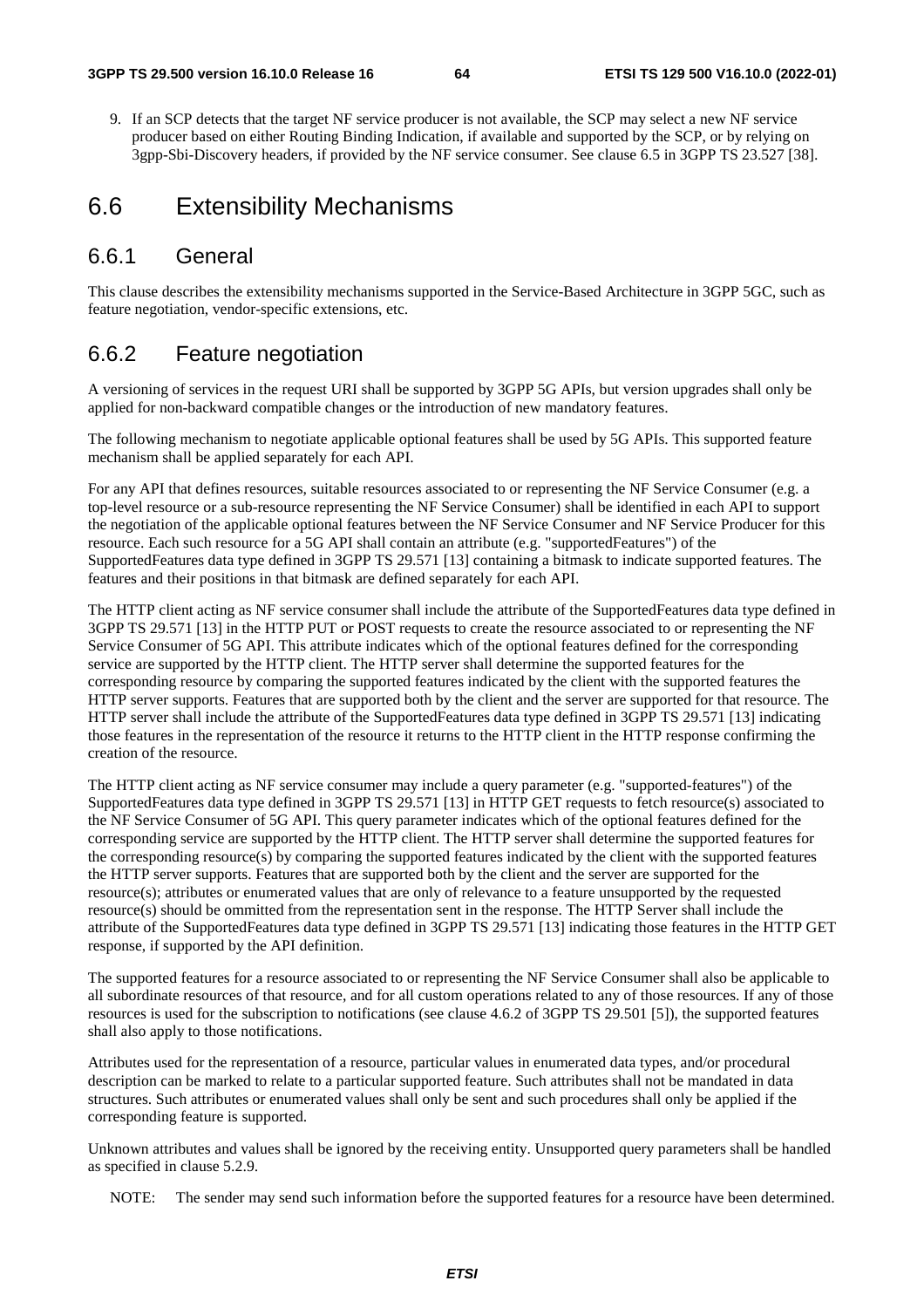For an API that does not define any resources, only custom operations without associated resources or notifications without subscription will be used. For such APIs, if a feature negotiation is desired, the request and response bodies of a suitable custom operation or notification need to be defined in such a manner that an attribute of the SupportedFeatures data type defined in 3GPP TS 29.571 [13] is included. The client invoking that custom operation or notification shall indicate its supported features for that API within the corresponding HTTP request. The data structures to be included in the HTTP request as defined for that API, shall include the attribute of the SupportedFeatures data type defined in 3GPP TS 29.571 [13], preferably in the outermost data structure for cases where the body contains a complex structure with several layers of JSON objects. The server shall determine the supported features by comparing the supported features indicated by the client with its own supported features. Features that are supported both by the client and the server are supported for subsequent custom operations and notifications of that API. The server shall include the attribute of the SupportedFeatures data type defined in 3GPP TS 29.571 [13] indicating those features in the successful response to the custom operation or notification. The data structures to be included in the HTTP response as defined for that API, shall include the attribute of the SupportedFeatures data type defined in 3GPP TS 29.571 [13], preferably in the outermost data structure for cases where the body contains a complex structure with several layers of JSON objects. The client and server shall only use those supported features in subsequent communication of that API between each other until the supported feature negotiation performed as part of that communication yields a new result.

Additionally, a NF instance should register all the features it supports to the NRF, to enable NF Service Consumers to discover NF Service Producers supporting specific features.

Specific requirements for support of Indirect Communication with Delegated Discovery are specified in clause 6.10.6.

## 6.6.3 Vendor-specific extensions

Information elements sent on the 3GPP 5GC APIs should be extensible with vendor-specific data. The definition of JSON data structures using OpenAPI as Interface Definition Language (see OpenAPI Specification [9]) allows to extend by default any JSON object with additional member elements, as long as no specific directives are included in the schema definition preventing such extension (e.g., by setting "additionalProperties" to false).

NOTE 1: The only JSON data types that can be extended, by defining additional members, are JSON objects; simple data types (and arrays of items of simple data types) cannot be extended in this way.

However, in order to avoid duplication of member names inside a same object (see 3GPP TS 29.501 [5], clause 5.2.4.2, for the requirement of uniqueness of member names in JSON objects), it is necessary to comply with a naming scheme for vendor-specific data elements, to avoid clashing names between vendors.

Vendor-specific member names in JSON objects shall be named in the following manner:

```
"vendorSpecific-nnnnnn": { 
 ... 
}
```
where the value "nnnnnn" is a fixed 6-digit string, using the IANA-assigned "SMI Network Management Private Enterprise Codes" [18] value associated to a given vendor, and padding with leading digits "0" to complete a 6-digit value.

NOTE 2: The content (value) of those vendor-specific member elements, and their usage, is not to be defined by any of the 3GPP Technical Specifications. Also, the type of value assigned to these members is not defined by 3GPP, and therefore, they can be any of the types allowed in the JSON specification: objects, arrays, or simple types (string, number, Boolean, etc.). However, to allow future extensibility of these values, it is recommended that they are defined as objects.

EXAMPLE: The vendor-specific member name for vendor "3GPP" would be:

```
"vendorSpecific-010415": { 
 ... 
}
```
# 6.6.4 Extensibility for Query parameters

New query parameters may be defined after the OpenAPI freeze of the first 3GPP release that contains an API.

A new feature should be defined in the API for any query parameter added in a new version of the API or for any new functionality resulting in defining new query parameter(s). A single feature may be defined, if appropriate, when adding multiple query parameters in a new version of the API.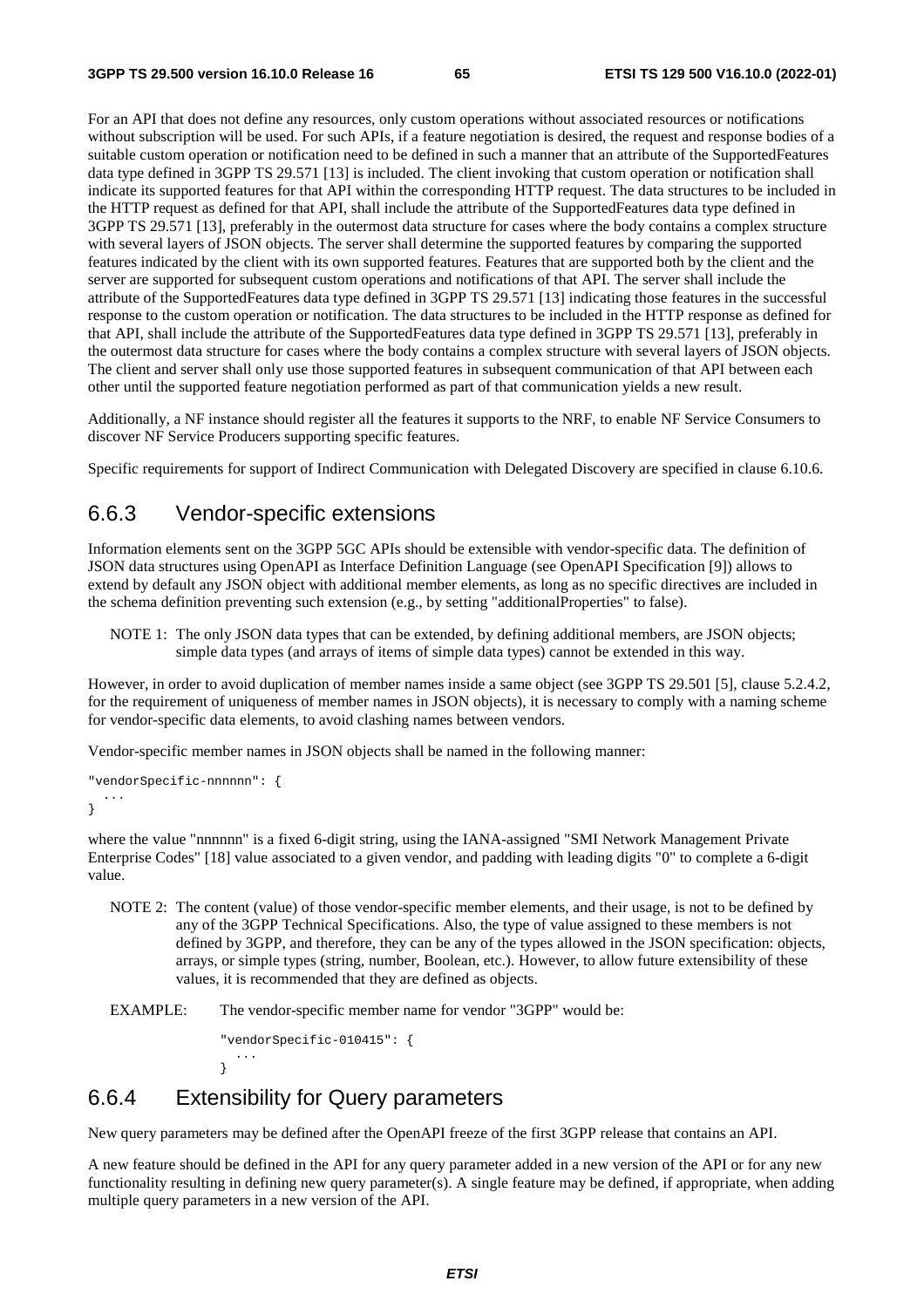Prior to using such a query parameter in an HTTP request, the NF Service Consumer should determine, if possible, whether the query parameter is supported by the NF Service Producer, using the feature negotiation mechanism specified in clause 6.6.2.

- NOTE 1: Not doing so could result in the NF Service Producer rejecting the request if it does not support the query parameters, see clause 5.2.9.
- NOTE 2: A NF Service Consumer can discover the features (and therefore the query parameters) supported by a NF Service Producer using the NRF, if the latter has registered the features it supports to the NRF.

If the NF Service Consumer includes the query parameter (e.g. "supported-features") of the SupportedFeatures data type defined in 3GPP TS 29.571 [13] in an HTTP GET request (see clause 6.6.2), the NF Service Producer shall include the attribute (e.g. "supportedFeatures") of the SupportedFeatures data type defined in 3GPP TS 29.571 [13] in the HTTP GET response, set as defined for HTTP responses in clause 6.6.2, if supported by the API definition.

- NOTE 3: This allows a NF Service Consumer to discover the features (and therefore the query parameters) supported by the NF Service Producer when the first interaction with the NF Service Producer is an HTTP GET request and the service was not discovered via the NRF, e.g. for a NF Discovery Request sent to the NRF.
- NOTE 4: Some APIs are designed to allow returning the attribute of the SupportedFeatures data type defined in 3GPP TS 29.571 [13] in the HTTP GET response, regardless of whether the query parameter of the SupportedFeatures data type defined in 3GPP TS 29.571 [13] is present in the request.

If a NF Service Consumer uses such a query parameter in an HTTP GET request without prior knowledge of whether it is supported by the NF Service Producer, the NF Service Consumer shall be prepared to receive a successful response that may not match all the query parameters sent in the request, and to act accordingly. The NF Service Consumer may use the attribute of the SupportedFeatures data type defined in 3GPP TS 29.571 [13] returned by the NF Service Producer in the HTTP GET response, if available, to determine the features (and thus query parameters) not supported by the NF Service Producer.

When defining new query parameters in a new version of an API, it needs to be checked that the addition of the query parameter does not cause backward compatibility problems with NF Service Producers complying with an earlier version of the API, e.g. if the query parameter is ignored in a HTTP GET request. Otherwise, it needs to be ascertained that the NF Service Consumer does not use such a query parameter without prior knowledge that it is supported by the NF Service Producer.

# 6.7 Security Mechanisms

## 6.7.1 General

The security mechanisms for service based interfaces are specified in clause 13 of 3GPP TS 33.501 [17].

Security Protection Edge Proxy (SEPP), as specified in 3GPP TS 33.501 [17], shall be used between service based interfaces across PLMNs. The NFs in a PLMN shall use the SEPP as a HTTP/2 proxy for the HTTP/2 messages that carry ":authority" pseudo header with a uri-host formatted as specified in clause 6.1.4.3.

## 6.7.2 Transport layer security protection of messages

As specified in clause 13.1 of 3GPP TS 33.501 [17], TLS shall be used for the security protection of messages at the transport layer for the service based interfaces if network security is not provided by other means.

# 6.7.3 Authorization of NF service access

As specified in clause 13.4.1 of 3GPP TS 33.501 [17] OAuth 2.0 (see IETF RFC 6749 [22]) may be used for authorization of NF service access. All NFs and the NRF shall support the OAuth 2.0 authorization framework with "Client Credentials" grant type as specified in clause 4.4 of IETF RFC 6749 [22] , except that there is no "Authorization" HTTP request header in the access token request.

The NRF shall act as the Authorization Server providing "Bearer" access tokens (IETF RFC 6750 [23]) to the NF service consumers to access the services provided by the NF service providers.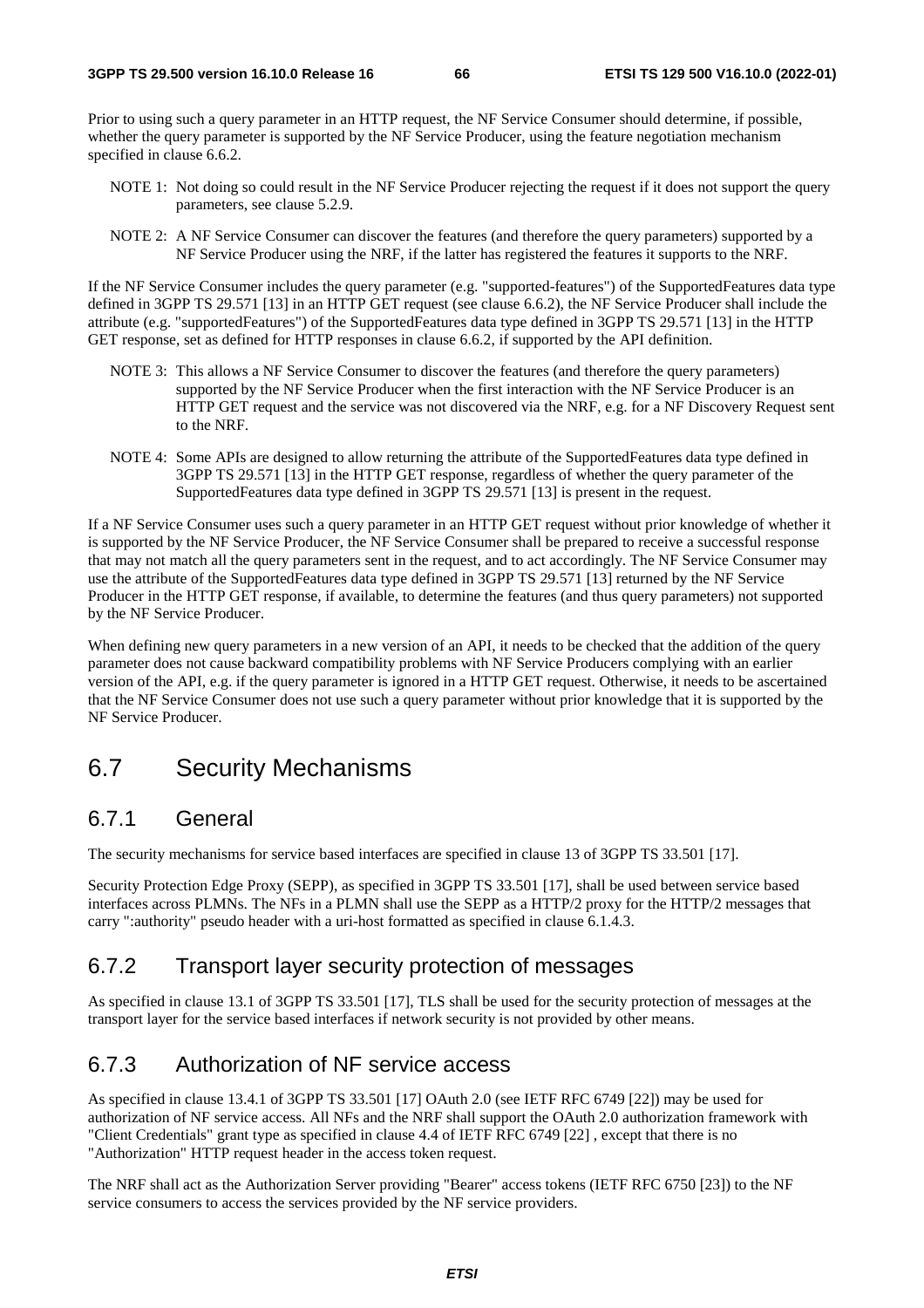If an NF service (i.e API) receives an OAuth 2.0 access token in the "Authorization" HTTP request header field, the NF service shall validate the access token, its expiry and its access scope before allowing access to the requested resource, as specified in clause 7 of IETF RFC 6749 [22].

The access scope required to get access to a given resource may be, based on local configuration of the NF service producer, either:

- the service name of the NF Service; this scope grants generic access to a given API, for those operations on resources that don't require a specific authorization, or
- both, the service name of the NF Service, and a string that uniquely represents the type of operation (e.g. create/modify/read), the resource and the service; those two scopes, together, grant access to those operations on resources that require a specific authorization.

An NF service consumer shall support OAuth 2.0.

For request/response semantics service operations and for the subscribe and unsubscribe operations of subscribe/notify semantics service operations, an NF service consumer may use OAuth 2.0 for the authorization of the API access, based on local configuration. The NF service consumer discovers the additional scopes (resource/operation-level scopes) that might be required to invoke a certain service operation, based on the authorization information registered in NRF by the NF service producer in its NF profile.

When Oauth<sub>2</sub> authorization is used, the NF service consumer shall use the token received from NRF as a "Bearer" token and include it in the Authorization header of the HTTP service requests, as described in IETF RFC 6750 [23] clause 2.1.

An NF service producer shall decide to accept or reject an API request without the OAuth2.0 access token in the "Authorization" HTTP request header field, based on local configuration.

If an NF service producer rejects an API request without the OAuth2.0 access token or an API request with an invalid OAuth2.0 access token, it shall return the HTTP "401 Unauthorized" status code together with the "WWW-Authenticate" header as specified in IETF RFC 7235 [21], where:

- the scheme for challenge in the "WWW-Authenticate" header shall be set to "Bearer" (IETF RFC 6750 [23]),
- the "realm" attribute shall be set to the URI of the service (i.e API URI) for which the access failed, in the case of request / response service operations,
- the "error" attribute shall be set to "invalid\_token", as described in IETF RFC 6750 [23], if the request contained a token which was deemed as invalid by the NF service producer (e.g. it is expired, malformed...); if the request did not contain a token, the "error" attribute shall not be included.

If an NF service producer rejects an API request with an OAuth2.0 access token not having the required scopes to invoke the service operation, it shall return the HTTP "403 Forbidden" status code together with the "WWW-Authenticate" header, where:

- the scheme for challenge in the "WWW-Authenticate" header shall be set to "Bearer",
- the "realm" attribute shall be set to the URI of the service (i.e API URI) for which the access failed, in the case of request / response service operations,
- the "error" attribute shall be set to "insufficient\_scope" as described in IETF RFC 6750 [23],
- the "scope" attribute shall be set with the  $\text{scope}(s)$  necessary to access the protected resource.

For the notify operation of subscribe/notify semantics service operations, in this release of this specification OAuth 2.0 access token is not used.

When an NF service consumer receives a "401 Unauthorized" or a "403 Forbidden" status code with a "WWW-Authenticate" header containing "Bearer" as the scheme for challenge it shall not repeat the same request without an OAuth2.0 access token or with an access token that has been already used. The NF service consumer may repeat the same request with a new OAuth 2.0 access token.

NOTE: If a NF service producer accepts a request without the OAuth 2.0 access token, based on local policy, it is assumed that such accesses are allowed based on trust relationships and hence full access to the resource as it would have been otherwise allowed, is provided.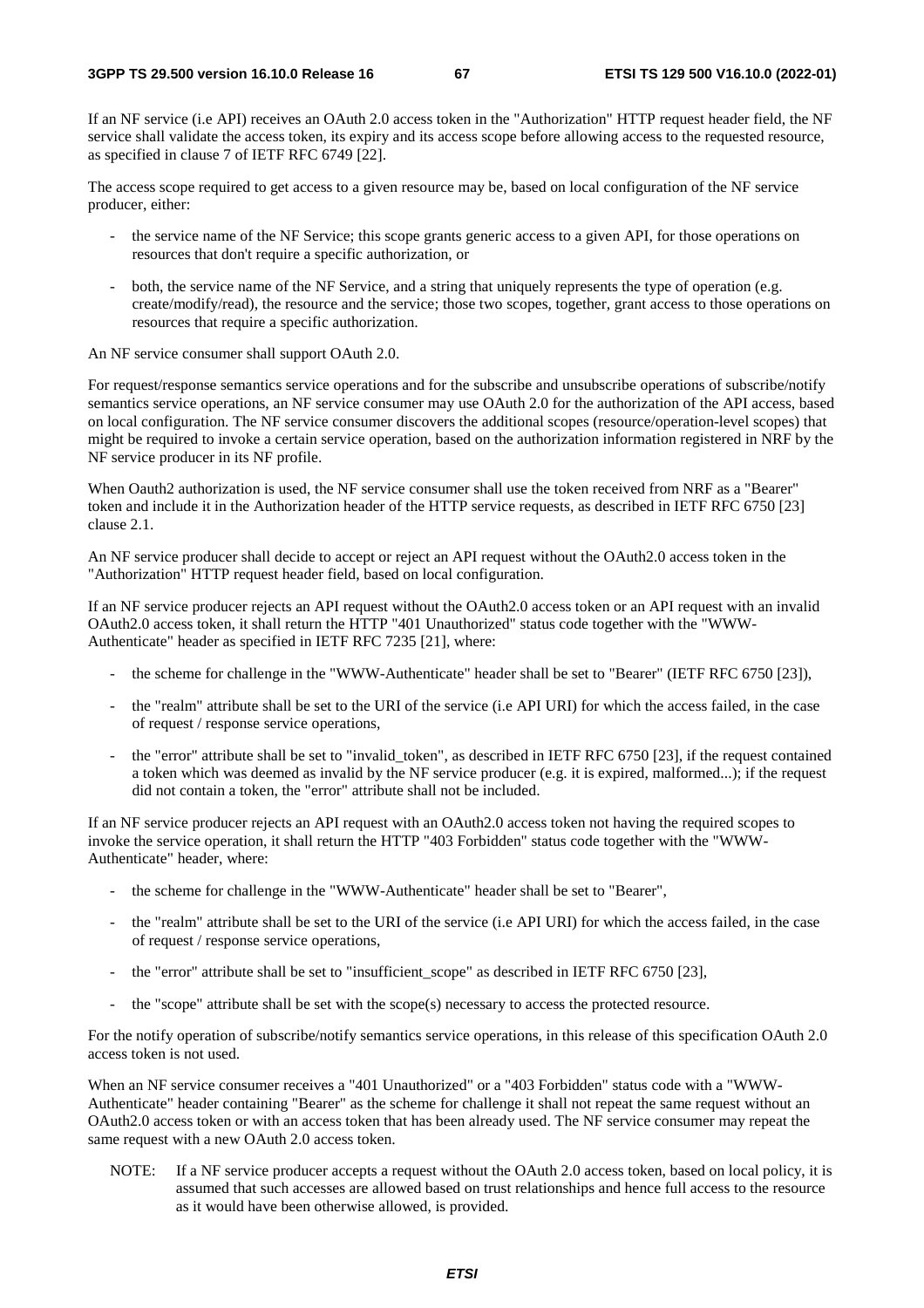# 6.7.4 Application layer security across PLMN

## 6.7.4.1 General

HTTP/2 messages sent across the PLMN between the SEPPs shall follow the application layer security procedures specified in clause 13.2 of 3GPP TS 33.501 [17].

### 6.7.4.2 N32 Procedures

As specified in clause 13.2 of 3GPP TS 33.501 [17], the following procedures shall be supported across N32

- Capability Negotiation Request and Response;
- Parameter Exchange Request and Response;
- forwarding of the JOSE (see IETF RFC 7516 [25] and IETF RFC 7515 [26]) protected messages over N32.

Based on the capability negotiation and parameters exchanged between the SEPPs, the service based interface messages sent across N32 interface shall be subjected to JOSE based protection (see IETF RFC 7516 [25] and IETF RFC 7515 [26]) as specified in clause 13.2.4 of 3GPP TS 33.501 [17].

3GPP TS 29.573 [27] specifies protocol for the exchange of the messages described above over N32, the format of the JOSE (see IETF RFC 7516 [25] and IETF RFC 7515 [26]) protected messages and the procedure for forwarding of the JOSE protected messages over N32.

# 6.7.5 Client credentials assertion and authentication

The Client credentials assertion (CCA) and authentication procedure specified in clause 13.3.8 of 3GPP TS 33.501 [17] may be used to enable the NRF or the NF Service Producer to authenticate the NF Service Consumer, when using indirect communication.

If so, an HTTP request shall include the 3gpp-Sbi-Client-Credentials header (see clause 5.2.3.2.11) containing the client credentials assertion. The verification of the client credentials assertion shall be performed by the receiving entity as specified in clause 13.3.8.3 of 3GPP TS 33.501 [17].

If the verification of the CCA fails at the receiving entity (e.g. NRF or NF service producer), a "403 Forbidden" response shall be returned with the cause attribute set to "CCA\_VERIFICATION\_FAILURE".

If the subject claim (i.e., the NF Instance Id of the NF Service Consumer) in the access token does not match the subject claim in the CCA at the receiving entity (e.g. NRF or NF service producer), a "403 Forbidden" response shall be returned with the cause attribute set to " TOKEN\_CCA\_MISMATCH ".

# 6.8 SBI Message Priority Mechanism

## 6.8.1 General

The primary usage of SBI Message Priority (SMP) is to provide guidance to 5GC NF acting as HTTP/2 clients or servers and HTTP/2 proxies when making throttling decisions related to overload control. The priority information may also be used for routing in proxies. Eventually a server may use the priority information to process higher-priority requests before lower-priority requests.

The SMP mechanism defined in this clause uses the "3gpp-Sbi-Message-Priority" custom HTTP header defined in clause 5.2.3.2.1 to set and carry the message priority between the client and the server.

NOTE 1: The custom HTTP header enforces the message priority end to end between the client and the server through one or more proxies.

The SMP mechanism should also use the stream priority mechanism specified in IETF RFC 7540 [7] clause 5.3.

NOTE 2: The stream priority enforces the message priority at the HTTP/2 connection level not end to end.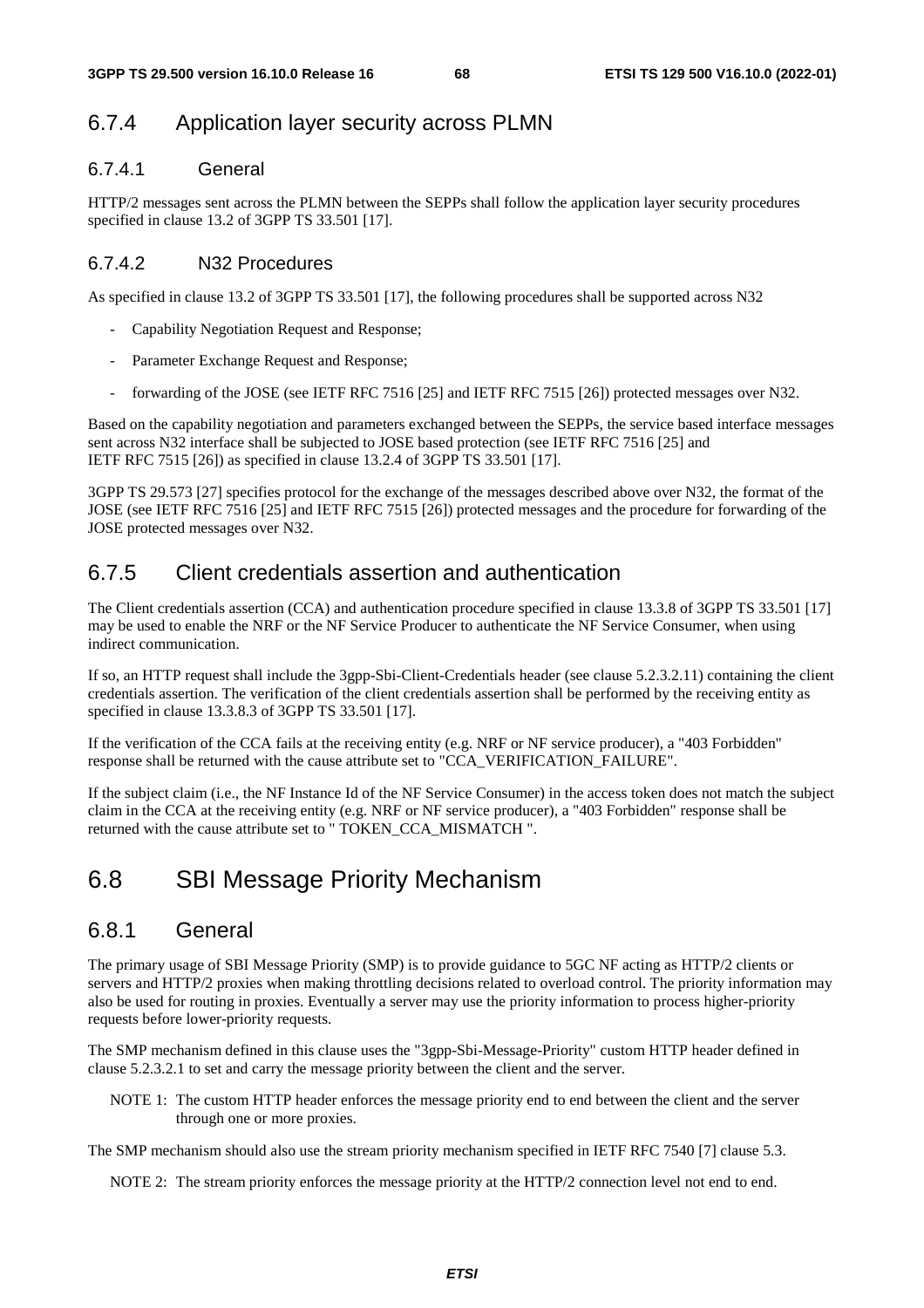HTTP/2 clients, servers and proxies implementing SBIs shall support the custom HTTP header and should support the stream priority.

# 6.8.2 Message level priority

A client, proxy and server shall use the "3gpp-Sbi-Message-Priority" value (see clause 5.2.3.2.1) when setting or evaluating the priority of a message.

The client shall assign the request priority by adding the "3gpp-Sbi-Message-Priority" custom HTTP header (see clause 5.2.3.2.1) to the message and setting its value.

If the "3gpp-Sbi-Message-Priority" custom HTTP header is not present in a response message then the HTTP nodes shall use the priority indicated in the "3gpp-Sbi-Message-Priority" of the associated request message.

If the server wants to assign a different priority to the response message than the request one then the server shall assign the response priority by adding the "3gpp-Sbi-Message-Priority" custom HTTP header to the message and setting its value.

# 6.8.3 Stream priority

The purpose of HTTP/2 stream priority is to allow an endpoint to prioritize streams for transmitting frames when there is limited capacity for sending and to express how it would prefer its peer to allocate resources when managing concurrent streams. Setting the stream priority ensures a priority treatment to a message between the two endpoints of an HTTP/2 connection.

The stream priority applies to all frames in both directions. If it is not changed until the stream is closed then all frames of the request and response messages will have the same priority. A client assigns a priority for a request and the correspondent response by including dependency and Weight information in the HEADERS frame that opens the stream carrying the message.

The stream dependency shall be set to 0.

If the stream priority is used then the stream priority Weight is mapped from the custom HTTP header. The mapping algorithm shall respect the ordering of the priority. If message 1 has a priority of "x" and message 2 has a priority of "y" where "x" is lower than "y" then the Weight of the stream carrying the message 1 shall be higher than the Weight of the stream carrying the message 2.

If the server wants to change the priority of the response, it shall send a PRIORITY frame after the stream state became "half-closed (remote)" or shall send the priority information in the HEADERS frame.

# 6.8.4 Recommendations when defining SBI Message Priorities

The recommendations provided in this clause are compliant with clause 10 of IETF RFC 7944 [19]. The priority value range defined over SBIs spans from 0 to 31 (decimal), where 0 indicates the highest priority, while 31 indicates the lowest priority. They have been adapted to 5G services and Service Based Architecture.

The priorities defined for all messages across all SBIs used in an HTTP/2 administrative domain must be defined in a consistent and coordinated fashion, taking the default priority (see below for default priority values) into account.

The following are some guidelines to be considered when defining the SMPs to be used in SBA networks that support HTTP/2 nodes handling multiple services.

- As with any prioritization scheme, it is possible for higher-priority messages to block lower-priority messages from ever being handled. In 5GC, this will often result in the messages being retried. This may result in more traffic than the network would have handled without use of the SMP mechanism.

One potential guideline to prevent unwanted starving of lower-priority messages is to have higher-priority messages represent a relatively small portion of messages handled by the 5GC under normal scenarios. Multimedia Priority Service (see 3GPP TS 23.501 [5] clause 5.16.5) and Mission Critical Service (see 3GPP TS 23.501 [5] clause 5.16.6) typically generate little traffic compared to the total traffic of a 5GC.

Multimedia Priority Service (MPS) or Mission Critical Service (MCX) requires the blocking of lower-priority services.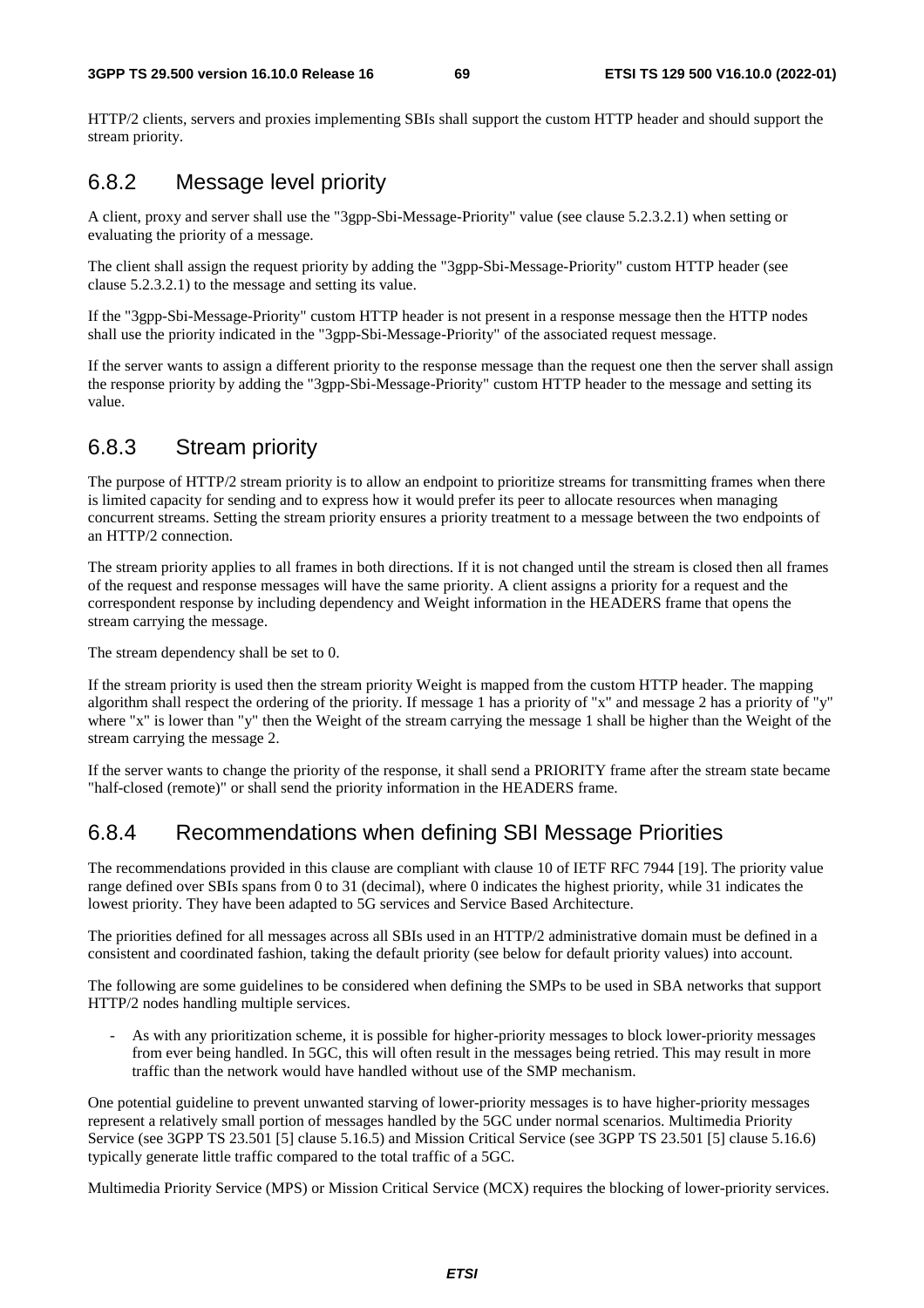- When setting priorities for Multimedia Priority Services, Mission Critical Services or Emergency calls, it is important to use the same priority values across all APIs and services exposed by the 5GC. For instance, if it is defined that the MPS priority level of [1; n] shall be assigned the priority of  $[k; k+n-1]$  in the same order then it shall be the same on all SBIs.
- Messages related to MPS, MCX and Emergency calls may be ranked according to their priority (e.g., based on ARP priority level, 5QI priority level, MPS Priority) based on regional/national regulatory and operator policies when it is known by the application sending the message. Otherwise MPS and MCX should have higher priorities than Emergency calls. Emergency call related messages should have higher priority than the rest of the messages.
- NOTE: In some situations (e.g. REGISTRATION or SERVICE REQUEST procedure); it is possible to identify that the message belongs to a procedure of a high priority user without knowing the identity of the priority service. In such a case, all the messages sent over an SBI of these high priority procedures should be given the same SBI message priority.
- Requests without the "3gpp-Sbi-Message-Priority" header shall be assigned the default priority value of "24".
- Streams without priority shall be assigned a Stream Dependency of 0x0 and the default Weight of 16.
- When defining priorities of the messages of a service it is needed to follow the same rules independently of the application, the SBI and the service.
	- When there is a series of request/response required to complete a procedure, it is appropriate to mark request/response occurrences that occur later in the series at a higher priority than those that occur early in the series.
	- The requests that establish new sessions should have a lower priority than the ones that update or end a session.
	- The requests that will result on deregistering users if they failed (authentication vector retrieval, update location…) shall have a higher priority than the ones of a non-registered user.
	- Request/response of optional procedure and delay tolerant services should have lower priority than those of mandatory procedures.

## 6.8.5 HTTP/2 client behaviour

The client sending a request shall determine its required priority according to 6.8.4. It shall include a "3gpp-Sbi-Message-Priority" header (see clause 5.2.3.2.1) indicating the required priority level in the request and shall prioritise the requests according to the required priority level. If the client also uses the stream priority at the HTTP/2 connection level then it shall map the header value into a Weight and include it in the HEADERS of the request message.

When the client receives a response with the "3gpp-Sbi-Message-Priority" header, it shall prioritise the received response according to the priority level received, otherwise according to the priority level of the corresponding request. This includes determining the order in which responses are handled and resources that are applied to the handling of the responses. The client may use the stream priority to determine how to prioritize the response at the HTTP/2 connection level.

# 6.8.6 HTTP/2 server behaviour

The server should use the "3gpp-Sbi-Message-Priority" header (see clause 5.2.3.2.1) and may use the stream priority information to determine how to handle the request. This includes determining the order in which requests are handled and resources that are applied to the handling of the request.

Servers should use "3gpp-Sbi-Message-Priority" value when making overload throttling decisions.

Servers should use stream priority information when making overload throttling decisions at the connection level.

When the priority of the response message needs to have a different value than the request, a server shall include a "3gpp-Sbi-Message-Priority" header in the response message which value is set to the response required priority level.

If a server has included "3gpp-Sbi-Message-Priority" header in the response message it may also set the stream priority as described in IETF RFC 7540 [7], via priority information in the HEADERS frame or in a PRIORITY frame. In both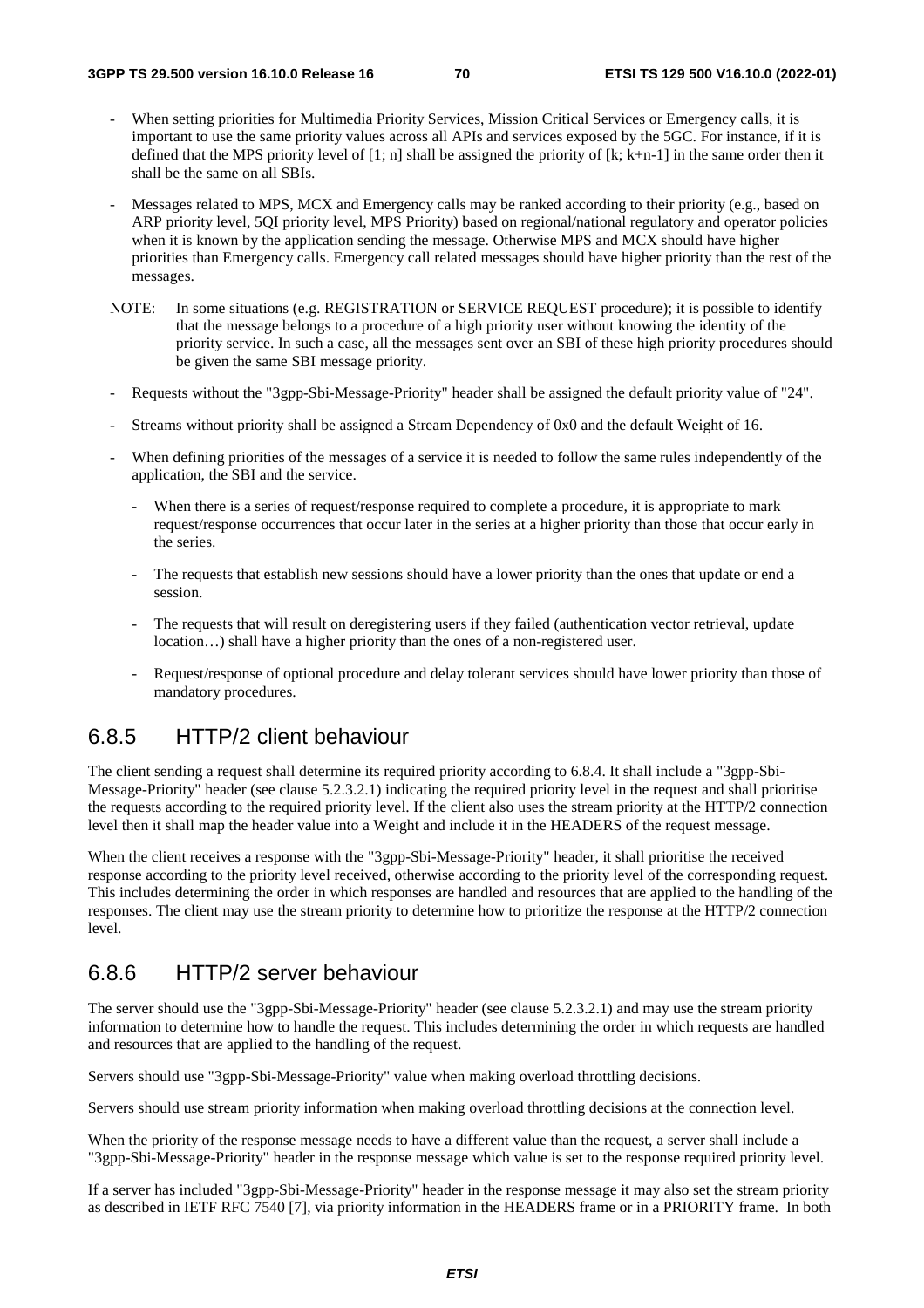cases the priority Weight value shall be mapped from the 3gpp-Sbi-Message-Priority" header value. When sending the priority information with a PRIORITY frame the server shall send it before sending the HEADERS frame of the response message. A server shall not send a PRIORITY frame after the HEADER one.

# 6.8.7 HTTP/2 proxy behaviour

A proxy should forward request and response without removing the "3gpp-Sbi-Message-Priority" header or changing its value.

While done only in exceptional circumstances, a proxy may modify priority information when relaying request and response by changing the "3gpp-Sbi-Message-Priority" value. For example, a SEPP may modify the priority set by a roaming partner.

Proxies should use the request priority information (respectively response priority information) according to the "3gpp-Sbi-Message-Priority" value and may use the stream priority Weight value when making overload throttling decisions to a request (respectively a response).

Proxies may use the priority information according to the "3gpp-Sbi-Message-Priority" value and may use the stream priority Weight value when relaying a request or a response messages. This includes the selection of routes (only for the requests) and the ordering of messages relayed.

# 6.8.8 DSCP marking of messages

A client, proxy or server may prioritize traffic at IP level by placing messages into different traffic classes and marking them with an appropriate Differentiated Services Code Point (DSCP).

Multiple HTTP/2 connections between two HTTP/2 end points are necessary: one per DSCP value. All messages sent over a connection are assigned the same traffic class and receive the same DSCP marking. The "3gpp-Sbi-Message-Priority" value shall be considered in the selection of the appropriate connection to send the message.

# 6.9 Discovering the supported communication options

## 6.9.1 General

The OPTIONS method, as described in clause 4.3.7 of IETF RFC 7231 [11], may be used by a NF Service Consumer to determine the communication options supported by a NF Service Producer for a target resource.

Clause 6.9.2.1 describes example communication options that may be discovered using the OPTIONS method.

The Accept-Encoding header, as described in clause 5.3.4 of IETF RFC 7231 [11], may be used by a NF Service Producer to determine the communication options supported by a NF Service Consumer.

Clause 6.9.2.2 describes example communication options that may be discovered using the Accept-Encoding header.

## 6.9.2 Discoverable communication options

### 6.9.2.1 Content-encodings supported in HTTP requests

Certain service operations may result in large HTTP request payloads, e.g. to register NF profiles in the NRF (see 3GPP TS 29.510 [8]) or to update the NSSF with the available S-NSSAIs supported by Tracking Areas (see 3GPP TS 29.531 [32]). Gzip coding (see IETF RFC 1952 [34]) may be supported to optimally reduce the payload size of HTTP requests in this case.

A NF Service Consumer may determine the content-encodings supported by the NF Service Producer in HTTP requests targeting a particular resource by:

- sending an HTTP OPTIONS request targeting the resource of the NF Service Producer; and/or
- receiving an "Accept-Encoding" header in HTTP responses from the NF Service Producer for requests targeting the resource.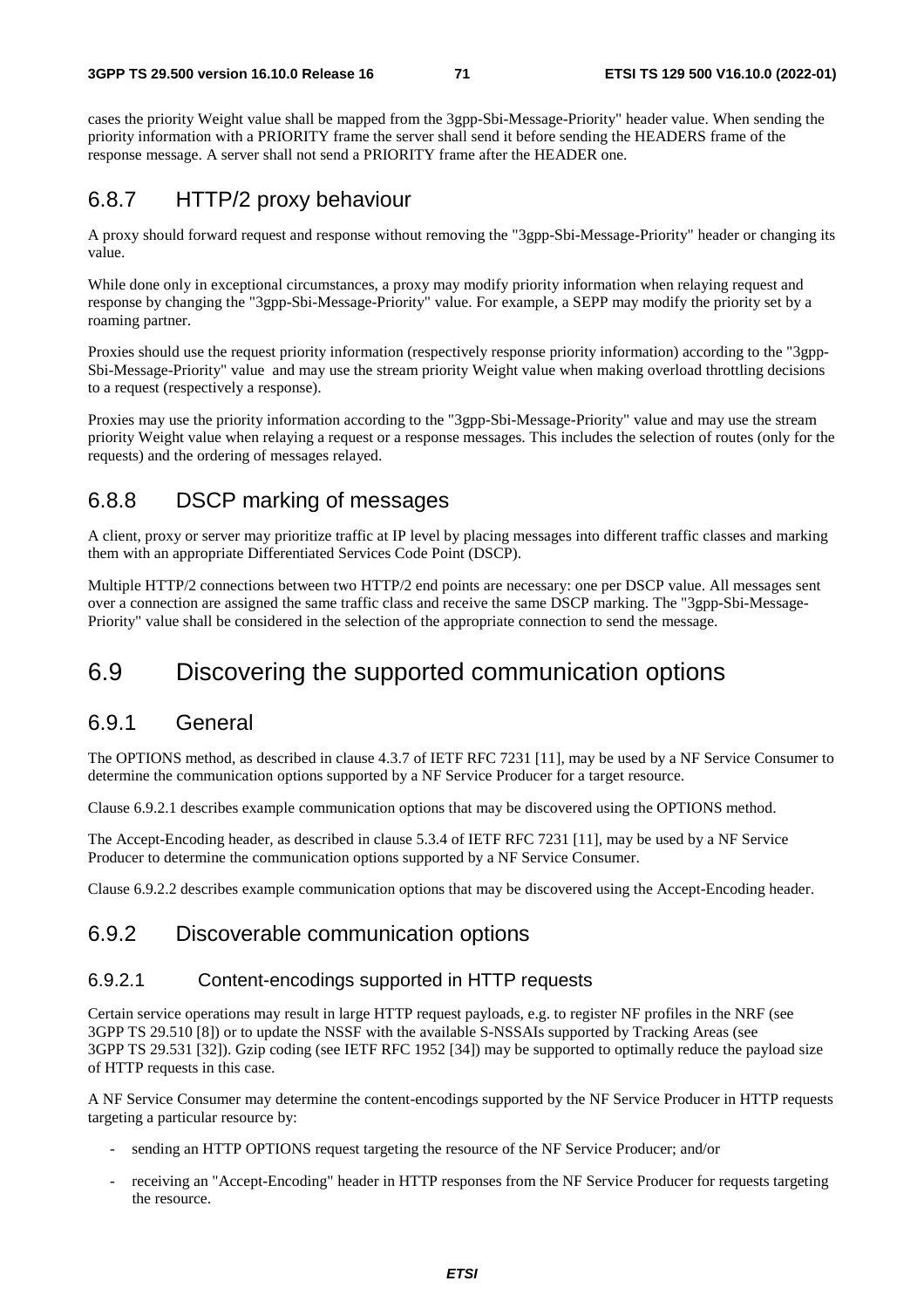A NF Service Producer that receives an HTTP OPTIONS request for a target resource shall include an "Accept-Encoding" header in the HTTP 200 OK response (see IETF RFC 7694 [33]), if specific content-encodings, e.g. Gzip coding (e.g. see IETF RFC 1952 [34]) are supported in HTTP requests targeting the resource.

A NF Service Producer that receives an HTTP request with a content-encoding that it does not support shall reject the request with the status code "415 Unsupported Media Type" and include an "Accept-Encoding" header in the response indicating the supported encodings in HTTP requests, as described in clause 3 of IETF RFC 7694 [33].

A NF Service Producer may include an "Accept-Encoding" header in the HTTP 2xx response for requests other than HTTP OPTIONS if specific content-encodings, e.g. Gzip coding (e.g. see IETF RFC 1952 [34]), are supported in HTTP requests targeting the resource, to optimize future interactions, e.g. when the request payload was big enough to justify use of a compression coding but the client did not do so.

#### 6.9.2.2 Content-encodings supported in HTTP responses

Certain service operations may result in large HTTP response payloads, e.g. to send NF profiles by the NRF (see 3GPP TS 29.510 [8]) or to send the available S-NSSAIs supported by Tracking Areas by the NSSF (see 3GPP TS 29.531 [32]). Gzip coding (see IETF RFC 1952 [34]) may be supported to optimally reduce the payload size of HTTP responses in this case (see "Content-Encoding" header in Table 5.2.2.2-2).

A NF Service Consumer may include an "Accept-Encoding" header in HTTP requests to indicate the contentencodings, e.g. Gzip coding (e.g. see IETF RFC 1952 [34]), that are supported for the associated HTTP responses, as specified in Table 5.2.2.2-1 and in clause 5.3.4 of IETF RFC 7231 [11].

A NF Service Producer may determine the content-encodings supported by the NF Service Consumer in HTTP responses by receiving an "Accept-Encoding" header in the associated HTTP requests from the NF Service Consumer.

# 6.10 Support of Indirect Communication

## 6.10.1 General

NF Service Consumers and NF Service Producers may support or be configured to use Indirect Communication models via SCP as specified in clauses 6.3 and 7.1 of 3GPP TS 23.501 [3]. This clause defines specific requirements to support Indirect Communication models.

An SCP may be known to the NF (e.g. SCP based on independent deployment units) or not (e.g. SCP based on service mesh, with co-located NF and SCP within the same deployment unit). If the SCP is known to the NF, the NF shall be configured with a scheme, authority, and optionally a deployment-specific prefix of the SCP. The scheme may be "http" or "https". If the scheme is "https" then the authority shall contain an FQDN and not a literal IP address. If the scheme is "http" then the authority shall contain either an FQDN or a literal IP address. In either case, the authority may optionally contain a port number. If the SCP is known to the NF, but the NF is not configured with a deployment-specific prefix of the SCP, the NF shall consider the deployment-specific prefix of the SCP to be empty. If the SCP is unknown to the NF, the NF may still be configured to use delegated discovery through the unknown SCP as detailed in Clause 6.10.2A.

NOTE: See Annex G of 3GPP TS 23.501 [3] for SCP deployment examples.

Indirect Communication models shall support the same level of security as Direct Communication ones. Security requirements for Indirect Communications are specified in clauses 5.9.2.4 and 13.3 of 3GPP TS 33.501 [17]. TLS shall be used between the SCP and NFs, if network security is not provided by other means. When co-located, the NF and associated SCP may interact using HTTP. Clause 6.7.5 specifies how to support the client credentials assertion and authentication procedure specified in clause 13.3.8 of 3GPP TS 33.501 [17].

More than one SCP may be present in the communication path between an NF Service Consumer and an NF Service Producer. Clauses 6.2.19 and 6.3.16 of 3GPP TS 23.501 [3] describe how to route messages through SCPs.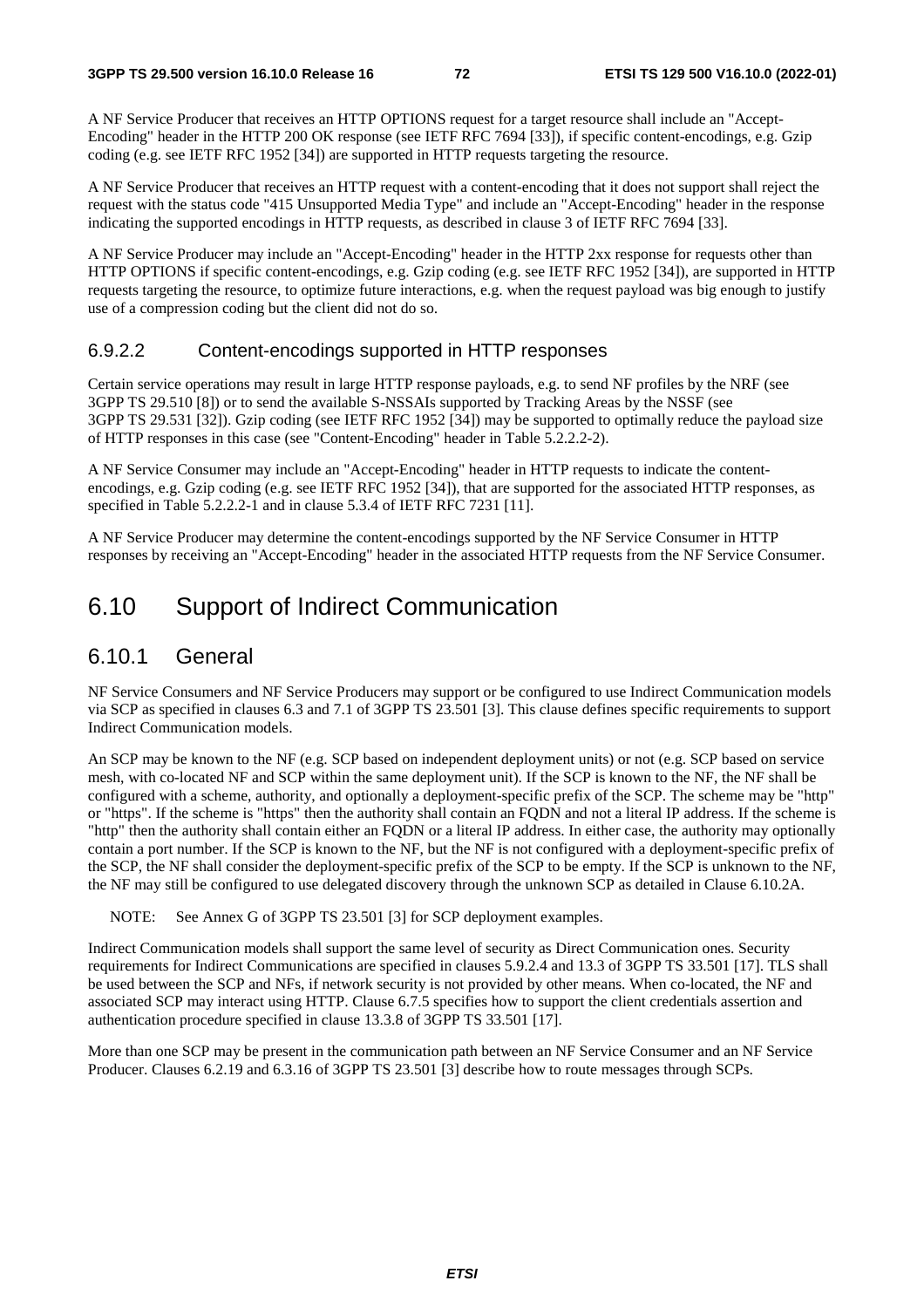# 6.10.2 Routing Mechanisms with SCP Known to the NF

# 6.10.2.1 General

The routing mechanisms specified in clause 6.1 shall apply for Indirect Communication models with the additions or modifications specified in this clause. This routing mechanism shall be used when TLS is used between the NF and the SCP, or between two SCPs. This routing mechanism may also be used when TLS is not used, i.e. when network security is provided by other means.

## 6.10.2.2 HTTP/2 connection management

Separate HTTP(S) connections shall be set up between the HTTP client and the SCP, between SCPs (if there is more than one SCP in the communication path between the HTTP client and the HTTP server), and between the SCP and the HTTP server. HTTP CONNECT requests shall not be used for Indirect Communication models.

The NFs and the SCP shall manage the HTTP/2 connections as defined in clause 5.2.6.

### 6.10.2.3 Connecting inbound

If the request is not satisfied by a local cache, the NF (acting as an HTTP/2 client) shall connect inbound by establishing (or reusing) a connection to an available SCP as defined in clause 5.2 of IETF RFC 7230 [12] when sending HTTP/2 request.

When forwarding a request to another SCP, an SCP shall connect inbound by establishing (or reusing) a connection to the next hop SCP.

When the SCP forwards the request to the HTTP server, the SCP (acting as an HTTP/2 client) shall connect inbound to an authority server for the target resource. For connecting inbound to an authority not in the same PLMN, the SCP shall connect to the Security Edge Protection Proxy.

## 6.10.2.4 Pseudo-header setting

For Indirect Communications with or without delegated discovery, when sending a request to the SCP, the HTTP client shall set the pseudo-headers as follows:

- ": scheme" set to "http" or "https";
- ":authority" set to the FQDN or IP address of the SCP (if the scheme is "http"), or to the FQDN of the SCP (if the scheme is "https");
- ":path" including the optional deployment-specific string of the SCP and the path and query components of the target URI excluding the optional deployment-specific string of the target URI.

An HTTP client sending a notification or callback request cannot know whether the callback URI contains any deployment specific string or not. Accordingly, it shall behave assuming that there is no deployment specific string in the callback (i.e. target) URI. When an HTTP client sending a notification request corresponding to default notification subscription where the target URI is unknown (e.g. for Indirect Communication with Delegated Discovery, as specified in clause 6.10.3.3), it shall include the optional deployment-specific string of the SCP and the pseudo target URI for default subscription ("**/scp-default-sub-notify-uri**") in the ":path".

Additionally, for HTTP requests for which an HTTP client may cache responses (e.g. GET request), the HTTP client should include the cache key (ck) query parameter set to an implementation specific value that is bound to the target NF (see clause 6.10.2.6).

The HTTP client shall include the apiRoot of an authority server for the target resource (including the optional deployment-specific string of the target URI), if available, in the 3gpp-Sbi-Target-apiRoot header (see clause 6.10. 2.5).

When forwarding a request to another SCP, an SCP shall replace the apiRoot of the SCP received in the request URI of the incoming request by the apiRoot of the next hop SCP. The SCP shall include a 3gpp-Sbi-Target-apiRoot header set to the apiRoot of an authority server for the target resource (including the optional deployment-specific string of the target URI), if available, e.g. if the 3gpp-Sbi-Target-apiRoot header was received in the request. The SCP shall set the pseudo-headers as specified in clause 6.1, with the following additions: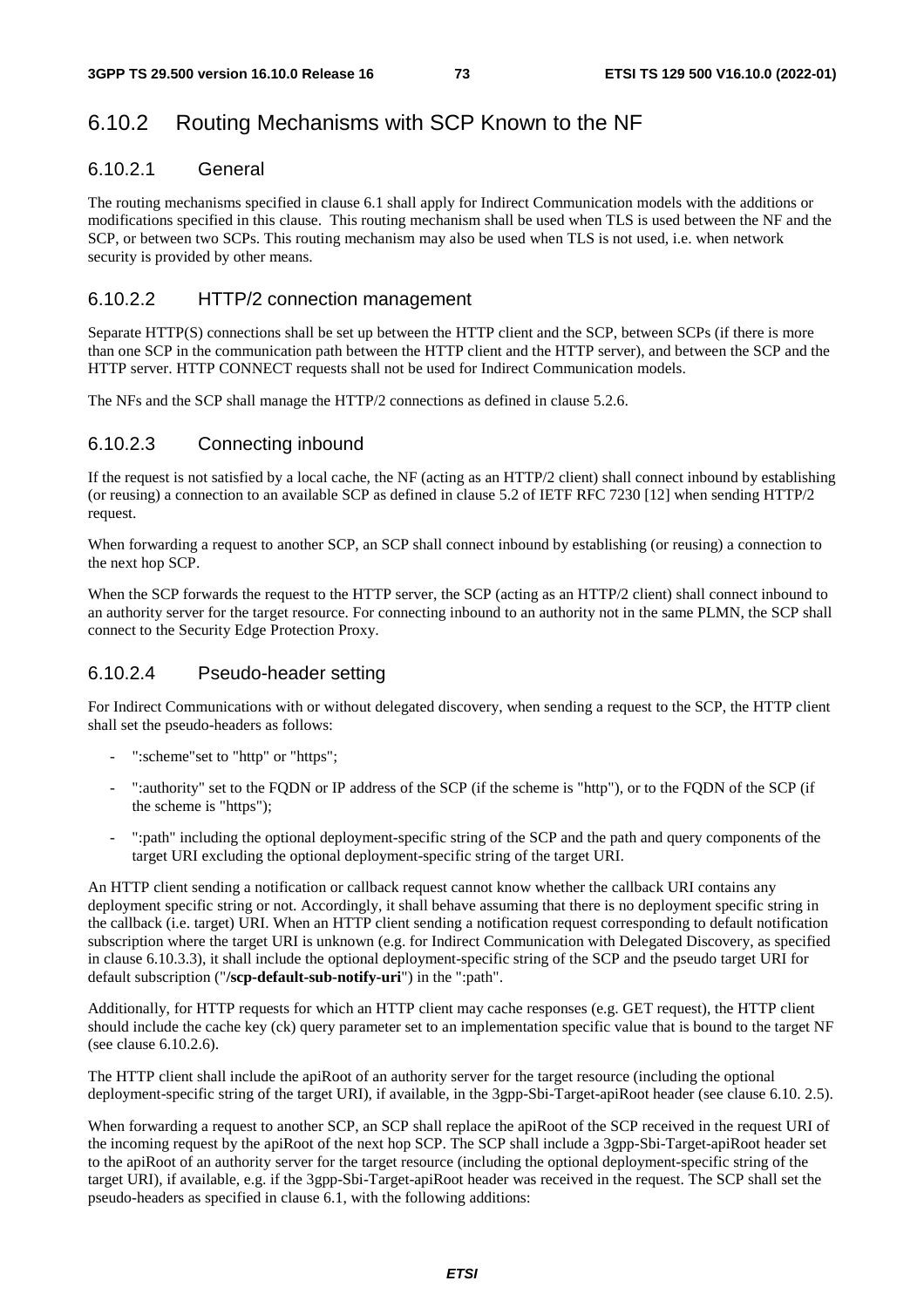- the SCP shall modify the ":authority" HTTP/2 pseudo-header field to the FQDN of the next hop SCP.
- the SCP shall remove any optional deployment-specific string of the SCP in the ":path" HTTP/2 pseudo-header and add any optional deployment-specific string of the next hop SCP;
- the SCP shall remove the cache key query parameter, if this parameter was received in the request;
- if the pseudo target URI for default subscription ("**/scp-default-sub-notify-uri**") is present in the ":path", the SCP shall replace it with the real path of the target URI registered in the selected default subscription.

When forwarding a request to the HTTP server, the SCP shall replace the apiRoot of the SCP received in the request URI of the incoming request by the apiRoot of the target NF service instance. If the 3gpp-Sbi-Target-apiRoot header was received in the request, the SCP shall use it as the apiRoot of the target NF service instance, if the SCP does not (re)select a different HTTP server, and regardless shall remove it from the forwarded request. The SCP shall set the pseudo-headers as specified in clause 6.1, with the following additions:

- the SCP shall modify the ":authority" HTTP/2 pseudo-header field to the FQDN of the target NF service instance.
- the SCP shall remove any optional deployment-specific string of the SCP in the ":path" HTTP/2 pseudo-header and add any optional deployment-specific string of the target URI;
- the SCP shall remove the cache key query parameter, if this parameter was received in the request;
- f the pseudo target URI for default subscription ("**/scp-default-sub-notify-uri**") is present in the ":path", the SCP shall replace it with the real path of the target URI registered in the selected default subscription.
- EXAMPLE 1: For indirect communication without delegated discovery, if the NF Service Consumer needs to send the request "GET https://example.com/a/b/c/nudm-sdm/v1/{supi}/nssai" to the NF Service Producer (represented by the FQDN "example.com" and where "/a/b/c" is the "apiPrefix" of the NF service producer figured out from NRF discovery):
	- the NF service consumer shall send the request "GET https://scp.com/1/2/3/nudm-sdm/v1/{supi}/nssai" to the SCP (where "/1/2/3" is the "apiPrefix" of the SCP), with the "3gpp-sbi-target-apiRoot" header set to "https://example.com/a/b/c".
	- the SCP shall send the request "GET https://example.com/a/b/c/nudm-sdm/v1/{supi}/nssai" to the NF Service Producer, without any "3gpp-sbi-target-apiRoot" header.

EXAMPLE 2: For indirect communication, if the NF Service Producer needs to send a notification request "POST https://example.com/a/b/c/notification" to the NF Service Consumer (represented by the FQDN "example.com", i.e. the host part of the callback URI):

- the NF service producer shall send the request "POST https://scp.com/1/2/3/a/b/c/notification" to the SCP (where "/1/2/3" is the "apiPrefix" of the SCP), with the "3gpp-sbi-target-apiRoot" header set to "https://example.com".
- the SCP shall send the request "POST https://example.com/a/b/c/notification" to the NF Service Consumer, without any "3gpp-sbi-target-apiRoot" header.
- EXAMPLE 3: For indirect communication with Delegated Discovery, if the NF Service Producer needs to send a notification request to a default subscription and SCP selects a target default notification subscription (with callback URI "https://example.com/a/b/c/notification" registered):
	- the NF service producer shall send the request "POST https://scp.com/1/2/3/scp-default-sub-notify-uri" to the SCP (where "/1/2/3" is the "apiPrefix" of the SCP).
	- the SCP shall send the request "POST https://example.com/a/b/c/notification" to the selected NF Service Consumer.

## 6.10.2.5 3gpp-Sbi-Target-apiRoot header setting

For Indirect Communications with or without delegated discovery, the HTTP client shall include a 3gpp-Sbi-TargetapiRoot header set to the apiRoot of an authority server for the target resource, if available, in requests it sends to the SCP. In particular: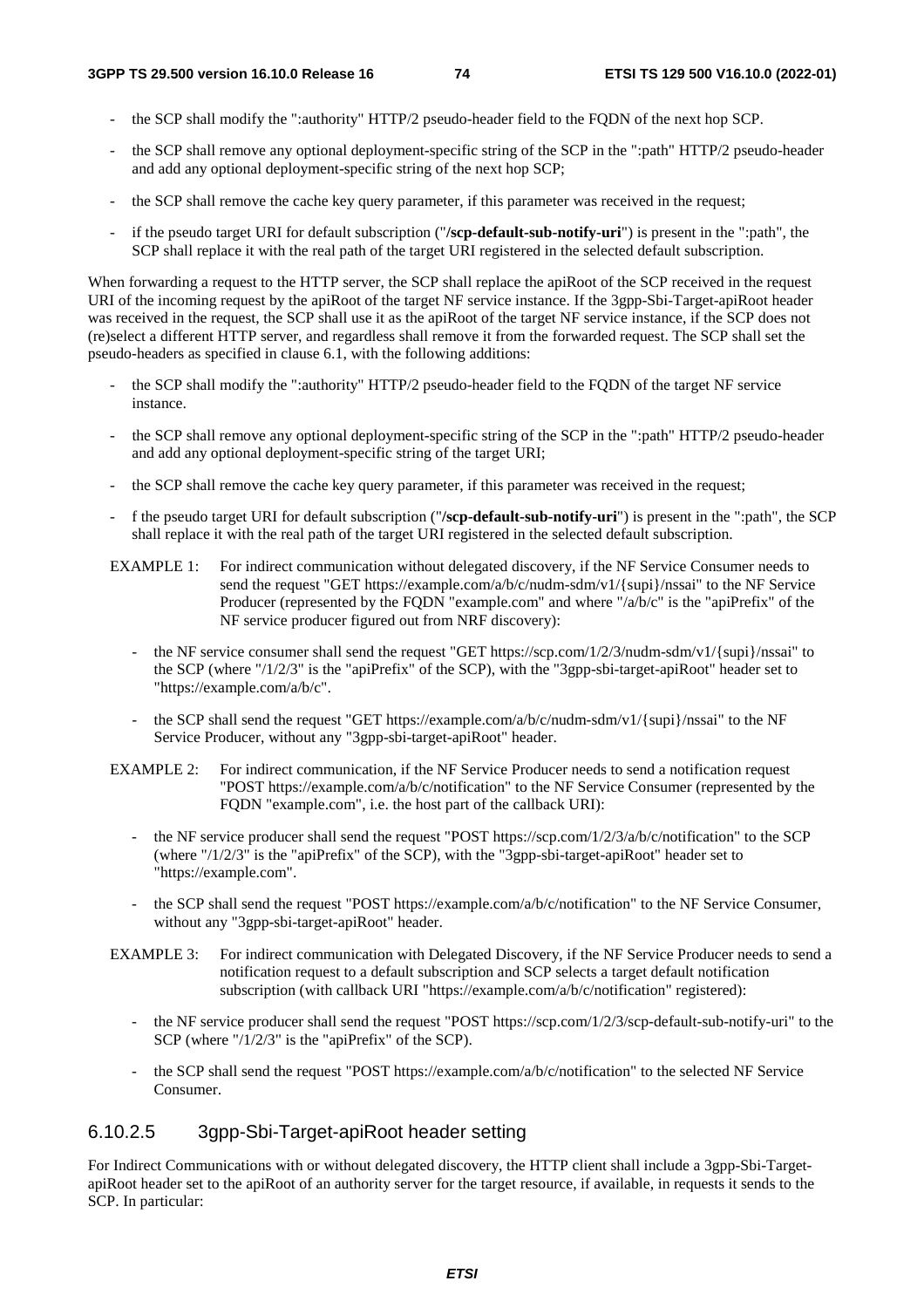- for Indirect Communication without Delegated Discovery, a service request sent to the SCP to create a resource shall include a 3gpp-Sbi-Target-apiRoot header set to the apiRoot of the selected NF service instance of the NF Service Producer, if the NF Service Consumer has indeed selected a specific NF service instance;
- after a resource has been created, subsequent service requests sent to the SCP and targeting the resource shall include a 3gpp-Sbi-Target-apiRoot header set to the apiRoot received earlier in Location header of service responses from the NF Service Producer;
- notifications or callbacks sent via the SCP shall include a 3gpp-Sbi-Target-apiRoot header set to the apiRoot of the notification or callback URI (i.e. "http" or "https" scheme, the fixed string "://" and authority (host and optional port) as defined in IETF RFC 3986 [14]).

An SCP shall include a 3gpp-Sbi-Target-apiRoot header set to the apiRoot of an authority server for the target resource, if available, in requests it sends to the next hop SCP. In particular:

- if the received request does not include a 3gpp-Sbi-Target-apiRoot header containing the apiRoot of a selected NF service instance, and NF service discovery is not delegated to a next hop SCP, then the SCP shall select a target NF service instance (performing an NF service discovery with the NRF or based on local configuration (i.e. without interacting with NRF) according to the received "3gpp-Sbi-Discovery-\*" request header(s)) and insert a 3gpp-Sbi-Target-apiRoot header set to the apiRoot of the selected target NF service instance;
- if the received request includes a 3gpp-Sbi-Target-apiRoot header containing the apiRoot of a selected NF service instance, but the SCP needs to reselect a different NF service instance, the SCP shall modify and set the 3gpp-Sbi-Target-apiRoot header to the apiRoot of the newly selected target NF service instance;
- if the received request includes a 3gpp-Sbi-Target-apiRoot header containing the apiRoot of a selected NF service instance and the SCP does not reselect a different NF service instance, the SCP shall forward the received 3gpp-Sbi-Target-apiRoot header to the next hop SCP.

When forwarding the request to the HTTP server, the SCP shall set the pseudo-headers as specified in clause 6.10.2.4.

#### 6.10.2.6 Cache key (ck) query parameter

The cache key (ck) query parameter may be used by cache systems in the NF service consumer and/or in the SCP in order to distinguish cache objects.

It shall be set to a string value that is linked to the apiRoot of the target NF, i.e. the same apiRoot shall always produce the same value for the content of the ck parameter. The ck parameter may contain e.g. a short compact hash value of the whole apiRoot of the target NF.

The ck parameter shall only be used in HTTP requests between the NF service consumer and the SCP, it shall not be sent to the actual NF service producer.

The ck parameter is not part of the actual service definition and therefore it is not documented in OpenAPI specification files. It shall comply with the following OpenAPI definition:

```
paths: 
/<resource>: 
  <method>: 
     parameters: 
        - name: ck 
          in: query 
          description: cache key parameter 
          schema: 
            type: string
```
## 6.10.2A Routing Mechanism with SCP Unknown to the NF

## 6.10.2A.1 Connecting inbound

When indirect communication models are used and a NF sends an HTTP/2 request, this NF (acting as an HTTP/2 client) shall connect directly to an authority for the target resource via an available SCP, which then acts as an "interception proxy" as defined in clause 2.5 of IETF RFC 3040 [36] and also referred to in clause 2.3 of IETF RFC 7230 [12]. This routing mechanism is incompatible with and shall not be used when TLS is used between the NF and the SCP.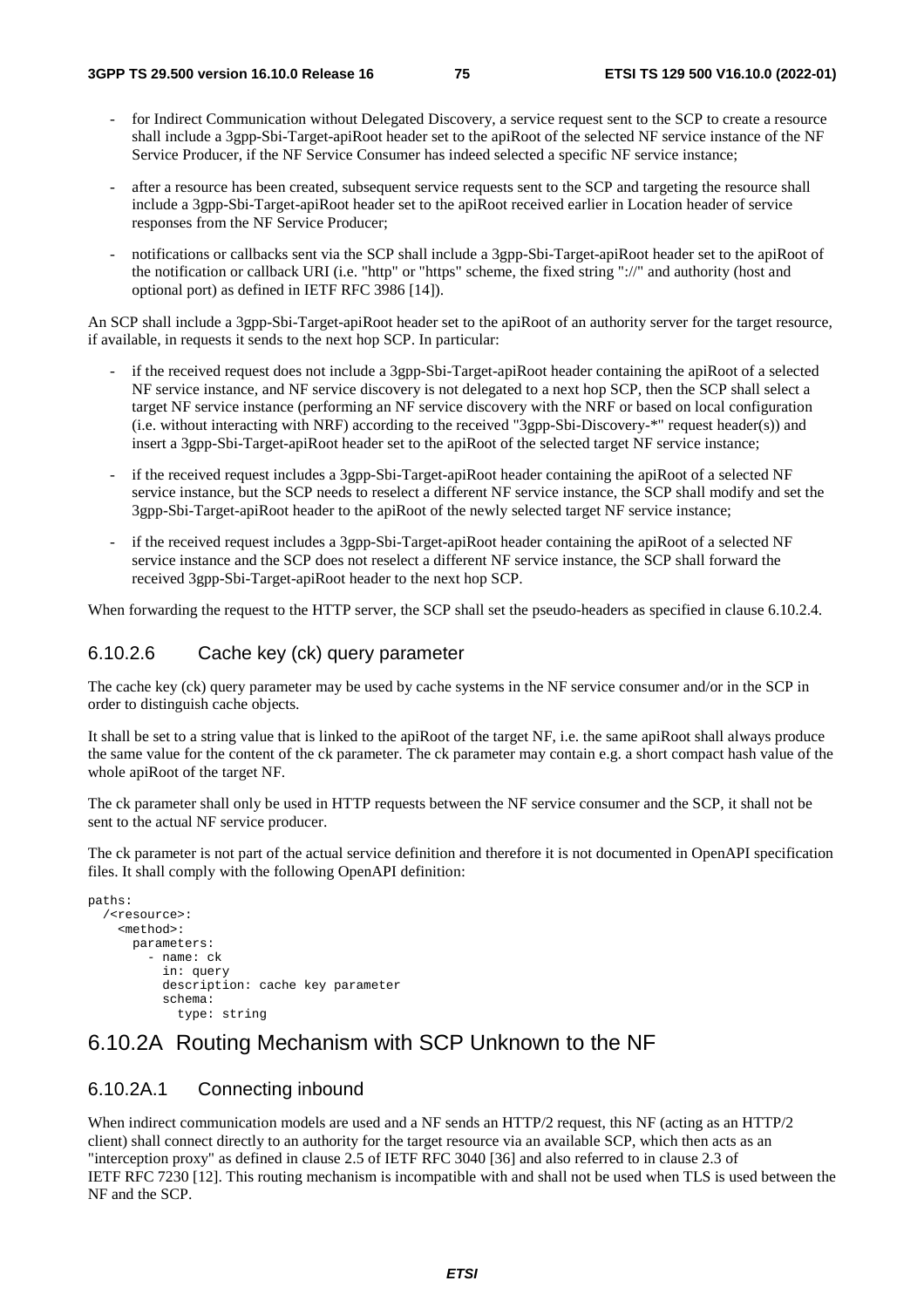## 6.10.2A.2 HTTP/2 connection management

The NF shall manage the HTTP/2 connections as defined in clause 5.2.6.

### 6.10.2A.3 Pseudo-header setting

The NF service consumer shall set the following pseudo-headers:

- ": scheme" pseudo-header shall be set to "http";
- NOTE: When the SCP is implemented using service mesh technologies (e.g. as described in Annex G.2 in 3GPP TS 23.501 [3]), the SCP needs to be able to read the start line and the header fields of HTTP/2 messages, and https cannot be used by NFs. In this case, mutual authentication and TLS between a NF and its associated SCP can be implicit by physical security; mutual authentication and TLS is then set up between SCP interfaces.
	- ":authority" pseudo-header shall be set as follows:
	- if delegated discovery is used and has not yet been performed by the SCP, or if the NF Service Consumer only selects a target NF (service) set when in Indirect Communication without delegated discovery: set based on local configuration.
	- if delegated discovery is not used or has already been performed by the SCP: set as specified in clause 6.1.4.
- ":path" pseudo-header shall include the path and query components of the target URI as specified in clause 6.1.4.

# 6.10.3 NF Discovery and Selection for indirect communication with Delegated Discovery

#### 6.10.3.1 General

This clause specifies the requirements that shall apply when the discovery and associated selection of NF instances or NF service instances is delegated to an SCP (see clause 6.3 and Model D in Annex E of 3GPP TS 23.501 [3]).

## 6.10.3.2 Conveyance of NF Discovery Factors

When the NF service consumer is configured to use delegated service discovery, it shall include in the HTTP/2 request message the necessary NF service discovery factors to be used by the SCP to perform the NF service discovery procedures and the Service access authorization procedures (see clause 13.4.1.3.2 of 3GPP TS 33.501 [17]) on behalf of the NF service consumer. The latter shall convey these NF service discovery factors using the"3gpp-Sbi-Discovery-\*" request headers. How to set the values of these "3gpp-Sbi-Discovery-\*" request headers is detailed in clause 5.2.3.2.7. The NF service consumer should also include at least the target NF type, service name in the corresponding "3gpp-Sbi-Discovery-\*" request header(s) in its request to the SCP. The NF service consumer may indicate the NRF to use, e.g. as a result of an NSSF query, by including the 3gpp-Sbi-Nrf-Uri header with the NRF API URIs.

If the NF service consumer delegates the reselection of a target NF service instance to the SCP (see clause 6.5 of 3GPP TS 23.527 [38]), the NF service consumer shall also include "3gpp-Sbi-Discovery-\*" headers in an HTTP/2 request targeting an existing resource context in the NF service producer, if the "3gpp-Sbi-Routing-Binding" header is not included in the HTTP/2 request message (e.g. when no binding information was received from the NF service producer during the resource creation, or if the NF service consumer does not support the binding procedures), to enable the SCP to reselect an NF service producer instance, e.g. if the NF service producer instance indicated in the "3gpp-Sbi-Target-apiRoot" header or target URI is not reachable. Additionally, regardless of whether a 3gpp-Sbi-Routing-Binding" header is included or not in the HTTP/2 request message, the NF service consumer should include at least the target NF type and the service name in the corresponding "3gpp-Sbi-Discovery-\*" request header(s) in its request to the SCP.

NOTE 1: Other 3gpp-Sbi-Discovery-\*" request header(s) can also be included in any service request sent to an SCP, regardless of whether the 3gpp-Sbi-Routing-Binding header is included or not in the HTTP/2 request message, to convey requester's information necessary for the NRF to validate whether the requester is allowed to discover and access a given NF (see NOTE 12 of Table 6.2.3.2.3.1-1 of 3GPP TS 29.510 [8]).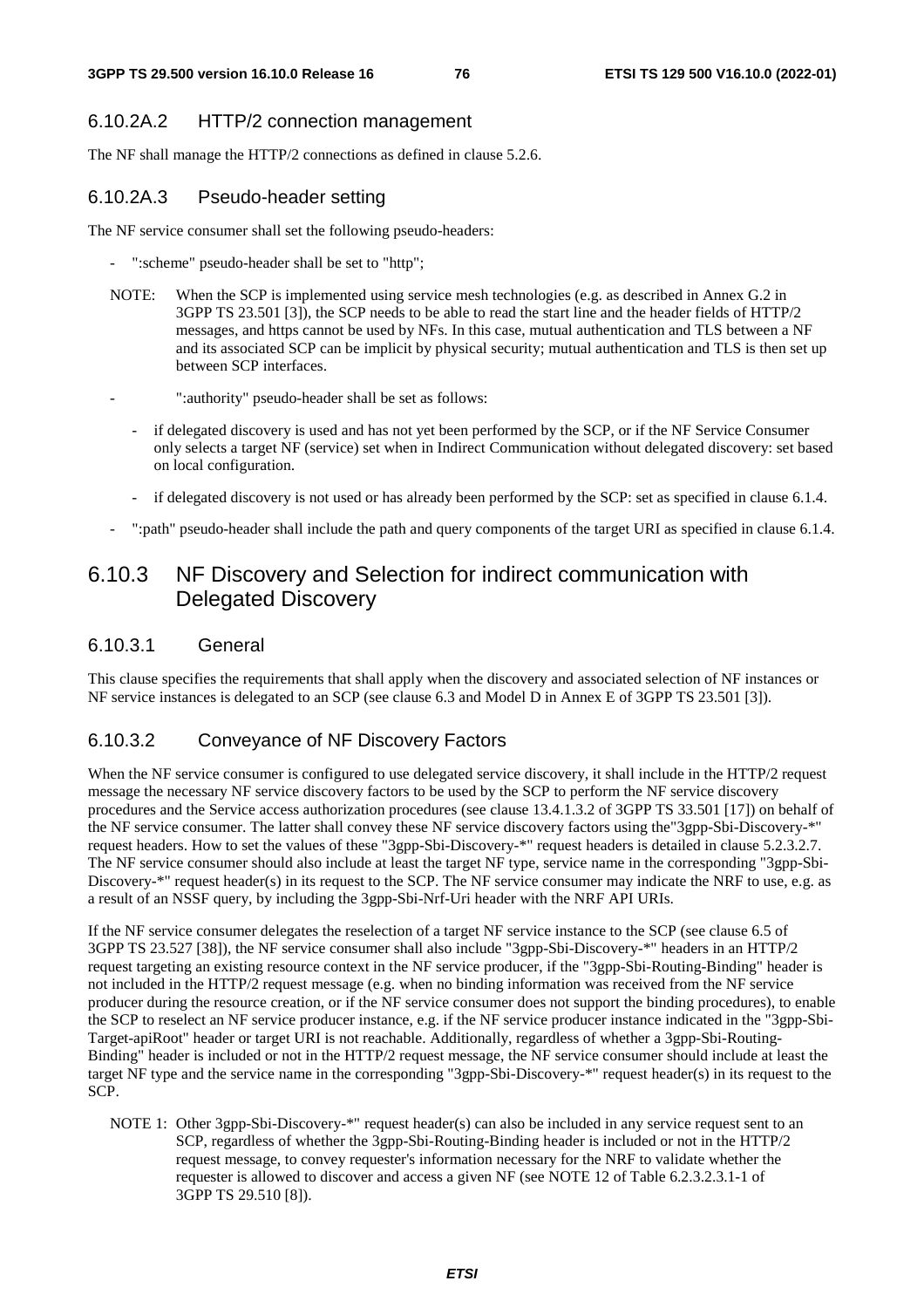NOTE 2: A request including a 3gpp-Sbi-Routing-Binding header needs not include the requested S-NSSAI in the corresponding 3gpp-Sbi-Discovery-\*" request header, since if the NF service producer supports different sets of NF service instances serving different network slices, the NF Service Set ID in the binding indicaton is available for reselecting an NF service instance (see clauses 5.2.3.2.5 and 6.12.1).

An NF service consumer should also include "3gpp-Sbi-Discovery-\*" headers in an HTTP/2 request targeting an existing resource context in the NF service producer to enable the SCP to perform the Service access authorization procedures (see clause 13.4.1.3.2 of 3GPP TS 33.501 [17]).

Likewise, an NF service producer may also include 3gpp-Sbi-Discovery-\*" headers in a notification or callback request, if the "3gpp-Sbi-Routing-Binding" header is not included in the HTTP/2 request message, to enable the SCP to reselect a different NF service consumer instance, e.g. if the NF service consumer instance indicated in the "3gpp-Sbi-TargetapiRoot" header or target URI is not reachable. See clause 6.6 of 3GPP TS 23.527 [38].

Based on SCP configuration, an SCP deciding to address a next-hop SCP for a service request may delegate the NF instance and/or service instance discovery and selection to subsequent SCPs, in which case it shall forward the "3gpp-Sbi-Discovery-\*" request headers to the next-hop SCP.

When receiving a request containing "3gpp-Sbi-Discovery-\*" request headers and a selection/reselection of the target NF service instance is required, the SCP shall take into account all the NF service discovery factors contained in the "3gpp-Sbi-Discovery-\*" request headers to perform the selection or reselection. The SCP should use the NRF indicated in the 3gpp-Sbi-Nrf-Uri header if this header is present in the request. It is also possible for the SCP to be internally configured to fulfil these service discovery tasks without interacting with the NRF.

If the service request contains "3gpp-Sbi-Discovery-\*" request header(s) that are not supported by the SCP, the latter should include the corresponding query parameters in the discovery request to the NRF. Based on operator policy, the SCP may alternatively reject the request and return a response with the status code "400 Bad Request" to the NF service consumer with an "INVALID\_DISCOVERY\_PARAM" error.

## 6.10.3.3 Notifications corresponding to default notification subscriptions

An NF may register default notification subscriptions in its NF profile or NF services in the NRF for notifications the NF is prepared to consume, including for each type of notification the corresponding notification endpoint (i.e. callback URI).

NOTE: This can be used e.g. by an AMF to discover the notification endpoint of other AMFs to forward N1 or N2 messages, or by an AMF to notify location information to a GMLC, or by an UDR to notify data change or removal to an UDM.

A NF producer may be configured with the types of notifications corresponding to default notification subscriptions it needs to generate, and send such notifications using indirect communication with delegated discovery, i.e with an SCP discovering and selecting an NF service consumer with a corresponding default notification subscription. In this case, the NF producer shall include in the notification request:

- the 3gpp-Sbi-Callback header including the name of the notify or callback service operation and the API major version if higher than 1, (see also clause 6.10.7);
- the 3gpp-Sbi-Discovery-notification-type header set to the type of notification being set;
- the 3gpp-Sbi-Discovery-n1-msg-class header set to the N1 Message Class of the target default subscription if notification type is "N1\_MESSAGE", or the 3gpp-Sbi-Discovery-n2-info-class header set to the N2 Information Class of the target default subscription if the notification type is "N2\_INFORMATION";
- the 3gpp-Sbi-Discovery-target-nf-type header indicating the type of the consumer NF; and
- optionally, additional NF service discovery factors header to be used by the SCP to discover and select the consumer NF.

The SCP shall use these 3gpp-Sbi-Discovery\* headers to select/reselect a notification endpoint.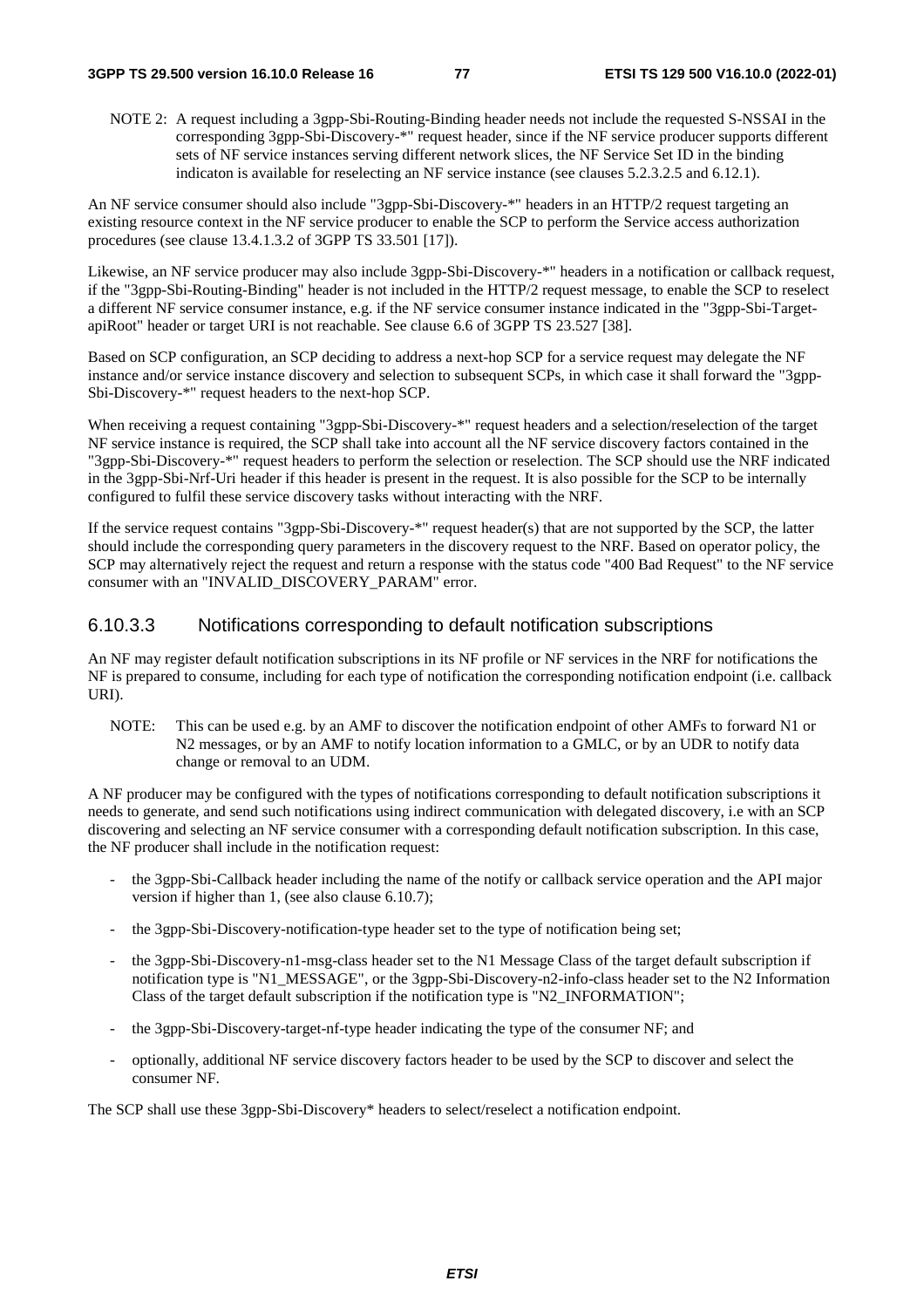# 6.10.3.4 Returning the NF Service Producer ID to the NF Service Consumer

The following requirements shall apply when using indirect communication with delegated discovery, or indirect communication without delegated discovery when the NF service consumer only selects an NF set and delegates the selection of the NF service instance to the SCP (see clause 6.10.5.1):

- an SCP that (re)selected the target NF service instance shall include the 3gpp-Sbi-Producer-Id header in the HTTP response it forwards towards the NF Service Consumer, containing the NF Instance ID of the NF Service Producer selected by the SCP (see clause 6.10.3.2);
- If the 3gpp-Sbi-Producer-Id header is already present in an HTTP response (e.g. in scenarios with multiple SCPs between the NF service consumer and NF service producer), the SCP shall forward the header unmodified in the response towards the HTTP client (without adding any new such header).
- NOTE 1: This allows to support deployments where not all NF Service Producers or NF Service Consumers have been upgraded to support the binding procedures.
- NOTE 2: In scenarios where the same NF Service Producer needs to be selected when creating new resources, e.g. when the AMF needs to establish a new PDU session towards the same SMF as the one selected for a previous PDU session, the NF Service Consumer can include the 3gpp-Sbi-Discovery-target-nf-instanceid header set to the NF Instance ID of the NF Service Producer in the request creating the new resource.
- NOTE 3: An SCP needs not insert a 3gpp-Sbi-Producer-Id header in an HTTP response if it received a 3gpp-Sbi-Target-apiRoot header in the related HTTP request and it did not reselect a different NF Service Producer.

# 6.10.3.5 Returning an Alternate CHF instance ID to the NF Service Consumer

The CHF may include the 3gpp-Sbi-Alternate-Chf-Id header in an HTTP response towards its NF Service Consumer, containing an alternate charging server identity (i.e. secondary CHF Instance ID of a primary CHF instance, or primary CHF Instance ID of a secondary CHF instance).

The following requirements apply when using indirect communication with delegated discovery, or indirect communication without delegated discovery when the NF service consumer only selects an NF set and delegates the selection of the NF service instance to the SCP (see clause 6.10.5.1):

- an SCP that selected a target CHF service instance may include the 3gpp-Sbi-Alternate-Chf-Id header in the HTTP response it forwards towards the NF Service Consumer, containing the secondary CHF Instance ID of the primary CHF instance selected by the SCP, or containing the primary CHF Instance ID of the secondary CHF instance selected by the SCP;
- If the 3gpp-Sbi-Alternate-Chf-Id header is already present in an HTTP response (e.g. in scenarios with multiple SCPs between the NF service consumer and CHF service producer, or in scenarios where the header is already included by the CHF producer), the SCP shall forward the header unmodified in the response towards the HTTP client (without adding any new such header).
- NOTE 1: Subsequently, if the CHF service consumer needs to reselect the alternate CHF instance, it can send its request with the 3gpp-Sbi-Discovery-target-nf-instance-id set to the alternate CHF instance ID and with no 3gpp-Sbi-Target-apiRoot header. This leads the SCP to route the request towards the secondary CHF instance, and the SCP includes in the response the 3gpp-Sbi-Target-apiRoot header set to the apiRoot of the alternate CHF instance as specified in clause 6.10.4.
- NOTE 2: The SCP remains agnostic of applicative requirements on failure handling and retry handling. Accordingly, failure handling and retry handling is controlled by CHF's consumers.

# 6.10.4 Authority and/or deployment-specific string in apiRoot of resource URI

For Indirect Communications with or without delegated discovery, the SCP may select or reselect the specific NF (service) instance towards which to send a request.

NOTE 1: For Indirect Communications without delegated discovery, the SCP selects for instance a specific (service) instance within a NF (Service) Set that was selected by the NF Service Consumer.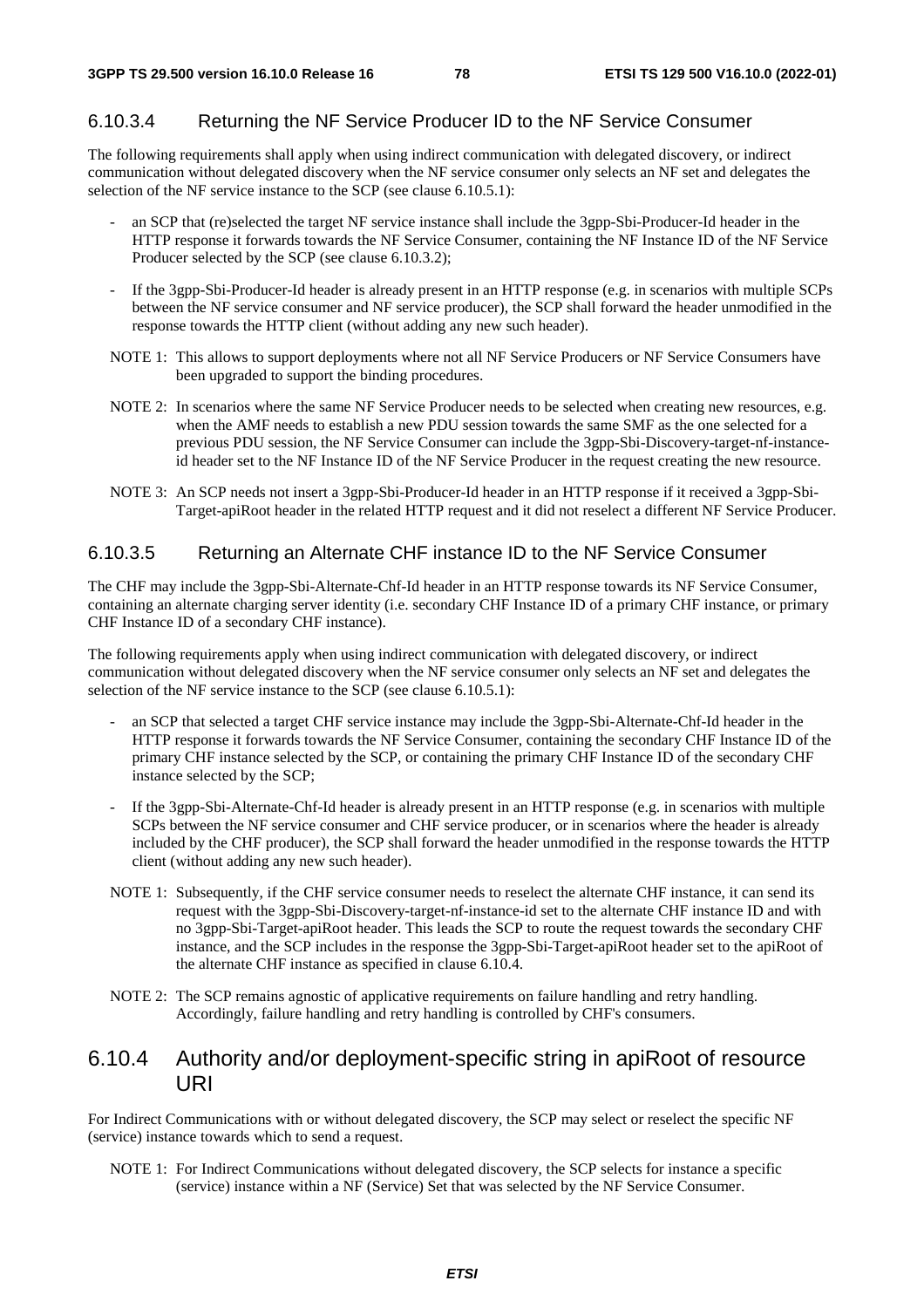Consequently, NF as HTTP client shall be capable to receive and process an authority and/or deployment-specific string in the apiRoot of the created or updated resource URI that differs from the authority and/or deployment-specific string of the apiRoot of the Request URI.

If the NF Service Producer includes a relative URI (see IETF RFC 3986 [14]) in the "Location" header of an HTTP response creating a resource, the SCP shall resolve the URI reference using the target URI included in the HTTP POST request sent to the NF Service Producer as base URI, and return an absolute URI in the "Location" header in the HTTP response sent to the NF Service consumer, unless the SCP did not change the target URI when forwarding the HTTP POST request from the NF Service Consumer to the NF Service Producer.

NOTE 2: The target URI can remain unchanged when forwarding an HTTP POST request from the NF Service Consumer to the NF Service Producer if indirect communication without delegated discovery and without TLS is used between the NF Service Consumer and the SCP, and the SCP uses the NF (service) instance of the NF Service Producer that is selected by the NF Service Consumer.

If the SCP changed the target URI when forwarding the request from the HTTP client to HTTP server and no "Location" header is included in the HTTP response (e.g. subsequent service request towards a created resource), the SCP shall include a "3gpp-Sbi-Target-apiRoot" header with value set to the apiRoot of the target HTTP server when forwarding the HTTP response to the NF as HTTP client.

NOTE 3: To avoid further reselection of HTTP server by SCP, the NF as HTTP client updates the locally stored URI (e.g. resource URI or notification callback URI) used in the request with the target apiRoot received in the HTTP response, and thus send subsequent request to the updated target URI.

# 6.10.5 NF / NF service instance selection for Indirect Communication without Delegated Discovery

#### 6.10.5.1 General

For Indirect Communication without Delegated Discovery, the NF Service Consumer performs the discovery procedure by querying the NRF and the selection of a NF (Service) Set or a specific NF (service) instance. The selection of the target NF service instance may hence be done either by the NF Service Consumer or the SCP (e.g. based on NF (Service) Set information received from the NF Service Consumer).

The NF Service Consumer shall send its request to the SCP containing:

- the 3gpp-Sbi-Target-apiRoot header set to the apiRoot of the selected NF service instance, if the SCP is known to the NF Service Consumer and if the NF Service Consumer has selected a specific NF service instance;
- the identity of the selected NF (Service) Set in the associated "3gpp-Sbi-Discovery-\*" request header(s) (see clause 6.10.3.2), if the NF Service Consumer has selected a target NF (Service) Set ID.

If the NF Service Consumer only selected an NF (service) Set, it should also include at least the following information in its request to the SCP:

- the target NF type, the service name, and the requested S-NSSAI in the corresponding 3gpp-Sbi-Discovery-\*" request header(s) (see clause 6.10.3.2).
- NOTE 1: This is to allow the SCP to discover and select a target NF service instance from the target NF (service) set for the corresponding service request and supporting the requested S-NSSAI, e.g. when the NF service producer supports different NF service instances serving different network slices. Likewise, other "3gpp-Sbi-Discovery-\*" request header(s), e.g. target-plmn-list, can also be included for the same purpose.

The NF service consumer may indicate the NRF to use, e.g. as a result of an NSSF query, by including the 3gpp-Sbi-Nrf-Uri header with the NRF API URIs.

An SCP that supports Indirect Communication without Delegated Discovery shall support:

- discovering and selecting a target NF service instance from the target NF (service) set identified in the 3gpp-Sbi-Discovery-target-nf-set-id, 3gpp-Sbi-Discovery-target-nf-service-set-id, 3gpp-Sbi-Discovery-amf-region-id and/or 3gpp-Sbi-Discovery-amf-set-id; and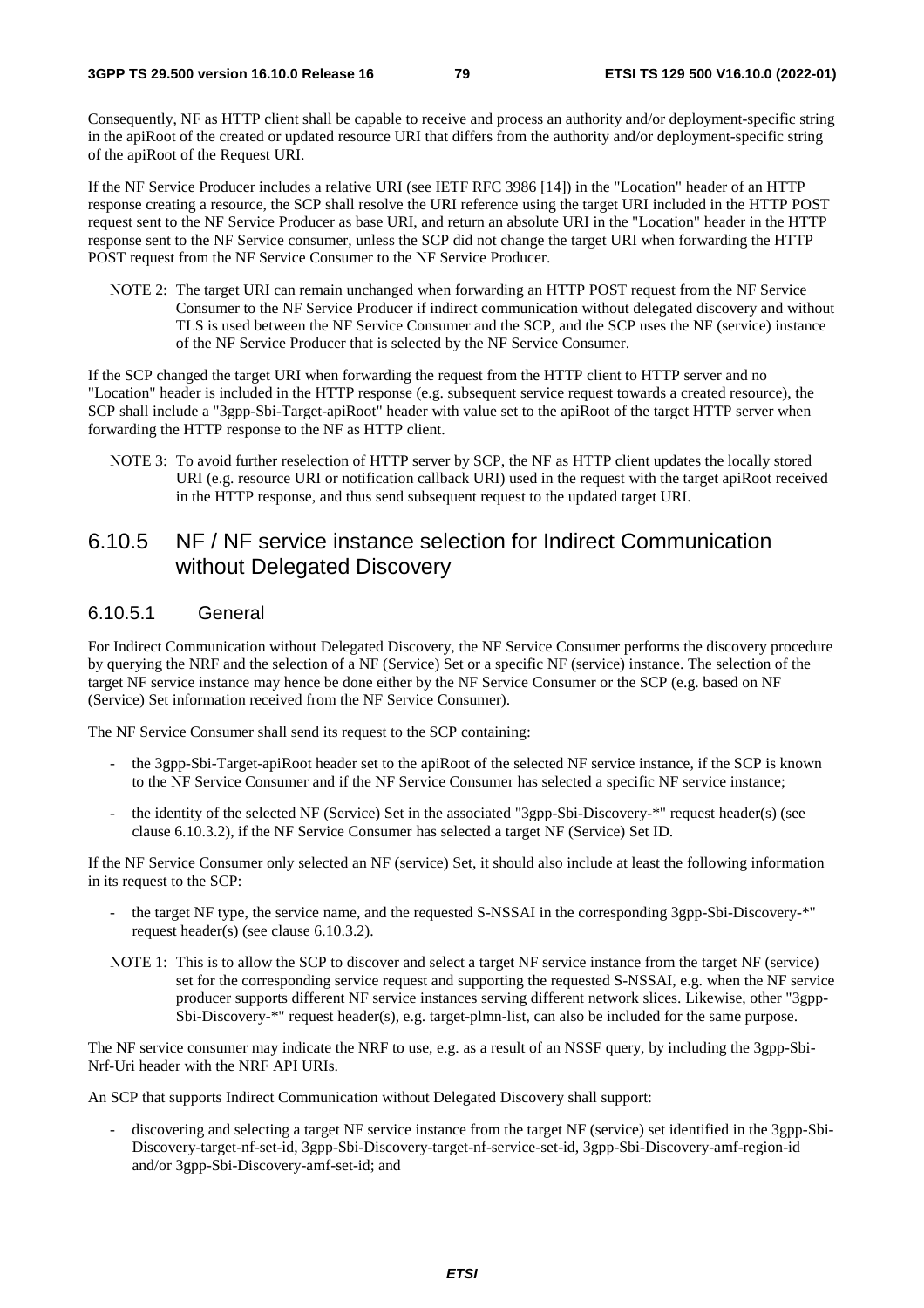at least the following additional discovery headers: 3gpp-Sbi-Discovery-target-nf-type, 3gpp-Sbi-Discoveryservice-names, 3gpp-Sbi-Discovery-snssais, 3gpp-Sbi-Discovery-target-plmn-list.

NOTE 2: The SCP can derive the requester NF type from the User-Agent header.

An SCP that additionally supports reselecting an alternative target NF service instance when a (Routing) Binding Indication is not available, as specified in clauses 6.5.3 and 6.6.3 of 3GPP TS 23.527 [38], shall also support the 3gpp-Sbi-Discovery-target-nf-instance-id.

NOTE 3: The inclusion of the 3gpp-Sbi-Discovery-target-nf-instance-id in an HTTP request enables the SCP to discover the profile of the target NF instance and to possibly reselect a different target NF service instance from the same NF instance or from a different NF instance in the same set, e.g. when the target NF instance is not reachable, as specified in 3GPP TS 23.527 [38].

If the request does not include the apiRoot of a selected NF service instance, or if the SCP needs to reselect a different NF service instance, the SCP shall select an NF service instance using the NF (Service) Set ID and any additional information (e.g. S-NSSAI, service name, target NF type) received in the corresponding "3gpp-Sbi-Discovery-\*" request header(s), if available. If the SCP is to invoke NF service discovery towards the NRF to fulfil this task, the SCP should use the NRF indicated in the 3gpp-Sbi-Nrf-Uri header if this header is present in the request.The SCP that reselected the target NF service instance shall include the 3gpp-Sbi-Producer-Id header in the HTTP response it forwards towards the NF Service Consumer, containing the NF Instance ID of the NF Service Producer selected by the SCP, as specified in clause 6.10.3.4.

The SCP shall then route the request to the selected NF service instance of the target NF service producer.

NOTE 4: For Indirect Communication without Delegated Discovery, the NF Service Consumer decides if it will perform the reselection or delegate the SCP to perform the reselection as specified in clause 6.5 of 3GPP TS 23.527 [38].

#### 6.10.5.2 Notifications corresponding to default notification subscriptions

An NF may register default notification subscriptions in its NF profile or NF services in the NRF for notifications the NF is prepared to consume, including for each type of notification the corresponding notification endpoint (i.e. callback URI).

NOTE: This can be used e.g. by an AMF to discover the notification endpoint of other AMFs to forward N1 or N2 messages, or by an AMF to notify location information to a GMLC, or by an UDR to notify data change or removal to an UDM.

The following procedures may be used to support notifications corresponding to default notification subscriptions with indirect communication without delegated discovery.

An NF producer may perform a discovery request towards the NRF (possibly through an SCP) to discover default notification subscriptions of an NF consumer, and if so, send notifications to the corresponding notification endpoints, using routing mechanisms specified in clause 6.10.2 / 6.10.2A. The NF producer shall include in the notification request:

- the 3gpp-Sbi-Callback header including the name of the notify or callback service operation and the API major version if higher than 1, (see also clause 6.10.7);
- the 3gpp-Sbi-Target-apiRoot which is set to the notification uri, or the target URI is set to the notification uri as specified in clause 6.10.2 or 6.10.2A respectively;

If the NF producer does not perform reselection, i.e. the reselection is to be done by SCP, the NF producer shall further include in the notification request:

- the 3gpp-Sbi-Discovery-notification-type header set to the type of notification being set; and
- the 3gpp-Sbi-Discovery-n1-msg-class header set to the N1 Message Class of the target default subscription if notification type is "N1\_MESSAGE", or the 3gpp-Sbi-Discovery-n2-info-class header set to the N2 Information Class of the target default subscription if the notification type is "N2\_INFORMATION"; and
- the 3gpp-Sbi-Routing-Binding header for the default notification based on the Binding Indication value in the NF profile of the NF Service Consumer if available (see also clause 6.12.4); or when the 3gpp-Sbi-Routing-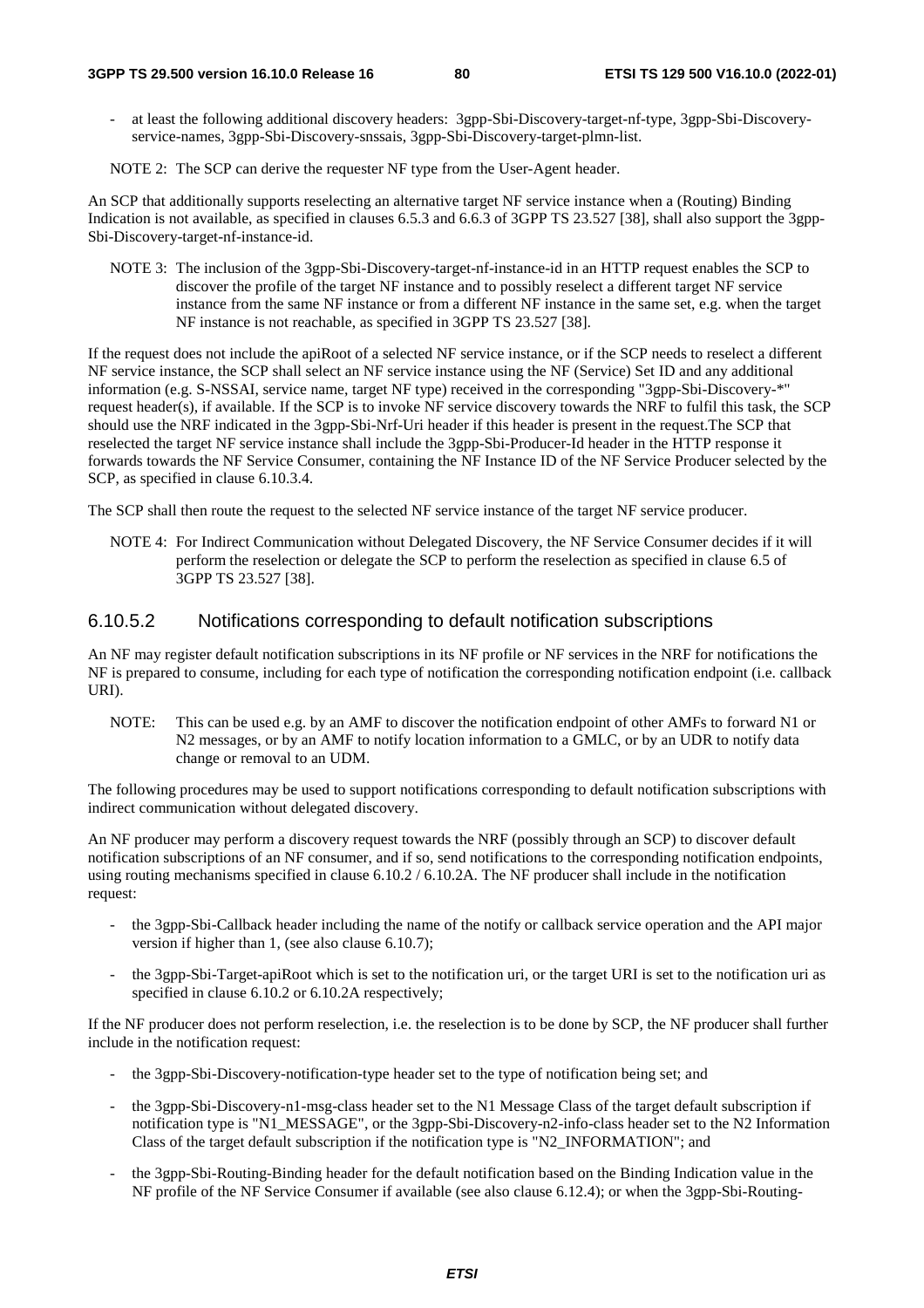Binding header is not available, the 3gpp-sbi-discovery\* headers containing the NF service discovery factors header to be used by the SCP to reselect a consumer NF (to receive the notification request).

The NF producer or SCP may perform a reselection if it cannot reach the target NF as indicated in the 3gpp-Sbi-TargetapiRoot or the target URI, and if a reselection is performed, the entity responsible for reselection (either SCP or NF producer) shall perform reselection as below:

- the NF producer may use the Binding Information that is associated to the default notification;
- The SCP may use the Routing Binding Indication (that is associated to the default notification) or alternatively 3gpp-Sbi-discovery\* headers, if available, to reselect an alternative notification endpoint.

# 6.10.6 Feature negotiation for Indirect Communication with Delegated **Discovery**

The requirements specified in clause 6.6.2 for feature negotiation shall apply with the following additions.

With Indirect Communications with Delegated Discovery, the NF Service Consumer cannot discover the features supported by the NF Service Producer via the NRF.

The NF Service Consumer shall include in HTTP PUT or POST requests to create a resource that requires specific features to be supported by the NF Service Producer, the 3gpp-Sbi-Discovery-required-features header set to the required features to be supported.

The SCP shall reject the request with the HTTP status code "400 Bad Request" and the protocol error "NF\_DISCOVERY\_FAILURE" if no NF Service Producer supporting the required features can be discovered.

# 6.10.7 Notification and callback requests sent with Indirect Communication

Notification and callback requests that are sent using indirect communication shall include a 3gpp-Sbi-Callback header including the name of the notify or callback service operation (see Annex B) and the API major version if higher than 1.

The SCP may derive from the presence of this header that a service request is a notification or callback request.

NOTE: This can be used by the SCP to apply differentiated treatments for notification and callback requests compared to other service requests, e.g. for authorization (access token is not used in notification / callback, see clause 6.7.3).

# 6.10.8 Error Handling

#### 6.10.8.1 General

A request from an HTTP client (i.e. a service request from an NF service consumer, or a notification request from an NF service producer) may traverse one or more SCPs and/or SEPPs and may fail at an SCP, SEPP or at the HTTP server.

The HTTP client should be able to figure out whether the request failed at its next hop SCP or SEPP, or at the HTTP server, e.g. to be able to adapt its behaviour for the on-going request or subsequent request accordingly. For instance, the HTTP client may retry the request or send subsequent requests towards the same HTTP server via a different SCP or SEPP if an SCP or SEPP rejected a request due to insufficient resources, or towards a different HTTP server (via the same or a different SCP or SEPP) if the HTTP server rejected the request due to insufficient resources.

NOTE: An SCP or SEPP can also retry a request towards a different SCP or SEPP, or towards a different HTTP server, instead of relaying the response back to the originator, if a next hop SCP or SEPP or if the HTTP server rejected a request e.g. due to insufficient resources.

## 6.10.8.2 Requirements for the originator of an HTTP error response

To enable an HTTP client to determine the originator of an HTTP error response, the originator of an error (e.g. HTTP server, SCP or SEPP) should include a Server header in the HTTP error response with the following information: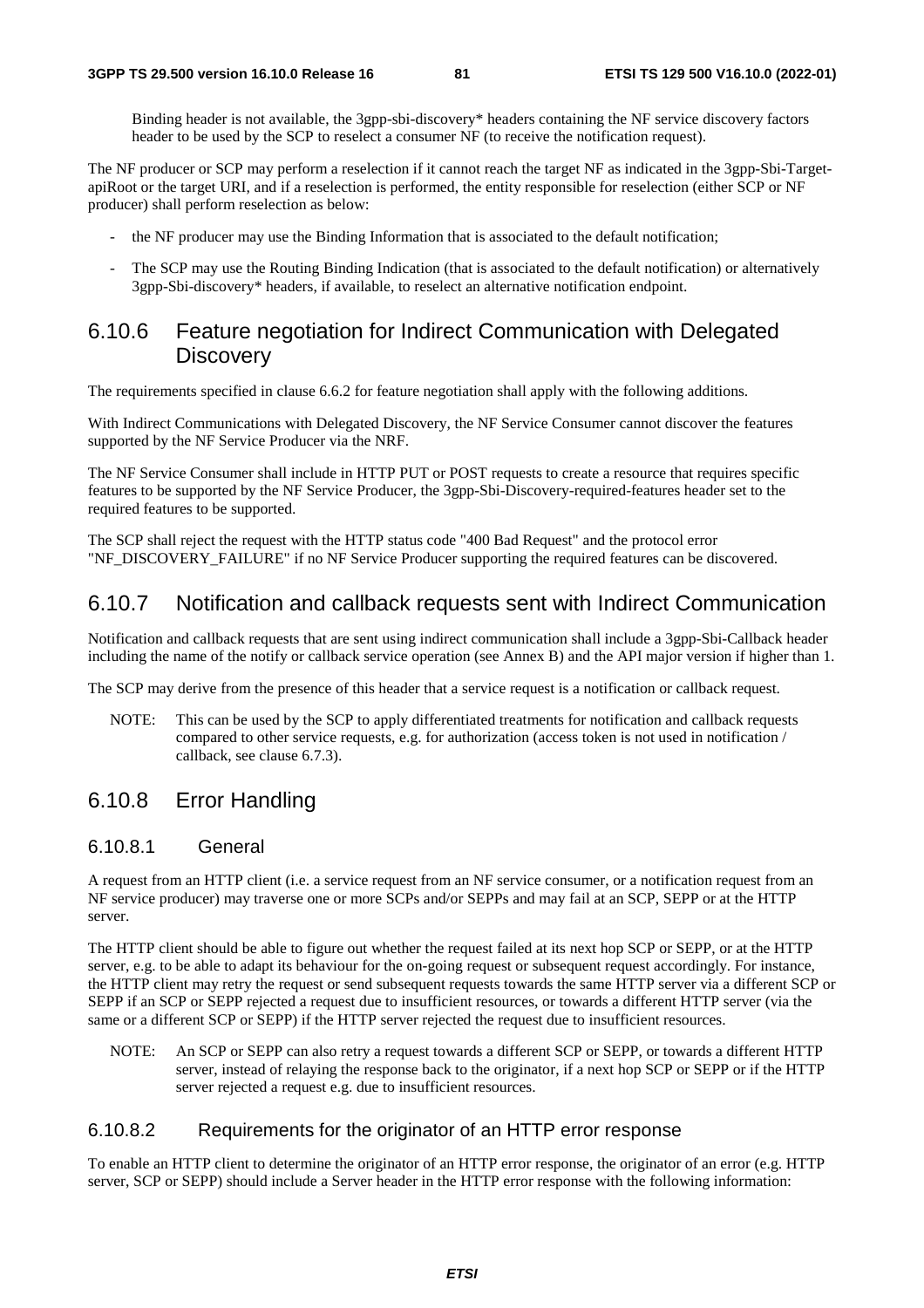- the type of the NF or network entity generating the error, set to the NFType value as defined in clause 6.1.6.3.3 of 3GPP TS 29.510 [8], e.g. "SCP", "SEPP", "SMF";
- the identity of the NF or network entity generating the error, set to the FQDN of the SCP or SEPP, or to the NF Instance ID of the HTTP server.

NOTE: The information carried in the Server header can also be useful for trouble-shooting.

EXAMPLE 1: Error generated by an SCP: Server: SCP-scp1.operator.com

EXAMPLE 2: Error generated by a SEPP: Server: SEPP-sepp1.operator.com

EXAMPLE 3: Error generated by an SMF: Server: SMF-54804518-4191-46b3-955c-ac631f953ed8

The presence of a Server header set to the next hop SCP or SEPP or to the HTTP server in an HTTP error response shall be an indication for the HTTP client that the next hop SCP or SEPP or the HTTP server is the originator of the error.

If neither the target NF nor alternative NFs that the SCP may (re)select based on the Routing Binding Indication or Discovery headers are reachable, the SCP shall return a HTTP 504 Gateway Timeout response including the "problemDetails" with the "cause" attribute set to "TARGET\_NF\_NOT\_REACHABLE" and the Server header which is set to the FQDN of the SCP.

#### 6.10.8.3 Requirements for an SCP or SEPP relaying an HTTP error response

To enable an HTTP client to determine the originator of an HTTP error response, e.g. when an HTTP server does not include a Server header in an HTTP error response, the SCP or SEPP that forwards the HTTP error response towards the HTTP client shall include a Via header in the HTTP error response with the following information:

- the type of the network entity forwarding the error, set to the NFType value as defined in clause 6.1.6.3.3 of 3GPP TS 29.510 [8], i.e. "SCP" or "SEPP";
- the identity of the network entity forwarding the error, set to the FQDN of the SCP or SEPP.

NOTE: The information carried in the Via header can also be useful for trouble-shooting.

EXAMPLE 1: Error forwarded by an SCP: Via: SCP-scp1.operator.com

EXAMPLE 2: Error forwarded by a SEPP: Via: SEPP-sepp1.operator.com

The presence of a Via header set to the next hop SCP or SEPP in an HTTP error response shall be an indication for the HTTP client that the next hop SCP or SEPP is not the originator of the error.

# 6.10.9 HTTP redirection

## 6.10.9.1 General

An HTTP request sent using indirect communication may be redirected to a different target NF service instance (from a same NF service set or NF set) and/or a different SCP.

When an HTTP server or SCP redirects an HTTP request (i.e. service request or notification/callback request) to a different target NF service instance, the URI of the target NF service instance towards which the request is redirected shall be given by the Location header field of the 307 Temporary Redirect or 308 Permanent Redirect response. When redirecting a request to a different NF instance (e.g. in a same NF set), the NF (service) instance ID of the target NF (service) instance towards which the request is redirected should be indicated in the 3gpp-Sbi-Target-Nf-Id header of the 307 Temporary Redirect or 308 Permanent Redirect response; it may be indicated otherwise (e.g. when redirecting a request to a different NF service instance of the same NF instance and overload control is to be performed per NF service instance). The HTTP client should then send the HTTP request towards the new target NF service instance using the same or a different SCP. Based on local policies, when appropriate (e.g. HTTP request creating a resource), the SCP may send the HTTP request towards the new target NF service instance instead of forwarding the 307/308 response to the HTTP client.

An SCP may redirect an HTTP request towards a different SCP by sending a 307 Temporary Redirect or 308 Permanent Redirect response to the HTTP client including a RedirectResponse data structure (see 3GPP TS 29.571 [13]) with the cause attribute set to "SCP\_REDIRECTION" and with the targetSCP attribute indicating the apiRoot of the SCP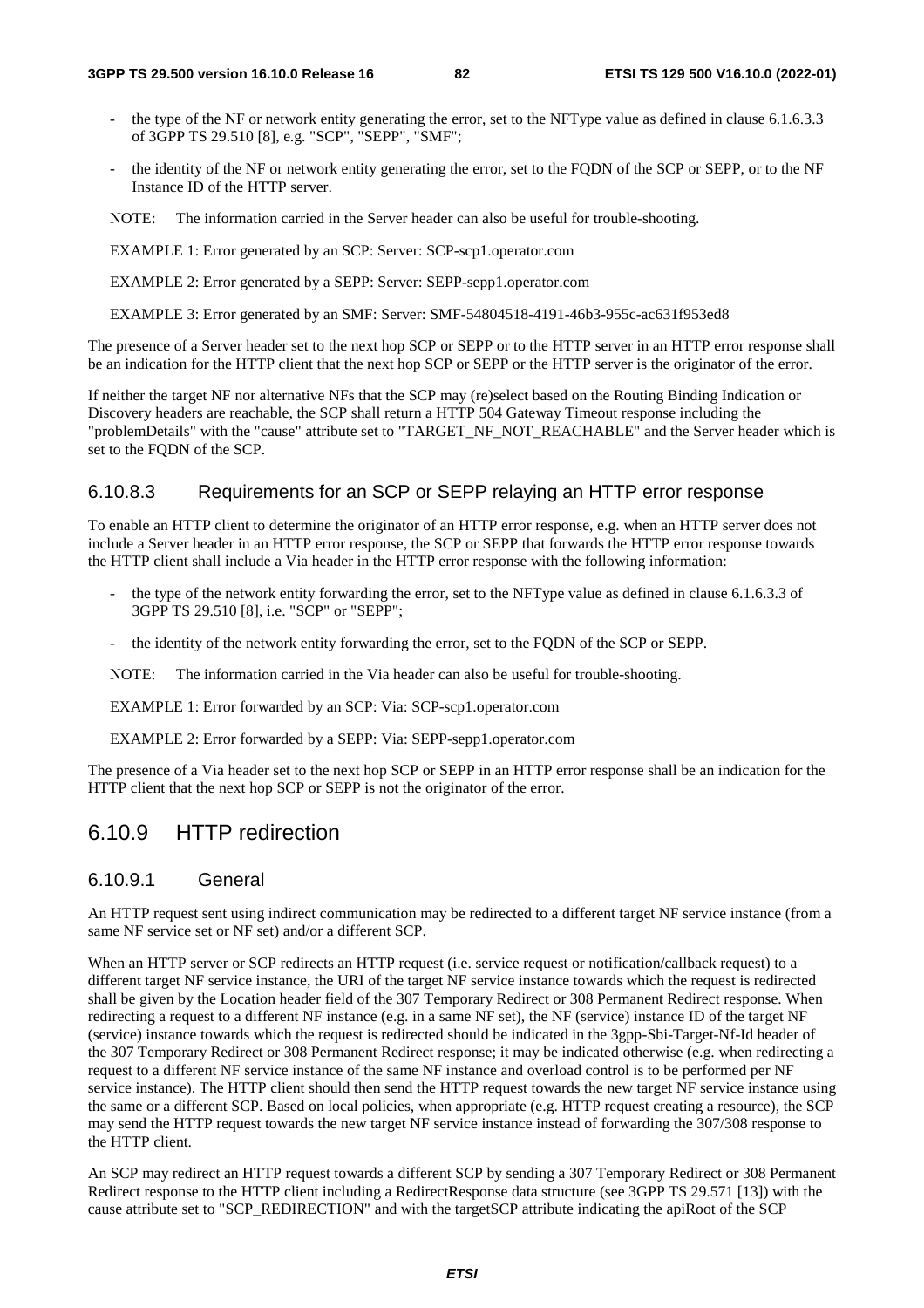towards which the request is redirected. The HTTP client should then send the HTTP request towards the target NF service instance using the SCP indicated in the response.

An SEPP may redirect an HTTP request towards a different SEPP by sending a 307 Temporary Redirect or 308 Permanent Redirect response to the HTTP client including a RedirectResponse data structure (see 3GPP TS 29.571 [13]) with the cause attribute set to "SEPP\_REDIRECTION" and with the targetSEPP attribute indicating the apiRoot of the SEPP towards which the request is redirected. The HTTP client should then send the HTTP request towards the target NF service instance using the SEPP indicated in the response.

# 6.10.10 Void

# 6.10.11 Authorization of NF service access

### 6.10.11.1 General

Service access authorization for indirect communication shall be supported as specified in clause 13.4.1.3 of 3GPP TS 33.501 [17].

## 6.10.11.2 Authorization for indirect communication with delegated discovery

#### 6.10.11.2.1 General

When the NF service consumer is configured to use delegated service discovery, requirements in clause 13.4.1.3.2 of 3GPP TS 33.501 [17] shall apply with the following additions.

If the NF service consumer received an access token in a previous service response that is valid for the new service request, the NF service consumer should include the access token in the Authorization header in the service request. An access token received in a previous service response is valid for the new service request if:

- it has a matching scope and a matching audience (i.e. matching producer's NF type or NF instance ID);
- it has a matching producer's NF set ID, S-NSSAI, NSI and PLMN ID, if the access token contains a producer NF set ID, S-NSSAI, NSI and PLMN ID respectively; and
- the access token has not expired.
- NOTE: If the NF service consumer has multiple cached access tokens that are valid for a service request, it is left for implementation how to select the access token to include in the request.

If the NF service consumer does not include an access token in the service request, or if it does but the access token is NF instance specific and reselection of a different producer instance may apply at the SCP (e.g. a routing binding header or a discovery header provides the producer's NF set ID), the NF service consumer shall include in the service request:

- the necessary NF service discovery factors to be used by the SCP for the Service access authorization procedures, as specified in clause 6.10.3.2; and
- the 3gpp-Sbi-Access-Scope header indicating the access scope of the service request for access authorization.

The NF service consumer may also include its Client Credentials Assertion as specified in clause 6.7.5.

The SCP should use the access scope information received in the 3gpp-Sbi-Access-Scope header to determine the access scope required for access authorization for an incoming service request.

If the NF service consumer has included an access token in the service request, or if the SCP has a cached granted access token that matches the service request, the SCP should reuse the available access token.

When the SCP requests an access token for a service request, the SCP may include the access token it has obtained from the NRF in the service response it forwards to the NF service consumer, by including the 3gpp-Sbi-Access-Token header, for possible re-use in subsequent service requests by the NF service consumer. The NF service consumer should store the access token received in a service response and use it in subsequent service requests as defined above.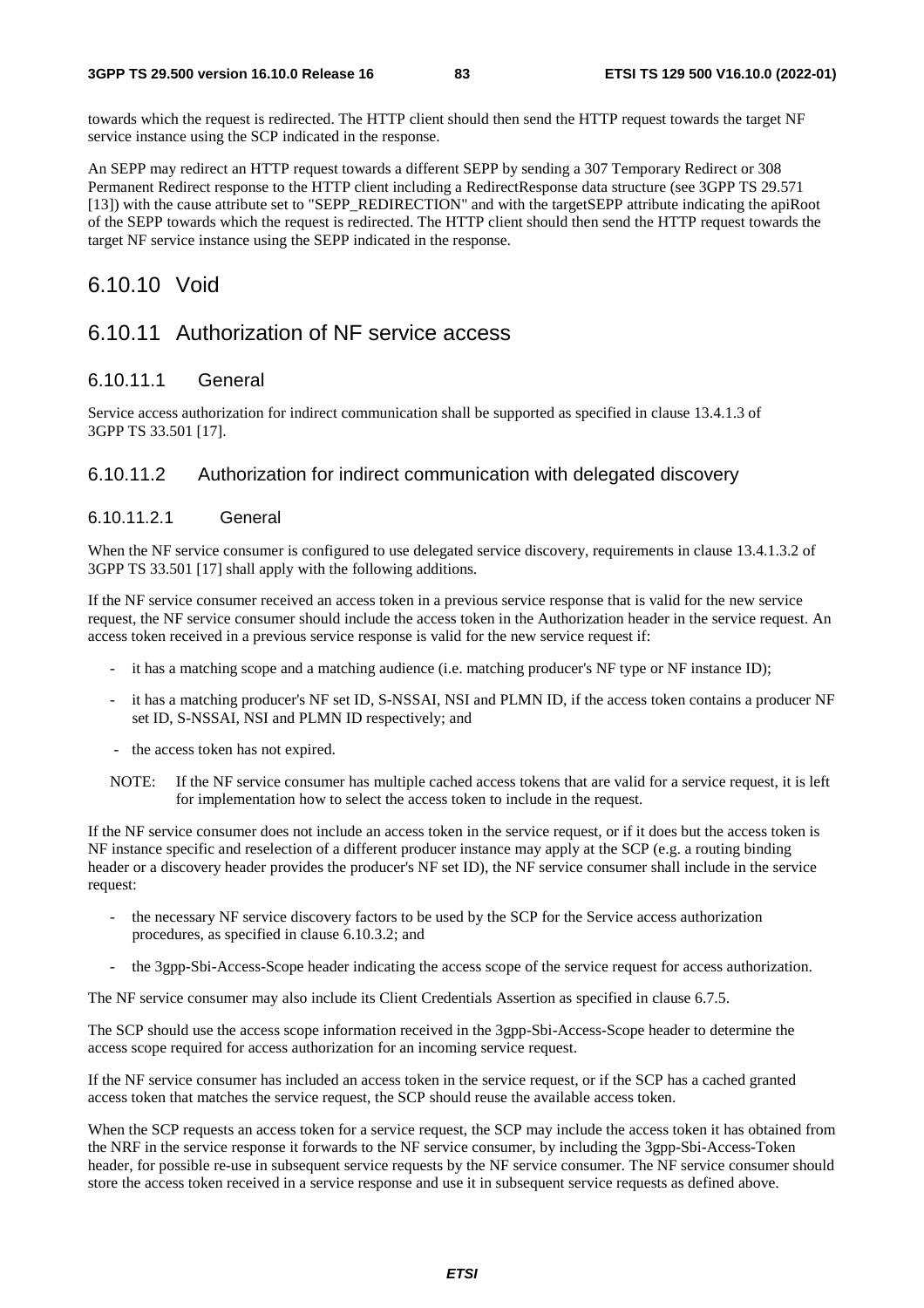#### 6.10.11.2.2 Error handling when the SCP fails to obtain an access token

If the SCP cannot issue an Access Token Request towards the NRF due to missing information in the incoming service request, e.g. if the 3gpp-Sbi-Discovery-requester-nf-instance header is missing, the SCP shall reject the service request with a 400 Bad Request response including a ProblemDetails IE with:

- the cause attribute set to MISSING\_ACCESS\_TOKEN\_INFO;
- the invalidParams attribute indicating the missing parameters (e.g. missing discovery header).

If the SCP can issue an Access Token Request towards the NRF, but the NRF rejects the request (e.g. because the validation of the Client Credentials Assertion fails at the NRF or because the NF service consumer is not authorized to access the requested service), the SCP shall reject the service request towards the NF service consumer with a 403 Forbidden response including a ProblemDetails IE with the cause attribute set to ACCESS\_TOKEN\_DENIED. The ProblemDetails IE should also contain:

- the accessTokenError attribute set to the accessTokenErr payload received from the NRF;

and it may contain:

- the accessTokenRequest attribute set to the Access Token Request payload sent to the NRF;
- the nrfId attribute set to the FQDN of the NRF that rejected the access token request.

In either case, the SCP shall include the Server header in the error response set with its own identity (i.e. SCP FQDN) as specified in clause 6.10.8.2.

#### 6.10.11.2.3 Error handling when SCP receives a "401 Unauthorized" response or a "403 Forbidden" response with a "WWW-Authenticate" header

If the NF service producer rejects the service request with a "401 Unauthorized" response or with a "403 Forbidden" response with a "WWW-Authenticate" header containing "Bearer" as the scheme for challenge:

- if the SCP had included an access token received from the NF service consumer in the service request to the NF service producer, the SCP shall forward the response to the NF service consumer; the NF service consumer shall then delete the corresponding access token and may repeat the request without an access token or with a different access token;
- if the SCP had included an access token it had cached or obtained from the NRF, the SCP shall not repeat the request with the access token that was used; the SCP may repeat the request with a new access token; otherwise, or if the repeated request fails, the SCP shall forward the response to the NF service consumer;
- if the SCP had not included an access token in the service request to the NF service producer, the SCP should request an access token to the NRF and repeat the request; otherwise, the SCP shall forward the response to the NF service consumer.

## 6.10.11.3 Authorization for indirect communication without delegated discovery

Requirements in clause 13.4.1.3.1 of 3GPP TS 33.501 [17] shall apply with the following additions.

If selection or reselection of a producer's NF instance may apply at the SCP (e.g. initial service request containing the target NF Set ID, or service request containing a routing binding header or a discovery header with the producer's NF set ID), the NF service consumer shall include in the service request an access token that is valid for any producer's NF instance that the SCP may select or reselect, i.e. an access token that is not specific to a particular producer's NF instance. This shall be an access token valid for the target NF type and producer's NF set.

# 6.11 Detection and handling of late arriving requests

## 6.11.1 General

The procedures specified in this clause aim at handling more efficiently requests which may arrive late at upstream entities, e.g. in networks experiencing processing or transport delays.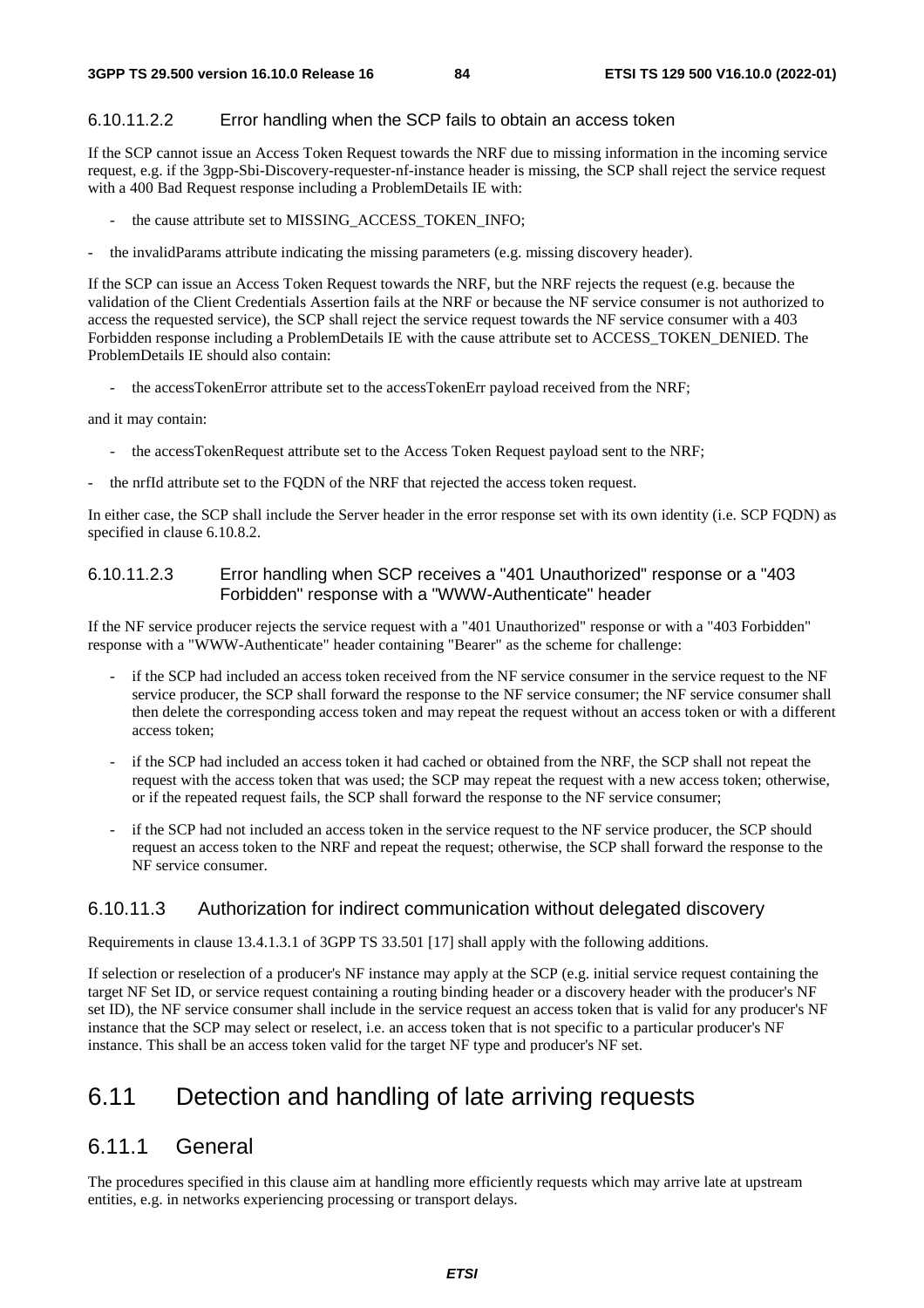These procedures are optional to support. When supported, the use of these procedures is dependent on operator policy.

# 6.11.2 Detection and handling of requests which have timed out at the HTTP client

#### 6.11.2.1 General

This procedure enables an HTTP server which receives a request to know when the request times out at the HTTP client, and to stop further processing, at the receiver and further upstream NFs, a request which has timed out at the HTTP client.

The HTTP client and HTTP server shall be NTP synchronized. This procedure may be used between NFs pertaining to the same PLMN, and if allowed by operator policy, between NFs pertaining to different PLMNs.

### 6.11.2.2 Principles

An HTTP client originating a request may include in the request the 3gpp-Sbi-Sender-Timestamp and the 3gpp-Sbi-Max-Rsp-Time headers indicating respectively the absolute time at which the request is originated and the maximum time period to complete the processing of the request; both headers together indicate the absolute time at which the request times out at the HTTP client.

When forwarding a request that includes the 3gpp-Sbi-Sender-Timestamp and the 3gpp-Sbi-Max-Rsp-Time headers, the SCP or SEPP may forward these headers unmodified; if the SCP or SEPP modifies and sets the 3gpp-Sbi-Sender-Timestamp to the time when it forwards the request, it shall adjust the 3gpp-Sbi-Max-Rsp-Time accordingly such as to properly reflect the time until which the HTTP client waits for a response.

Upon receipt of a request which contains the 3gpp-Sbi-Sender-Timestamp and the 3gpp-Sbi-Max-Rsp-Time headers, the HTTP server should check that the request has not already timed out at the originating HTTP client. The HTTP server may perform additional similar checks during the processing of the request, e.g. upon receipt of a response from the next upstream NF service.

Based on local configuration, the HTTP server may reject a request that is known to have timed out with the HTTP status code "504 Gateway Timeout" and the protocol error "TIMED\_OUT\_REQUEST"; it may alternatively drop the request. If so, the HTTP server should initiate the release of any resource it may have successfully created towards an upstream entity, to avoid hanging resources in the network.

# 6.12 Binding between an NF Service Consumer and an NF Service Resource

## 6.12.1 General

A Binding Indication for an NF Service Resource may be provided to an NF Service Consumer of the resource as part of the Direct or Indirect Communication procedures, to be used in subsequent related service requests. This allows the NF Service Resource owner to indicate that the NF Service Consumer, for a particular resource, should be bound to an NF service instance, NF instance, NF service set or NF set. See clause 6.3.1.0 of 3GPP TS 23.501 [3] and clause 4.17.12 of 3GPP TS 23.502 [4].

A binding may be established or updated as part of a:

- 1) service response creating or modifying a resource, to be used for subsequent requests targeting this resource (see clause 4.17.12.2 of 3GPP TS 23.502 [4]), for any API that defines resources;
- 2) service request, if the NF Service Consumer can also act as an NF Service Producer for later communication from the contacted NF Service Producer, to be used for subsequent service requests initiated by the contacted NF Service Producer (see clause 4.17.12.3 of 3GPP TS 23.502 [4]);
- 3) service request creating or modifying an explicit or an implicit subscription, or as part of a notification response, to be used for subsequent notification requests initiated by the NF Service Producer (see clause 4.17.12.3 of 3GPP TS 23.502 [4]);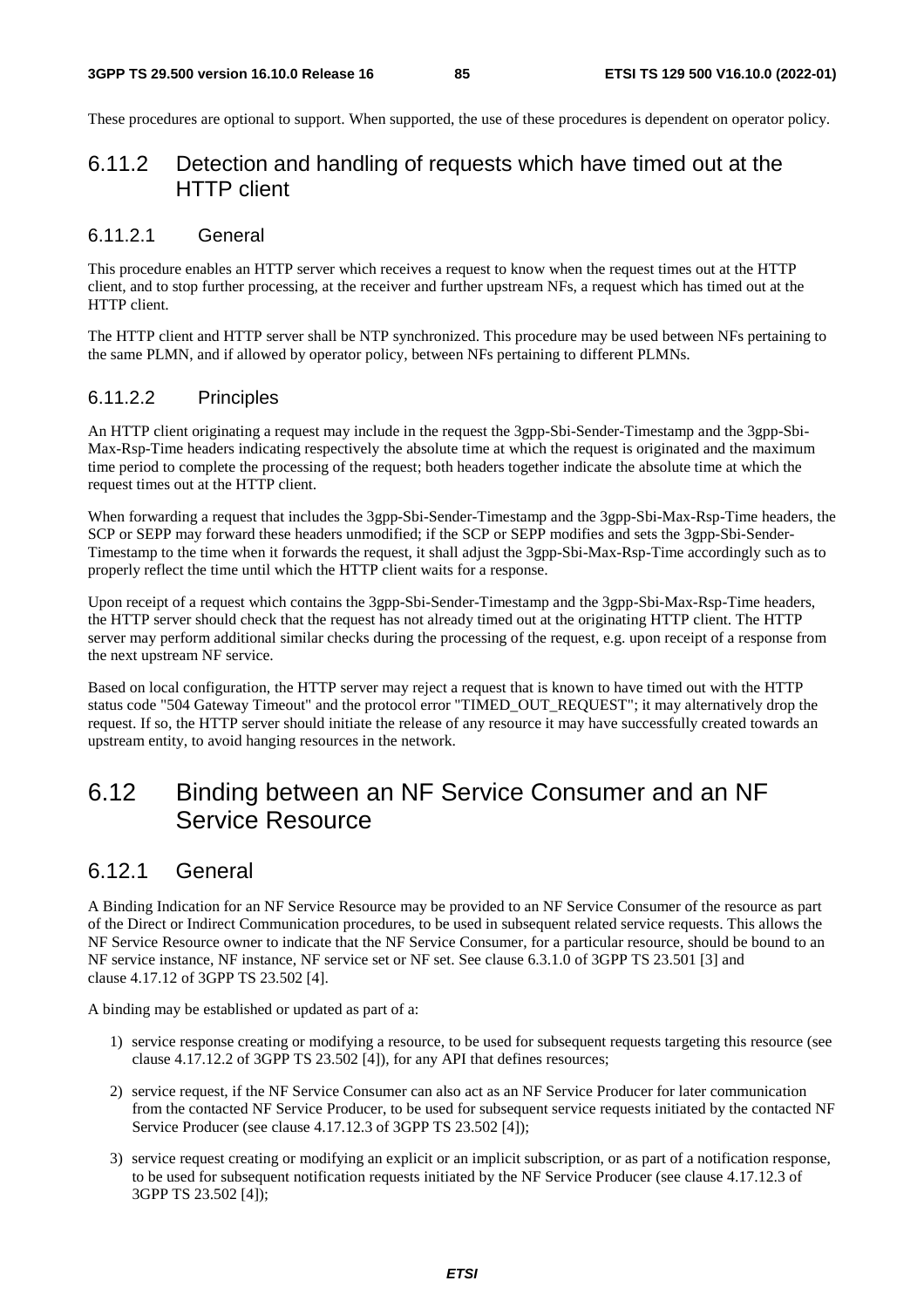- 4) service response creating an implicit or explicit subscription or updating a subscription, or as part of a notification request, to be used for subsequent operations on the subscription (see clause 4.17.12.4 of 3GPP TS 23.502 [4]);
- 5) service request creating a callback (other than notification) resource (e.g. V-SMF or I-SMF callback URI sent to the H-SMF or SMF), or as part of a callback response, to be used for subsequent callback requests initiated by the NF Service Producer (e.g. H-SMF or SMF initiated PDU session modification).
- 6) callback request sent from a NF Service Producer to update the binding for the resource context, to be used by the NF Service Consumer for subsequent service requests addressing the resource context.

Two types of binding information are defined to manage the binding between an NF Service Consumer and an NF Service Resource:

- 1) A Binding Indication conveys binding information for a resource which must be stored by the consumer (client) of that resource and used by the client to direct future requests to the resource. When contained in a service request, the binding information is associated with a resource owned by the NF Service Consumer for the current transaction. When contained in a service response, the binding information is associated with a resource owned by the NF Service Producer for the current transaction.
- 2) A Routing Binding Indication conveys binding information to direct a request from a client to a server which has the context. A Routing Binding Indication shall only be contained in an HTTP request.

A same service request may convey more than one Binding Indication, e.g.:

- to provide bindings for notification or callback (i.e. bullets 3 or 5) and for other services that the NF service consumer can provide later as a NF Service Producer (i.e. bullet 2); or
- to provide binding information for different event notifications, when creating a subscription on behalf of another NF (see clause 6.12.4).

The scope parameter in a Binding Indication in a service request (or notification or callback response) identifies the applicability of (i.e. scenario associated with) the binding information.

A service request may convey one or more Binding Indications as described above using a 3gpp-Sbi-Binding header and/or include a Binding Routing Indication to influence routing of the request e.g. to an appropriate set of NF Service Producers or to an appropriate service set of the NF Service Producer using a 3gpp-Sbi-Routing-Binding header. A service response may convey a Binding Indication for a resource using a 3gpp-Sbi-Binding header.

NOTE 1: An HTTP request can contain for instance one 3gpp-Sbi-Binding header containing two Binding Indications for other services and for callbacks, and one 3gpp-Sbi-Routing-Binding header conveying a Routing Binding Indication.

Once a binding indication has been received for a particular resource or scope, the absence of a binding indication for the same resource or scope in a subsequent request/response message shall be interpreted as meaning that the earlier received binding indication for that resource or scope has not changed, unless specified otherwise in the rest of the specification (see scenarios with NF service producer or consumer change further down, and clause 6.12.4 for inter-AMF mobility scenarios).

In scenarios with NF service producer change (e.g. V-SMF or I-SMF change), the NF service consumer (e.g. AMF) shall delete any earlier binding indication received from the old NF service producer (e.g. old V-SMF/I-SMF) for the producer's resource (e.g. SM context resource) and replace it by any new binding indication possibly received from the new NF service producer (e.g. new V-SMF/I-SMF).

In scenarios with NF service consumer change (e.g. inter-AMF mobility), the NF service producer (e.g. SMF) shall delete any earlier binding indication received from the old NF service consumer (e.g. binding indication for callback request received from the old AMF) and replace it by any new binding indication possibly received from the new NF service consumer (e.g. new AMF).

If an SCP receives a Routing Binding Indication within a service or notification request and decides to forward that request to a next-hop SCP, it shall include the Routing Binding Indication in the forwarded request. The SCP shall remove the Routing Binding Indication if it forwards the request to the target NF.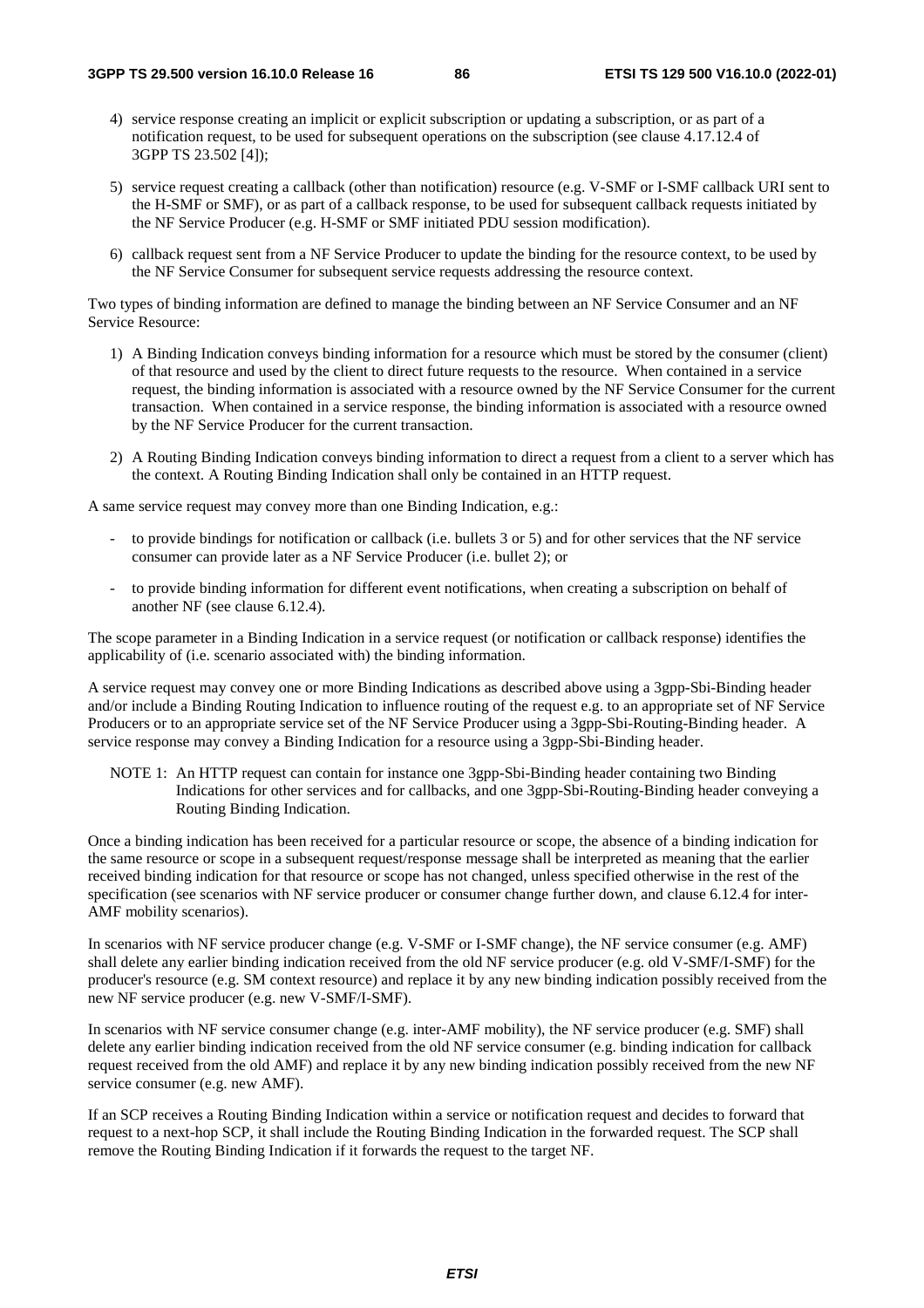Binding Indications and Routing Binding Indications shall include the Binding level and one or more Binding entity IDs representing all NF service instances that are capable to serve service requests targeting the resource, i.e. that share the same resource contexts.

The Binding Level indicates a preferred binding to either a NF Instance, a NF set, a NF Service Instance or a NF Service Set.

When sending a request targeting the resource context in a NF Service Producer or the session context in a NF Service Consumer, the resource URI received in the Location header or the Notification/Callback URI shall be used first if available to set the "3gpp-Sbi-Target-apiRoot" header or target URI; as an exception, if the binding indication earlier received for the target resource context or session context indicates a binding level of "NF service set", "NF Instance" or "NF Set" and alternative NF service instances within the preferred binding entity corresponding to the binding level are available, the request may alternatively be sent to one of these alternative NF service instances. When the URI received in the Location header or the Notification/Callback URI is not reachable or when becoming aware of a NF Service Producer or Consumer change as specified in bullet 3 of clauses 6.5.3.2 and 6.5.3.3, the binding entity corresponding to the binding level shall be selected whenever possible. If this is not possible, e.g. because the preferred binding entity is not reachable, the request should be sent to any other Binding entity signalled in the Binding Indication or Routing Binding Indication, in the following decreasing order of priority:

- select an NF service instance in the same NF service set, if a NF service Set ID was signalled in the Binding Indication or Routing Binding Indication;
- select an equivalent NF service instance in the same NF instance, if an NF instance ID was signalled in the Binding Indication or Routing Binding Indication;
- select an NF service instance in an equivalent NF service set of the backup AMF instance, if a NF service Set ID and backup AMF Instance ID was signalled in the Binding Indication or Routing Binding Indication;
- select an equivalent NF service instance in the backup AMF instance, if backup AMF Instance ID was signalled in the Binding Indication or Routing Binding Indication;
- select an NF service instance in an equivalent NF service set of another NF instance of the NF set, if an NF Service Set ID and an NF Set ID were signalled in the Binding Indication or Routing Binding Indication;
- select an equivalent NF service instance in another NF instance of the NF Set, if an NF Set ID was signalled in the Binding Indication or Routing Binding Indication.
- NOTE 2: NF service instances from different NF instances are equivalent NF service instances if they share the same MCC, MNC, NID (for SNPN), ServiceName, API version, and, if applicable, NF Service Set ID (see clause 28.13 of 3GPP TS 23.003 [15]).

Binding Indications shall not be used if a particular resource can only be served by a specific NF service instance of an NF instance, i.e. if NF service instances of a same NF service are not capable to share resource inside the NF Instance. A resource for which no Binding Indication or Routing Binding Indication is signalled shall be considered to be bound exclusively to one NF service instance, unless the NF Service resource owner instance is part of an NF set (or AMF set) or an NF service set, or unless its NF profile in the NRF indicates that its supports NF service persistence within the NF instance (see clause 6.5 of 3GPP TS 23.527 [38]).

An NF service producer supporting different sets of NF service instances, e.g. serving different network slices, shall include the NF Service Set ID in the Binding Indication to enable the reselection (when required) of an alternative NF service instance from the same or an equivalent NF service set.

See also clause 6.10.3.2 for requirements on the inclusion of "3gpp-Sbi-Discovery-\*" headers in service requests targeting an existing resource context in the NF service producer.

## 6.12.2 Binding created as part of a service response

An NF Service Producer may provide a Binding Indication in a service response by including a 3gpp-Sbi-Binding header (see clause 5.2.3.2.5) in the HTTP response with:

- the binding level (bl) parameter indicating a preferred binding to either a NF Service Instance, a NF Service Set, a NF Instance or a NF set;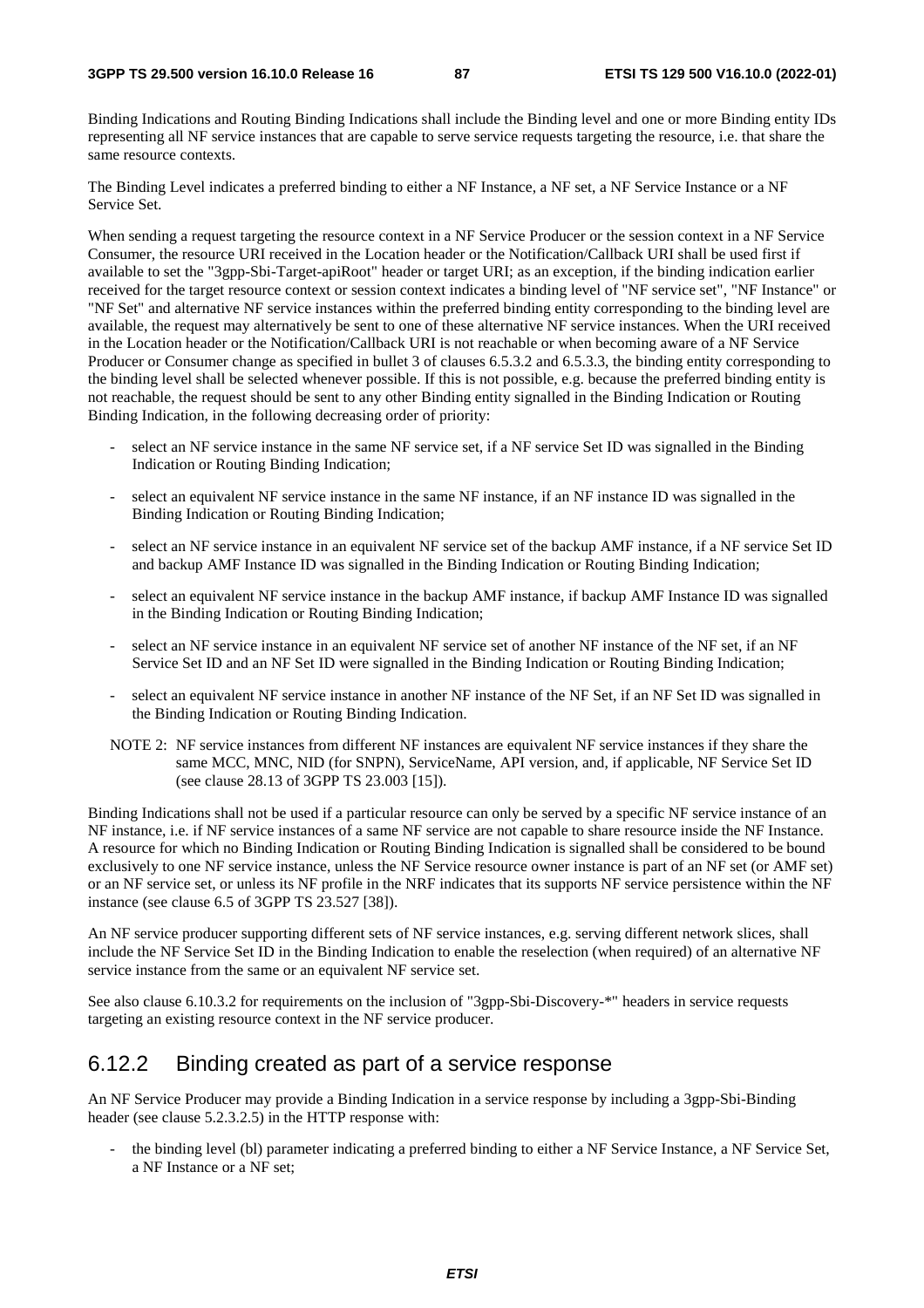at least one of the NF Service Instance (nfservinst), NF Service Set (nfservset), NF instance (nfinst) and NF Set (nfset) parameters, set to a NF Service Instance ID, NF Service Set ID, NF Instance ID and NF Set ID respectively, as described in Table 6.3.1.0-1 of 3GPP TS 23.501 [3].

The NF Service Consumer shall store the Binding Indication received from the NF Service Producer and include it in a 3gpp-Sbi-Routing-Binding header in subsequent related service requests targeting the NF Service Resource. The NF Service Consumer or the SCP shall use this information for selecting or reselecting an NF Service Producer which has access to the NF Service Resource context, for direct or indirect communication respectively, as specified in clause 6.3.1.0 of 3GPP TS 23.501 [3].

NOTE: The Binding Indication can be part of an HTTP response with or without payload body, e.g. in a 204 No Content. The Routing Binding Indication can be part of an HTTP request with or without payload body, e.g. in a DELETE request.

# 6.12.3 Binding created as part of a service request

As specified in clause 4.17.12.3 of 3GPP TS 23.502 [4], when an AMF, V-SMF or I-SMF as NF Service Consumer sends a service request to an SMF as NF Service Producer, or when an AMF as NF Service Consumer sends a service request to an I-SMF or V-SMF, the NF Service Consumer may provide a Binding Indication in a service request by including a 3gpp-Sbi-Binding header (see clause 5.2.3.2.6) in an HTTP request with:

- the binding level (bl) parameter indicating a preferred binding to either a NF Service Instance, a NF Service Set, a NF Instance or a NF set;
- at least one of the NF Service Instance (nfservinst), NF Service Set (nfservset), NF instance (nfinst) and NF Set (nfset) parameters, set to a NF Service Instance ID, NF Service Set ID, NF Instance ID and NF Set ID respectively, as described in Table 6.3.1.0-1 of 3GPP TS 23.501 [3];
- the scope parameter indicating "other-service";
- optionally the service name parameter indicating the service(s) for which the binding information applies. If no service name is indicated in the Binding Indication, the binding information applies to any service that the NF Service Consumer can provide as an NF Service Producer.

When receiving a service request from an NF Service Consumer with a Binding Indication with the scope set to "otherservice", the V-SMF, the I-SMF or the (Home) SMF acting as the NF Service Producer shall use this binding information when sending later on service requests for the "other-service" for existing or new resource context(s) in the original NF service consumer that are related to:

- the PDU session for which the service request is received, when the other service corresponds to an SMF service, e.g. SMF event exposure service; or
- the UE owning the PDU session for which the service request is received, when the other service corresponds to an AMF service, e.g. AMF event exposure service.

The NF Service Producer shall store the Binding Indication received from the NF Service Consumer and include it in a 3gpp-Sbi-Routing-Binding header in subsequent service requests it sends, where the NF Service Consumer acts as an NF Service Producer. The NF Service Producer (when acting as a NF service consumer) or the SCP shall use this information for selecting or reselecting an NF Service Producer which has access to the original consumer's NF Service Resource context, for direct or indirect communication respectively, as specified in clause 6.3.1.0 of 3GPP TS 23.501 [3].

# 6.12.4 Binding for explicit or implicit subscription requests

A NF Service Consumer may provide a Binding Indication:

- in a service request creating an explicit or an implicit subscription, or in a notification response, by including a 3gpp-Sbi-Binding header (see clause 5.2.3.2.6) in an HTTP request or response respectively; or
- for a default notification subscription in its NF profile in NRF (see clause 6.1.6.2.4 of 3GPP TS 29.510 [8]).

The Binding Indication shall contain: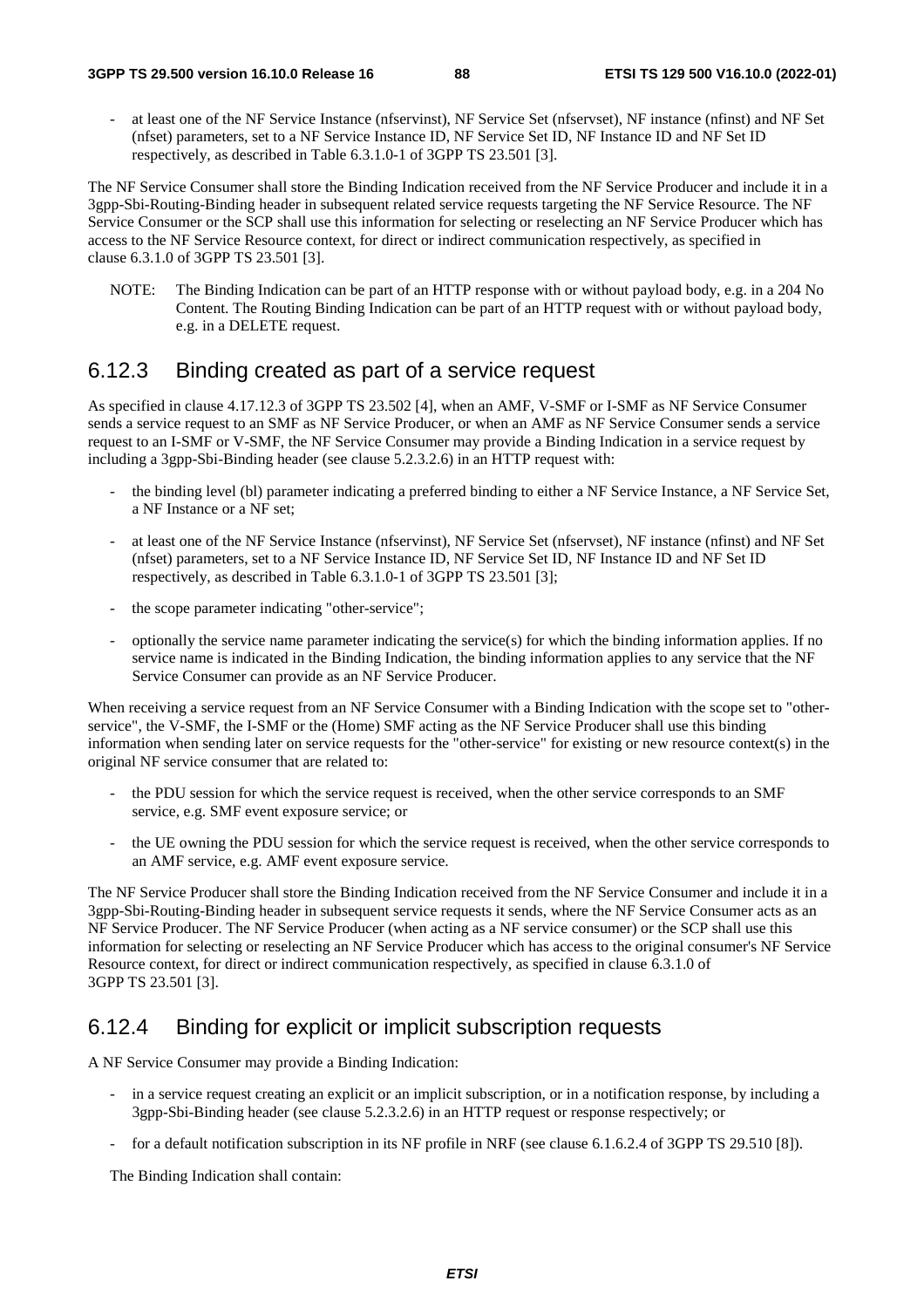- the binding level (bl) parameter indicating a preferred binding to either a NF Service Instance, a NF Service Set, a NF Instance or a NF set;
- at least one of the NF Service Instance (nfservinst), NF Service Set (nfservset), NF instance (nfinst) and NF Set (nfset) parameters, set to a NF Service Instance ID, NF Service Set ID, NF Instance ID and NF Set ID respectively, as described in Table 6.3.1.0-1 of 3GPP TS 23.501 [3];
- the scope parameter indicating "subscription-events" if the binding information is applicable to subscription change event notification (see clause 4.17.12.4 of 3GPP TS 23.502 [4]);
- optionally, the scope parameter indicating "callback" if the binding information is applicable to notification and callback requests; the absence of this parameter shall also be interpreted as binding information is applicable to callback (i.e. notification) requests;
- optionally the service name parameter indicating the service that will handle the notification.

When binding information is applicable to notification/callback requests, corresponding notifications are bound to:

- the NF instance or NF set (according to the binding level), if no service name was received;
- the specific service (indicated by the service name parameter) of the NF instance or NF set (according to the binding level), if a service name was received; or
- the NF service instance or NF service set (according to the binding level).
- NOTE 1: The NF Service Consumer in a NF Instance or NF Set can be identified by the NF Instance Id or NF Set Id, with or without a service name parameter, or a NF Service Instance Id (together with the NF Instance Id or the NF Service Set Id) or a NF Service Set Id, where the service can be either a standardised service or a custom service.
- NOTE 2: A notification can be sent to a service instance of any binding entity included in the Binding Indication, i.e. the binding entity may be other than the one(s) indicated by the binding level, if the latter(s) are not reachable. For instance, if the Binding Indication contains an NF Set ID, an NF Instance ID and a binding level is set to NF Instance, the notification can be sent to any NF instance of the NF set if the NF instance identified by the NF Instance ID is not reachable. See clause 6.3.1.0 of 3GPP TS 23.501 [3].

The NF Service Producer shall store the Binding Indication received from the NF Service Consumer and include it in a 3gpp-Sbi-Routing-Binding header in subsequent notification requests it sends to the NF Service Consumer (that acts as an HTTP server) related to this subscription. For a default notification subscription, the NF Service Producer shall fetch the Binding Indication value (if available) from the NF profile of the NF Service Consumer and include it in a 3gpp-Sbi-Routing-Binding header in related notification requests. For notifications corresponding to default notification subscriptions using Indirect Communication with Delegated Discovery (see clause 6.10.3.3), when the notification is targeting a specific NF instance/NF service instance, the SCP shall fetch the Binding Indication value (if available) for the default notification subscription from the NF profile of the NF Service Consumer. The NF Service Producer or the SCP shall use this information for selecting or reselecting an NF Service Consumer (HTTP server) which has access to the original consumer's NF Service Resource context, for direct or indirect communication respectively, as specified in clause 6.3.1.0 of 3GPP TS 23.501 [3]. If the notification endpoint provided in the subscription is not reachable, the NF Service Producer or SCP shall look up for an alternative notification endpoint address at the service level (i.e. NF Service registered in NRF) if the Binding Indication contains a service name or a binding to an NF Service Instance or NF Service Set, or at the NF instance level (i.e. NF Profile registered in NRF) otherwise. The NF Service Producer or SCP shall exchange the authority part of the notification URI (or callback URI) with the new notification endpoint address and shall use that URI in subsequent notifications.

The NF Service Consumer may provide an updated Binding Indication to the NF Service Producer in a service request modifying the subscription or in a notification response.

The NF Service Producer may also provide a Binding Indication in a service response creating or modifying an explicit or an implicit subscription, or in a notification request generated for this subscription, by including a 3gpp-Sbi-Binding header (see clause 5.2.3.2.5) in the HTTP response, or in the HTTP request respectively (without the scope parameter), as specified in clause 6.12.2. If the service request creates a resource and a subscription, the Binding Indication returned in the HTTP response shall apply to both the NF Service Resource and the subscription, i.e. the created resource and subscription shall be bound to the same (service) set of producers or producer instance. The NF Service Consumer shall store the Binding Indication received from the NF Service Producer and include it in a 3gpp-Sbi-Routing-Binding header in subsequent related service requests as specified in clause 6.12.2.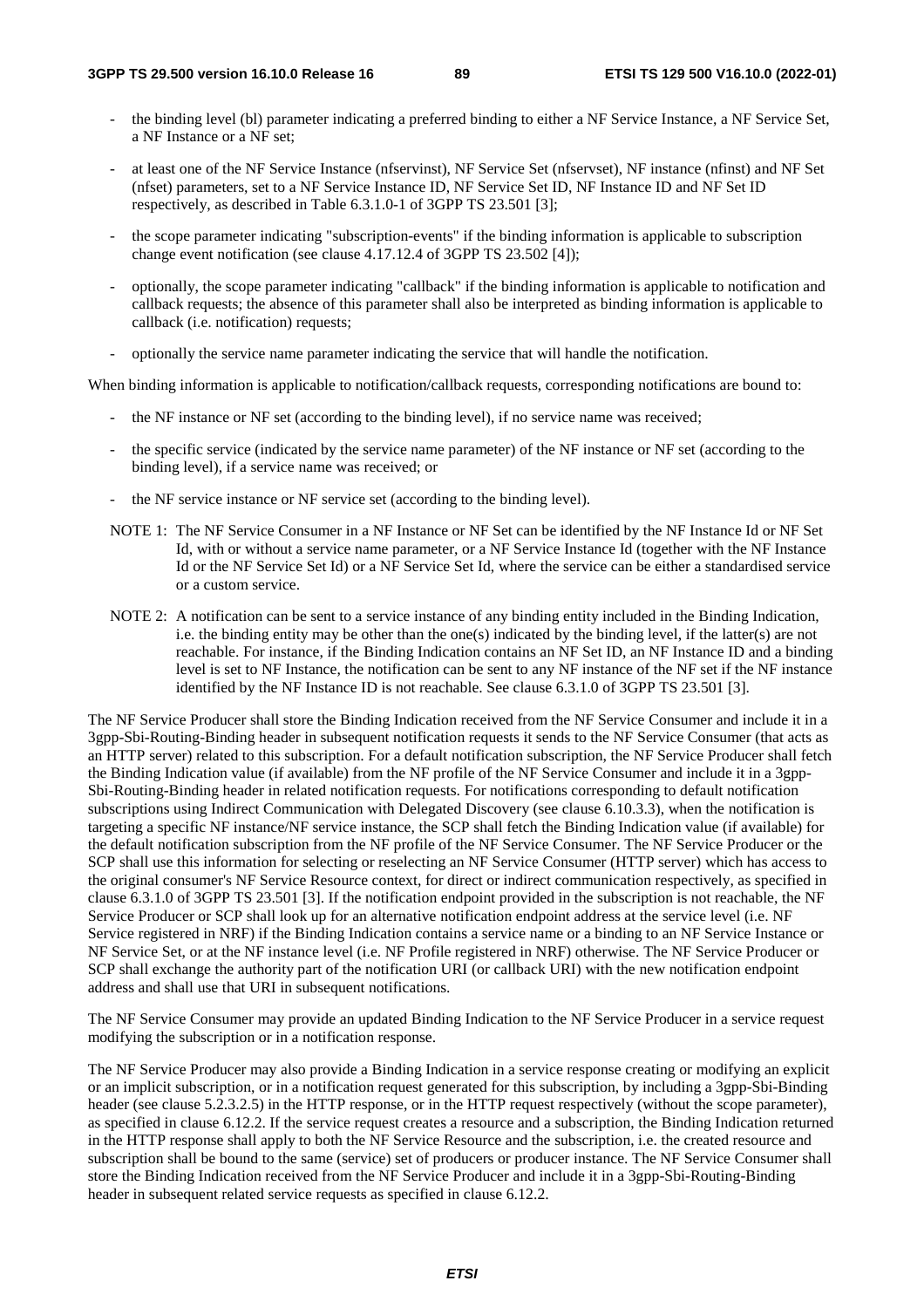For a default notification subscription, a NF Service Consumer shall update the Binding Indication value in NF profile when binding information of the default notification subscription has changed.

A subscription request may also contain a Routing Binding Indication that can be used in case of indirect communication by the SCP to route the message to the NF Service Producer.

A service request may create an explicit subscription on behalf of another NF (e.g. UDM subscribing to an AMF event on behalf of the NEF); typically, this may happen when a "source" NF (e.g. NEF) issues a service request to an "intermediate" NF (e.g. UDM) who sends a subsequence service request to a "target" NF (e.g. AMF). The "intermediate" NF may include two Binding Indications: a first Binding Indication for subscription change event notification sent from the "target" NF to the "intermediate" NF (e.g. notifications to UDM upon AMF change) and a second Binding Indication for the event notifications sent from the "target" NF to the "source" NF (e.g. AMF notification to the NEF).

In the former Binding Indication, the scope parameter shall be set to "subscription-events"; in the latter Binding Indication (corresponding to the event notifications to the "target" NF to the "source" NF), the scope parameter shall be set to "callback" or be absent, and the other binding parameters ("bl", "nfset", etc.) shall be taken from the original service request from the "source" to the "intermediate" NF (e.g. binding parameters in the service request from NEF to UDM).

The "source" NF (e.g. NEF) or "intermediate" NF (e.g. UDM) may also include an "nr" (notification receiver) parameter in its Binding Indication conveying the notification URI used by the "target" NF (e.g. AMF) in subsequent event notifications. This "nr" parameter allows the "target" NF to match binding information with different types of notification events in scenarios in which the "intermediate" NF combines multiple subscriptions to the "target" NF, in a single subscription request.

Upon receipt of a subscription change event notification, the "intermediate" NF may include in the notification response an (updated) Binding Indication for subscription change event notification with the scope parameter set to "subscription-events".

Upon receipt of an event notification from the "target" NF, the "source" NF may include in the notification response an (updated) Binding Indication for event notifications sent from the "target" NF to the "source" NF with the scope parameter set to "callback" or absent.

- NOTE 3: Binding indications for subscription change event notification and for event notifications sent from the "target" NF to the "source" NF are transferred by the source AMF to the target AMF during inter-AMF mobility procedures, if the source AMF supports the binding procedures. Accordingly, the "intermediate" NF only needs to include a Binding Indication for subscription change event notification in the notification response if the Binding Indication is updated.
- NOTE 4: Upon receipt of a subscription change event notification, the "intermediate NF" needs not include a Binding Indication for event notifications sent from the "target" NF to the "source" NF. Doing so could conflict with binding updates sent by the "source" NF to the "target" NF, if the "intermediate" NF has not been updated (yet) by the "source" NF with the binding updates.

During an inter-AMF UE mobility, if the target AMF notifies an NF service consumer of an AMF event subscription that the subscription Id has changed (see clause 5.3.2.4.1 of 3GPP TS 29.518 [31]), the NF service consumer shall delete any earlier binding indication received from the source AMF for the AMF event subscription resource and replace it by any new binding indication possibly received from the target NF in the notification request.

# 6.12.5 Binding for service requests creating a callback resource

A NF Service Consumer may provide a Binding Indication in a service request creating a callback (other than notification) resource (e.g. V-SMF or I-SMF callback URI sent to the H-SMF or SMF), by including a 3gpp-Sbi-Binding header (see clause 5.2.3.2.6) in an HTTP request as specified in clause 6.12.4, with the scope parameter being absent or indicating "callback".

The NF Service Producer shall behave as specified in clause 6.12.4, with the "notification endpoint" being replaced by the callback endpoint.

The NF Service Consumer may provide an updated Binding Indication as part of a callback response, to be used for subsequent callback requests initiated by the NF Service Producer, by including a 3gpp-Sbi-Binding header (see clause 5.2.3.2.6) in an HTTP response as specified in clause 6.12.4, with the scope parameter being absent or indicating "callback".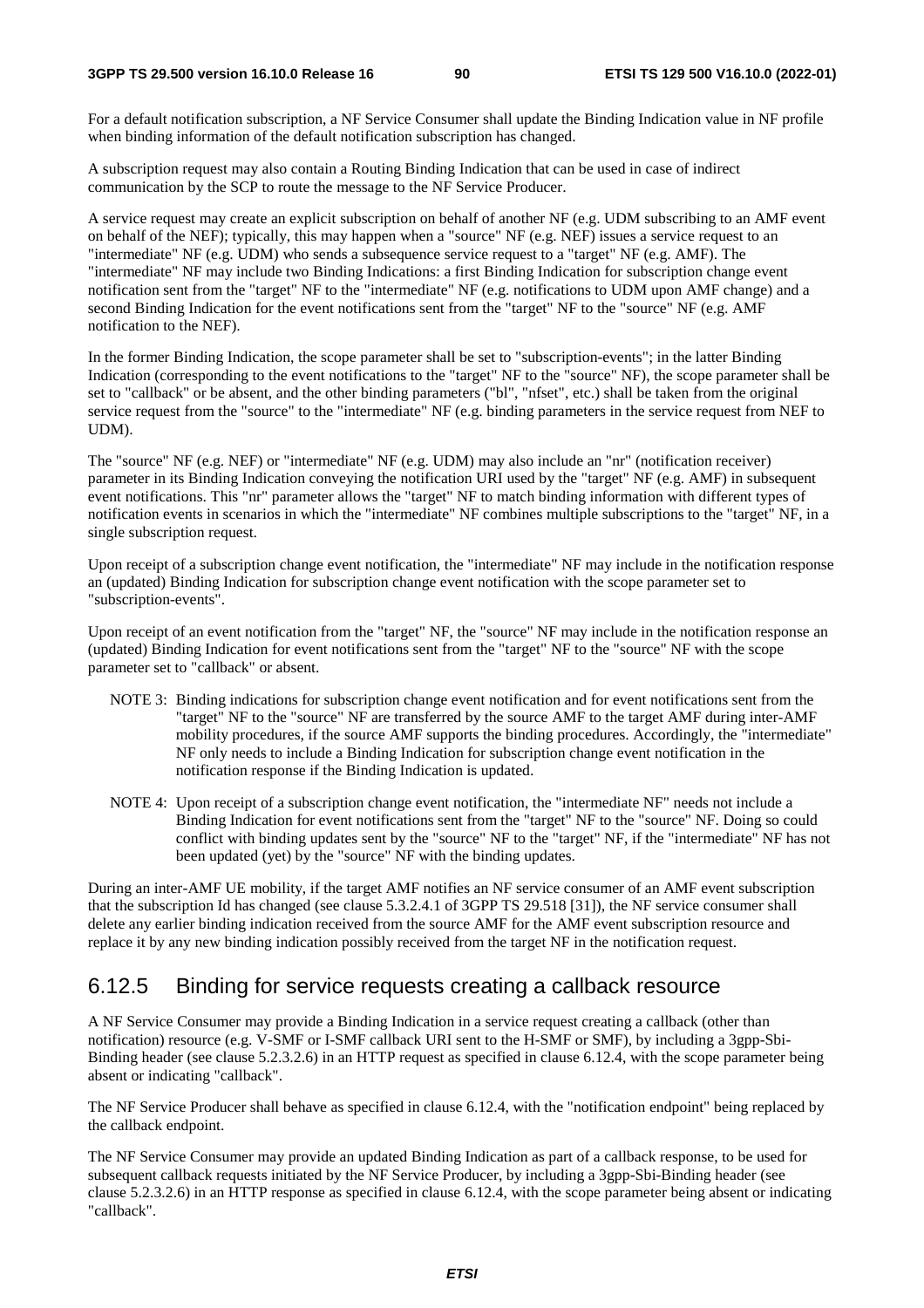# Annex A (informative): Client-side Adaptive Throttling for Overload Control

This clause contains an example algorithm to make an NF Service Consumer adjust the traffic rate sent to an NF Service Producer based on the number of received "rejects" of HTTP requests with a status code "503 Service Unavailable", or requests that have timed-out and the response was never received. This algorithm is described in the book "Betsy Beyer, et al; Google: Site Reliability Engineering" [\(https://landing.google.com/sre/book.html](https://landing.google.com/sre/book.html)), clause 21, "Handling Overload".

NOTE: The reference link provided to the book can change and hence the name of the book is expected to be used for referring to the latest edition.

Each client (NF Service Consumer) keeps track of the following counters during a certain time window:

- Requests: The number of requests that the client (NF Service Consumer) needs to handle. Under normal operation (no overload), all these requests are sent to the server (NF Service Producer). Under an overload situation, part of these requests are locally rejected by the client (and not sent to the server), and the rest of the requests are sent to the server.
- Accepts: The number of requests accepted by the server (i.e., requests for which a response has been effectively received at the client, with a status code other than "503 Service Unavailable").

When there is no server overload, these values are equal.

When there is an overload status in the server, the rate between "Accepts" and "Requests" decreases progressively. When this rate falls below a certain point (given by an algorithm parameter named "K"), the client shall start dropping some requests locally and not send them to the server.

The local rejection of requests can be done by calculating a "Client request rejection probability", as:

$$
\max(0, \frac{\text{requests} - K \times \text{accepts}}{\text{requests} + 1})
$$

So, for example, assuming that the K parameter is set at 1.5:

- if the server accepts  $>67\%$  of the traffic, and rejects  $<33\%$  of the traffic, the client does not take any throttling action, and keeps sending to the server all the traffic it has available for processing
- if, during a first time-window, the server accepts, e.g., only 60% of the requests, and rejects 40% due to overload, the application of this algorithm implies that the client must drop locally 10% of the requests (probabilistically), and only send to the server the remainder 90% of its traffic.
- if, during a second time-window, the client keeps the same amount of available traffic to handle, but the server continues rejecting requests with same rate as before (40%) of the received requests, the application of the algorithm again, results in increasing the drop rate to 14.5%, and sending to the server only 85.5% of the available traffic.

The value of the parameter K, along with the size of the time window during which the total number of "requests" and "accepts" is accounted for, has a fundamental role on how the algorithm behaves. If K is higher, the algorithm is more "permissive", and the client does not start dropping requests locally until the rejection rate is higher (e.g.,  $>50\%$ , for K = 2); if K is lower, the algorithm is more "aggressive", and the client starts dropping requests sooner (e.g.,  $K = 1.1$  implies to start dropping requests as soon as the server rejects >10% of the requests).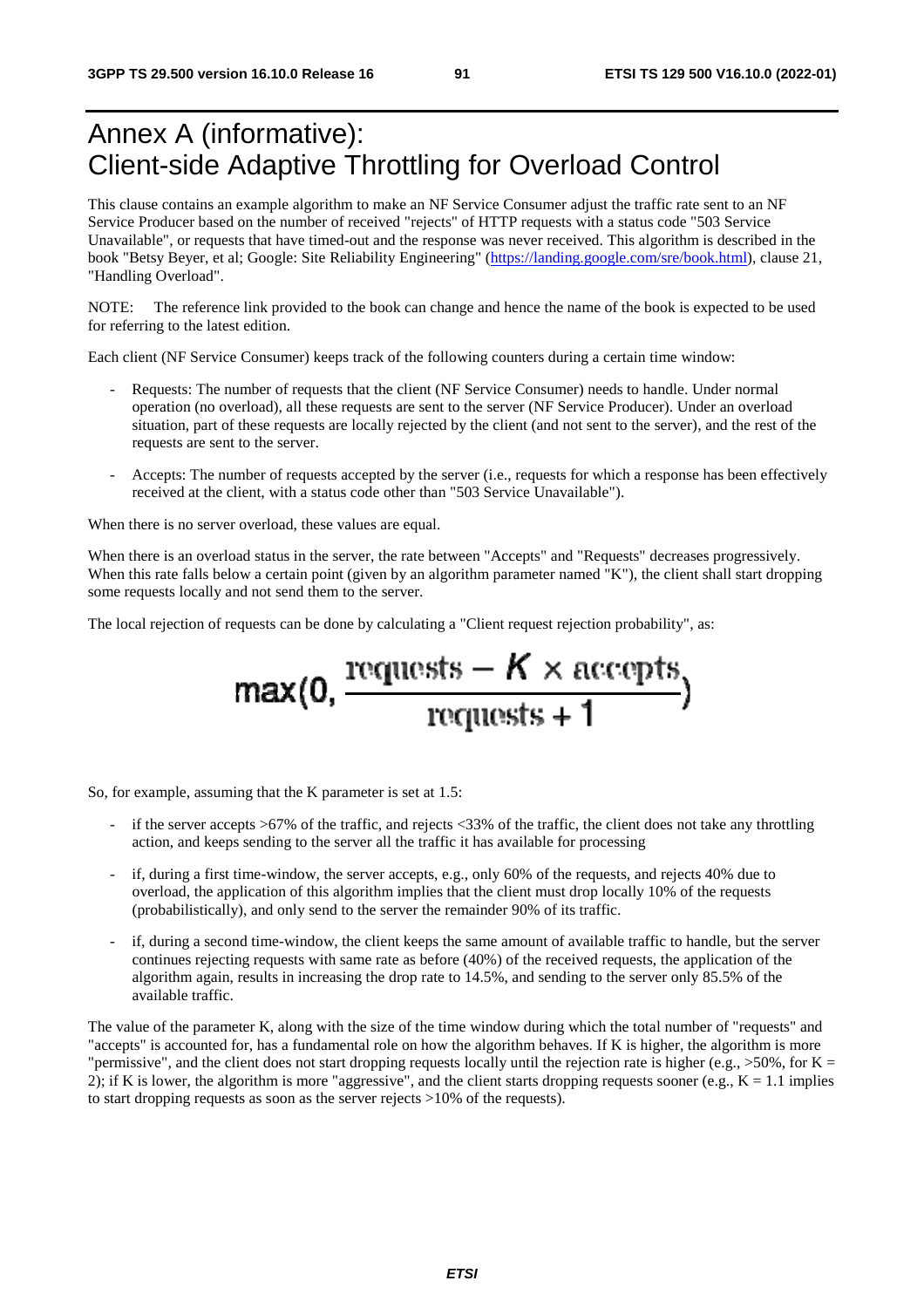# Annex B (normative): 3gpp-Sbi-Callback Types

This annex specifies the list of allowed 3GPP SBI callback type values for the 3gpp-Sbi-Callback HTTP custom header specified in clause 5.2.3.2.3.

Table B-1 specifies callbacks that are invoked across PLMN.

#### **Table B-1: Values for 3gpp-Sbi-Callback Custom HTTP Header**

| Value for 3gpp-Sbi-Callback Custom HTTP Header | Reference                                             |
|------------------------------------------------|-------------------------------------------------------|
| "Nsmf_PDUSession_Update"                       | 3GPP TS 29.502 [28], Clause 5.2.2.8.3.2, 5.2.2.8.3.3, |
|                                                | 5.2.2.8.3.4 and 5.2.2.8.3.5.                          |
| "Nsmf PDUSession StatusNotify"                 | 3GPP TS 29.502 [28], Clause 5.2.2.10.                 |
| "Nudm_SDM_Notification"                        | 3GPP TS 29.503 [29], Clause 6.1.5.2                   |
| "Nudm_UECM_DeregistrationNotification"         | 3GPP TS 29.503 [29], Clause 6.2.5.2                   |
| "Nudm_UECM_PCSCFRestorationNotification"       | 3GPP TS 29.503 [29], Clause 6.2.5.3                   |
| "Nnrf_NFManagement_NFStatusNotify"             | 3GPP TS 29.510 [8], Clause 6.1.5.2.                   |
| "Namf_EventExposure_Notify"                    | 3GPP TS 29.518 [31], Clause 6.2.5.2.                  |
| "Npcf_UEPolicyControl_UpdateNotify"            | 3GPP TS 29.525 [35], Clauses 4.2.4, 5.5.2 and 5.5.3.  |
| "Nnssf_NSSAIAvailability_Notification"         | 3GPP TS 29.531 [32], Clause 6.2.5.2                   |
| "Namf_Communication_AMFStatusChangeNotify"     | 3GPP TS 29.518 [31], Clause 6.1.5.2.                  |
| "Ngmlc_Location_EventNotify"                   | 3GPP TS 29.515 [40], Clause 6.1.4.2.                  |
| "Nchf_ConvergedCharging_Notify"                | 3GPP TS 32.291 [42], Clause 6.1.5.2                   |
| "Nnssaaf_NSSAA_ReAuthentication"               | 3GPP TS 29.526 [44], Clause 6.1.5.2.                  |
| "Nnssaaf NSSAA Revocation"                     | 3GPP TS 29.526 [44], Clause 6.1.5.3.                  |

For notification and callback service operations (used across PLMNs or within a PLMN) that are not part of Table B.1, the value of the header shall be constructed as follows:

"N<NF>\_<service name>\_<name of the callback service operation in the corresponding OpenAPI specification file>"

EXAMPLE: Nsmf\_PDUSession\_smContextStatusNotification (for the Notify SM Context Status service operation)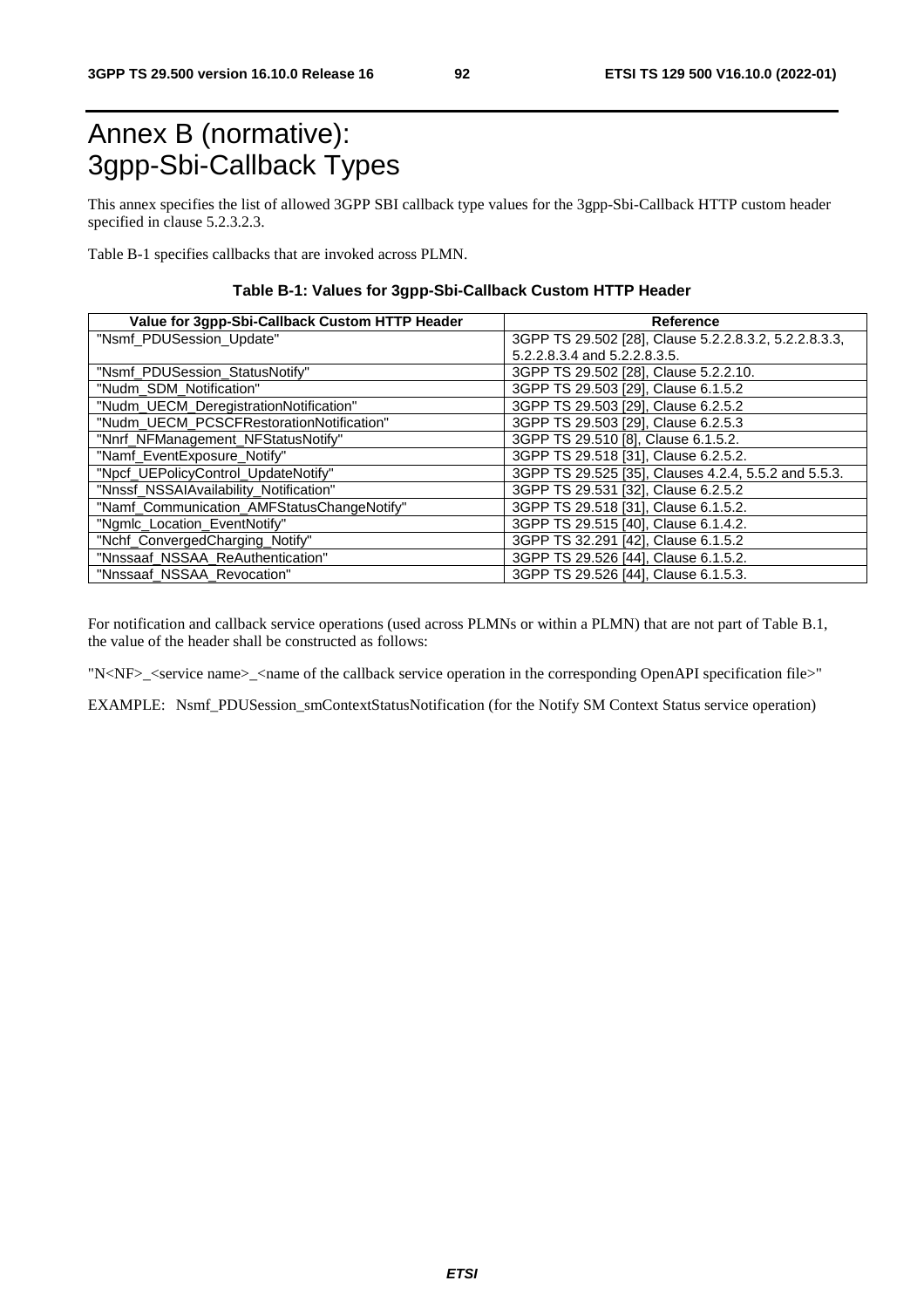# Annex C (informative): Internal NF Routing of HTTP Requests

The internal details of the architecture of a Network Function instance is out of the scope of 3GPP and are entirely implementation-specific. This annex describes how an instance of an NF Service Producer can route internally HTTP requests received on a given Service-Based Interface.

Figure C-1 illustrates an example component architecture where incoming HTTP requests are received and processed in a component named as "Ingress Proxy" module and route them to the appropriate computing resource in the NF.



#### **Figure C-1: Internal message routing inside NF Service Producer**

The Ingress Proxy may parse any of the different components in the HTTP request, but typically it may parse the path of the URI (i.e. the :path pseudo-header in the HTTP/2 request). Parsing of other component in the request message, such as the HTTP body, is also possible but it is not desirable as it requires the parsing of the entire body (i.e. a JSON document) which is a much more computing-intensive task.

The path component of the URI contains the service name of the requested SBA service, so frequently the routing is done based on this component.

It is also frequent to inspect other components of the path (i.e. path segments), to do a more fine-grained routing and direct requests done on a specific HTTP resource(s) towards a given computing resource(s).

It can be noted that the path components used to determine the target computing resource typically do not need to be statically defined but are frequently defined in terms of "variables", or placeholders, similarly to how they are defined in the OpenAPI specification language (a mechanism usually known as "path templating"). See: https://github.com/OAI/OpenAPI-Specification/blob/master/versions/3.0.0.md#path-templating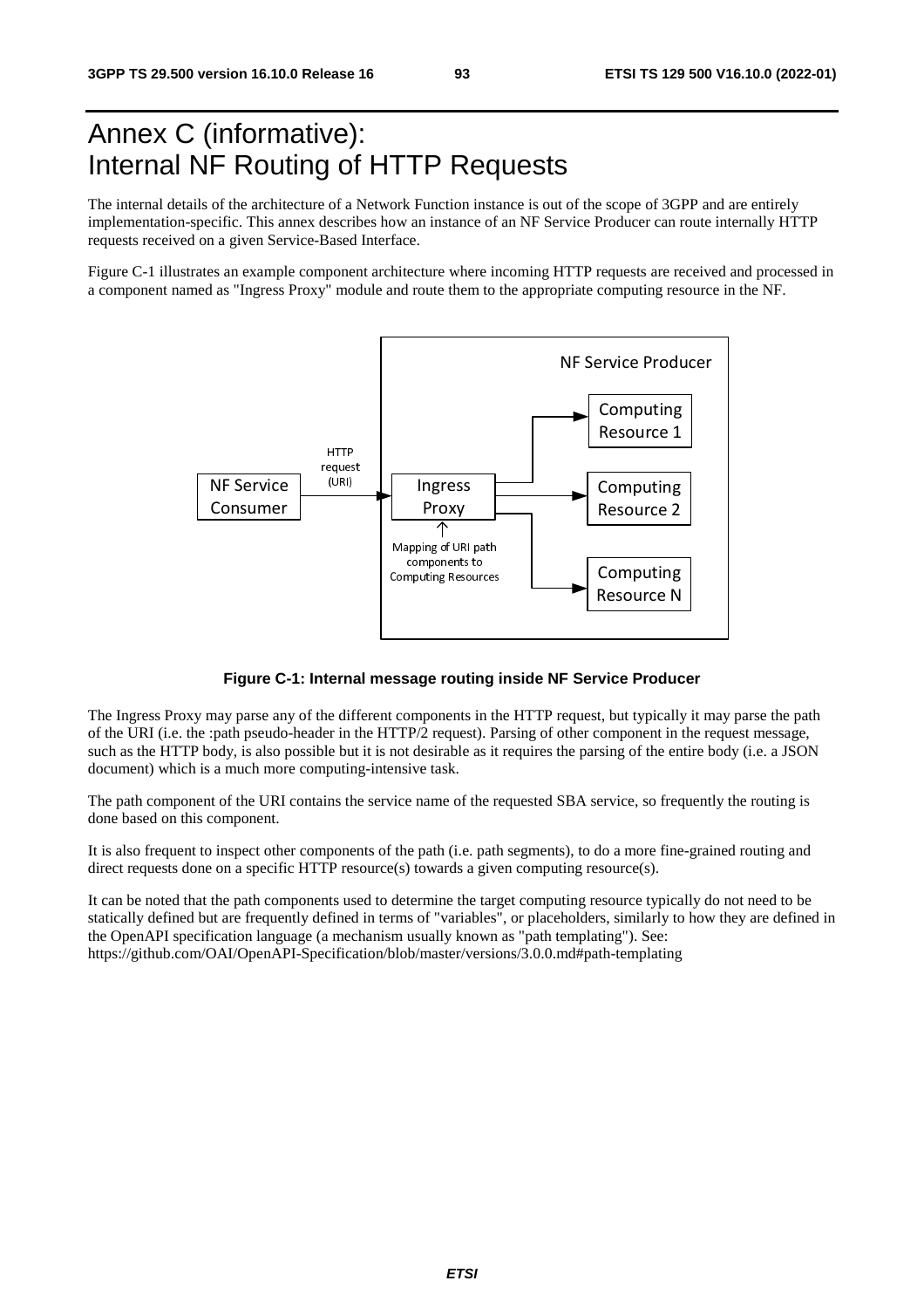# Annex D (informative): Change history

| <b>Change history</b> |                |             |           |                |                           |                                                          |                       |
|-----------------------|----------------|-------------|-----------|----------------|---------------------------|----------------------------------------------------------|-----------------------|
| Date                  | <b>Meeting</b> | <b>TDoc</b> | <b>CR</b> | R<br>ev        |                           | Cat Subject/Comment                                      | <b>New</b><br>version |
| 2017-10 CT4#80        |                | C4-175246   |           |                |                           | TR skeleton                                              | 0.1.0                 |
| 2017-10 CT4#80        |                | C4-175390   |           |                |                           | Implementation of pCRs agreed at CT4#80.                 | 0.2.0                 |
| 2017-12 CT4#81        |                | C4-176433   |           |                |                           | Implementation of pCRs agreed at CT4#81.                 | 0.3.0                 |
| 2018-01 CT4#82        |                | C4-181387   |           |                |                           | Implementation of pCRs agreed at CT4#82.                 | 0.4.0                 |
| 2018-03 CT4#83        |                | C4-182430   |           |                |                           | Implementation of pCRs agreed at CT4#83.                 | 0.5.0                 |
| 2018-03 CT#79         |                | CP-180028   |           |                |                           | Presented for information                                | 1.0.0                 |
| 2018-04 CT4#84        |                | C4-183512   |           |                |                           | Implementation of pCRs agreed at CT4#84.                 | 1.1.0                 |
| 2018-05               | CT4#85         | C4-184617   |           |                |                           | Implementation of pCRs agreed at CT4#85. The following   | 1.2.0                 |
|                       |                |             |           |                |                           | pCRs are implemented. C4-184589, C4-184580, C4-          |                       |
|                       |                |             |           |                |                           | 184347, C4-184590, C4-184338, C4-184591, C4-184349,      |                       |
|                       |                |             |           |                |                           | C4-184490, C4-184350, C4-184579, C4-184577 and C4-       |                       |
|                       |                |             |           |                |                           | 184498.                                                  |                       |
| 2018-06 CT#80         |                | CP-181098   |           |                |                           | Presented for approval                                   | 2.0.0                 |
| 2018-06 CT#80         |                |             |           |                |                           | Apprvoed in CT#80                                        | 15.0.0                |
| 2018-09 CT#81         |                | CP-182053   | 0001      | $\overline{4}$ | $\overline{\mathrm{F}}$   | OAuth2.0 Clarifications                                  | 15.1.0                |
| 2018-09 CT#81         |                | CP-182053   | 0002      | $\overline{2}$ | $\, {\bf B}$              | Specifying N32 Aspects                                   | 15.1.0                |
| 2018-09 CT#81         |                | CP-182053   | 0003      | $\mathbf{1}$   | $\boldsymbol{\mathrm{F}}$ | Determination of SBI message priorities                  | 15.1.0                |
| 2018-09 CT#81         |                | CP-182053   | 0004      | $\overline{5}$ | $\overline{\mathrm{F}}$   | <b>Stateless AMF support</b>                             | 15.1.0                |
| 2018-09 CT#81         |                | CP-182053   | 0005      |                | $\overline{F}$            | Support of status code "501 Not implemented"             | 15.1.0                |
| 2018-09 CT#81         |                | CP-182053   | 0006      | $\overline{2}$ | $\bf{B}$                  | Default port number                                      | 15.1.0                |
| 2018-12 CT#82         |                | CP-183011   | 0009      | $\overline{3}$ | $\overline{\mathrm{F}}$   | Keep-alive on idle HTTP connections                      | 15.2.0                |
| 2018-12 CT#82         |                | CP-183011   | 0010      | $\mathbf{1}$   | $\overline{\mathrm{F}}$   | Stream Concurrency for overload control                  | 15.2.0                |
| 2018-12 CT#82         |                | CP-183011   | 0011      | $\mathbf{1}$   | $\boldsymbol{\mathrm{F}}$ | Update of missing status code 429                        | 15.2.0                |
| 2018-12               | CT#82          | CP-183011   | 0012      | $\mathbf{1}$   | $\overline{\mathrm{F}}$   | Correction of the entity upon which content encoding is  | 15.2.0                |
| 2018-12 CT#82         |                | CP-183011   | 0013      | $\overline{2}$ | $\boldsymbol{\mathrm{F}}$ | performed<br>Custom header for notifications             | 15.2.0                |
| 2018-12 CT#82         |                | CP-183011   | 0014      | $\overline{3}$ | $\boldsymbol{\mathrm{F}}$ | Routing across PLMN                                      | 15.2.0                |
| 2018-12 CT#82         |                | CP-183011   | 0015      |                | ${\bf F}$                 | HTTP status code "406 Not Acceptable"                    | 15.2.0                |
| 2018-12               | CT#82          | CP-183011   | 0016      | 1              | $\overline{F}$            | Support of HTTP status code "414 URI Too Long"           | 15.2.0                |
| 2018-12               | CT#82          | CP-183011   | 0018      |                | ${\bf F}$                 | HTTP status code "414 URI Too Long" on PUT method        | 15.2.0                |
| 2018-12               | CT#82          | CP-183011   | 0020      | $\mathbf{1}$   | $\overline{\mathrm{F}}$   | Correction of Stream Priority in HTTP/2 Server Behaviour | 15.2.0                |
| 2018-12               | CT#82          | CP-183194   | 0022      | $\overline{2}$ | $\overline{\mathrm{F}}$   | Change 403 to mandatory and clarify conditional headers  | 15.2.0                |
| 2018-12               |                |             |           |                |                           | Change history annex number corected                     | 15.2.1                |
| 2019-03               | CT#83          | CP-190016   | 0023      | 1              | $\boldsymbol{\mathrm{F}}$ | Extensibility mechanism for Query parameters             | 15.3.0                |
| 2019-03               | CT#83          | CP-190016   | 0024      | 1              | $\overline{\mathrm{F}}$   | <b>Bearer Tokens</b>                                     | 15.3.0                |
| 2019-03 CT#83         |                | CP-190016   | 0025      | $\mathbf{1}$   | F                         | Handling of Incorrect IEs                                | 15.3.0                |
| 2019-03               | CT#83          | CP-190016   | 0026      | $\overline{2}$ | $\boldsymbol{\mathrm{F}}$ | Clarification on Handling of Incorrect Optional IEs      | 15.3.0                |
| 2019-03 CT#83         |                | CP-190016   | 0027      |                | $\boldsymbol{\mathrm{F}}$ | <b>Status Codes</b>                                      | 15.3.0                |
| 2019-06 CT#84         |                | CP-191027   | 0030      | 1              | ${\bf F}$                 | Content-encodings supported in HTTP requests             | 15.4.0                |
| 2019-06 CT#84         |                | CP-191027   | 0031      | $\overline{3}$ | $\boldsymbol{\mathrm{F}}$ | <b>Missing Application Error Codes</b>                   | 15.4.0                |
| 2019-06 CT#84         |                | CP-191027   | 0032      | $\overline{2}$ | $\boldsymbol{\mathrm{F}}$ | Correction on Feature Negotiation                        | 15.4.0                |
| 2019-06 CT#84         |                | CP-191027   | 0037      | 1              | ${\bf F}$                 | Allowed values of 3gpp-Sbi-Callback header field         | 15.4.0                |
| 2019-06               | CT#84          | CP-191027   | 0038      | $\mathbf{1}$   | ${\bf F}$                 | Adding the Control Plane interfaces that support service | 15.4.0                |
|                       |                |             |           |                |                           | based interface                                          |                       |
| 2019-06 CT#84         |                | CP-191055   | 0033      | $\mathbf{1}$   | $\, {\bf B}$              | Support of Indirect Communication (General)              | 16.0.0                |
| 2019-06 CT#84         |                | CP-191055   | 0034      | $\overline{2}$ | $\, {\bf B}$              | Support of Indirect Communication (Routing to SCP)       | 16.0.0                |
| 2019-06 CT#84         |                | CP-191055   | 0035      | $\overline{1}$ | $\, {\bf B}$              | Support of Indirect Communication (NF discovery and      | 16.0.0                |
|                       |                |             |           |                |                           | selection)                                               |                       |
| 2019-06 CT#84         |                | CP-191057   | 0036      | $\overline{2}$ | $\, {\bf B}$              | Partially implemented PATCH                              | 16.0.0                |
| 2019-09 CT#85         |                | CP-192194   | 0040      | $\overline{2}$ | $\, {\bf B}$              | Support of stateless NFs                                 | 16.1.0                |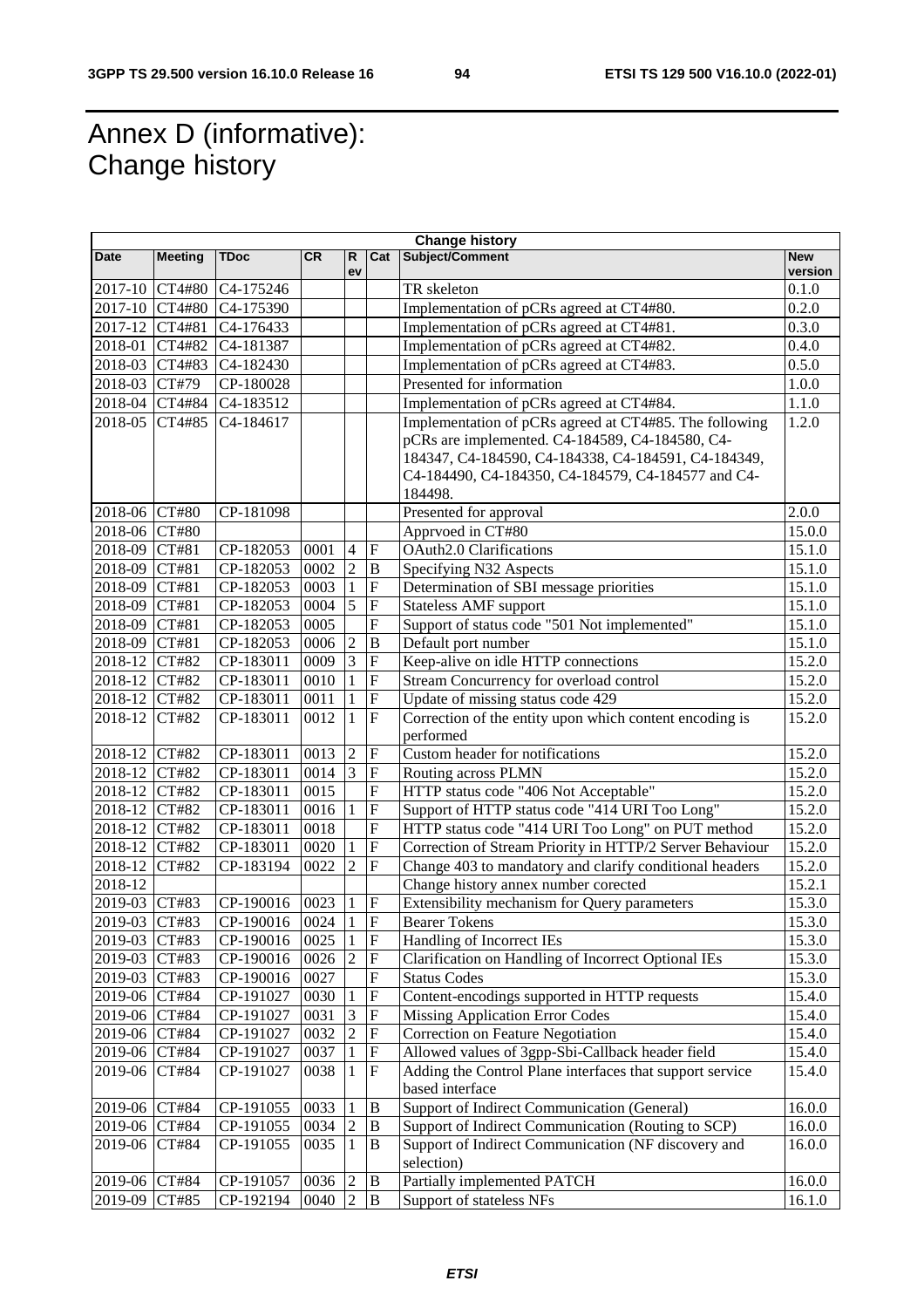| 2019-09 CT#85  |                | CP-192194                     | 0041 | 1                        | B                         | Routing mechanisms for Indirect Communication             | 16.1.0 |
|----------------|----------------|-------------------------------|------|--------------------------|---------------------------|-----------------------------------------------------------|--------|
| 2019-09 CT#85  |                | CP-192194                     | 0042 | $\mathbf{1}$             | B                         | Routing extensions for Indirect Communication             | 16.1.0 |
| 2019-09 CT#85  |                | CP-192194                     | 0043 | $\overline{a}$           | B                         | Authority and/or deployment-specific string in apiRoot of | 16.1.0 |
|                |                |                               |      |                          |                           | resource URI for Indirect Communication                   |        |
| 2019-09        | CT#85          | CP-192194                     | 0044 | $\mathbf{1}$             | B                         | NF / NF service instance selection for Indirect           | 16.1.0 |
|                |                |                               |      |                          |                           |                                                           |        |
|                |                |                               |      |                          |                           | Communication without Delegated Discovery                 |        |
| 2019-09        | CT#85          | CP-192194                     | 0045 | ÷,                       | B                         | Feature negotiation for Indirect Communication with       | 16.1.0 |
|                |                |                               |      |                          |                           | Delegated Discovery                                       |        |
| 2019-09        | CT#85          | CP-192194                     | 0053 | $\mathfrak{2}$           | B                         | Routing for indirect Communication with HTTP between      | 16.1.0 |
|                |                |                               |      |                          |                           | NFs and SCP                                               |        |
| 2019-09 CT#85  |                | CP-192123                     | 0046 |                          | B                         | Timestamp in HTTP messages                                | 16.1.0 |
| 2019-09 CT#85  |                | CP-19212                      | 0047 | $\mathbf{1}$             | B                         | Handling of timed out requests                            | 16.1.0 |
| 2019-09 CT#85  |                | CP-19212                      | 0049 | 1                        | B                         | Indicating partially implemented PATCH                    | 16.1.0 |
| 2019-09        | CT#85          | CP-19212                      | 0052 | $\overline{2}$           | $\mathbf{F}$              | Adding the Control Plane interfaces that support service  | 16.1.0 |
|                |                |                               |      |                          |                           | based interface                                           |        |
| 2019-12 CT#86  |                | CP-193036                     | 0059 | $\mathbf{1}$             | $\boldsymbol{\mathrm{F}}$ | Load Info used for Load Control                           | 16.2.0 |
| 2019-12        | CT#86          | CP-193036                     | 0062 | $\overline{\phantom{a}}$ | $\mathbf F$               | Informative description of internal NF routing of HTTP    | 16.2.0 |
|                |                |                               |      |                          |                           | messages                                                  |        |
| 2019-12        | CT#86          | CP-193057                     | 0039 | 5                        | B                         | Binding between NF Service Consumer and NF Service        | 16.2.0 |
|                |                |                               |      |                          |                           | Producer                                                  |        |
| 2019-12        | CT#86          | CP-193057                     | 0056 | $\overline{2}$           | $\, {\bf B}$              | Routing of Indirect Communication with TLS between NFs    | 16.2.0 |
|                |                |                               |      |                          |                           | and SCP                                                   |        |
|                |                |                               |      |                          |                           |                                                           |        |
| 2019-12        | CT#86          | CP-193057                     | 0057 | $\overline{2}$           | $\, {\bf B}$              | Routing of Indirect Communication without TLS between     | 16.2.0 |
|                |                |                               |      |                          |                           | NFs and SCP                                               |        |
| 2019-12        | CT#86          | CP-193057                     | 0060 | 3                        | B                         | Conveyance of Delegated Discovery Parameters in HTTP/2    | 16.2.0 |
|                |                |                               |      |                          |                           | Headers                                                   |        |
| 2019-12        | CT#86          | CP-193057                     | 0064 | $\mathbf{1}$             | B                         | Binding indication for subscribe/notify                   | 16.2.0 |
| 2019-12 CT#86  |                | CP-193057                     | 0065 | $\overline{a}$           | B                         | General Introduction for Delegated Discovery              | 16.2.0 |
| 2019-12        | CT#86          | CP-193057                     | 0067 | $\mathbf{1}$             | $\bf{B}$                  | Handling of relative URIs with indirect communication     | 16.2.0 |
| 2019-12        | CT#86          | CP-193057                     | 0068 | $\overline{2}$           | B                         | Use of 3gpp-Sbi-Target-apiRoot header in HTTP requests    | 16.2.0 |
|                |                |                               |      |                          |                           | from NFs to SEPP                                          |        |
| 2019-12        | CT#86          | CP-193057                     | 0069 | $\overline{2}$           | $\, {\bf B}$              | Returning NF Producer ID to NF Consumer when using        | 16.2.0 |
|                |                |                               |      |                          |                           | Delegated Discovery                                       |        |
| 2019-12        | CT#86          | CP-193057                     | 0066 | $\mathbf{1}$             | $\, {\bf B}$              | Handling of default notification subscriptions with       | 16.2.0 |
|                |                |                               |      |                          |                           | Delegated Discovery                                       |        |
| 2019-12 CT#86  |                | CP-193063                     | 0063 | 1                        | $\mathbf{F}$              | Clarification of Cause MANDATORY_IE_INCORRECT             | 16.2.0 |
| 2020-01        |                |                               |      |                          |                           | 6.10.7 was removed (same as 6.10.2A0                      | 16.2.1 |
|                |                | 2020-03 CT#87e CP-200025 0074 |      | $6 \quad B$              |                           |                                                           |        |
|                |                |                               |      | 6                        | B                         | Description of the 3GPP Rel-16 OLC                        | 16.3.0 |
|                | 2020-03 CT#87e | CP-200025                     | 0081 |                          |                           | Dynamic Load Control                                      | 16.3.0 |
| 2020-03 CT#87e |                | CP-200016                     | 0085 | $\overline{2}$           | $\boldsymbol{\mathrm{F}}$ | Security requirements for Indirect Communication          | 16.3.0 |
| 2020-03 CT#87e |                | CP-200016                     | 0086 | $\overline{3}$           | $\mathbf F$               | Corrections to routing mechanism with TLS between NF      | 16.3.0 |
|                |                |                               |      |                          |                           | and SCP                                                   |        |
| 2020-03 CT#87e |                | CP-200016                     | 0087 | $\overline{4}$           | $\mathbf F$               | <b>Binding procedures</b>                                 | 16.3.0 |
| 2020-03 CT#87e |                | CP-200016                     | 0088 | $\mathfrak{Z}$           | F                         | Notifications sent with indirect communication            | 16.3.0 |
| 2020-03 CT#87e |                | CP-200016                     | 0089 | $\overline{4}$           | $\boldsymbol{\mathrm{F}}$ | Handling of Discovery headers not supported by the SCP    | 16.3.0 |
| 2020-03 CT#87e |                | CP-200016                     | 0091 | $\sqrt{2}$               | $\boldsymbol{\mathrm{F}}$ | Clarification to the SBI priority range                   | 16.3.0 |
| 2020-03        | CT#87e         | CP-200016                     | 0095 | $\overline{2}$           | $\mathbf F$               | Indirect Communication Configuration Fixes With or        | 16.3.0 |
|                |                |                               |      |                          |                           | Without TLS                                               |        |
| 2020-03 CT#87e |                | CP-200016                     | 0096 | 1                        | $\, {\bf B}$              | <b>Stateless Network Functions</b>                        | 16.3.0 |
| 2020-03        | CT#87e         | CP-200016                     | 0097 | $\sqrt{2}$               | F                         | NF set / NF service set usage in Indirect Communication   | 16.3.0 |
|                |                |                               |      |                          |                           | models                                                    |        |
| 2020-03 CT#87e |                | CP-200016                     | 0100 | $\qquad \qquad -$        | $\boldsymbol{\mathrm{F}}$ | Complement to 3gpp-Sbi-Callback Types in Annex B          | 16.3.0 |
| 2020-03 CT#87e |                | CP-200020                     | 0090 | $\sqrt{2}$               | B                         | Failover cause                                            | 16.3.0 |
|                |                |                               |      | $\mathbf{1}$             |                           |                                                           |        |
| 2020-03 CT#87e |                | CP-200020                     | 0098 |                          | B                         | Usage of compression for HTTP responses                   | 16.3.0 |
| 2020-03 CT#87e |                | CP-200039                     | 0092 | $\sqrt{2}$               | D                         | <b>Editorial</b> fixes                                    | 16.3.0 |
| 2020-06 CT#88e |                | CP-201030                     | 0104 | $\sqrt{2}$               | ${\bf F}$                 | Essential definitions for the binding concept             | 16.4.0 |
| 2020-06 CT#88e |                | CP-201030                     | 0106 | $\mathbf{1}$             | $\mathbf F$               | Correction of references                                  | 16.4.0 |
| 2020-06 CT#88e |                | CP-201030                     | 0107 | $\blacksquare$           | $\boldsymbol{\mathrm{F}}$ | ABNF definition of 3gpp-Sbi-Target-apiRoot header         | 16.4.0 |
| 2020-06 CT#88e |                | CP-201030                     | 0108 | $\mathbf{1}$             | $\boldsymbol{\mathrm{F}}$ | Error handling for indirect communications                | 16.4.0 |
| 2020-06 CT#88e |                | CP-201030                     | 0113 | 1                        | B                         | Populating Recovery Information in the Binding Indication | 16.4.0 |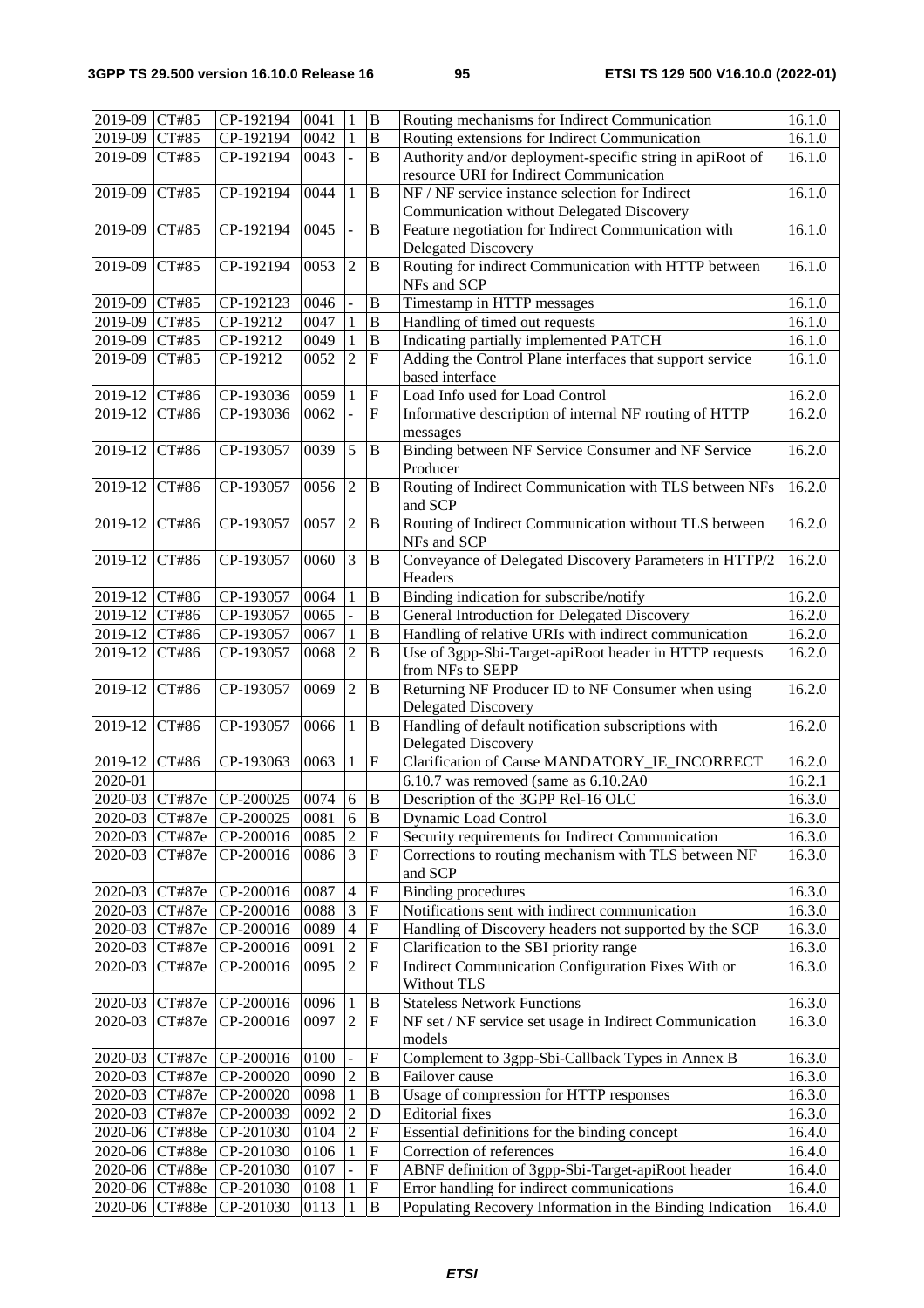|                |                | 2020-06 CT#88e CP-201030      | 0114 | $\vert$ 1                | $\mathbf B$               | Binding Indication sent from a Service Consumer          | 16.4.0 |
|----------------|----------------|-------------------------------|------|--------------------------|---------------------------|----------------------------------------------------------|--------|
| 2020-06 CT#88e |                | CP-201030                     | 0118 |                          | $\overline{F}$            | Binding indications / headers                            | 16.4.0 |
| 2020-06 CT#88e |                | CP-201030                     | 0119 | $\,1\,$                  | $\overline{F}$            | HTTP redirection for indirect communication              | 16.4.0 |
| 2020-06 CT#88e |                | CP-201030                     | 0121 | 3                        | $\overline{F}$            | Clarifications for scenarios with more than one SCP      | 16.4.0 |
| 2020-06 CT#88e |                | CP-201030                     | 0124 | $\overline{2}$           | ${\bf F}$                 | Service instance binding level                           | 16.4.0 |
| 2020-06 CT#88e |                | CP-201030                     | 0127 | $\overline{2}$           | ${\bf F}$                 | Binding header clarification                             | 16.4.0 |
|                |                |                               |      |                          |                           |                                                          |        |
| 2020-06 CT#88e |                | CP-201030                     | 0128 |                          | $\overline{F}$            | Correcting parameter names in the binding headers        | 16.4.0 |
| 2020-06 CT#88e |                | CP-201030                     | 0134 |                          | $\overline{F}$            | <b>Clarifications of Binding concepts</b>                | 16.4.0 |
| 2020-06 CT#88e |                | CP-201030                     | 0135 | $\mathbf{1}$             | $\, {\bf B}$              | Client credentials assertion and authentication          | 16.4.0 |
| 2020-06 CT#88e |                | CP-201030                     | 0136 | $\overline{a}$           | $\overline{F}$            | URI used in communications after an NF Service Producer  | 16.4.0 |
|                |                |                               |      |                          |                           | change                                                   |        |
| 2020-06 CT#88e |                | CP-201030                     | 0137 | $\overline{\phantom{0}}$ | $\boldsymbol{\mathrm{F}}$ | Discovery parameters                                     | 16.4.0 |
| 2020-06 CT#88e |                | CP-201030                     | 0138 | $\overline{a}$           | $\boldsymbol{\mathrm{F}}$ | Support of Nchf_ConvergedCharging_Notify in 3gpp-Sbi-    | 16.4.0 |
|                |                |                               |      |                          |                           | Callback                                                 |        |
| 2020-06 CT#88e |                | CP-201030                     | 0139 | 1                        | $\mathbf F$               | Complete the description of custom headers               | 16.4.0 |
| 2020-06 CT#88e |                | CP-201039                     | 0109 | $\mathbf{1}$             | B                         | Scope of OCI signalled by an NF service consumer         | 16.4.0 |
| 2020-06 CT#88e |                | CP-201039                     | 0110 | $\mathbf{1}$             | $\, {\bf B}$              | Load and Overload Control for Indirect Communications    | 16.4.0 |
| 2020-06 CT#88e |                | CP-201039                     | 0111 | $\mathbf{1}$             | B                         | S-NSSAI/DNN based Load/Overload Control                  | 16.4.0 |
| 2020-06 CT#88e |                | CP-201039                     | 0112 | $\mathbf{1}$             |                           | Handling of multiple LCI/OCIs with different scopes      | 16.4.0 |
| 2020-06        | CT#88e         | CP-201039                     | 0116 | 1                        | $\mathbf{F}$              | The Overload Control clarification when OCI sent from a  | 16.4.0 |
|                |                |                               |      |                          |                           | Service Consumer                                         |        |
|                |                |                               |      |                          |                           |                                                          |        |
| 2020-06        | CT#88e         | CP-201071                     | 0122 | $\sqrt{2}$               | $\mathbf F$               | Failure detection on idle HTTP connections by NFs acting | 16.4.0 |
|                |                |                               |      |                          |                           | as HTTP/2 server                                         |        |
|                | 2020-06 CT#88e | CP-201071                     | 0142 | 1                        | $\mathbf F$               | Missing abbreviations                                    | 16.4.0 |
| 2020-06 CT#88e |                | CP-201034                     | 0120 | $\mathbf{1}$             | $\overline{B}$            | Resource-Level Authorization                             | 16.4.0 |
| 2020-06 CT#88e |                | CP-201034                     | 0123 | $\overline{2}$           | $\overline{F}$            | Delimiters - ABNF specific                               | 16.4.0 |
| 2020-06 CT#88e |                | CP-201034                     | 0140 | $\mathbf{1}$             | $\mathbf F$               | HTTP Connection management and HTTP Retry                | 16.4.0 |
| 2020-06 CT#88e |                | CP-201034                     | 0141 | $\mathbf{1}$             | B                         | Definition of error                                      | 16.4.0 |
|                |                |                               |      |                          |                           | "RESOURCE_CONTEXT_NOT_FOUND"                             |        |
| 2020-06 CT#88e |                | CP-201047                     | 0132 |                          | B                         | <b>NSSAA Callback</b>                                    | 16.4.0 |
| 2020-09 CT#89e |                | CP-202119                     | 0148 | $\mathbf{1}$             | $\overline{F}$            | Custom headers related to indirect communication         | 16.5.0 |
| 2020-09        | CT#89e         | CP-202119                     | 0150 | $\mathbf{1}$             | $\mathbf F$               | TLS security with the 3gpp-Sbi-Target-apiRoot header on  | 16.5.0 |
|                |                |                               |      |                          |                           | N32f                                                     |        |
| 2020-09        | CT#89e         | CP-202119                     | 0151 | $\mathbf{1}$             | $\overline{F}$            | Determining the NF Service Producer Identity without     | 16.5.0 |
|                |                |                               |      |                          |                           | support of binding procedures                            |        |
| 2020-09 CT#89e |                | CP-202119                     | 0152 | $\mathbf{1}$             | $\overline{F}$            | <b>Clarifications for Indirect Communications</b>        | 16.5.0 |
| 2020-09 CT#89e |                | CP-202119                     | 0153 | $\overline{a}$           | $\overline{F}$            | Incorrect references and editorial errors                | 16.5.0 |
|                |                | 2020-09 CT#89e CP-202119 0154 |      |                          |                           | Sending the NRF API URIs to the SCP for indirect         | 16.5.0 |
|                |                |                               |      |                          | F                         |                                                          |        |
|                |                |                               |      |                          |                           | communication                                            |        |
| 2020-09        | CT#89e         | CP-202119                     | 0157 | $\overline{\phantom{a}}$ | $\mathbf F$               | Discovery Headers                                        | 16.5.0 |
| 2020-09        | CT#89e         | CP-202119                     | 0158 | $\mathbf{1}$             | ${\bf F}$                 | Reselection with indirect communication                  | 16.5.0 |
| 2020-09        | CT#89e         | CP-202119                     | 0159 | $\overline{2}$           | $\overline{F}$            | <b>API Root Change Handling</b>                          | 16.5.0 |
| 2020-09        | CT#89e         | CP-202119                     | 0160 | $\overline{2}$           | $\mathbf F$               | Notification Binding for Default Subscription            | 16.5.0 |
| 2020-09        | CT#89e         | CP-202119                     | 0161 | $\mathbf{1}$             | $\overline{F}$            | Notification for Default Subscriptions                   | 16.5.0 |
| 2020-09        | CT#89e         | CP-202117                     | 0156 | $\overline{a}$           | $\overline{F}$            | 3gpp-Sbi-Oci and 3gpp-Sbi-Lci headers                    | 16.5.0 |
| 2020-09        | CT#89e         | CP-202110                     | 0163 | $\overline{2}$           | $\overline{F}$            | Corrections on expressions based on ABNF                 | 16.5.0 |
| 2020-12        | CT#90e         | CP-203054                     | 0165 | $\,1\,$                  | ${\bf F}$                 | <b>Clarifications to Stateless NF scenarios</b>          | 16.6.0 |
| 2020-12        | CT#90e         | CP-203054                     | 0170 | $\overline{a}$           | $\boldsymbol{\mathrm{F}}$ | Service access authorization for indirect communication  | 16.6.0 |
|                |                |                               |      |                          |                           | with delegated discovery                                 |        |
| 2020-12        | CT#90e         | CP-203054                     | 0172 | $\mathbf{1}$             | $\boldsymbol{\mathrm{F}}$ | NF instance selection in SCP for Indirect Communication  | 16.6.0 |
|                |                |                               |      |                          |                           | mode C                                                   |        |
| 2020-12        | CT#90e         | CP-203054                     | 0174 | $\overline{2}$           | F                         | Essential Clarification on the Default Notification with | 16.6.0 |
|                |                |                               |      |                          |                           | indirect communication                                   |        |
|                |                | CP-203054                     | 0176 |                          | $\boldsymbol{\mathrm{F}}$ | Reporting NF is not reachable                            | 16.6.0 |
| 2020-12 CT#90e |                |                               |      | 1                        |                           |                                                          |        |
| 2020-12 CT#90e |                | CP-203054                     | 0180 | $\mathbf{1}$             | $\boldsymbol{\mathrm{F}}$ | Update a binding indication                              | 16.6.0 |
| 2020-12 CT#90e |                | CP-203054                     | 0182 | $\mathbf{1}$             | $\boldsymbol{\mathrm{F}}$ | Binding indication with the scope set to other service   | 16.6.0 |
| 2020-12 CT#90e |                | CP-203054                     | 0184 | 1                        | $\mathbf F$               | NF instance reselection and use of location              | 16.6.0 |
| 2020-12 CT#90e |                | CP-203054                     | 0190 | $\mathbf{1}$             | $\boldsymbol{\mathrm{F}}$ | Handling of binding on behalf of another NF              | 16.6.0 |
| 2020-12 CT#90e |                | CP-203054                     | 0192 | 1                        | ${\bf F}$                 | Binding Indication for Backup AMF                        | 16.6.0 |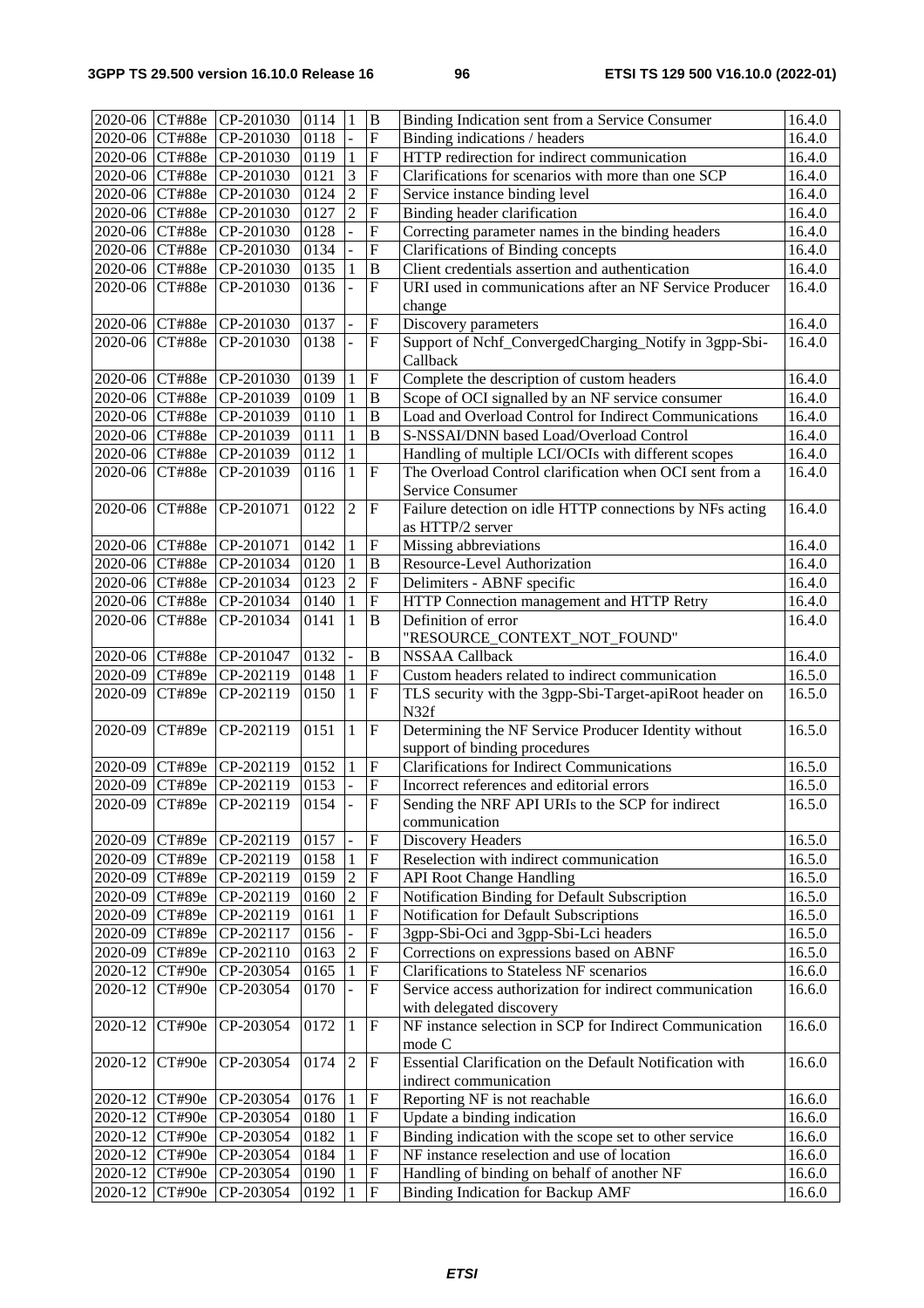|                | 2020-12 CT#90e | CP-203054                | 0196 | $\overline{\phantom{a}}$ | $\overline{F}$ | Target NF (service) instance ID in HTTP 307/308 response    | 16.6.0  |
|----------------|----------------|--------------------------|------|--------------------------|----------------|-------------------------------------------------------------|---------|
| 2021-03        | CT#91e         | CP-210037                | 0201 |                          | $\overline{F}$ | Authorization of NF service access for Indirect             | 16.7.0  |
|                |                |                          |      |                          |                | Communication with Delegated Discovery                      |         |
| 2021-03        | CT#91e         | CP-210037                | 0203 |                          | F              | Authorization of NF service access for Indirect             | 16.7.0  |
|                |                |                          |      |                          |                | Communication without Delegated Discovery                   |         |
| 2021-03 CT#91e |                | CP-210037                | 0205 | $\overline{a}$           | $\mathbf F$    | Error handling when SCP receives "401 Unauthorized" or      | 16.7.0  |
|                |                |                          |      |                          |                | "403 Forbidden" from NFp                                    |         |
| 2021-03 CT#91e |                | CP-210037                | 0207 | $\mathbf{1}$             | ${\bf F}$      | Error handling when the SCP fails to obtain an access token | 16.7.0  |
| 2021-03        | CT#91e         | CP-210037                | 0209 | $\mathbf{1}$             | $\overline{F}$ | Rejection response upon Client credentials assertion        | 16.7.0  |
|                |                |                          |      |                          |                | verification failure                                        |         |
| 2021-03 CT#91e |                | CP-210037                | 0211 | 1                        | $\overline{F}$ | Scope parameter in notification and callback responses      | 16.7.0  |
| 2021-03        | CT#91e         | CP-210037                | 0213 | 1                        | $\overline{F}$ | User-Agent header                                           | 16.7.0  |
| 2021-03 CT#91e |                | CP-210037                | 0217 | 1                        | ${\bf F}$      | Essential Correction for interpretation of NF change        | 16.7.0  |
| 2021-03        | CT#91e         | CP-210037                | 0227 | $\mathbf{1}$             | $\overline{F}$ | Signaling Primary or Secondary CHF instance ID in service   | 16.7.0  |
|                |                |                          |      |                          |                | response with Model D                                       |         |
| 2021-03 CT#91e |                | CP-210037                | 0232 | $\mathbf{1}$             | $\overline{F}$ | HTTP status code used by SCP/SEPP                           | 16.7.0  |
| 2021-03        | CT#91e         | CP-210043                | 0216 |                          | $\overline{F}$ | <b>ABNF Definition of 3GPP Custom Headers</b>               | 16.7.0  |
| 2021-03        | CT#91e         | CP-210043                | 0221 | 1                        | F              | Essential Correction to Causes NF_FAILOVER and              | 16.7.0  |
|                |                |                          |      |                          |                | NF_SERVICE_FAILOVER                                         |         |
| 2021-03 CT#91e |                | CP-210058                | 0224 |                          | $\overline{F}$ | Correction to API Prefix                                    | 16.7.0  |
| 2021-06 CT#92e |                | CP-211059                | 0241 |                          | $\overline{F}$ | Correction to binding procedures                            | 16.8.0  |
| 2021-06 CT#92e |                | CP-211059                | 0256 | 1                        | $\overline{F}$ | <b>SCP</b> Redirect                                         | 16.8.0  |
| $2021 - 06$    | CT#92e         | CP-211059                | 0262 | 1                        | $\mathbf{F}$   | Requirements supported for Indirect Communication           | 16.8.0  |
|                |                |                          |      |                          |                | without Delegated Discovery                                 |         |
| 2021-06 CT#92e |                | CP-211059                | 0265 | 1                        | $\overline{F}$ | Sending requests taking the binding level into account      | 16.8.0  |
| 2021-06 CT#92e |                | CP-211065                | 0254 |                          | $\overline{F}$ | Match check between Token and CCA                           | 16.8.0  |
| 2021-09        | CT#93e         | CP-212060                | 0271 | $\mathbf{1}$             | $\overline{F}$ | Discovery headers in service request with binding           | 16.9.0  |
|                |                |                          |      |                          |                | information                                                 |         |
| 2021-12        | CT#94e         | CP-213088                | 0292 |                          | $\mathbf F$    | Handling of 3gpp-Sbi-Sender-Timestamp and 3gpp-Sbi-         | 16.10.0 |
|                |                |                          |      |                          |                | Max-Rsp-Time in SEPP                                        |         |
|                |                | 2021-12 CT#94e CP-213088 | 0294 | 1                        | $\overline{F}$ | Correction on HTTP status code 307 and 308                  | 16.10.0 |